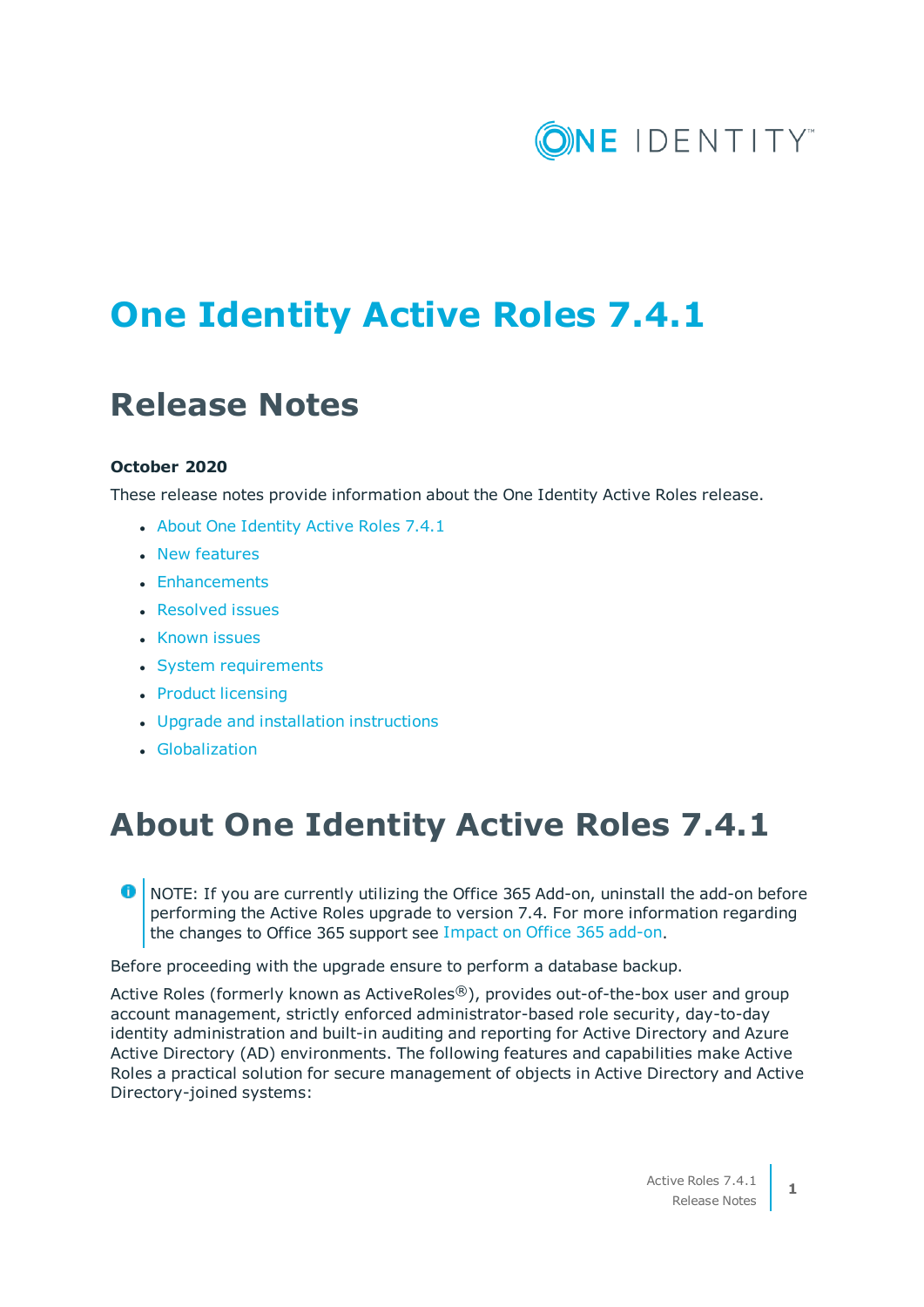- **Secure access** Acts as a virtual firewall around Active Directory, enabling you to control access through delegation using a least privilege model. Based on defined administrative policies and associated permissions generates and strictly enforces access rules, eliminating the errors and inconsistencies common with native approaches to AD management. Plus, robust and personalized approval procedures establish an IT process and oversight consistent with business requirements, with responsibility chains that complement the automated management of directory data.
- **Automate object creation** Automates a wide variety of tasks, including:
	- Creating user, groups, and contacts in Active Directory and Azure AD
	- Creating mailboxes on Exchange Server and assigning licenses in Office 365
	- Managing on-premise Exchange and Exchange Online properties
	- Provisioning objects in SaaS products

Active Roles also automates the process of reassigning and removing user access rights in AD and AD-joined systems (including user and group deprovisioning) to ensure an efficient and secure administrative process over the user and group lifetimes. When a user's access needs to be changed or removed, updates are made automatically in Active Directory, Azure AD, Exchange, Exchange Online, SharePoint, Skype for Business, and Windows, as well as any AD-joined systems such as Unix, Linux, and Mac OS X.

- <sup>l</sup> **Day-to-day directory management** Simplifies management of:
	- <sup>l</sup> Exchange recipients, including mailbox assignment, creation, movement, deletion, permissions, and distribution list management
	- Groups
	- Computers, including shares, printers, local users and groups
	- Active Directory, Azure AD, Exchange Online and AD LDS

Active Roles also includes intuitive interfaces for improving day-to-day administration and help desk operations via both an MMC snap-in and a Web interface.

- <sup>l</sup> **Manage users, groups, and contacts in a hosted environment** Provides Synchronization Service to operate in hosted environments where accounts from client AD domains are synchronized with host domains. Active Roles enables user, group, and contact management from the client domain to the hosted domain, while also synchronizing attributes and passwords.
- <sup>l</sup> **Consolidate management points through integration** Complements your existing technology and identity and access management strategy. Simplifies and consolidates management points by ensuring easy integration with many One Identity products and Quest products, including One Identity Manager, Privileged Password Manager, Authentication Services, Defender, Password Manager, ChangeAuditor, and GPO Admin. Active Roles also automates and extends the capabilities of PowerShell, ADSI, SPML and customizable Web interfaces.

Active Roles 7.4.1 is a major release, with new features and functionality. See [New](#page-12-0) [features](#page-12-0) for details.

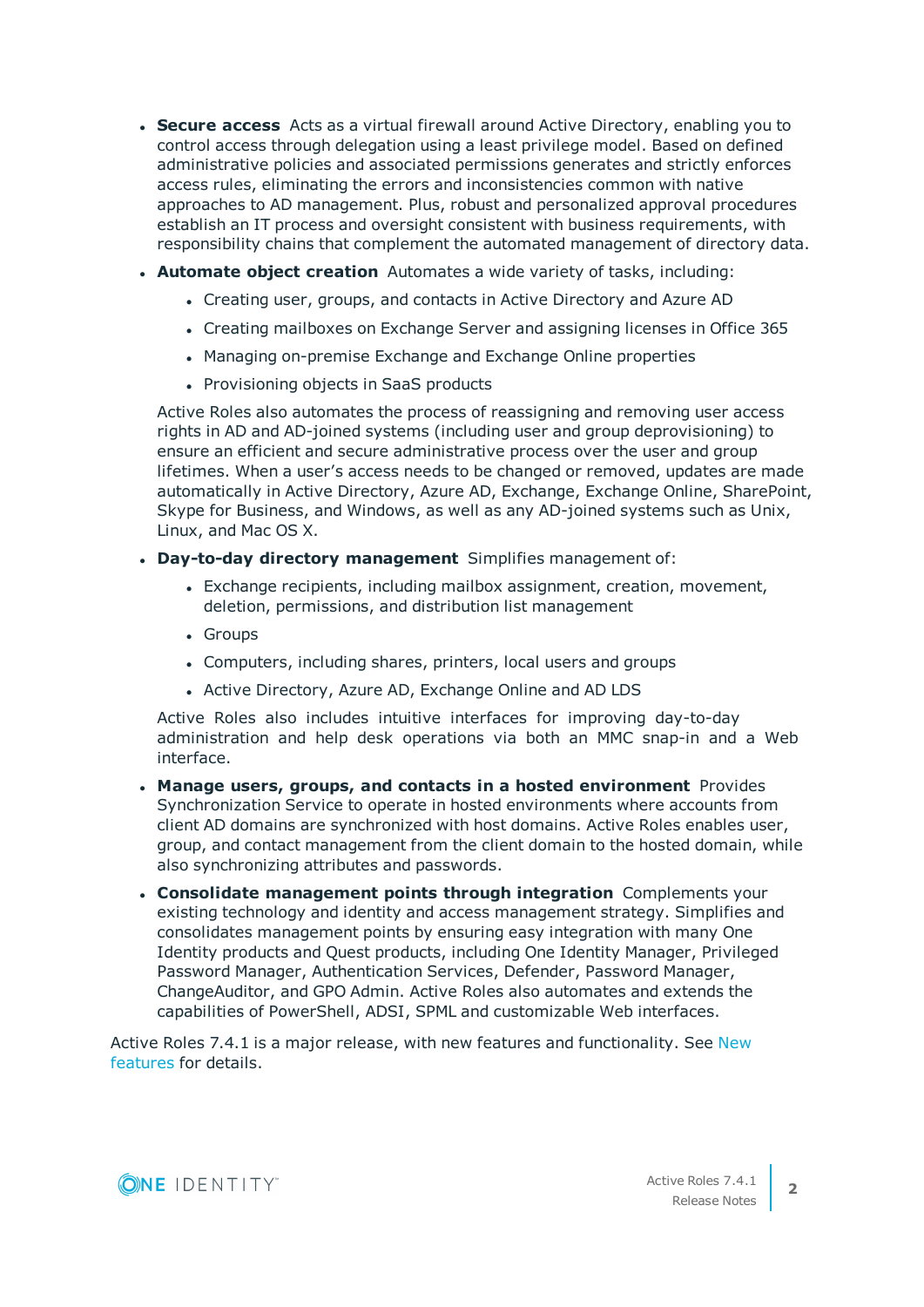# **Supported Platforms**

Active Roles 7.4.1 introduces the following changes to system requirements from those for Active Roles 6.9.0:

- Windows Server 2012 or a later version of the Windows Server operating system is required to run the Administration Service or Web Interface.
- The following SQL Server versions are supported: Microsoft SQL Server 2012, 2014, 2016, and 2017.
- You can use Configuration Center to import Active Roles databases from SQL Server 2005 to a later SQL Server version. For details, see "Upgrading the Administration Service" in the *Active Roles Quick Start Guide*.
- You can use Active Roles to manage Exchange recipients on Exchange Server 2019, 2016, 2010, or 2013.

- To manage Exchange recipients on Exchange Server 2010, Active Roles no longer requires the Exchange 2010 Management Tools on the computer running the Administration Service.
- Internet Explorer 7, 8, 9, and 10 are no longer supported for the Web Interface access. You can use the following Web browsers to access the Web Interface: Internet Explorer 11; Google Chrome; Mozilla Firefox; Microsoft Edge on Windows 10.
- Web Interface is optimized for screen resolutions of  $1280 \times 800$  or higher. The minimum supported screen resolution is 1024 x 768.
- Active Roles console requires Internet Explorer 11.

<span id="page-2-0"></span>See also System [requirements.](#page-2-0)

### **System requirements**

Before installing Active Roles 7.4.1, ensure that your system meets the following minimum hardware and software requirements.

Active Roles includes the following components:

- **[Administration](#page-3-0) Service**
- Web [Interface](#page-5-0)
- Console (MMC [Interface\)](#page-6-0)
- [Management](#page-7-0) Tools
- **.** [Synchronization](#page-9-0) Service



<sup>6</sup> NOTE: Microsoft Exchange 2013 CU11 is no longer supported. Refer KB [article](https://support.quest.com/kb/202695) [202695.](https://support.quest.com/kb/202695)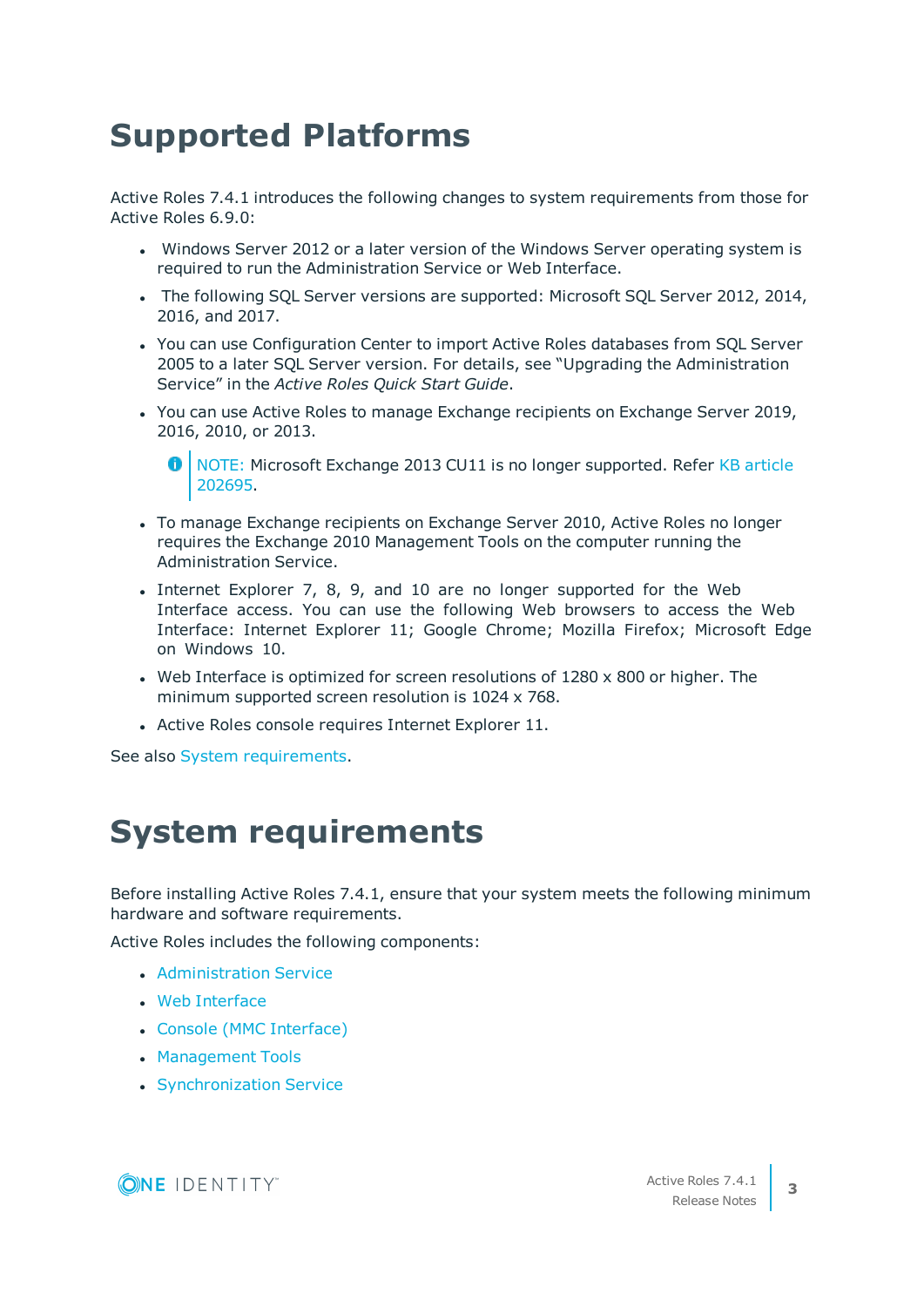This section lists the hardware and software requirements for installing and running each of these components.

### <span id="page-3-0"></span>**Administration Service**

| <b>Requirement</b>       | <b>Details</b>                                                                                                                                                                                 |
|--------------------------|------------------------------------------------------------------------------------------------------------------------------------------------------------------------------------------------|
| Platform                 | Any of the following:                                                                                                                                                                          |
|                          | • Intel 64 (EM64T)                                                                                                                                                                             |
|                          | $-MD64$                                                                                                                                                                                        |
|                          | • Processor speed: 2.0 GHz or faster                                                                                                                                                           |
|                          | For best results, a multi-core processor recommended.                                                                                                                                          |
| Memory                   | At least 2 GB of RAM. The amount required depends on the<br>total number of managed objects.                                                                                                   |
| Hard disk space          | 100 MB or more of free disk space. If SQL Server and<br>Administration Service are installed on the same computer,<br>the amount required depends on the size of the Active Roles<br>database. |
| Operating system         | You can install Administration Service on a computer<br>running:                                                                                                                               |
|                          | • Microsoft Windows Server 2019, Standard or Datacen-<br>ter edition                                                                                                                           |
|                          | • Microsoft Windows Server 2016, Standard or Datacen-<br>ter edition                                                                                                                           |
|                          | • Microsoft Windows Server 2012 R2, Standard or<br>Datacenter edition                                                                                                                          |
|                          | • Microsoft Windows Server 2012, Standard or Datacen-<br>ter edition                                                                                                                           |
|                          | o<br>NOTE: Active Roles is not supported on Windows<br>Server Core mode setup.                                                                                                                 |
| Microsoft .NET Framework | Administration Service requires Microsoft .NET Framework<br>4.7.2 (see "Installing the .NET Framework" at<br>http://go.microsoft.com/fwlink/?LinkId=257868).                                   |
| <b>SQL Server</b>        | You can host the Active Roles database on:                                                                                                                                                     |

#### **Table 1: Administration Service requirements**

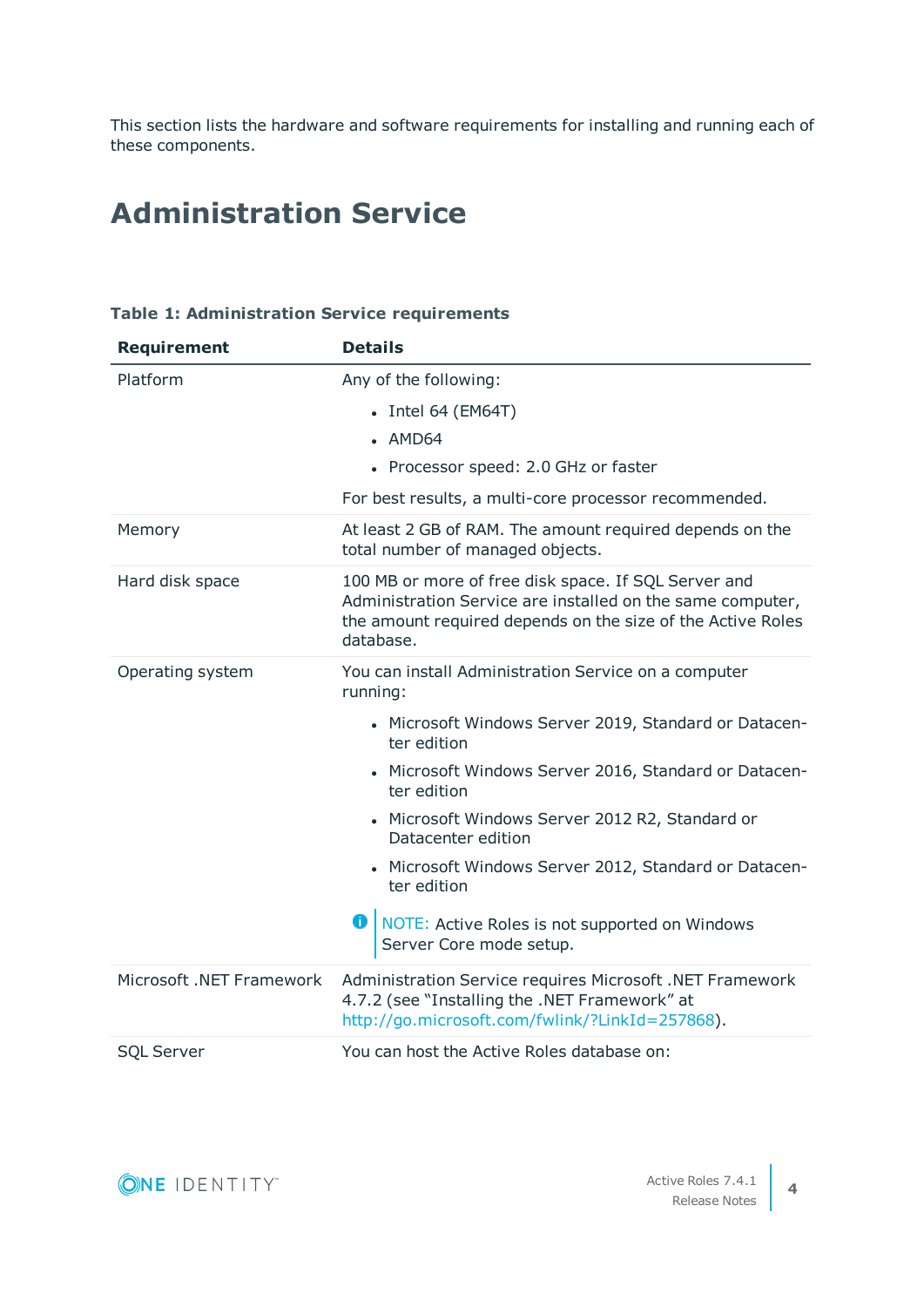| <b>Requirement</b>                        | <b>Details</b>                                                                                                                                                                                                                                       |
|-------------------------------------------|------------------------------------------------------------------------------------------------------------------------------------------------------------------------------------------------------------------------------------------------------|
|                                           | • Microsoft SQL Server 2019, any edition                                                                                                                                                                                                             |
|                                           | • Microsoft SQL Server 2017, any edition                                                                                                                                                                                                             |
|                                           | • Microsoft SQL Server 2016, any edition                                                                                                                                                                                                             |
|                                           | • Microsoft SQL Server 2014, any edition, 32-bit (x86)<br>or 64-bit (x64), with or without any Service Pack                                                                                                                                          |
|                                           | • Microsoft SQL Server 2012, any edition, 32-bit (x86)<br>or 64-bit (x64), with or without any Service Pack                                                                                                                                          |
|                                           | • Microsoft OLE DB Driver for SQL Server<br>(MSOLEDBSQL)                                                                                                                                                                                             |
| <b>Windows Management</b><br>Framework    | On all supported operating systems, the Administration<br>Service requires Windows Management Framework 5.1<br>(see "Windows Management Framework 5.1" at<br>https://www.microsoft.com/en-<br>us/download/details.aspx?id=54616).                    |
| Operating system on<br>domain controllers | Active Roles retains all features and functions when<br>managing Active Directory on domain controllers running<br>any of these operating systems, any edition, with or without<br>any Service Pack:                                                 |
|                                           | • Microsoft Windows Server 2019                                                                                                                                                                                                                      |
|                                           | • Microsoft Windows Server 2016                                                                                                                                                                                                                      |
|                                           | Microsoft Windows Server 2012 R2                                                                                                                                                                                                                     |
|                                           | • Microsoft Windows Server 2012                                                                                                                                                                                                                      |
|                                           | Active Roles deprecates managed domains with the domain<br>functional level lower than Windows Server 2008 R2, We<br>recommend that you raise the functional level of the<br>domains managed by Active Roles to Windows Server 2008<br>R2 or higher. |
|                                           | O NOTE: Active Roles is not supported on Windows<br>Server Core mode setup.                                                                                                                                                                          |
| <b>Exchange Server</b>                    | Active Roles is capable of managing Exchange recipients<br>on:                                                                                                                                                                                       |
|                                           | • Microsoft Exchange Server 2019                                                                                                                                                                                                                     |
|                                           | • Microsoft Exchange Server 2016                                                                                                                                                                                                                     |
|                                           | • Microsoft Exchange Server 2013                                                                                                                                                                                                                     |
|                                           | • Microsoft Exchange Server 2010 Service Pack 3                                                                                                                                                                                                      |
|                                           | • Microsoft Exchange 2013 CU11 is no longer<br>supported. Refer KB article 202695.                                                                                                                                                                   |

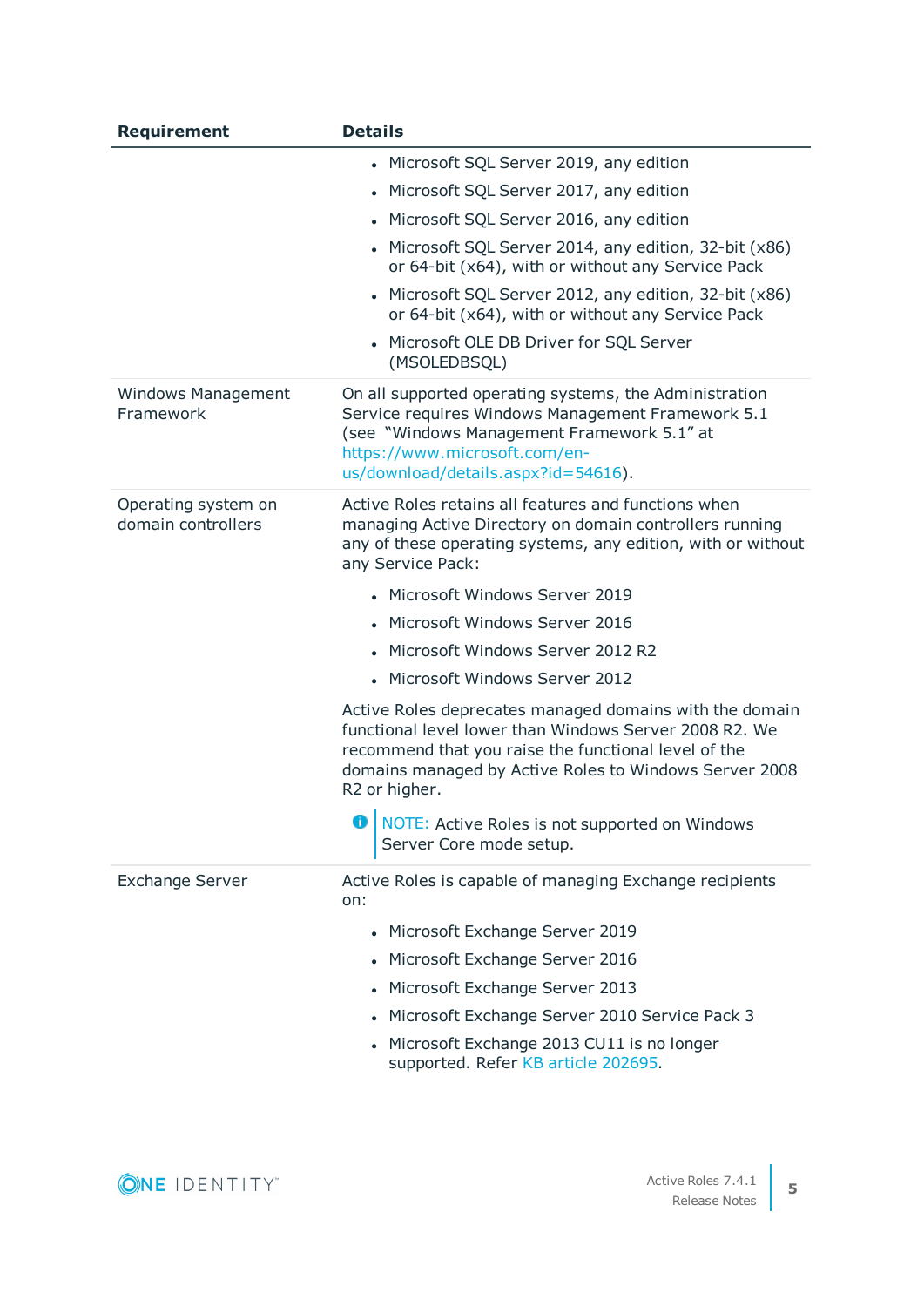### <span id="page-5-0"></span>**Web Interface**

#### **Table 2: Web Interface requirements**

| Requirement              | <b>Details</b>                                                                                                                                                                              |
|--------------------------|---------------------------------------------------------------------------------------------------------------------------------------------------------------------------------------------|
|                          | Any of the following:                                                                                                                                                                       |
| Platform                 | • Intel 64 (EM64T)                                                                                                                                                                          |
|                          | • AMD64                                                                                                                                                                                     |
|                          | • Processor speed: 2.0 GHz or faster                                                                                                                                                        |
| Memory                   | At least 2 GB of RAM. The amount required depends on the<br>total number of managed objects.                                                                                                |
| Hard disk space          | About 100 MB of free disk space.                                                                                                                                                            |
|                          | You can install Web Interface on a computer running:                                                                                                                                        |
|                          | • Microsoft Windows Server 2019 Standard or Datacen-<br>ter edition                                                                                                                         |
|                          | Microsoft Windows Server 2016, Standard or Datacen-<br>ter edition                                                                                                                          |
| Operating system         | • Microsoft Windows Server 2012 R2, Standard or<br>Datacenter edition                                                                                                                       |
|                          | Microsoft Windows Server 2012, Standard or Datacen-<br>ter edition                                                                                                                          |
|                          | <b>O</b>   NOTE: Active Roles is not supported on Windows<br>Server Core mode setup.                                                                                                        |
| Microsoft .NET Framework | Web Interface requires Microsoft .NET Framework 4.7.2<br>(see "Installing the .NET Framework" at<br>http://go.microsoft.com/fwlink/?LinkId=257868).                                         |
|                          | On Windows Server 2012, Windows Server 2012 R2,<br>Windows Server 2016, Windows Server 2019 Web Interface<br>requires the Web Server (IIS) server role with the<br>following role services: |
| <b>Internet Services</b> | Web Server/Common HTTP Features/                                                                                                                                                            |
|                          | • Default Document                                                                                                                                                                          |
|                          | <b>HTTP Errors</b>                                                                                                                                                                          |
|                          | • Static Content                                                                                                                                                                            |
|                          | • HTTP Redirection                                                                                                                                                                          |

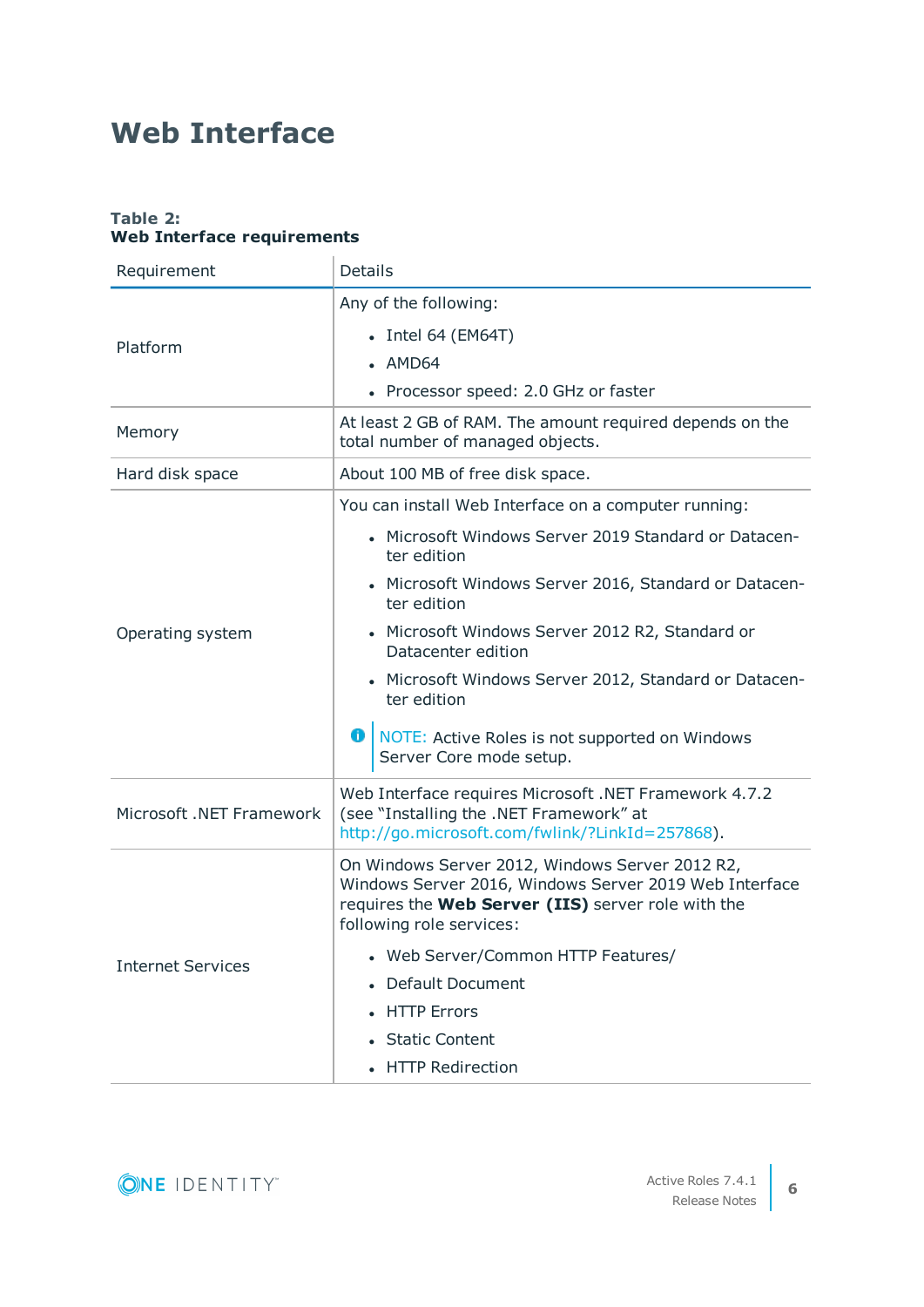| Requirement               | <b>Details</b>                                                                                                                                                                                            |
|---------------------------|-----------------------------------------------------------------------------------------------------------------------------------------------------------------------------------------------------------|
|                           | • Web Server/Security/                                                                                                                                                                                    |
|                           | • Request Filtering                                                                                                                                                                                       |
|                           | <b>Basic Authentication</b>                                                                                                                                                                               |
|                           | • Windows Authentication                                                                                                                                                                                  |
|                           | • Web Server/Application Development/                                                                                                                                                                     |
|                           | • . NET Extensibility                                                                                                                                                                                     |
|                           | $-$ ASP                                                                                                                                                                                                   |
|                           | • ASP.NET                                                                                                                                                                                                 |
|                           | <b>ISAPI Extensions</b>                                                                                                                                                                                   |
|                           | • ISAPI Filters                                                                                                                                                                                           |
|                           | • Management Tools/IIS 6 Management Compatibility/                                                                                                                                                        |
|                           | • IIS 6 Metabase Compatibility                                                                                                                                                                            |
|                           | Internet Information Services (IIS) must be configured to<br>provide Read/Write delegation for the following features:                                                                                    |
|                           | • Handler Mappings                                                                                                                                                                                        |
|                           | • Modules                                                                                                                                                                                                 |
|                           | Use Feature Delegation in Internet Information Services<br>(IIS) Manager to confirm that these features have<br>delegation set to Read/Write.                                                             |
|                           | You can access Web Interface using:                                                                                                                                                                       |
|                           | • Firefox 36 on Windows                                                                                                                                                                                   |
|                           | • Google Chrome 61 on Windows                                                                                                                                                                             |
|                           | • Windows Internet Explorer 11                                                                                                                                                                            |
| Web browser               | • Microsoft Edge on Windows 10                                                                                                                                                                            |
|                           | You can use a later version of Firefox, Google Chrome or<br>Internet Explorer to access Web Interface; however, Web<br>Interface 7.4.1 has been tested only against the browser<br>versions listed above. |
| Minimum screen resolution | Web Interface is optimized for screen resolutions of 1280 x<br>800 or higher. The minimum supported screen resolution is<br>1024 x 768.                                                                   |

# <span id="page-6-0"></span>**Console (MMC Interface)**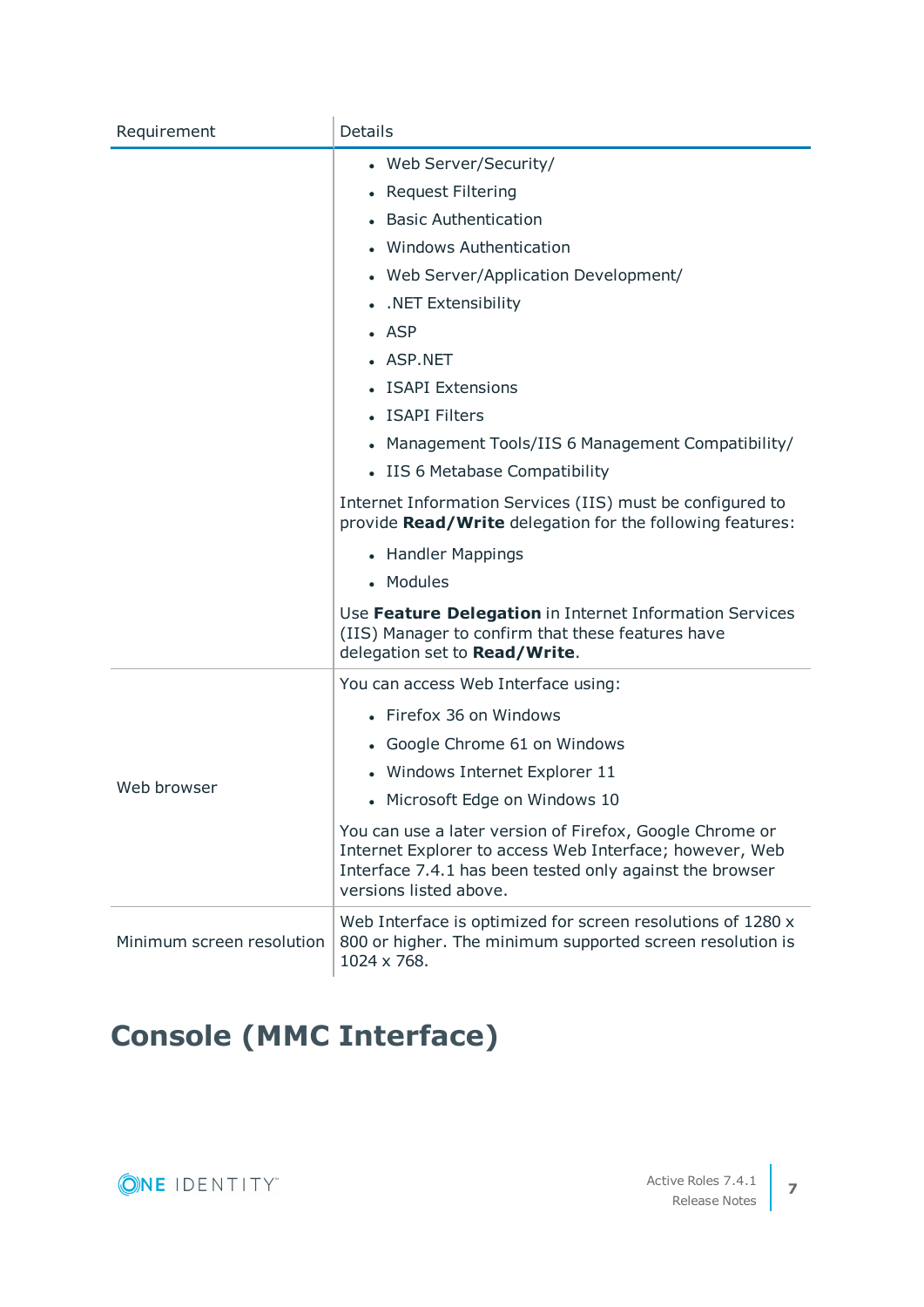| <b>Requirement</b>       | <b>Details</b>                                                                                                                                             |
|--------------------------|------------------------------------------------------------------------------------------------------------------------------------------------------------|
| Platform                 | Any of the following:                                                                                                                                      |
|                          | $\cdot$ Intel $\times$ 86                                                                                                                                  |
|                          | • Intel 64 (EM64T)                                                                                                                                         |
|                          | $-MD64$                                                                                                                                                    |
|                          | • Processor speed: 1.0 GHz or faster                                                                                                                       |
| Memory                   | At least 1 GB of RAM. The amount required depends on the<br>total number of managed objects.                                                               |
| Hard disk space          | About 100 MB of free disk space.                                                                                                                           |
| Operating system         | You can install Active Roles console on a computer running:                                                                                                |
|                          | • Microsoft Windows Server 2019, Standard or Datacen-<br>ter edition                                                                                       |
|                          | • Microsoft Windows Server 2016, Standard or Datacen-<br>ter edition                                                                                       |
|                          | • Microsoft Windows Server 2012 R2, Standard or<br>Datacenter edition                                                                                      |
|                          | • Microsoft Windows Server 2012, Standard or Datacen-<br>ter edition                                                                                       |
|                          | • Microsoft Windows 8.1, Professional or Enterprise<br>edition, 32-bit (x86) or 64-bit (x64)                                                               |
|                          | Microsoft Windows 7 Ultimate, Professional, or<br>Enterprise edition, 32-bit (x86) or 64-bit (x64)<br>Service Pack 1                                       |
|                          | • Microsoft Windows 10, Professional or Enterprise<br>edition, 32-bit (x86) or 64-bit (x64)                                                                |
|                          | o<br>NOTE: Active Roles is not supported on Windows<br>Server Core mode setup.                                                                             |
| Microsoft .NET Framework | Active Roles console requires Microsoft .NET Framework<br>4.7.2 (see "Installing the .NET Framework" at<br>http://go.microsoft.com/fwlink/?LinkId=257868). |
| Web browser              | Active Roles console requires Internet Explorer 11.                                                                                                        |

#### **Table 3: Active Roles Console requirements**

### <span id="page-7-0"></span>**Management Tools**

Management Tools is a composite component that includes the Active Roles Management Shell, ADSI Provider, and SDK. On a 64-bit (x64) system, Management Tools also include

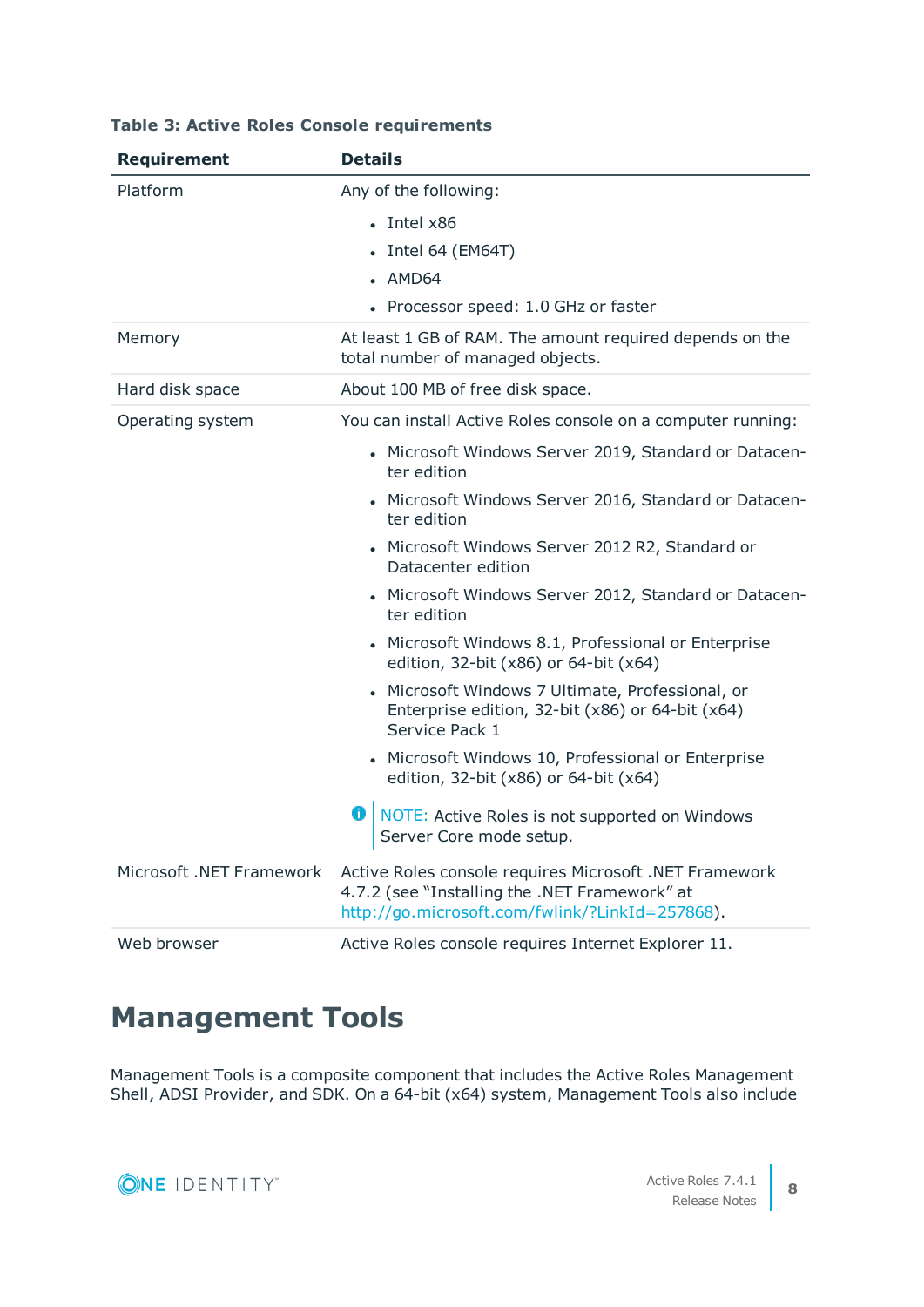the Active Roles Configuration Center.

| <b>Requirement</b>                                            | <b>Details</b>                                                                                                                                                                                                         |
|---------------------------------------------------------------|------------------------------------------------------------------------------------------------------------------------------------------------------------------------------------------------------------------------|
| Platform                                                      | Any of the following:                                                                                                                                                                                                  |
|                                                               | $\cdot$ Intel $x86$                                                                                                                                                                                                    |
|                                                               | $\bullet$ Intel 64 (EM64T)                                                                                                                                                                                             |
|                                                               | • AMD64                                                                                                                                                                                                                |
|                                                               | • Processor speed: 1.0 GHz or faster                                                                                                                                                                                   |
| Memory                                                        | At least 1 GB of RAM.                                                                                                                                                                                                  |
| Hard disk space                                               | About 100 MB of free disk space.                                                                                                                                                                                       |
| Operating system                                              | You can install Management Tools on a computer running:                                                                                                                                                                |
|                                                               | • Microsoft Windows Server 2019, Standard or Datacen-<br>ter edition                                                                                                                                                   |
|                                                               | Microsoft Windows Server 2012 R2, Standard or<br>Datacenter edition                                                                                                                                                    |
|                                                               | • Microsoft Windows Server 2012, Standard or Datacen-<br>ter edition                                                                                                                                                   |
|                                                               | Microsoft Windows Server 2016, Standard or Datacen-<br>ter edition                                                                                                                                                     |
|                                                               | Microsoft Windows 8.1, Professional or Enterprise<br>edition, 32-bit (x86) or 64-bit (x64)                                                                                                                             |
|                                                               | • Microsoft Windows 10, Professional or Enterprise<br>edition, 32-bit (x86) or 64-bit (x64)                                                                                                                            |
|                                                               | o<br>NOTE: Active Roles is not supported on Windows<br>Server Core mode setup.                                                                                                                                         |
| Microsoft .NET Framework                                      | Management Tools require Microsoft .NET Framework 4.7.2<br>(see "Installing the .NET Framework" at<br>http://go.microsoft.com/fwlink/?LinkId=257868).                                                                  |
| <b>Windows Management</b><br>Framework                        | On all supported operating systems, Management Tools<br>require Windows Management Framework 5.1<br>(see "Windows Management Framework 5.1" at<br>https://www.microsoft.com/en-<br>us/download/details.aspx?id=54616). |
| <b>Remote Server</b><br><b>Administration Tools</b><br>(RSAT) | To manage Terminal Services user properties by using<br>Active Roles Management Shell, Management Tools require<br>Remote Server Administration Tools (RSAT) for Active                                                |

#### **Table 4: Management Tools requirements**

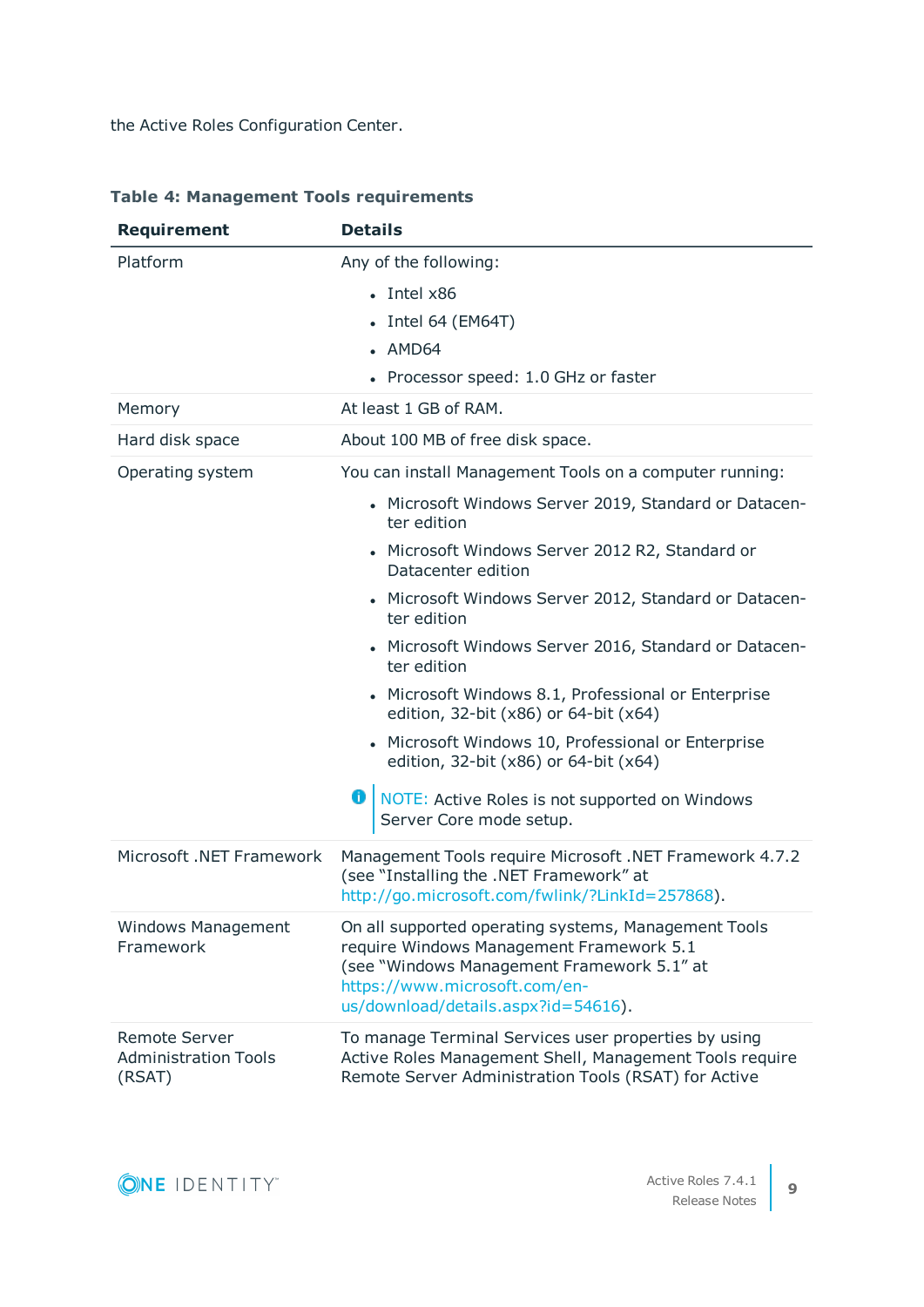Directory. See Microsoft's documentation for instructions on how to install Remote Server Administration Tools appropriate to your operating system.

### <span id="page-9-0"></span>**Synchronization Service**

| <b>Requirement</b>       | <b>Details</b>                                                                                                                                                                                             |
|--------------------------|------------------------------------------------------------------------------------------------------------------------------------------------------------------------------------------------------------|
| Platform                 | Any of the following:                                                                                                                                                                                      |
|                          | $\bullet$ Intel 64 (EM64T)                                                                                                                                                                                 |
|                          | • AMD64                                                                                                                                                                                                    |
|                          | • Processor speed: 2.0 GHz or faster                                                                                                                                                                       |
|                          | For best results, a multi-core processor recommended.                                                                                                                                                      |
| Memory                   | At least 2 GB of RAM. The amount required depends on the<br>number of objects being synchronized.                                                                                                          |
| Hard disk space          | 250 MB or more of free disk space. If SQL Server and<br>Synchronization Service are installed on the same<br>computer, the amount required depends on the size of the<br>Synchronization Service database. |
| Operating system         | You can install the Synchronization Service on a computer<br>running:                                                                                                                                      |
|                          | • Microsoft Windows Server 2019, Standard or Datacen-<br>ter edition                                                                                                                                       |
|                          | • Microsoft Windows Server 2016, Standard or Datacen-<br>ter edition                                                                                                                                       |
|                          | • Microsoft Windows Server 2012 R2, Standard or<br>Datacenter edition                                                                                                                                      |
|                          | • Microsoft Windows Server 2012, Standard or Datacen-<br>ter edition                                                                                                                                       |
|                          | O<br>NOTE: Active Roles is not supported on Windows<br>Server Core mode setup.                                                                                                                             |
| Microsoft .NET Framework | Synchronization Service requires Microsoft .NET<br>Framework 4.7.2 (see "Installing the .NET Framework" at                                                                                                 |

#### **Table 5: Synchronization Service requirements**

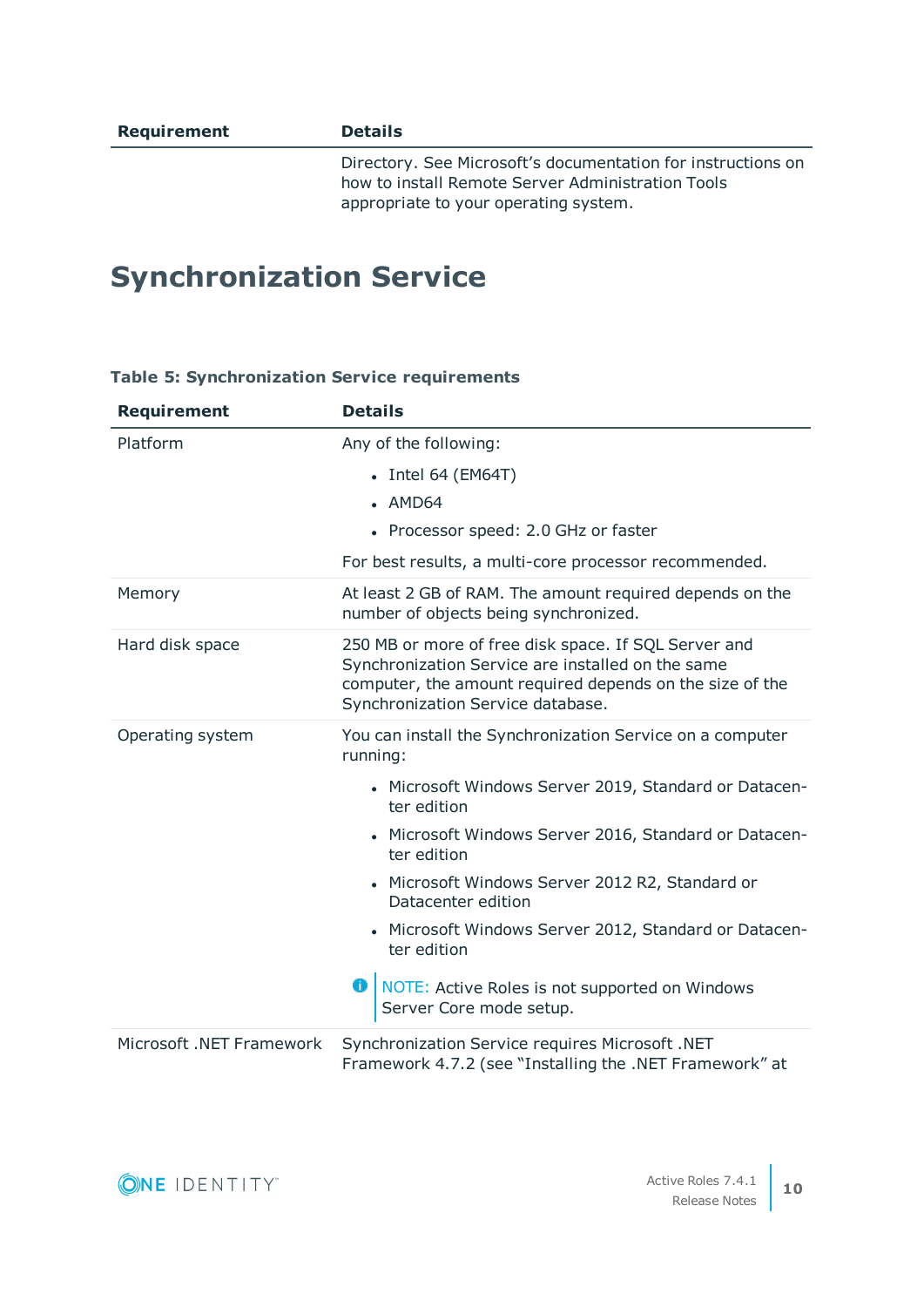| <b>Requirement</b>                     | <b>Details</b>                                                                                                                                             |
|----------------------------------------|------------------------------------------------------------------------------------------------------------------------------------------------------------|
|                                        | http://go.microsoft.com/fwlink/?LinkId=257868).                                                                                                            |
| <b>SQL Server</b>                      | You can host the Synchronization Service database on:                                                                                                      |
|                                        | • Microsoft SQL Server 2019, any edition                                                                                                                   |
|                                        | Microsoft SQL Server 2017, any edition                                                                                                                     |
|                                        | Microsoft SQL Server 2016, any edition                                                                                                                     |
|                                        | • Microsoft SQL Server 2014, any edition, 32-bit (x86)<br>or 64-bit (x64), with or without any Service Pack                                                |
|                                        | Microsoft SQL Server 2012, any edition, 32-bit (x86)<br>or 64-bit (x64), with or without any Service Pack                                                  |
| <b>Windows Management</b><br>Framework | On all supported operating systems, the Synchronization<br>Service requires Windows Management Framework 5.1<br>(see "Windows Management Framework 5.1" at |
|                                        | https://www.microsoft.com/en-<br>us/download/details.aspx?id=54616<br>).                                                                                   |
| Supported connections                  | The Synchronization Service can connect to:                                                                                                                |
|                                        | • Microsoft Active Directory Domain Services with the<br>domain or forest functional level of Windows Server<br>2012 or higher                             |
|                                        | Microsoft Active Directory Lightweight Directory<br>Services running on any Windows Server operating<br>system supported by Microsoft                      |
|                                        | • Microsoft Exchange Server version 2019, 2016, 2013,<br>or 2010                                                                                           |
|                                        | NOTE: Microsoft Exchange 2013 CU11 is no<br>0<br>longer supported. Refer KB article 202695.                                                                |
|                                        | • Microsoft Lync Server version 2013 with limited<br>support                                                                                               |
|                                        | • Microsoft Skype for Business 2019, 2016 or 2015                                                                                                          |
|                                        | • Microsoft Windows Azure Active Directory using the<br>Azure AD Graph API version 1.6.                                                                    |
|                                        | • Microsoft Office 365 directory                                                                                                                           |
|                                        | • Microsoft Exchange Online service                                                                                                                        |
|                                        | • Microsoft Skype for Business Online service                                                                                                              |
|                                        | • Microsoft SharePoint Online service                                                                                                                      |

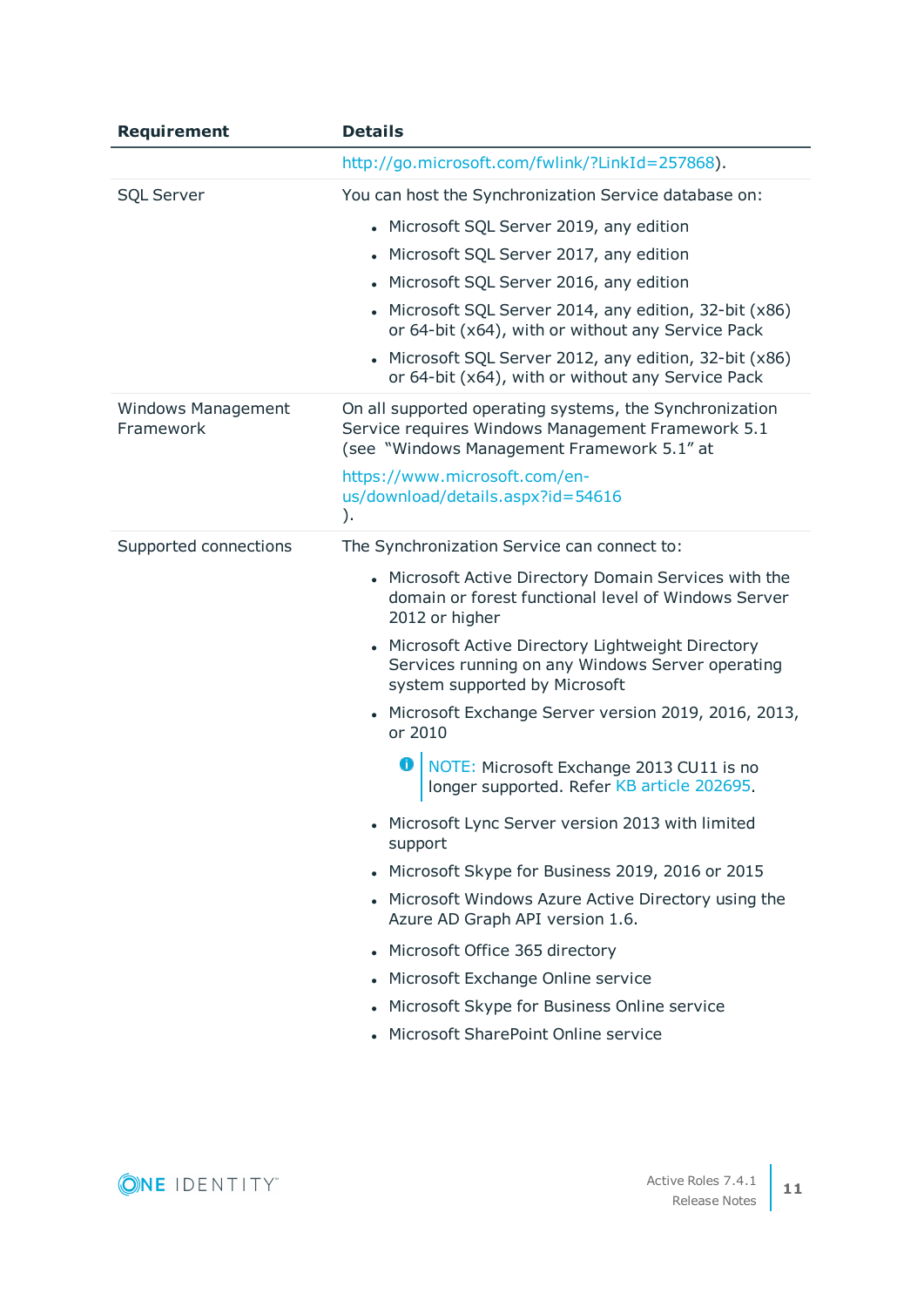| <b>Requirement</b>                                                          | <b>Details</b>                                                                                                                                                                                                                                                                                                                                    |
|-----------------------------------------------------------------------------|---------------------------------------------------------------------------------------------------------------------------------------------------------------------------------------------------------------------------------------------------------------------------------------------------------------------------------------------------|
|                                                                             | • Microsoft SQL Server, any version supported by<br>Microsoft                                                                                                                                                                                                                                                                                     |
|                                                                             | • Microsoft SharePoint 2019, 2016, or 2013                                                                                                                                                                                                                                                                                                        |
|                                                                             | • Active Roles version 7.4, 7.3, 7.2, 7.1, 7.0, and 6.9                                                                                                                                                                                                                                                                                           |
|                                                                             | • One Identity Manager version 7.0 (D1IM 7.0)                                                                                                                                                                                                                                                                                                     |
|                                                                             | • One Identity Manager version 8.0                                                                                                                                                                                                                                                                                                                |
|                                                                             | Support for Generic LDAP Connector, MY SQL<br>Connector, Open LDAP Connector, IBM Db2<br>Connector, Salesforce Connector, Service now<br>Connector, and RACF Connector.                                                                                                                                                                           |
|                                                                             | • Data sources accessible through an OLE DB provider                                                                                                                                                                                                                                                                                              |
|                                                                             | • Delimited text files                                                                                                                                                                                                                                                                                                                            |
| Legacy Active Roles ADSI<br>Provider                                        | To connect to Active Roles version 6.9, the Active Roles<br>ADSI Provider of the respective version must be installed<br>on the computer running the Synchronization Service. For<br>installation instructions, see the Quick Start Guide for the<br>appropriate Active Roles version.                                                            |
| Azure AD Module for<br><b>Windows PowerShell</b><br>Version 2               | To connect to the Office 365 directory, the following module<br>must be installed on the computer running the<br><b>Synchronization Service:</b>                                                                                                                                                                                                  |
|                                                                             | • Azure Active Directory Module for Windows Power-<br>Shell                                                                                                                                                                                                                                                                                       |
|                                                                             | For installation instructions, see "Install the Azure AD<br>Module" at https://docs.microsoft.com/en-<br>us/powershell/azure/active-directory/install-<br>adv2?view=azureadps-2.0.                                                                                                                                                                |
| <b>Windows PowerShell</b><br>Module for Skype for<br><b>Business Online</b> | To connect to the Skype for Business Online service,<br>Windows PowerShell Module for Skype for Business Online<br>must be installed on the computer running the<br>Synchronization Service. For installation instructions, see<br>"Windows PowerShell Module for Skype for Business<br>Online" at http://go.microsoft.com/fwlink/?LinkId=294688. |
| <b>SharePoint Online</b><br><b>Management Shell</b>                         | To connect to the SharePoint Online service, SharePoint<br>Online Management Shell must be installed on the computer<br>running the Synchronization Service. For installation<br>instructions, see "SharePoint Online Management Shell" at<br>http://go.microsoft.com/fwlink/?LinkId=255251.                                                      |
| One Identity Manager API                                                    | To connect to One Identity Manager 7.0, One Identity<br>Manager Connector must be installed on the computer                                                                                                                                                                                                                                       |

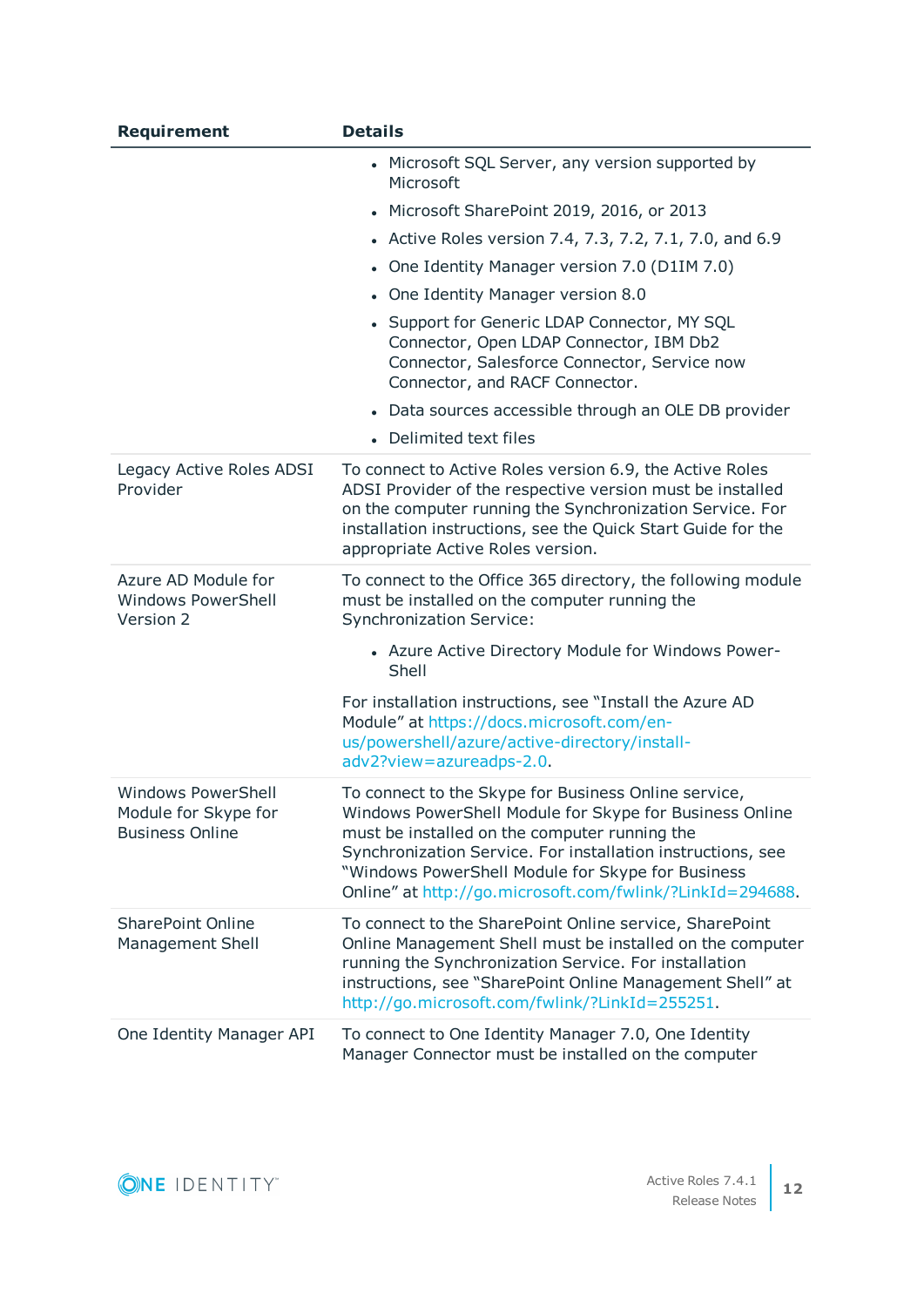| <b>Requirement</b>  | <b>Details</b>                                                                                                                                              |
|---------------------|-------------------------------------------------------------------------------------------------------------------------------------------------------------|
|                     | running the Synchronization Service. This connector works<br>with RESTful web service and SDK installation is not<br>required.                              |
| Internet Connection | To connect to cloud directories or online services, the<br>computer running the Synchronization Service must have a<br>reliable connection to the Internet. |

### **Synchronization Service Capture Agent**

| <b>Requirement</b>             | <b>Details</b>                                                                                                                                                                                                          |
|--------------------------------|-------------------------------------------------------------------------------------------------------------------------------------------------------------------------------------------------------------------------|
| Microsoft .NET Framework       | Synchronization Service requires Microsoft .NET<br>Framework 4.7.2 (see "Installing the .NET Framework" at<br>http://go.microsoft.com/fwlink/?LinkId=257868).                                                           |
| <b>Additional Requirements</b> | To synchronize passwords from an Active Directory domain<br>to some other connected data system, you must install the<br>Sync Service Capture Agent on all domain controllers in the<br>source Active Directory domain. |
|                                | The domain controllers on which you install Sync Service<br>Capture Agent must run one of the following operating<br>systems with or without any Service Pack (both x86 and<br>x64 platforms are supported):            |
|                                | • Microsoft Windows Server 2019                                                                                                                                                                                         |
|                                | • Microsoft Windows Server 2016                                                                                                                                                                                         |
|                                | Microsoft Windows Server 2012 R2                                                                                                                                                                                        |
|                                | • Microsoft Windows Server 2012                                                                                                                                                                                         |
|                                | For more information, see the Active Roles Synchronization<br>Service Administration Guide.                                                                                                                             |

#### **Table 6: Synchronization Service Capture Agent**

# <span id="page-12-0"></span>**New features**

The new release of Active Roles extends and enhances the capabilities of the product . Major new features in Active Roles Version 7.4:

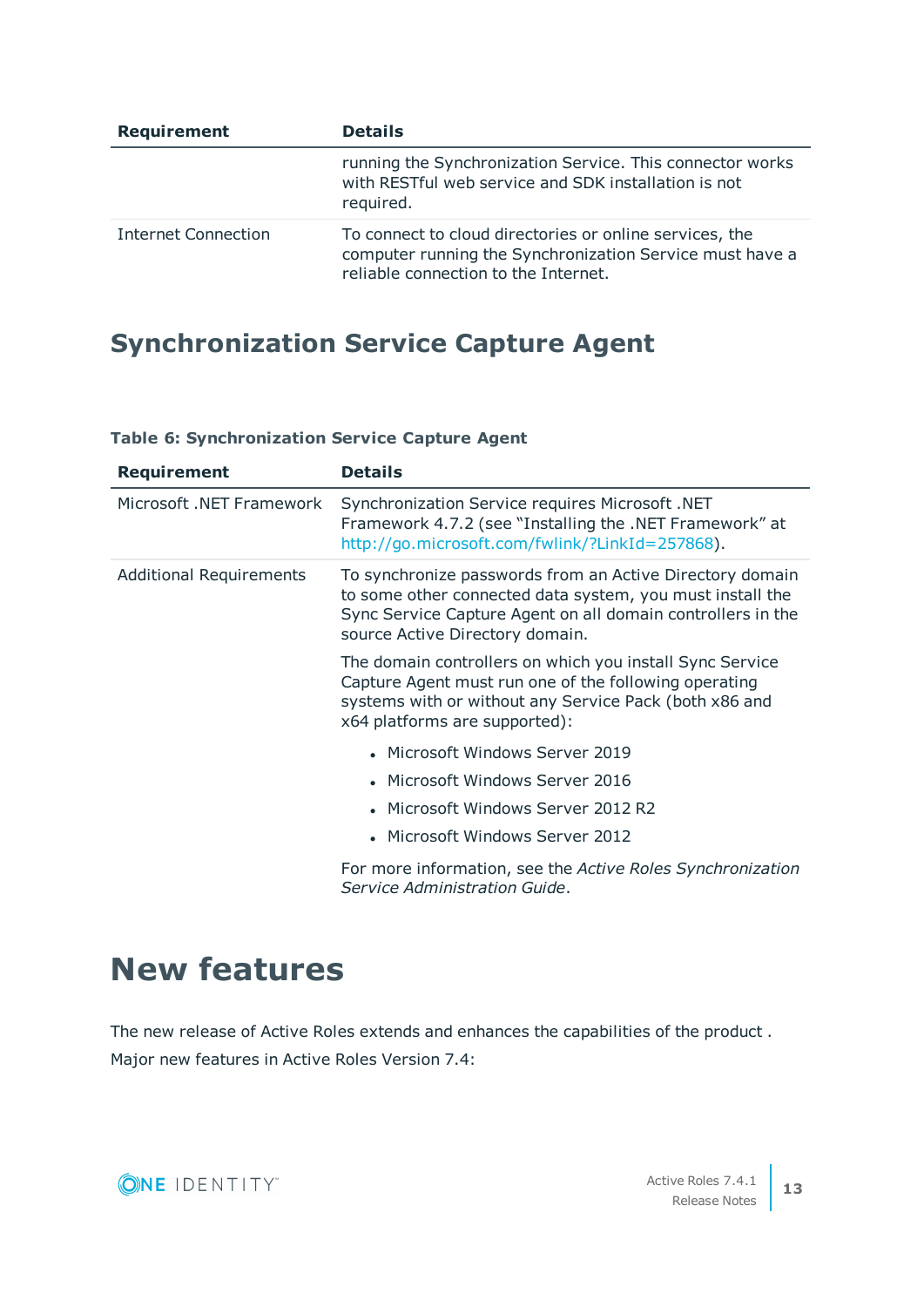- Additional Hybrid Directory features:
	- Support for Office 365 Group CRUD activities.
	- Support for Office 365 roles and reporting for Office 365 users.
	- Support for Exchange Online Mailbox Properties for Office 365 users in Federated and Synchronized environment.
- Support for provisioning objects in SaaS products.
- Separate configuration and management history databases during installation or inplace upgrade, confirming to Microsoft standards and best practices for replication.
- Support for Azure AD Graph 1.6 for Active Roles Synchronization Services.
- Use of Group Managed Service Account (gMSA) for Active Roles Service account.
- Bulk attribute operations for multiple users.
- Reset the password for multiple users at one time.
- Solution Intelligence for Active Roles.
- Log in to MMC interface through 2FA authentication.
- Support for Transport Layer Security (TLS) 1.2 in Synchronization Service.
- Support for remote mailbox creation and modification.
	- **O** | NOTE: The 'Remote mailbox migration (RemoteMailbox.ps1)' script has been provided as a sample script only, to illustrate the steps required, and should not be used as-is in a production situation without modification and enhancement. The use of security credentials within a script in clear text should never be considered appropriate or secure. In testing this script, care and consideration should be given to the authentication and use of credentials, and clear text credentials should not be left in the script once testing is complete.

For more details refer the KB article: https://support.oneidentity.com/kb/310525 .

- Support for Federated authentication feature.
- Support to provide product feedback from the Web Interface.

<span id="page-13-0"></span>See also [Resolved](#page-16-0) issues.

### **Enhancements**

The following is a list of enhancements implemented in Active Roles Version 7.4.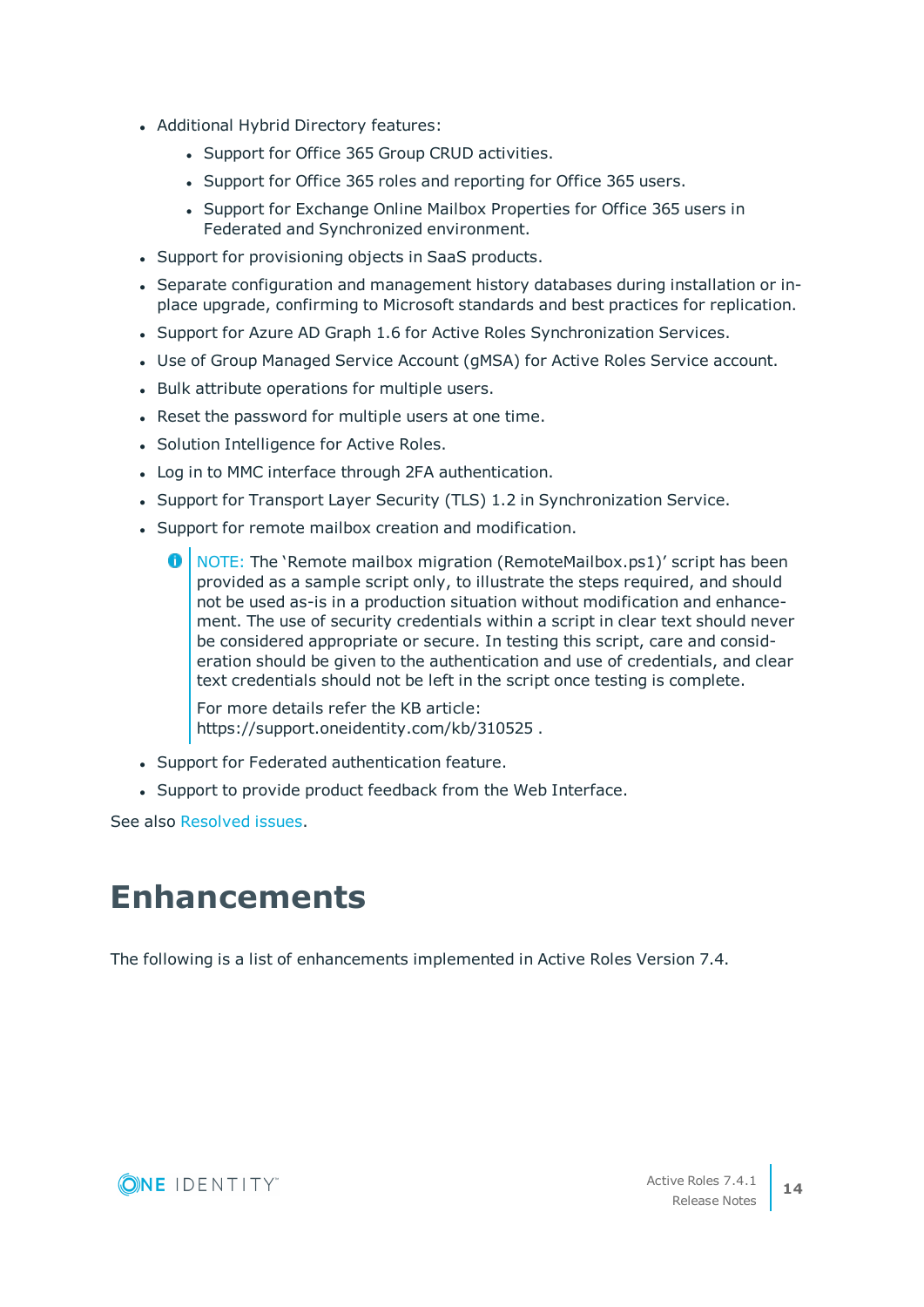#### **Table 7: General enhancements**

| <b>Enhancement</b>                                                                                                                                                                                                                                                      | <b>Issue</b><br><b>ID</b> |
|-------------------------------------------------------------------------------------------------------------------------------------------------------------------------------------------------------------------------------------------------------------------------|---------------------------|
| Support for the <b>multiSubnetFailOver</b> feature of MS SQL Server to maximize<br>internal availability.                                                                                                                                                               | 90802                     |
| Support for Archive Mailbox-Exchange Online functionality.                                                                                                                                                                                                              | 90758                     |
| Workflow enhancements that enable you to add Azure or Office 365 modules in<br>PowerShell and run the Office 365 services such as Skype for Business, Azure<br>AD, Azure RM, AZ, and Sharepoint Powershell scripts within existing Active<br>Roles workflows.           | 726038                    |
| Support to restrict MMC interface access for a user. On installing Active Roles<br>7.4 on a computer, any user is enabled to log in to the MMC interface. You can<br>now set the Active Roles MMC interface user access using the Active Roles<br>Configuration Center. | 90765                     |
| Enhancement of SPML operation to get ObjectSid to retrieve the value in the SID<br>format in addition to the base64Binary format.                                                                                                                                       | 90764                     |
| Support for creation of OneDrive for Azure AD users using OneDrive Provi-<br>sioning Policy.                                                                                                                                                                            | 90797                     |
| Support for configuring secure communication for Active Roles Web interface<br>using Force SSL Redirection.                                                                                                                                                             | 90768                     |
| Support to modify the following Exchange Online properties in Synchronized<br>Identity and Federated environments using the Active Roles Web interface:                                                                                                                 | 90758                     |
| • Archive mailbox                                                                                                                                                                                                                                                       |                           |
| Message records management                                                                                                                                                                                                                                              |                           |
| • Mail flow settings                                                                                                                                                                                                                                                    |                           |
| Active Roles Sync Service enhancements                                                                                                                                                                                                                                  |                           |
| • Support for Microsoft Share Point 2019                                                                                                                                                                                                                                | 99916                     |
| • Support for Microsoft Exchange 2019                                                                                                                                                                                                                                   | 99897                     |
| • Support for Microsoft Skype for Business 2019                                                                                                                                                                                                                         | 99910                     |
| In-place upgrade enhancements                                                                                                                                                                                                                                           | 102832                    |
| Support for federated authentication                                                                                                                                                                                                                                    | 90820                     |
| Restructured product documentation for Active Roles. Documentation set now<br>consists of the following guides:                                                                                                                                                         | 90791                     |

- Administration Guide
- Evaluation Guide
- Feature Guide
- Predefined Access template guide

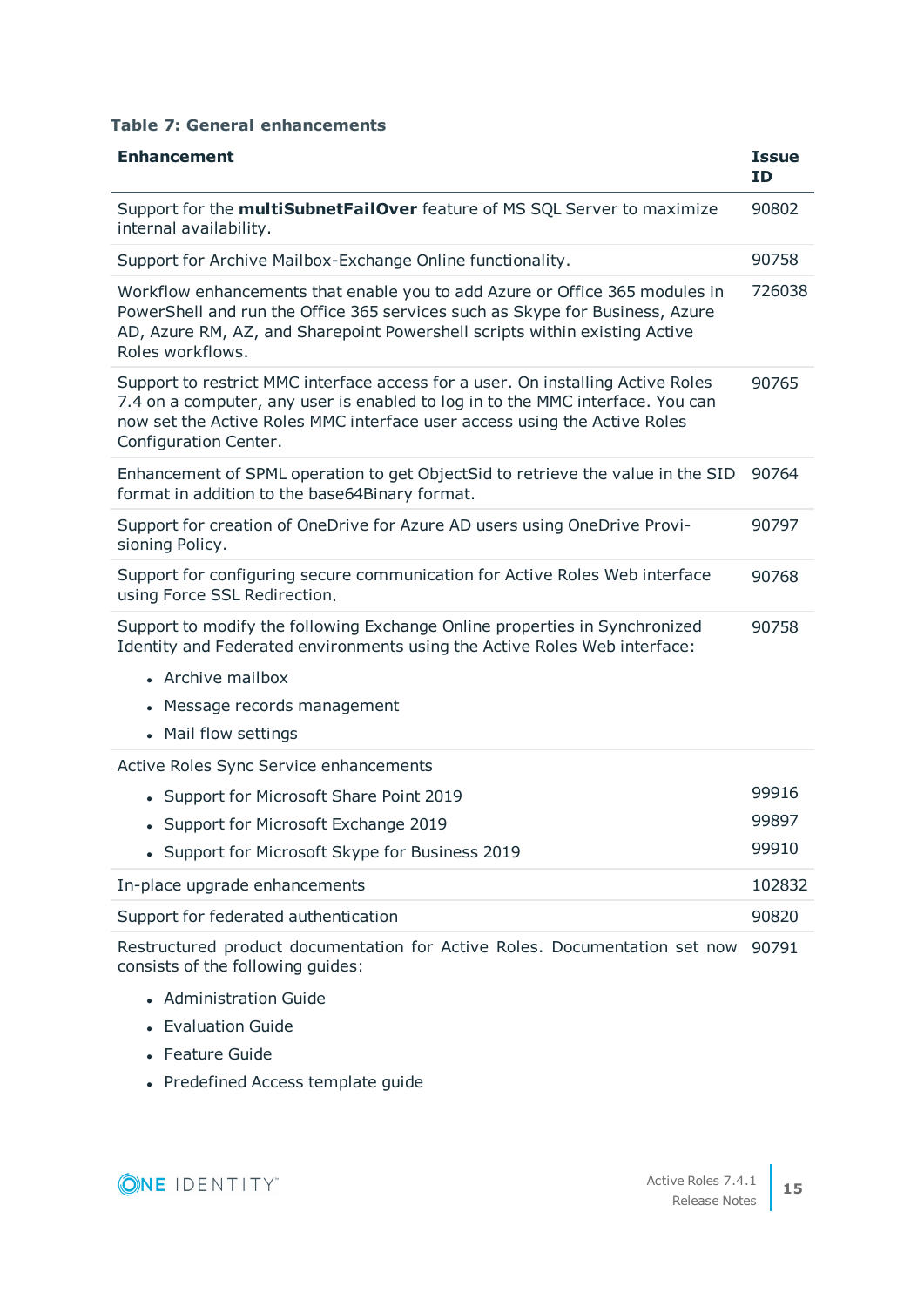#### **Enhancement Issue**

- Quick Start
- Release Notes
- Solutions quide
- Synchronization Service Guide
- User's Guide
- Web Interface Admin Guide
- . Web Interface User's Guide
- Whats New Guide
- Diagnostics Tools Release Notes
- How-to Guide
- Add-on Manager Readme

The following guides from earlier releases are deprecated and the content is made available in the documents available for the current release:

- Management Pack for SCOM
- Configuration transfer Wizard Guide
- Exchange Resource Forest Management Guide
- Skype for Business Guide
- **.** SPML Guide
- Azure AD and Office 365 Administration Guide
- Replication Guide
- Product Overview Guide

Support for Transport Layer Security (TLS) 1.2 in Synchronization Service. 127770

### **Supported Connectors**

Support has been added for the following connectors through the Synchronization Service - 124068

#### **Table 8: New connectors and supported versions**

| <b>Connectors</b>      | <b>Supported version</b>                                        |
|------------------------|-----------------------------------------------------------------|
| Generic LDAP Connector | Version 3                                                       |
| MY SQL Connector       | MySQL database hosted on MySQL<br>Community Server MySQL 8.0.12 |

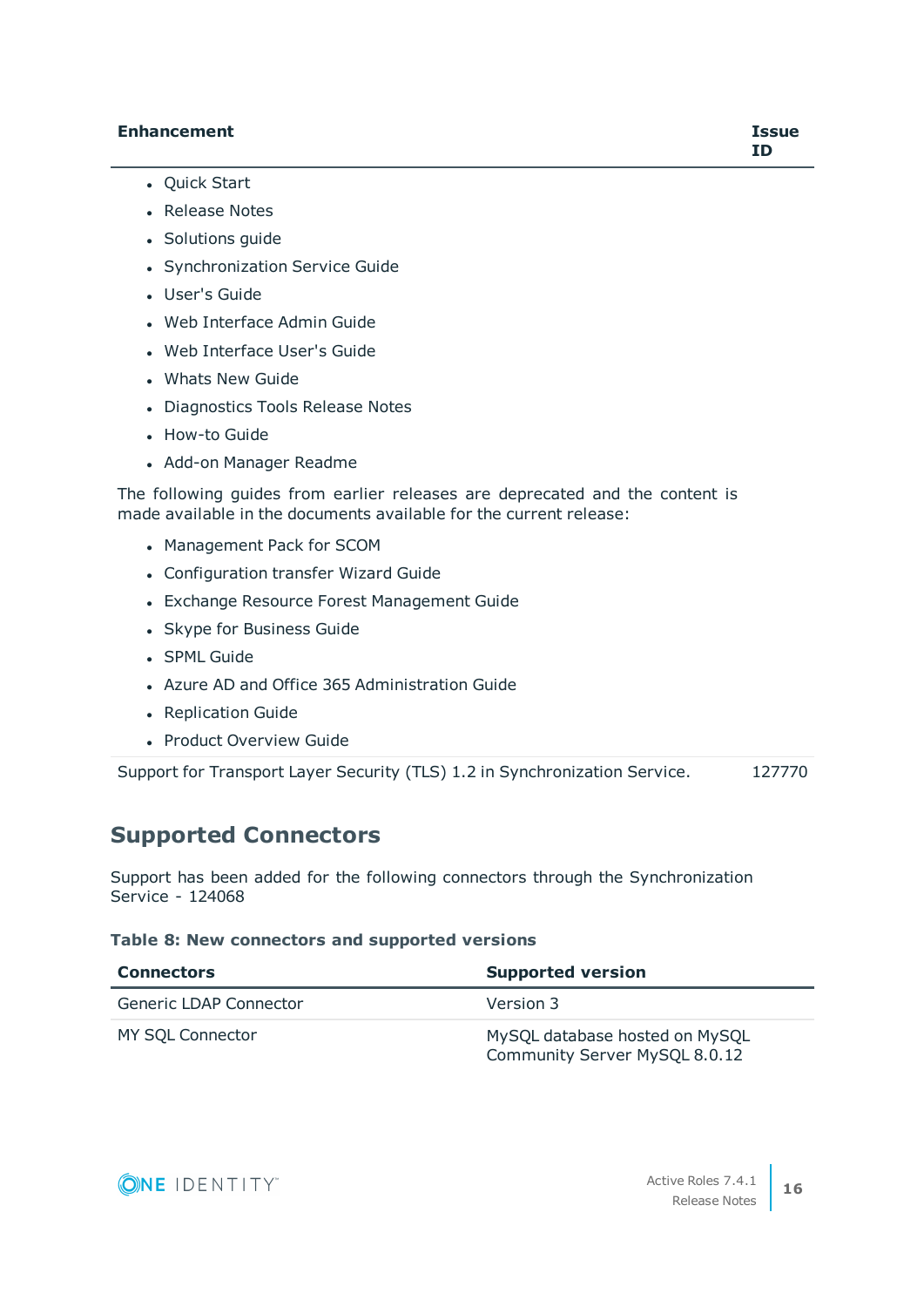| <b>Connectors</b>        | <b>Supported version</b>                                                                              |
|--------------------------|-------------------------------------------------------------------------------------------------------|
| Open LDAP Connector      | Version 3                                                                                             |
| <b>IBM DB2 Connector</b> | IBM Db2 11.5 Edition for Windows                                                                      |
| Salesforce Connector     | Internet access to the data system you<br>want to participate in data synchron-<br>ization operations |
| Service now Connector    | Internet access to the data system you<br>want to participate in data synchron-<br>ization operations |
| RACF Connector           | Version 1.13 or later. Optionally with<br>LDAPX exit version 2.10 or later                            |

**O** NOTE: For information on the new connectors added to the Synchronization Service, please refer to the Quick Connect guides for Cloud Systems, Base systems, and RACF connector are available with the Active Roles product documentation. The Quick Connect branding style is retained for the Quick Connect guides available in the ARS 7.4 release.

### <span id="page-16-0"></span>**Resolved issues**

The following is a list of issues addressed in this release.

#### **Table 9: Administration Service, ERFM, Configuration Center, and Management Shell**

| <b>Resolved issue</b>                                                                                                          | <b>Issue ID</b> |
|--------------------------------------------------------------------------------------------------------------------------------|-----------------|
| Currently, Active Roles does not detect or overrides Native Active                                                             | 642572          |
| Directory schema modification performed for All extended rights                                                                |                 |
| ACE on default security for 'Computer' object type.                                                                            |                 |
| To enable the fix on a system running Active Roles Service:                                                                    |                 |
| 1. After installation, open the Registry Editor by navigating to <b>Start-</b><br>>Run and typing regedit on the machine where |                 |
| Active Roles Service is installed.                                                                                             |                 |
| 2. Navigate to the registry key <b>HKEY_LOCAL</b><br>MACHINE\SOFTWARE\One Identity\Active Roles.                               |                 |
| 3. Right click and select New DWORD (32-bit) Value.                                                                            |                 |

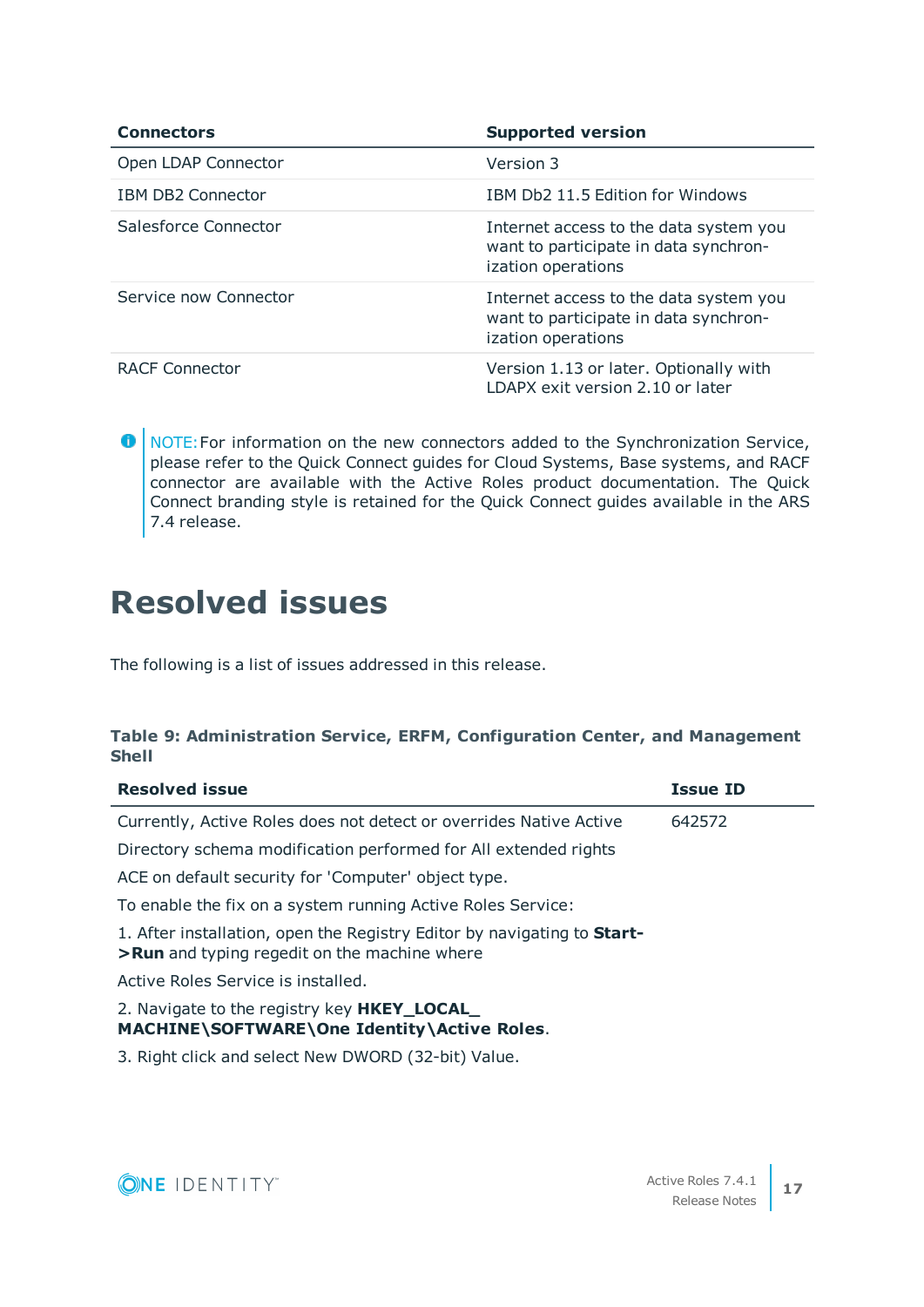| <b>Resolved issue</b>                                                                                                                                        | <b>Issue ID</b> |
|--------------------------------------------------------------------------------------------------------------------------------------------------------------|-----------------|
| 4. Enter the registry key name as DisableExtendedRightsACE.                                                                                                  |                 |
| 5. Double click on the registry key name<br>DisableExtendedRightsACE and in the Value Data field, set the<br>registry key value to 1 and click OK.           |                 |
| 6. Setting this value to 0 or deleting the key disables the fix.                                                                                             |                 |
| 7. Re-start the Active Roles Administration Service.                                                                                                         |                 |
| In Active Roles modifying the equipment mailbox or Room                                                                                                      | 667425          |
| mailbox to include an user as "Send As trustee" fails with error                                                                                             |                 |
| message "Set-CASMailbox, 'ActiveSyncMailboxpolicy' may not be                                                                                                |                 |
| performed on resource mailbox"                                                                                                                               |                 |
| To enable the fix on a system running Active Roles Service:                                                                                                  |                 |
| 1. After installation, open the Registry Editor by navigating to Start-<br>>Run and typing regedit on the machine where Active Roles Service is<br>installed |                 |
| 2. Navigate to the registry key HKEY_LOCAL<br>MACHINE\SOFTWARE\One Identity\Active Roles                                                                     |                 |
| 3. Create a new DWORD entry named CASMailBoxExch and set the<br>value to '1'                                                                                 |                 |
| 4. Setting this value to 0 or deleting the key disables the fix.                                                                                             |                 |
| Active Roles VA processing throttles SQL CPU usage and may not<br>function as expected in some environments.                                                 | 726038          |
| This fix optimizes the SQL lookups for Virtual Attributes in Active<br>Roles.                                                                                |                 |
| To enable this fix, set up a registry key as follows:                                                                                                        |                 |
| 1. After installation, open the Registry Editor by navigating to Start-<br>>Run and typing regedit on the machine where                                      |                 |
| Active Roles Service is installed.                                                                                                                           |                 |
| 2. Navigate to the registry key HKEY_LOCAL_<br>MACHINE\SOFTWARE\One Identity\Active<br>Roles\Configuration\Service.                                          |                 |
| 3. Right click and select <b>New DWORD</b> (32-bit) Value.                                                                                                   |                 |
| 4. Enter the registry key name as Disable500VA.                                                                                                              |                 |
| 5. Double click on the registry key name <b>Disable500VA</b> , and in the                                                                                    |                 |
| Value Data field set the registry key value to "1" and click OK.                                                                                             |                 |
| 6. Setting this value to 0 or deleting the key disables the fix.                                                                                             |                 |
| 7. Restart the Service to enable or disable the fix.                                                                                                         |                 |

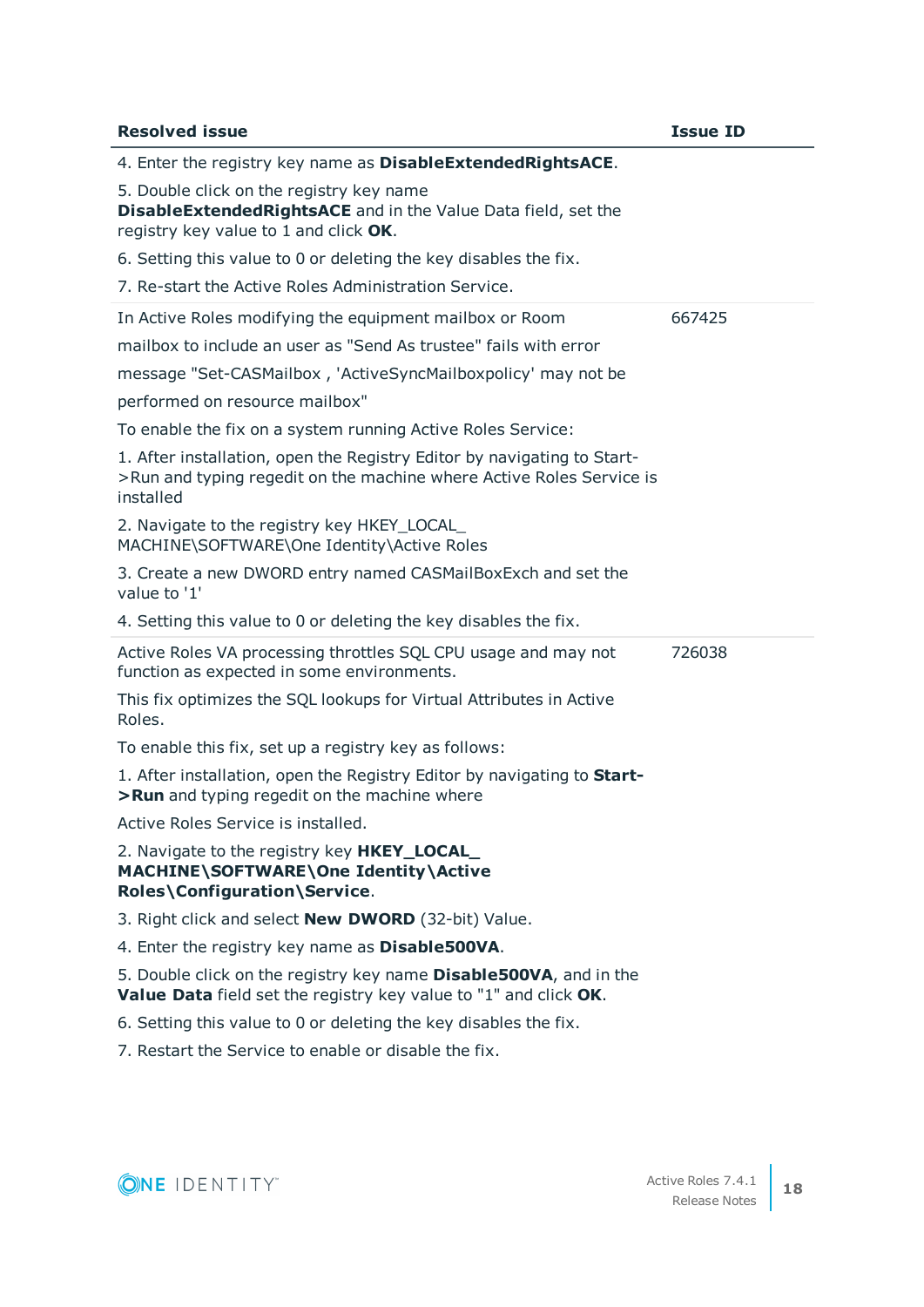| <b>Resolved issue</b>                                                                                                                                                                                                                                                                            | <b>Issue ID</b> |
|--------------------------------------------------------------------------------------------------------------------------------------------------------------------------------------------------------------------------------------------------------------------------------------------------|-----------------|
| 0<br>NOTE: The Event ID 2508 generated in the Event Viewer, during<br>Service startup, displays the following message if the fix is<br>enabled successfully: Disable500VA registry value set to 1.                                                                                               |                 |
| Currently in Active Roles exchange related operation is failing when<br>trying to change Master account of a linked mailbox. Active Roles user<br>is unable to change Master Account on Exchange 2013 linked<br>mailboxes in an environment where exchange servers coexist on<br>multiple sites. | 508214          |
| Create the following Registry key in the system Registry where Active<br>Roles Service is installed.                                                                                                                                                                                             |                 |
| • Registry Path = "HKEY_LOCAL_MACHINE\SOFTWARE\One<br>Identity\Active Roles\7.4\Service"                                                                                                                                                                                                         |                 |
| • Registry Key = "SetRegistryFor508214"                                                                                                                                                                                                                                                          |                 |
| • Registry Type = $REG_DWORD$                                                                                                                                                                                                                                                                    |                 |
| • Registry value = $1$                                                                                                                                                                                                                                                                           |                 |
| In Active Roles, Performance issues may be noticed in large Exchange 724362<br>environments.                                                                                                                                                                                                     |                 |
| This fix contains an alternate codepath which attempts to improve<br>performance and generate additional logging.                                                                                                                                                                                |                 |
| Enable the fix by setting a registry key as follows:                                                                                                                                                                                                                                             |                 |
| 1. Navigate to path, HKEY_LOCAL_MACHINE\SOFTWARE\One<br>Identity\ActiveRoles\Configuration.                                                                                                                                                                                                      |                 |
| 2. Create a DWORD value with name PerformanceFlag and set                                                                                                                                                                                                                                        |                 |
| data to '1'.                                                                                                                                                                                                                                                                                     |                 |
| 3. Setting PerformanceFlag to '1' will enable the fix.                                                                                                                                                                                                                                           |                 |
| 4. Setting PerformanceFlag to '0' will disable the fix.                                                                                                                                                                                                                                          |                 |
| This value must be set on machines with the Administrative                                                                                                                                                                                                                                       |                 |
| service and the Web Interface installed.                                                                                                                                                                                                                                                         |                 |
| 5. Re-start the Service and IIS to enable or disable the fix.                                                                                                                                                                                                                                    |                 |
| The EventViewer will contain an event with Event ID 2508 which will<br>have the following text if the fix is enabled successfully, Performance<br>flag value set to 1.                                                                                                                           |                 |
| When Active Roles 6.9 and 7.x are working in parallel, Group family<br>members are being removed by a dynamic group process if the cross<br>domain membership is enabled for the dynamic group built-in policy.                                                                                  | 668247          |
| The fix is enabled by setting up a registry key as below:                                                                                                                                                                                                                                        |                 |
|                                                                                                                                                                                                                                                                                                  |                 |

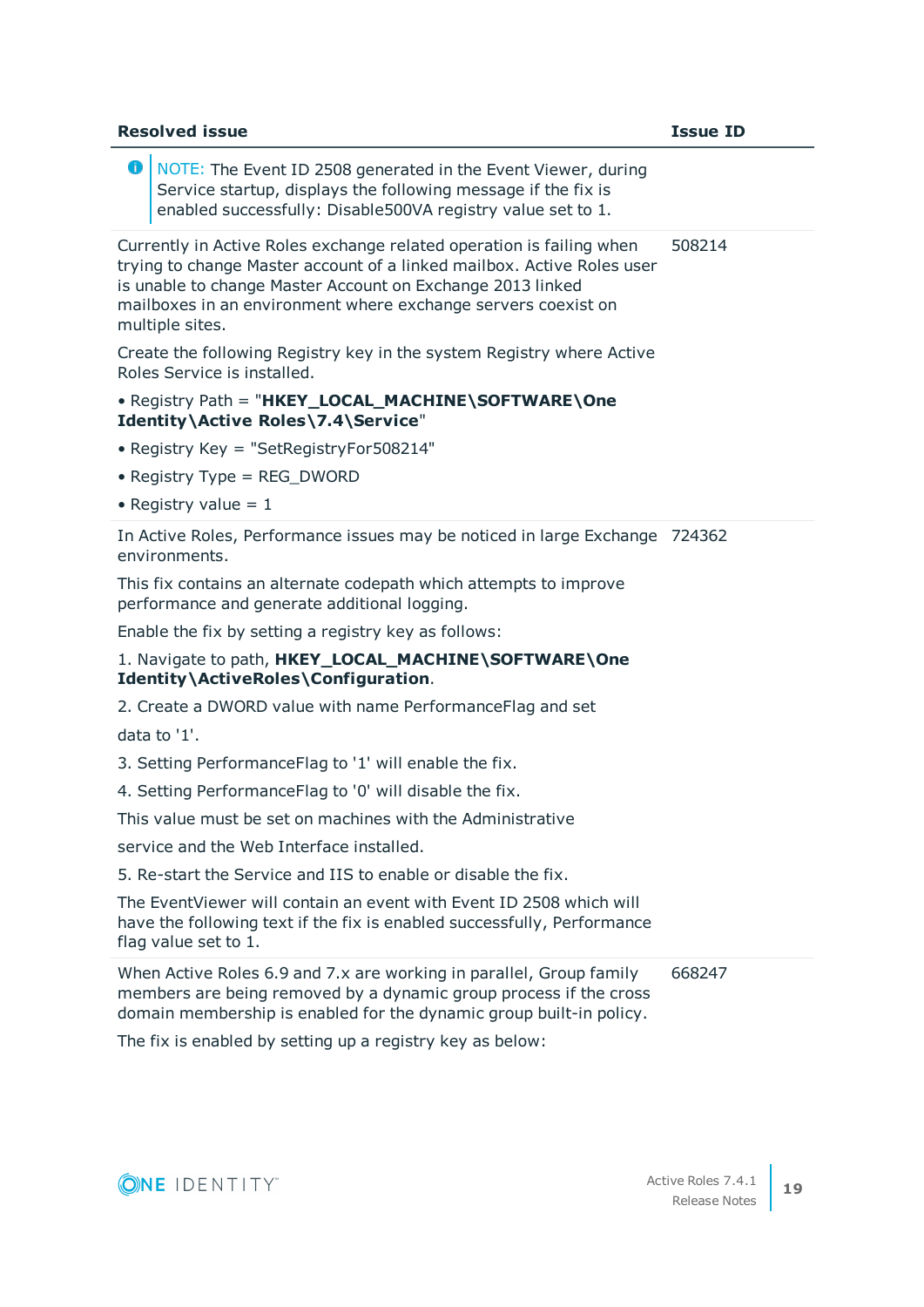| <b>Resolved issue</b>                                                                                                                          | <b>Issue ID</b> |
|------------------------------------------------------------------------------------------------------------------------------------------------|-----------------|
| 1. After installation, open the Registry Editor by navigating to Start-<br>>Run and typing regedit.                                            |                 |
| 2. Navigate to the registry key <b>HKEY_LOCAL</b><br>MACHINE\SOFTWARE\One Identity\ActiveRoles\7.4\Service.                                    |                 |
| 3. Create a new DWORD (32-bit) entry named "RebuildDG_CoExist"<br>and set the value to '1'.                                                    |                 |
| 4. Setting this value to '0' or deleting the key disables the fix.                                                                             |                 |
| In Active Roles, Home folder is not shared when creating new user<br>accounts with NetApp Filer.                                               | 699437          |
| The fix is enabled by setting up a registry key as below:                                                                                      |                 |
| 1. After installation, open the Registry Editor by navigating to<br><b>Start-&gt;Run</b> and typing regedit.                                   |                 |
| 2. For ARS 6.9, navigate to the registry key HKEY_LOCAL_<br>MACHINE\SOFTWARE\Aelita\EnterpriseDirectory Manager.                               |                 |
| 3. For ARS 7.2 onwards, navigate to the registry key HKEY_LOCAL<br>MACHINE\SOFTWARE\One Identity\Active Roles.                                 |                 |
| 4. Create a new DWORD(32-bit) entry named<br><b>EnableHomeShareDelay</b> and set the value to an integer greater<br>than '0'.                  |                 |
| For example, Setting EnableHomeShareDelay to a value of '20'<br>introduces a 20 second delay between user creation and home share<br>creation. |                 |
| 5. Setting this value to '0' or deleting the key will disable the fix.                                                                         |                 |
| Active Roles currently does not accept LDAP expressions containing<br>the "Extended Match Operator" for Dynamic Groups.                        | 664258          |
| The fix can be enabled by setting up a registry key as below:                                                                                  |                 |
| 1. After installation, open the Registry Editor by navigating to<br><b>Start-&gt;Run</b> and typing regedit.                                   |                 |
| 2. Navigate to the registry key <b>HKEY_LOCAL</b><br>MACHINE\SOFTWARE\One Identity\Active Roles.                                               |                 |
| 3. Create a new DWORD entry named<br>BypassValidationForMatchingRuleOID and set the value to '1'.                                              |                 |
| 4. Setting this value to '0' or deleting the key will disable the fix.                                                                         |                 |
| When the active directory group object attribute                                                                                               | 684127          |
| "msExchHideFromAddressLists" is modified on environments with                                                                                  |                 |
| migrated exchange mailboxes and running Active Roles 6.9 Patch 4                                                                               |                 |

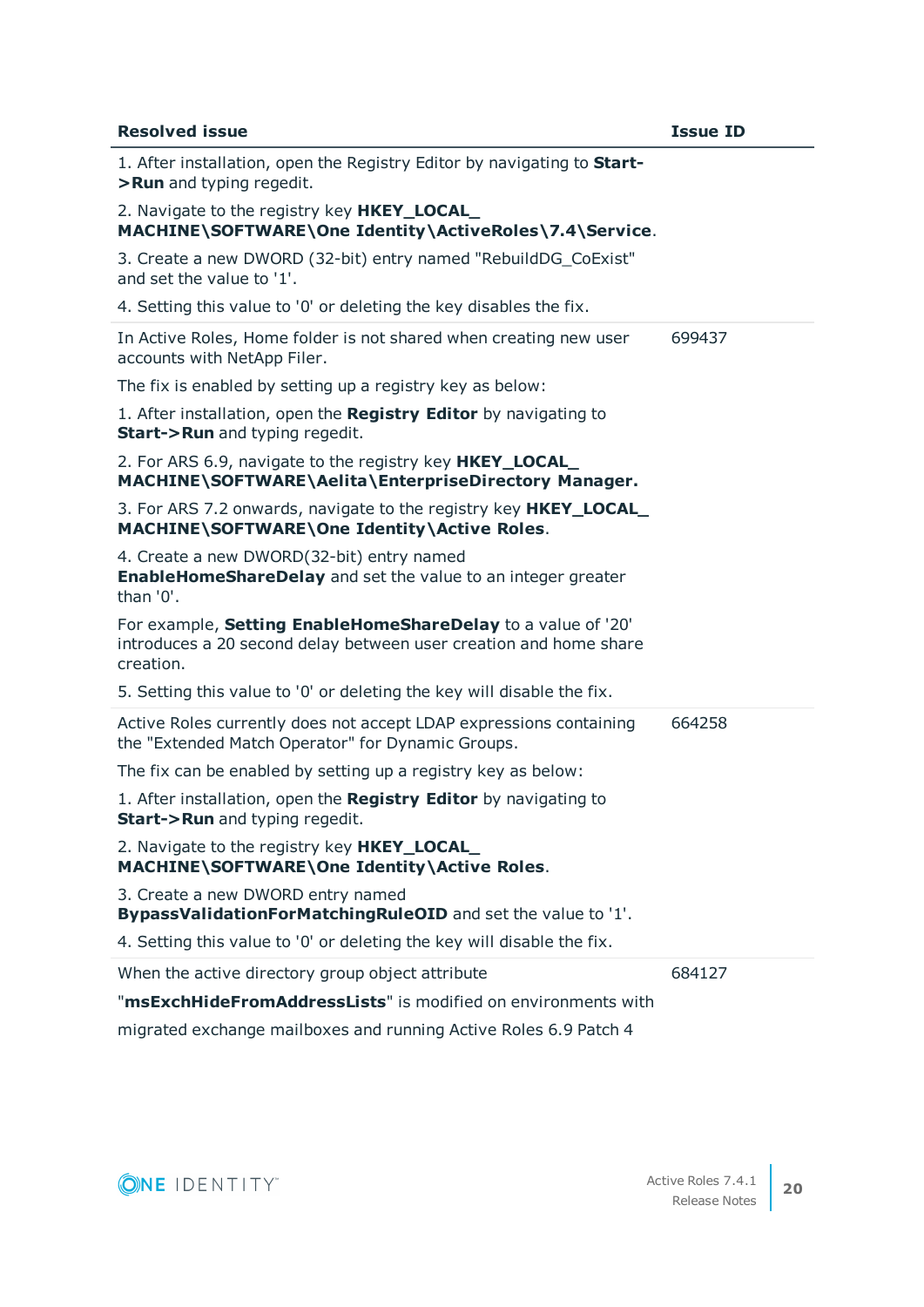| <b>Resolved issue</b>                                                                                                                                                                                                                                                                                                                                                                        | <b>Issue ID</b> |
|----------------------------------------------------------------------------------------------------------------------------------------------------------------------------------------------------------------------------------------------------------------------------------------------------------------------------------------------------------------------------------------------|-----------------|
| without on-premises exchange servers, the following error is<br>displayed:                                                                                                                                                                                                                                                                                                                   |                 |
| "Operation could not be performed due to the current state of the                                                                                                                                                                                                                                                                                                                            |                 |
| object.".                                                                                                                                                                                                                                                                                                                                                                                    |                 |
| The fix is enabled by setting up a registry key as follows:                                                                                                                                                                                                                                                                                                                                  |                 |
| 1. After installation, open the Registry Editor by navigating to<br><b>Start-&gt;Run</b> and typing regedit.                                                                                                                                                                                                                                                                                 |                 |
| 2. Navigate to the registry key HKEY_LOCAL<br>MACHINE\SOFTWARE\One Identity\Active Roles.                                                                                                                                                                                                                                                                                                    |                 |
| 3. Create a new DWORD (32-bit) entry named<br><b>EnableHideMailAddress</b> and set the value to '1'.                                                                                                                                                                                                                                                                                         |                 |
| 4. Setting this value to '0' or deleting the key will disable the fix.                                                                                                                                                                                                                                                                                                                       |                 |
| When you run the commandlet Get-Qaduser -includeallproperty,<br>an error is displayed.                                                                                                                                                                                                                                                                                                       | 109578          |
| In an ERFM environment, the error Unable to create user mailbox due<br>to Unable to connect to Exchange Server is logged in to the change<br>history of the newly copied user.                                                                                                                                                                                                               | 91639           |
| In any error scenario in Azure Active Directory, the following error is<br>logged in the Active Roles Web interface and Event Viewer:                                                                                                                                                                                                                                                        | 91651           |
| Administrative Policy returned an error. Could not find any resources<br>appropriate for the specified culture or the neutral culture. Make sure<br>"ActiveRoles. Service. Azure. Errors. resources" was correctly<br>embedded or linked into assembly "ActiveRoles. Service. Exchange" at<br>compile time, or that all the satellite assemblies required are<br>loadable and fully signed." |                 |
| In Active Roles with a large number of computer objects with<br>Bitlocker enabled, Bitlocker key search does not display search<br>results in the Web interface and takes a long time to display the<br>results in the MMC console.                                                                                                                                                          | 97931           |
| To enable the fix on a system where Active Roles 7.4 Web interface<br>and MMC console are being used                                                                                                                                                                                                                                                                                         |                 |
| 1. After installation, open the Registry Editor by navigating to<br><b>Start-&gt;Run</b> and typing regedit on the machine where Active<br>Roles Service is installed.                                                                                                                                                                                                                       |                 |
| 2. Navigate to the registry key <b>HKEY_LOCAL</b><br>MACHINE\SOFTWARE\One Identity\Active Roles.                                                                                                                                                                                                                                                                                             |                 |
| 3. Right click and select New DWORD (32-bit) Value.                                                                                                                                                                                                                                                                                                                                          |                 |
| 4. Enter the registry key name as BitlockerSearch.                                                                                                                                                                                                                                                                                                                                           |                 |

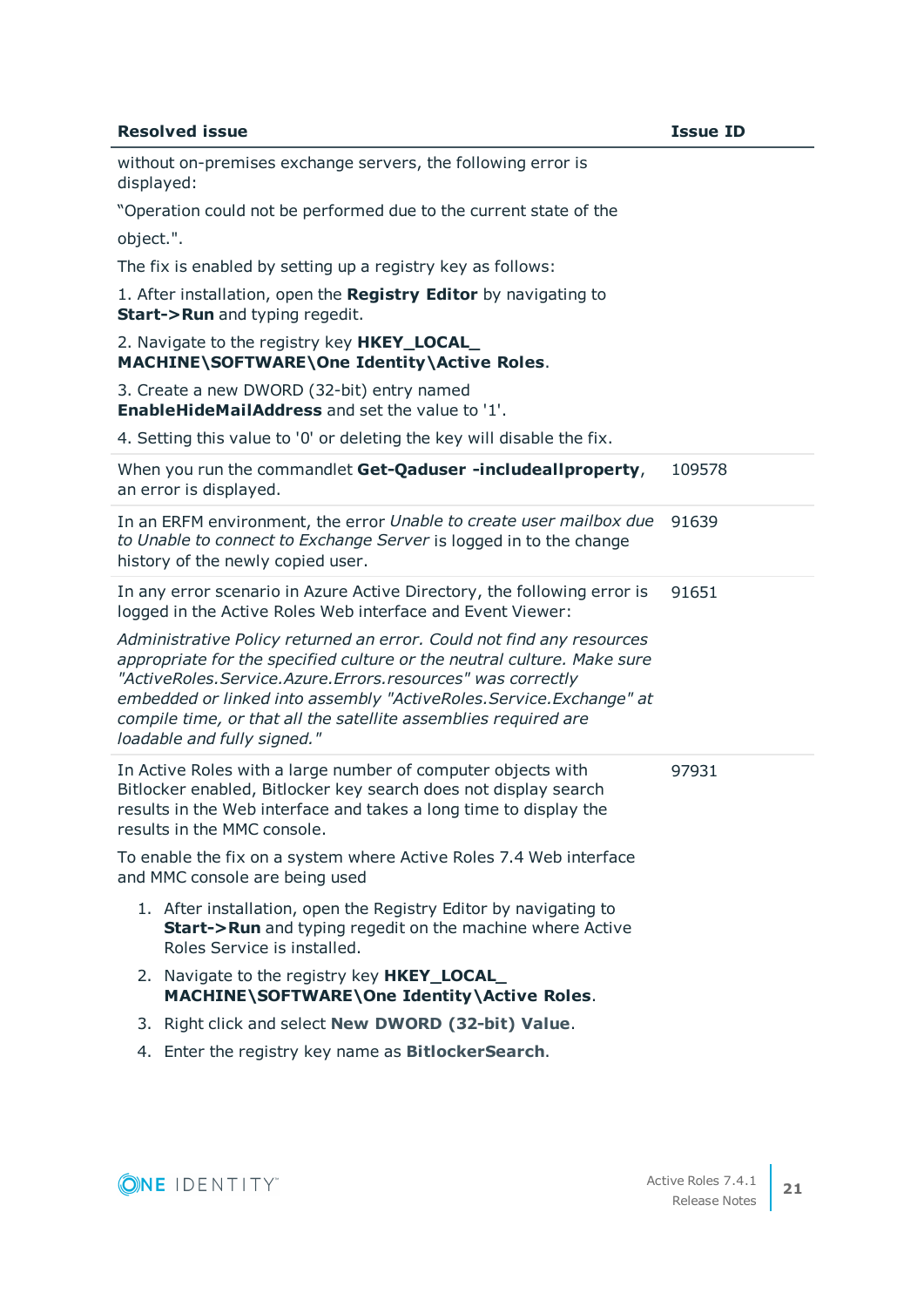| <b>Resolved issue</b>                                                                                                                                                                                                                    | <b>Issue ID</b> |
|------------------------------------------------------------------------------------------------------------------------------------------------------------------------------------------------------------------------------------------|-----------------|
| 5. Double click on the registry key name <b>BitlockerSearch</b> and in<br>the Value Data field, set the registry key value to 1 and click<br>OK.                                                                                         |                 |
| 6. Setting this value to $\bm{0}$ or deleting the key disables the fix.                                                                                                                                                                  |                 |
| In Active Roles when the Description attribute for a group is<br>modified, the 'edsaAzureGroupDescription' attribute is also<br>modified, though the Azure policy is not enabled.                                                        | 101068          |
| In Active Roles, after an Azure User, Group, or Contact is created, the<br>edsvaAzureObjectID attribute does not get populated in the change<br>history.                                                                                 | 105368          |
| In Active Roles Web interface, the Azure tabs are hidden while<br>copying a non-Azure user.                                                                                                                                              | 106415          |
| In Active Roles, inconsistencies exist in the change history of the User<br>properties modification, if an Approval activity exists and the task is<br>approved post escalation in the Change workflow.                                  | 106618          |
| In Active Roles, when a separate notification activity is configured to<br>send an email to persons who approved the operation, the notification<br>email is not sent out after the Approval activity.                                   | 110932          |
| In Active Roles Management Shell, the New-qaduser commandlet<br>with an attribute 'UserPassword' passed, throws an error: Unknown<br>error 0x80041070.                                                                                   | 102616          |
| In Active Roles Management Shell, for the attribute "edsvaSe-<br>condaryOwners", clear operation through putEx does not work as<br>expected.                                                                                             | 101221          |
| In Active Roles Management Shell, updating the attribute edsvaSe-<br>condaryOwners fails with an error.                                                                                                                                  | 97215           |
| In Active Roles Management Shell, the Set-QADUser or Set-<br><b>QADGroup</b> commandlet does not update Authorig or unAuthOrig<br>Exchange attributes, when the Append keyword is used.                                                  | 91656           |
| In Active Roles, performance issue is experienced in large envir-<br>onments, when an LDAP query is used to get user information in the<br>Exchange Online properties Delegation tab.                                                    | 97214           |
| Currently, when connection to the Active Roles Service Domain<br>Controller is lost the Get-QADUser command reads<br>"passwordLastSet" or "pwdLastSet" attribute value as empty instead<br>of not returning user data or any properties. | 781507          |
| In Active Roles Service, update to a multi-valued attribute using ADSI<br>does not work as expected while using PutEx.                                                                                                                   | 776700          |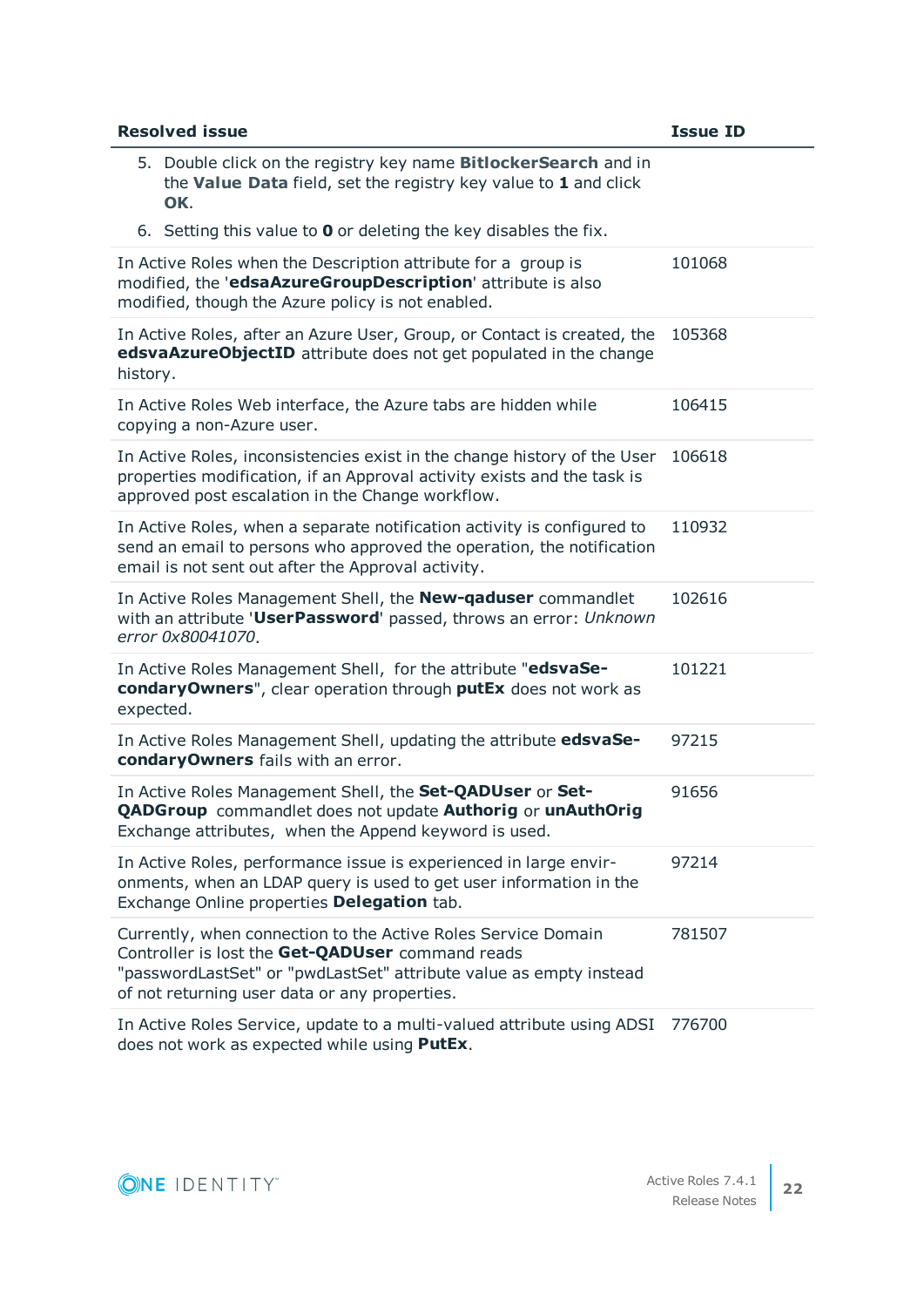| <b>Resolved issue</b>                                                                                                                                                                                                                                      | <b>Issue ID</b> |
|------------------------------------------------------------------------------------------------------------------------------------------------------------------------------------------------------------------------------------------------------------|-----------------|
| In Active Roles Service, for the Workflow with "Modify Requested<br>Changes" activity, the Create User operation fails and displays the<br>error: Nullable object must have a value.                                                                       | 775818          |
| In an ERFM environment, on the Active Roles MMC Console, changing<br>the attribute value "msExchRecipientTypeDetails" of the shadow<br>account deletes the master account email attribute value and<br>removes the Exchange tabs from the Properties page. | 762902          |
| In Active Roles Service configured with Azure, Active Roles Service<br>start does not complete successfully if connection to Azure is lost.                                                                                                                | 709345          |
| In Active Roles integrated with Change Auditor, Deprovision reports<br>are not sent successfully and display the error message: Root<br>element is missing and Specified method is not supported.                                                          | 706844          |
| Active Roles Service looks for Exchange Servers in the current<br>domain only even though Exchange Servers exist in other domains in<br>the same forest.                                                                                                   | 603025          |
| This fix adds additional logs and allows you to set the "Set-<br>AdServerSettings" commandlet's ForceViewEntireForest value<br>to true that enables the scope of the current session to the entire<br>forest.                                              |                 |
| Create the following Registry key in the system Registry to set<br>"SetAdServerSettings" commandlet's ForceViewEntireForest<br>value to true.                                                                                                              |                 |
| • Registry Path = "HKEY_LOCAL_MACHINE\Software\One<br><b>Identity\Active Roles"</b>                                                                                                                                                                        |                 |
| • Registry Key = "ForceViewEntireForest";                                                                                                                                                                                                                  |                 |
| Registry Type = $REG_DWORD$<br>$\bullet$                                                                                                                                                                                                                   |                 |
| • Registry value = $1$                                                                                                                                                                                                                                     |                 |
| Instructions to enable the fix:                                                                                                                                                                                                                            |                 |
| 1. Create and set the value of Registry key ForceViewEntireForest<br>to 1 in the registry path HKEY_LOCAL_MACHINE\Soft-<br>ware\One Identity\Active Roles.                                                                                                 |                 |
| 2. Apply the fix.                                                                                                                                                                                                                                          |                 |
| 3. Restart the Active Roles Service.                                                                                                                                                                                                                       |                 |
| In Active Roles, when the user Creation form is customized, Azure<br>User Password from the Change History of the Azure user is displayed<br>as plain text.                                                                                                | 773881          |
| Active Roles Management Shell displays an error during successful                                                                                                                                                                                          | 749380          |

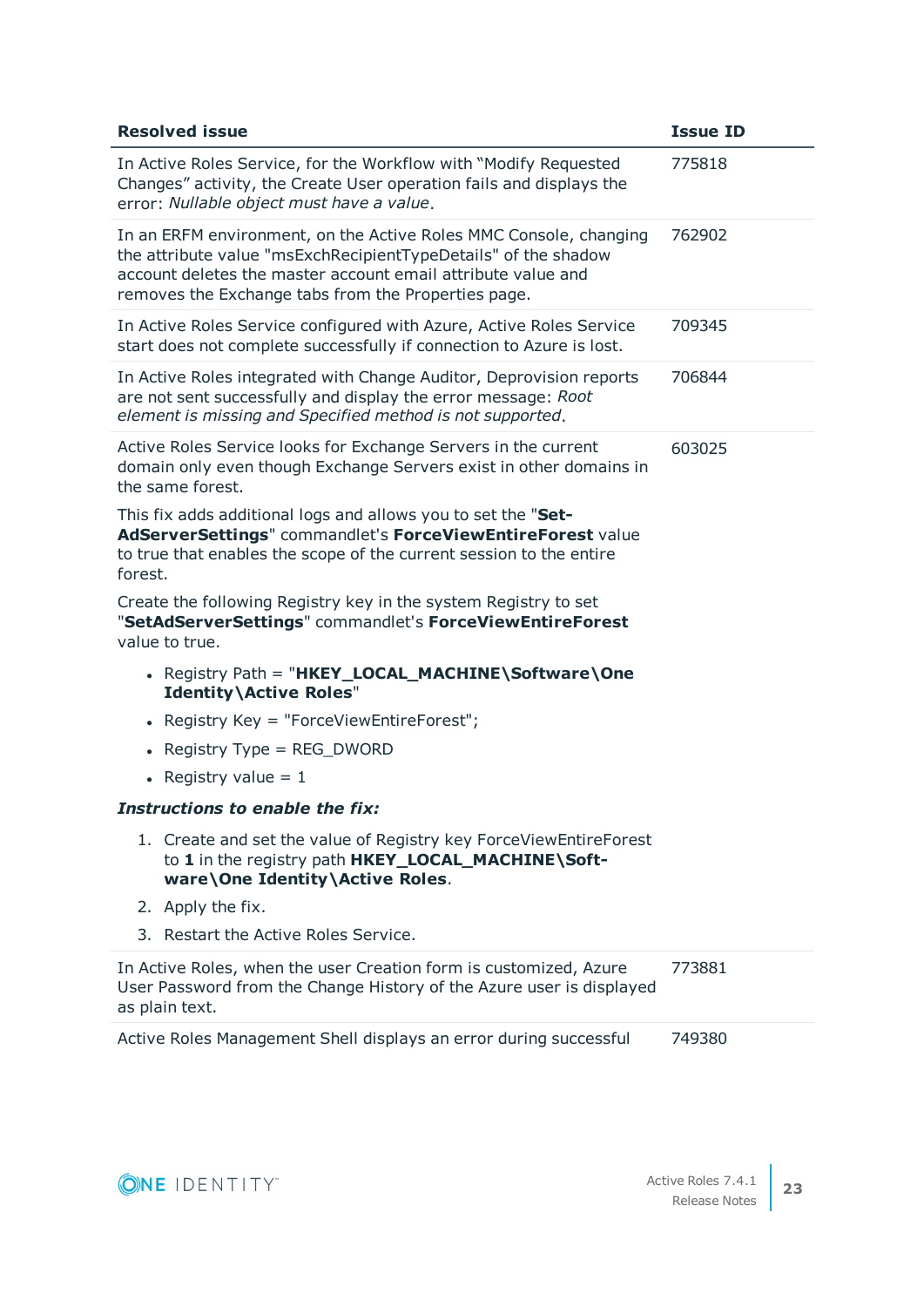| <b>Resolved issue</b>                                                                                                                                                                                                             | <b>Issue ID</b> |
|-----------------------------------------------------------------------------------------------------------------------------------------------------------------------------------------------------------------------------------|-----------------|
| operations involving ChangeParentDN policy handlers when running<br>Create Object Commandlets.                                                                                                                                    |                 |
| In Active Roles, when we enable Built-In polices for Exchange<br>Resource Forest Management and Skype on any container, the "The<br>directory object not found in cache" error is encountered during the<br>following operations: | 748864          |
| • Adding user to a group through SPML                                                                                                                                                                                             |                 |
| • Retrieving the properties for the container's objects through VB<br>scripts                                                                                                                                                     |                 |
| In the Exchange Online, when Azure configuration is performed in<br>Active Roles, properties are editable under Federated or Synchron-<br>ized identity environment.                                                              | 754071          |
| In Active Roles, group properties modification workflow with two<br>level approvers gives error in the Change History when 'edsaSe-<br>condaryOwners' is modified"                                                                | 759766          |
| In Active Roles Federated Authentication feature, all the menu options<br>are displayed for some users, though required permissions are not<br>granted in the applied access template.                                            | 200332          |

### **Table 10: Console (MMC Interface) and Collector and Report Packs**

| <b>Resolved issue</b>                                                                                                                                                                                 | <b>Issue</b><br>ΙD |
|-------------------------------------------------------------------------------------------------------------------------------------------------------------------------------------------------------|--------------------|
| In Active Roles, when the column size for attributes of the type string is<br>less than the length of the attribute value, Active Roles Collector logs the<br>following error:                        | 91885              |
| The given value of type <b>String</b> from the data source cannot be converted<br>to type nvarchar of the specified target column. String or binary data<br>would be truncated.                       |                    |
| In Active Roles Console with Deny permission Access Template applied<br>on the edsaAzureSubscribedSkus attribute, creating mailbox for user<br>from Exchange task fails with an error: Access denied. | 98401              |
| To enable or disable the fix:                                                                                                                                                                         |                    |
| 1. After installation, open the Registry Editor by navigating to Start  <br><b>Run</b> and typing regedit.                                                                                            |                    |
| 2. Navigate to the registry key <b>HKEY_LOCAL_</b><br>MACHINE\Software\One Identity\Active Roles\Configuration.                                                                                       |                    |
| 3. Create a new <b>DWORD</b> entry named "SkipGenerated Attribute" and                                                                                                                                |                    |

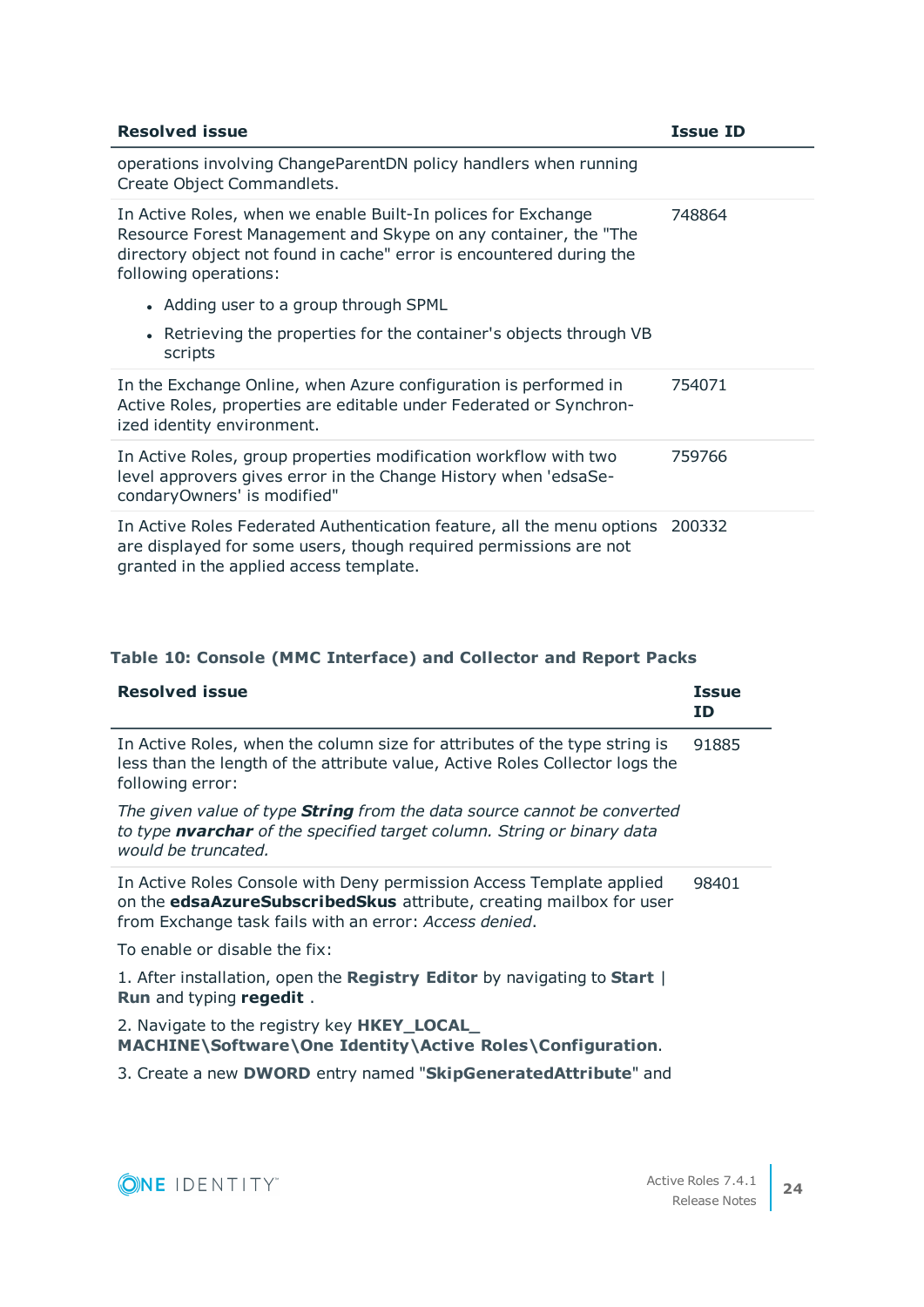| <b>Resolved issue</b>                                                                                                                                                                                                                                                                                       | <b>Issue</b><br>ID |
|-------------------------------------------------------------------------------------------------------------------------------------------------------------------------------------------------------------------------------------------------------------------------------------------------------------|--------------------|
| set the value to '1'.                                                                                                                                                                                                                                                                                       |                    |
| 4. Setting this value to '0' or deleting the key will disable the fix.                                                                                                                                                                                                                                      |                    |
| In Active Roles MMC Console and Web interface, when the Country or<br>region is set, white spaces are added to the end of the country name for<br>some countries.                                                                                                                                           | 662476             |
| In Active Roles Console, workflow approval mails are not being sent to<br>the mail enabled group members when the approver is a non mail<br>enabled group.                                                                                                                                                  | 745948             |
| In Active Roles Console, setting message delivery restrictions for a<br>dynamic distribution list gives the error "Index was outside the bounds<br>of the array".                                                                                                                                           | 731190             |
| In Active Roles Console, when an approval workflow, with the config-<br>uration setting "Split Membership Change Requests" applied, is triggered<br>by adding more than one member to a group, multiple approval mails<br>are sent.                                                                         | 720242             |
| Currently, in Active Roles Console, an error is encountered when you<br>attempt to use the <b>ChangeParentDN</b> method on a pre-create policy<br>event handler for computer objects.                                                                                                                       | 745541             |
| In the Active Roles MMC interface, when creating a Group Family and<br>using the Fine-Tune option while configuring the Group Naming Rules,<br>any space that is part of the DISPLAY NAME field is ignored.                                                                                                 | 756663             |
| The Active Roles MMC crashes when a user performs an undo depro-<br>vision by selecting the Reset the password check box and selects the<br>User must change password at next logon option.                                                                                                                 | 769465             |
| In Active Roles Collector and Report Packs, the operation logs warning<br>message "[Warning] Cannot find record with: Gather-<br>ingComputer = [ComputerName], EventLog = ARAdminService,<br>RecordNumber = [REcordNumber], GMT = [TimeValue in GMT]"<br>which leads to empty reports in the report server. | 764633             |
| Incorrect error message is displayed for the Office 365 Roles Manage-<br>ment policy violation.                                                                                                                                                                                                             | 113962             |
| Active Roles service stops after modification operation is executed<br>through a workflow or policy when the SaaS provisioned policy is<br>enabled on the organizational unit.                                                                                                                              | 167708             |
| The MSOnline cmdlets fails when the Office 365 script execution<br>configuration activity in automation workflow is executed.                                                                                                                                                                               | 167845             |

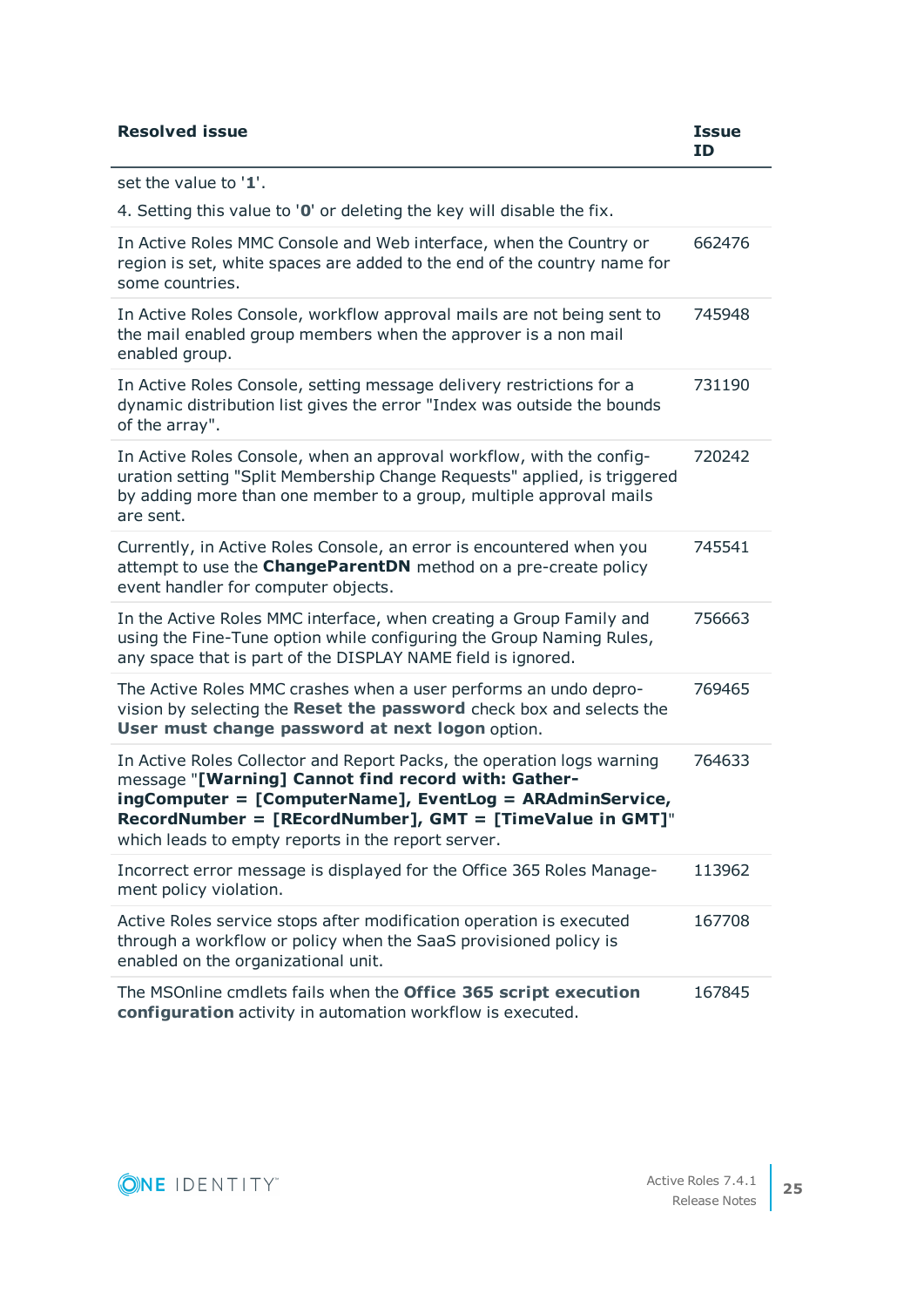#### **Table 11: Web Interface, ADSI Provider, and Synchronization Service**

| <b>Resolved issue</b>                                                                                                                                                                                                                                                                                                                                                                                                                                                                                           | <b>Issue ID</b> |
|-----------------------------------------------------------------------------------------------------------------------------------------------------------------------------------------------------------------------------------------------------------------------------------------------------------------------------------------------------------------------------------------------------------------------------------------------------------------------------------------------------------------|-----------------|
| In Active Roles Web interface, when a new member is added to the<br>Temporal group, the Temporary access dialog displays the member as<br>Already Added instead of New.                                                                                                                                                                                                                                                                                                                                         | 113224          |
| When copying a user in Active Roles, the <b>UPNSuffix</b> value is different in<br>the Active Roles MMC Console and Web interface.                                                                                                                                                                                                                                                                                                                                                                              | 105487          |
| In Active Roles Web interface, modifying any of the Exchange properties of<br>Room or Equipment mailboxes fails with an error: "Set-CASMailbox,<br>'ActiveSyncMailboxpolicy' may not be performed on resource mailbox".                                                                                                                                                                                                                                                                                         | 99118           |
| To enable or disable the fix:                                                                                                                                                                                                                                                                                                                                                                                                                                                                                   |                 |
| 1. After installation, open the Registry Editor by navigating to Start  <br>Run and typing regedit.                                                                                                                                                                                                                                                                                                                                                                                                             |                 |
| 2. Navigate to the registry key HKEY_LOCAL_MACHINE\Software\One<br><b>Identity\Active Roles\Configuration.</b>                                                                                                                                                                                                                                                                                                                                                                                                  |                 |
| 3. Create a new <b>DWORD</b> entry named<br>"BypassActiveSyncMailboxPolicy" and set the value to '1'.                                                                                                                                                                                                                                                                                                                                                                                                           |                 |
| 4. Setting this value to '0' or deleting the key will disable the fix.                                                                                                                                                                                                                                                                                                                                                                                                                                          |                 |
| In Active Roles Web interface, some properties with drop-down control do<br>not get displayed as expected in some browsers like Internet Explorer and<br>Firefox.                                                                                                                                                                                                                                                                                                                                               | 91940           |
| In Active Roes Web interface, the Remove button is disabled in the User<br>and Group objects in the following tabs:                                                                                                                                                                                                                                                                                                                                                                                             | 91644           |
| • Send As tab in the User object Exchange property.                                                                                                                                                                                                                                                                                                                                                                                                                                                             |                 |
| • Secondary owners tab in the User and Group object General<br>property.                                                                                                                                                                                                                                                                                                                                                                                                                                        |                 |
| In a federated or Synchronized Identity environment, deleting a contact<br>from Active Roles fails with an error: Administrative Policy returned an<br>error. Could not find any resources appropriate for the specified culture or<br>the neutral culture. Make sure "ActiveRoles.Ser-<br>vice. Azure. Errors. resources" was correctly embedded or linked into<br>assembly "ActiveRoles. Service. Exchange" at compile time, or that all the<br>satellite assemblies required are loadable and fully signed." | 91621           |
| In Active Roles Web interface, the Exchange Online properties form takes a<br>long time to open or a time out error is displayed.                                                                                                                                                                                                                                                                                                                                                                               | 786286          |
| In Active Roles Web interface, when viewing Exchange Online properties of<br>an Azure user, the details of the previously selected user are displayed.                                                                                                                                                                                                                                                                                                                                                          | 787884          |
| In Active Roles Web interface, the Exchange Mailbox properties form has a                                                                                                                                                                                                                                                                                                                                                                                                                                       | 789710          |

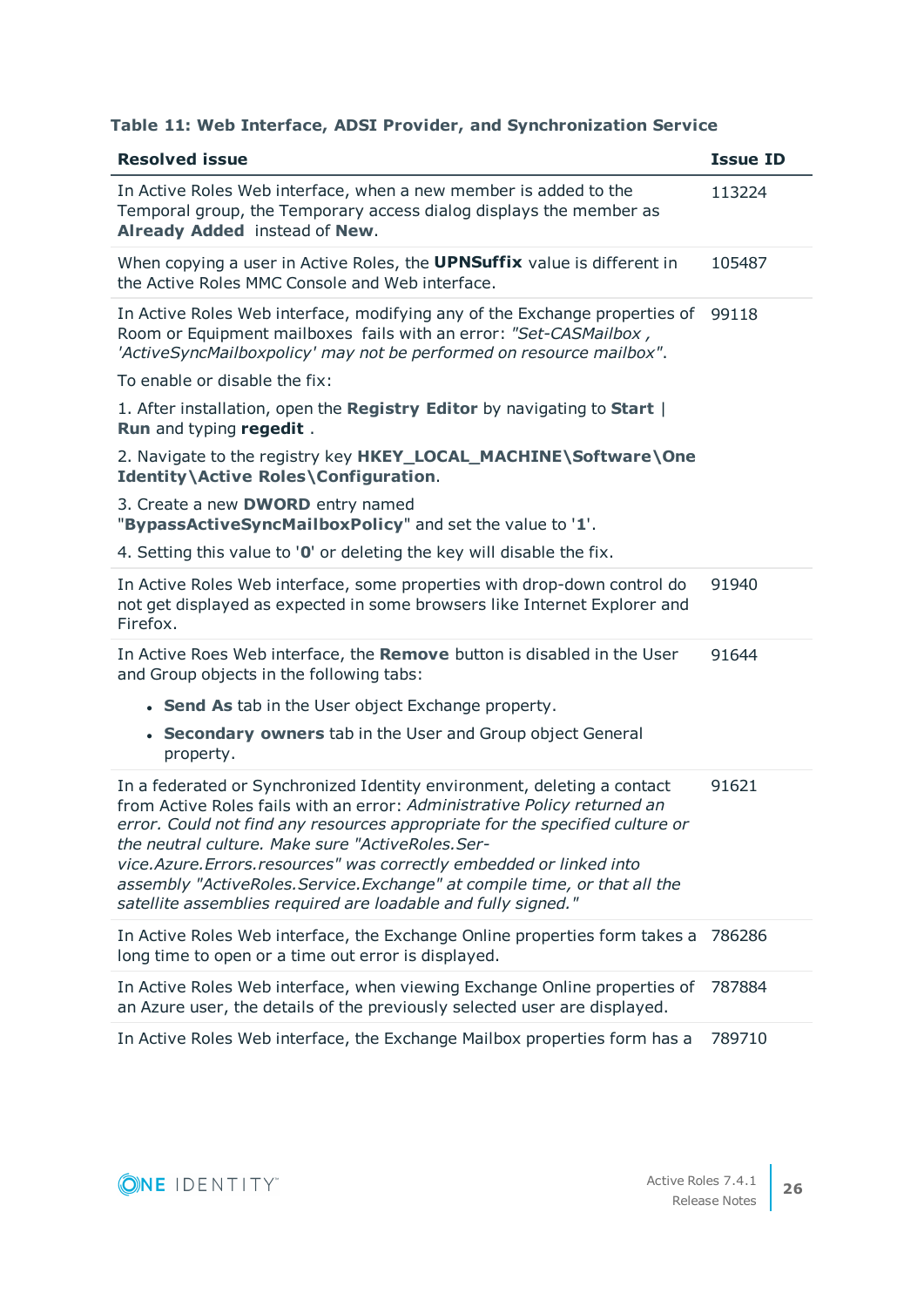| <b>Resolved issue</b>                                                                                                                                                                                                                                                                               | <b>Issue ID</b> |
|-----------------------------------------------------------------------------------------------------------------------------------------------------------------------------------------------------------------------------------------------------------------------------------------------------|-----------------|
| performance issue, if the delegation properties (sendAs, SendOnbehalf,<br>FullAccess) users have space in their display names.                                                                                                                                                                      |                 |
| In Active Roles Web interface, the Exchange Mailbox properties form for<br>Delivery Options has a performance issue, if the delegation properties<br>(forwarding address) users have space in their display names.                                                                                  | 791191          |
| In Active Roles, adding new owners to an existing list of secondary owners<br>causes previous owners to be deleted when operation is performed through<br>SPML.                                                                                                                                     | 690271          |
| To enable this fix, you must configure the edsvaSecondaryOwners<br>attribute into the SPMLSchema.config files:                                                                                                                                                                                      |                 |
| 1. Browse to C:\Program Files\One Identity\Active<br>Roles\7.4\SPML\Web, and open the SPMLSchema.config file.                                                                                                                                                                                       |                 |
| 2. Add the <attributedefinitionreference name="edd-&lt;br&gt;dsvaSecondaryOwners" required="false"></attributedefinitionreference> into<br><objectclassdefinition name="group">.</objectclassdefinition>                                                                                            |                 |
| In Active Roles Web interface, the Properties button does not work, if<br>MultiValued Attribute DNs contain special characters such as $+$ ," $\lt$ >.                                                                                                                                              | 779518          |
| In Active Web interface, when the mailbox storage limits is updated and<br>the Prohibit send and receive at (KB) attribute is set to zero, the<br>operation reports success on screen but the changes to the settings are not<br>done. However, the Active Roles MMC displays the updated settings. | 770044          |
| In Active Roles Web interface, when a user with Groups - Add/Remove<br>Members Access template tries to add a member to a group, an Access<br>Denied error message is displayed.                                                                                                                    | 765208          |
| In Active Roles Web interface, the Exchange properties' sub property page<br>goes blank or does not get re-populated when you click Save.                                                                                                                                                           | 715563          |
| In Active Roles Web Interface, the setting for "Find In" for a customization<br>is set to current domain even when we select "Active Directory" as the DN.                                                                                                                                          | 730931          |
| In Active Roles Web Interface, some font colors, such as white on gray,<br>lead to poor readability.                                                                                                                                                                                                | 747079          |
| NOTE: Perform IIS reset and clear browser cache to view the related<br>changes.                                                                                                                                                                                                                     |                 |
| In Active Roles Web Interface, if the user has read only permissions, the<br>radio buttons have an issue with their readability under certain scenarios.<br>6<br>NOTE: Perform IIS reset and clear browser cache to view the related                                                                | 747376          |
| changes.                                                                                                                                                                                                                                                                                            |                 |



ONE IDENTITY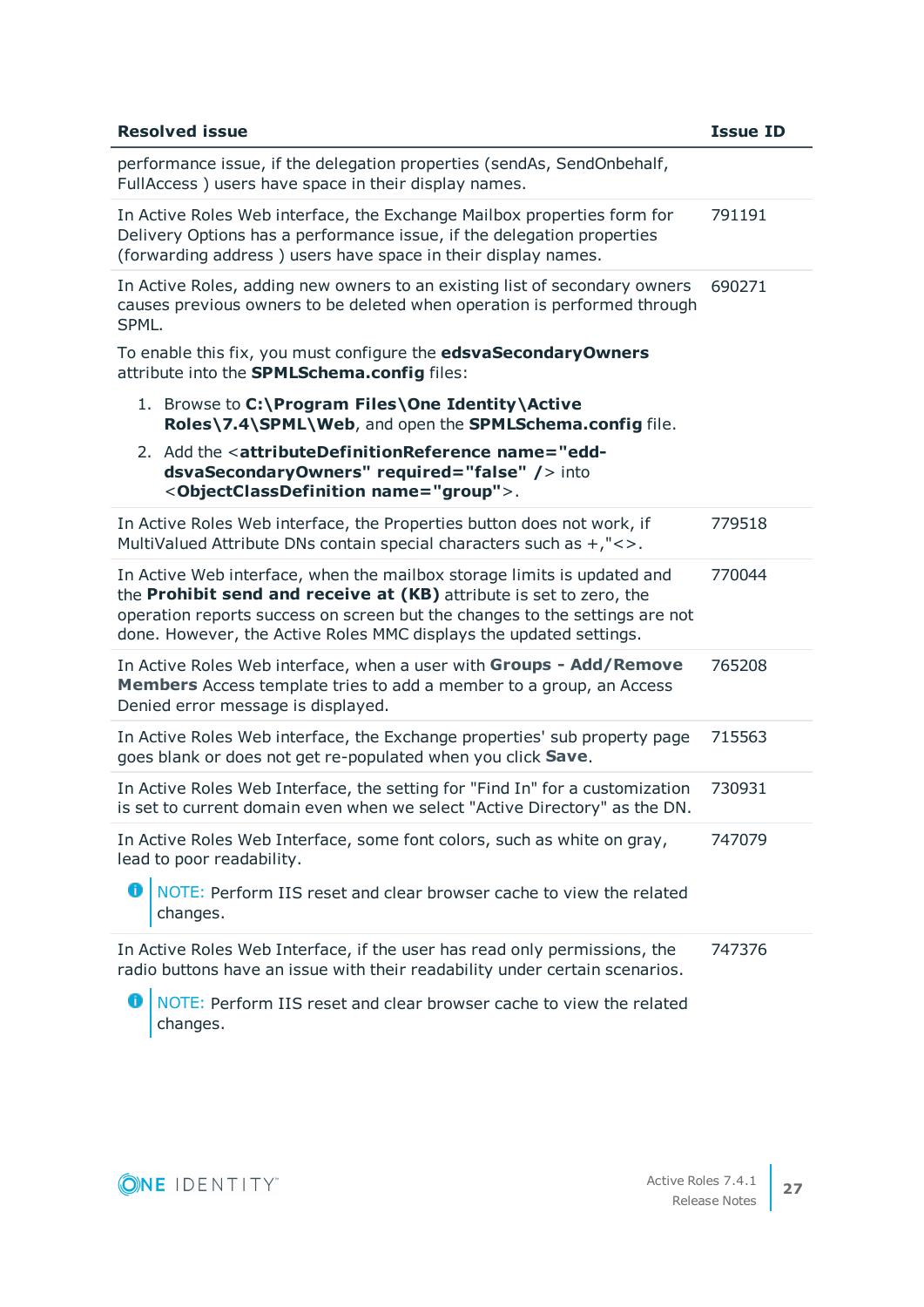| <b>Resolved issue</b>                                                                                                                                                                                                                                 | <b>Issue ID</b> |
|-------------------------------------------------------------------------------------------------------------------------------------------------------------------------------------------------------------------------------------------------------|-----------------|
| In Active Roles Web Interface, User preview displays an error, "Unable to<br>display object properties, when Built-in policy Skype for Business - User<br>Management is set on an OU."                                                                | 749821          |
| Currently, Active Roles Web Interface is 508 non compliant.                                                                                                                                                                                           | 733133          |
| Currently, Active Roles does not load fonts locally in environments where<br>access to Google font API is restricted.                                                                                                                                 | 759016          |
| In Active Roles Web interface, when updating the Azure properties of a<br>user, the Usage Location property and License assignment cannot be<br>updated with a single request.                                                                        | 675416          |
| When creating a group through Active Roles Web interface or PowerShell,<br>Active Roles throws an error in event log with the following message:<br>Administrative Policy returned an error. Object reference not set to an<br>instance of an object. | 711277          |
| In Active Roles Web interface, inactive timeout occurs when a user is<br>actively performing an operation on the objects within the same container<br>such as an organizational unit.                                                                 | 742153          |
| In Active Roles MMC and Web interface, it is not possible to set Mailbox<br>Quota restrictions if the customer uses Exchange 2016.                                                                                                                    | 766791          |
| In Active Roles Web interface, the navigation bar 'hide' toggle $(<)$ breaks<br>or disappears, when navigating to Customize   Customize Navigation<br><b>Bar</b> and name of the item is changed and is set to long characters.                       | 755871          |
| After upgrading the Synchronization Service to the current version, the<br>Synchronization service logging is set Disabled.                                                                                                                           | 91696           |
| A delay in retrieving the objects is observed when the RSTS authentication<br>is configured.                                                                                                                                                          | 139573          |
| Active Roles Web Interface exposes a potential vulnerability under very<br>specific circumstances.                                                                                                                                                    | 142061          |
| On the Active Roles MMC console, SMS and Phone Calls options are<br>displayed though it is disabled in the Starling 2FA settings.                                                                                                                     | 167719          |
| In Active Roles 7.4, When an user mailbox is created on the Microsoft<br>Exchange 2016 server, selecting or clearing the selection Automatically<br>update e-mail addresses based on email address policy displays an<br>error.                       | 184339          |
| In Active Roles 7.4, unable to create an archive mailbox, when the mailbox<br>is created on the Microsoft Exchange 2016 server.                                                                                                                       | 184342          |
| On the Active Roles Web Interface, Set As Reply button is unavailable<br>after selecting the email addresses in exchange properties.                                                                                                                  | 169965          |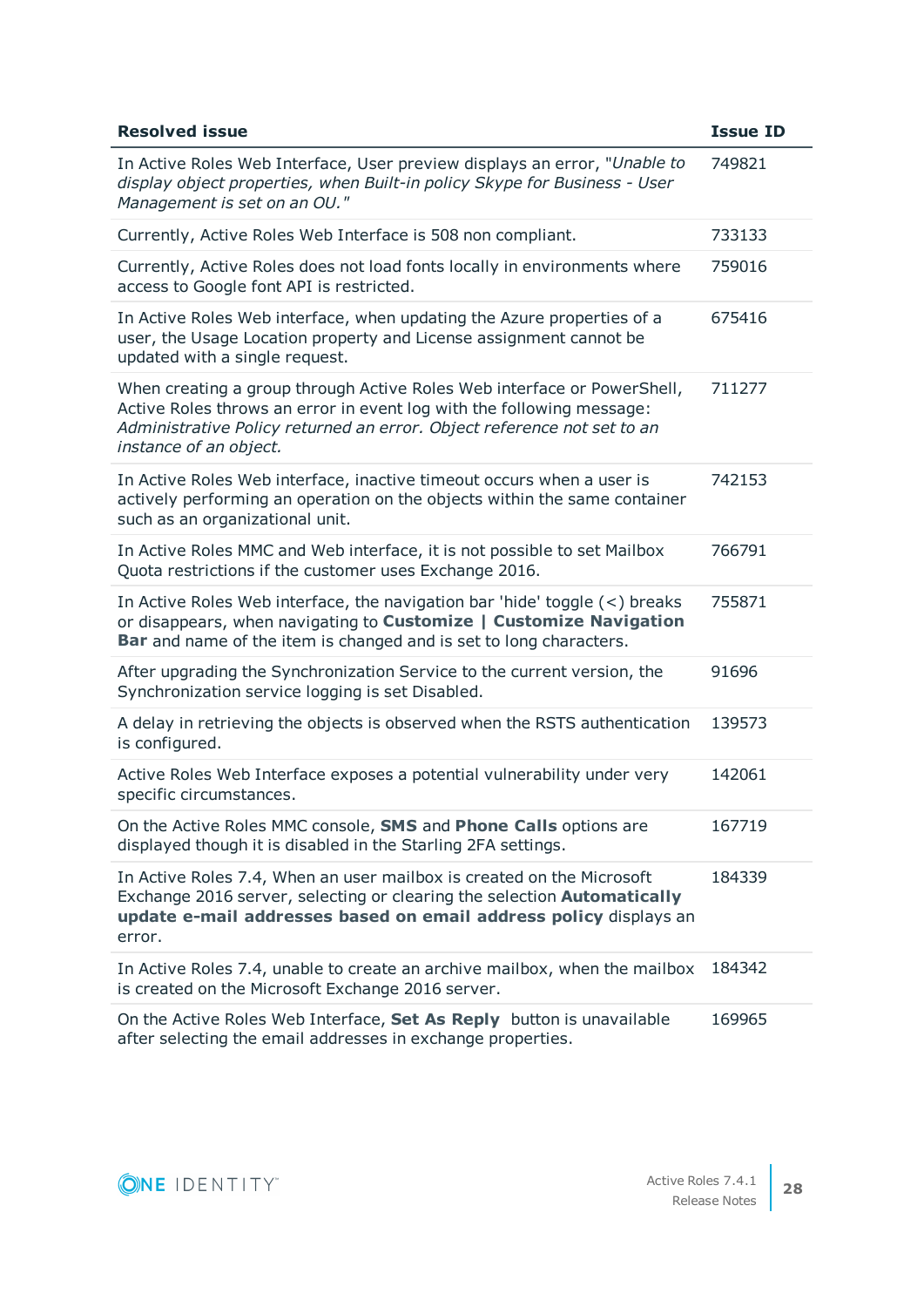| <b>Resolved issue</b>                                                                                                                                              | <b>Issue ID</b> |
|--------------------------------------------------------------------------------------------------------------------------------------------------------------------|-----------------|
| On Active Roles Web Interface, the approval operation for Create user or<br><b>Examine task</b> is not working on Internet Explorer and Firefox browser.           | 197562          |
| On Active Roles Web Interface, the <b>Processing</b> status tab in the Approval<br>section is not closed though the operation is completed successfully.           | 171737          |
| The Starling tab displays an Unjoined to Starling message after<br>disabling Starling Two Factor Authentication.                                                   | 184448          |
| For a non-Azure user, Office 365 roles data was logged in <b>Change History</b><br>and event log.                                                                  | 184311          |
| An error is logged at Azure User GetEffectivePolicy in ds log and Event<br>Viewer when Office 365 is disabled and <b>AzureObjectID</b> is not set for the<br>user. | 91752           |
| Learn more about approval workflow link not working as expected.                                                                                                   | 187572          |
| The Azure roles are not removed after deprovisioning an Azure user with<br>Azure roles.                                                                            | 169473          |

# <span id="page-28-0"></span>**Known issues**

Known issues

The following is a list of issues in Active Roles, which are known to exist at the time of release.

#### **Table 12: Configuration Center known issues**

| <b>Known Issue</b>                                                                                                                                                                                                                                                                                                                                                    | <b>Issue</b><br>ID. |
|-----------------------------------------------------------------------------------------------------------------------------------------------------------------------------------------------------------------------------------------------------------------------------------------------------------------------------------------------------------------------|---------------------|
| Active Roles supports selection of custom installation path only during a fresh<br>installation. During an in-place upgrade, Active Roles does not support changing<br>the custom installation path.                                                                                                                                                                  | 763071              |
| When Active Roles is uninstalled some Registry keys do not get removed.<br><b>WORKAROUND</b><br>Delete the old Registry keys before installing the latest Active Roles version.                                                                                                                                                                                       | 775437              |
| When you specify the SQL Server instance to host the database of the<br>Administration Service, you may encounter the following error on the<br>Connection to Database page in Configuration Center: "Invalid SQL Server<br>computer name. Use the short computer name to specify the SQL Server<br>instance, such as "computername" or "computername\instancename"." | 446759              |

• This error occurs in any of the following cases:

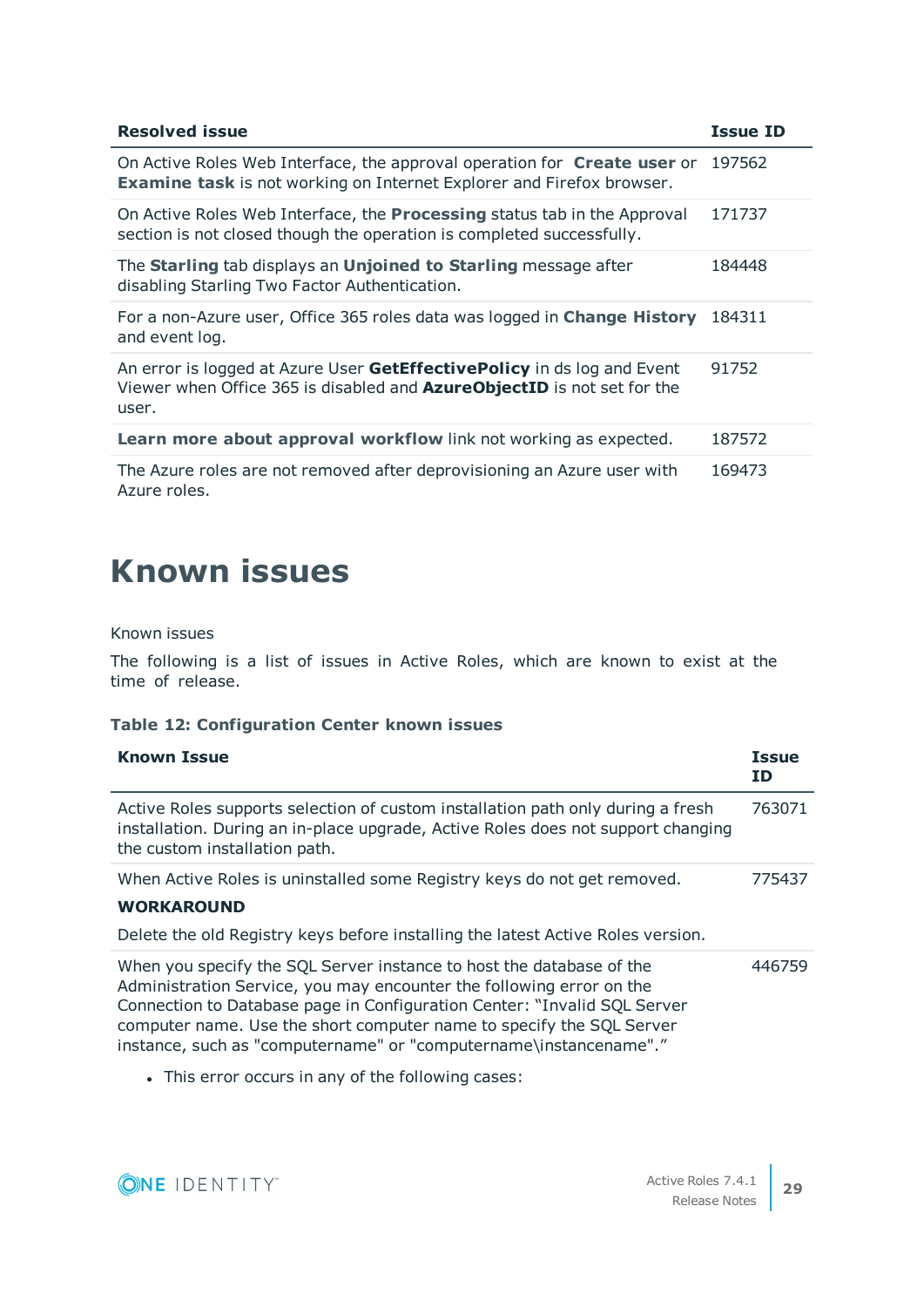Case 1. A data loss occurred in SQL Server system tables

- Case 2. The computer running the SQL Server instance was renamed
- Case 3. You have used an alias to identify the SQL Server instance

Examine the results returned by these queries:

- 1. If "select @@servername" returns NULL, you have encountered Case 1.
- 2. If "select @@servername" and "select serverproperty('servername')" return different non-null values, you have encountered Case 2.
- 3. If "select @@servername" and "select serverproperty('servername')" return the same non-null value, you have encountered Case 3.

#### **WORKAROUND**

Use the following instructions, depending on the case you have encountered, and then re-run Configuration Center to configure the Administration Service.

- Case 1: Run the following query against the Master database on the SOL Server instance in question, and then restart the SQL Server instance: declare @sn sysname select @sn = cast(serverproperty('servername') as sysname) exec sp\_addserver @sn, 'local'
- Case 2: Run the following two queries in succession against the Master database on the SQL Server instance in question, and then restart the SQL Server instance:

exec sp\_dropserver @@servername, 'droplogins'

declare @sn sysname select @sn = cast(serverproperty('servername') as sysname) exec sp\_addserver @sn, 'local'

• Case 3: Use the following syntax to identify the SQL Server instance when installing the Administration Service: "computername" - for the default instance "computername\instancename" - for a named instance In this syntax: "computername" stands for the short name of the computer running SQL Server; "instancename" stands for the name of the SQL Server instance.

Configuration Center is unable to configure the Administration Service if the name supplied for the Active Roles database on the Connection to Database page contains a single apostrophe ('). A symptom of the issue is the following error: "Incorrect syntax near '-'." 446843

#### **WORKAROUND**

Change the database name so that it does not contain a single apostrophe (').

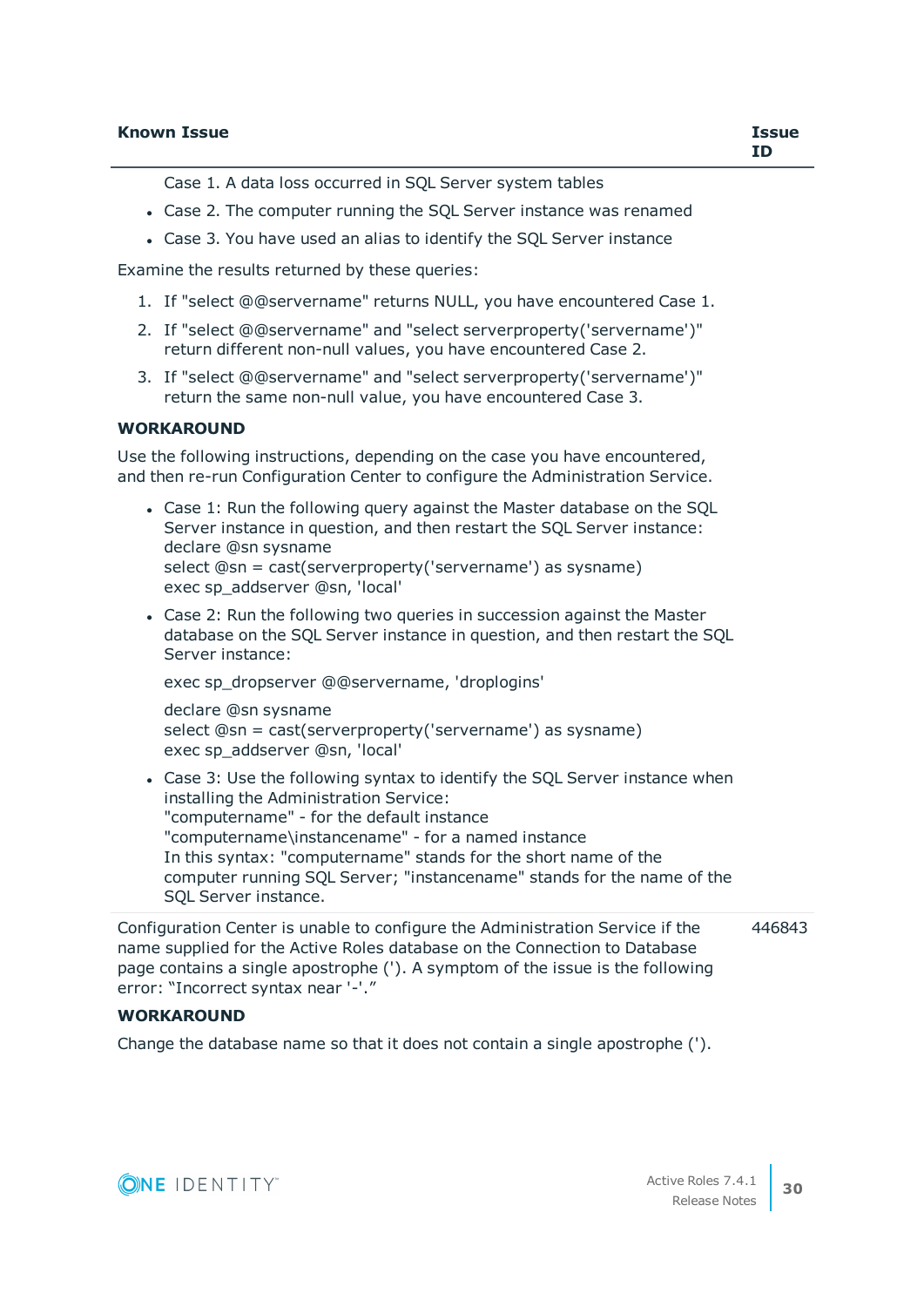| <b>Known Issue</b>                                                                                                                                                                                                                                                                                                                                                                                                       | <b>Issue</b><br><b>ID</b> |
|--------------------------------------------------------------------------------------------------------------------------------------------------------------------------------------------------------------------------------------------------------------------------------------------------------------------------------------------------------------------------------------------------------------------------|---------------------------|
| When you configure the Administration Service on a domain controller, you may<br>encounter the following error: "Service 'Active Roles Administration Service'<br>(aradminsvc) failed to start. Verify that you have sufficient privileges to start<br>system services."                                                                                                                                                 | 37391                     |
| <b>WORKAROUND</b>                                                                                                                                                                                                                                                                                                                                                                                                        |                           |
| Use the Services tool to manage the service named Active Roles Administration<br>Service: Specify the logon name and password of the account that you want the<br>service to log on as, and the start the service.                                                                                                                                                                                                       |                           |
| In Active Roles 7.4, for the edsvaAzureOffice365Enabled attribute<br>inheritance feature, when only the<br>edsvaAzureOffice365EnabledIncludeAllChildOus attribute is modified by<br>selecting the check box in Edit Attribute properties dialog, the attribute<br>settings does not get updated.                                                                                                                         | 729329                    |
| <b>WORKAROUND:</b>                                                                                                                                                                                                                                                                                                                                                                                                       |                           |
| In the Edit Attributes properties dialog box, clear the value for<br>edsvaAzureOffice365Enabled attribute and click OK and then Save. Edit the<br>values for the edsvaAzureOffice365Enabled again and select the check box<br>for edsvaAzureOffice365EnabledIncludeAllChildOus attribute and click OK<br>and then Save. The edsvaAzureOffice365EnabledIncludeAllChildOus<br>attribute settings get updated successfully. |                           |
| If an hybrid user is added as a member of the Office 365 Group, navigating to<br>the Member of tab of the respective user, the Office 365 Group type is still<br>displayed as a normal group.                                                                                                                                                                                                                            | 101793                    |
| While installing Active Roles on a new 2012 R2 Azure VM, intermittently an error<br>is displayed asking to replace PkgMgr.exe with DISM.exe.                                                                                                                                                                                                                                                                             | 127497                    |
| In Workflow activities and policy actions, deprovision results has no<br>information about O365 Licenses retention policy.                                                                                                                                                                                                                                                                                               | 153665                    |
| On the Starling Connect Connection Settings link, clicking on Next shows<br>progress, however, the functionality is not affected.                                                                                                                                                                                                                                                                                        | 126892                    |
| Automation workflow with Office 365 script fails, if multiple workflows share the<br>same script and it is scheduled to execute at the same time.                                                                                                                                                                                                                                                                        | 200328                    |
| <b>WORKAROUND:</b>                                                                                                                                                                                                                                                                                                                                                                                                       |                           |
| One Identity recommends to schedule the workflows with different scripts or at<br>a different time.                                                                                                                                                                                                                                                                                                                      |                           |

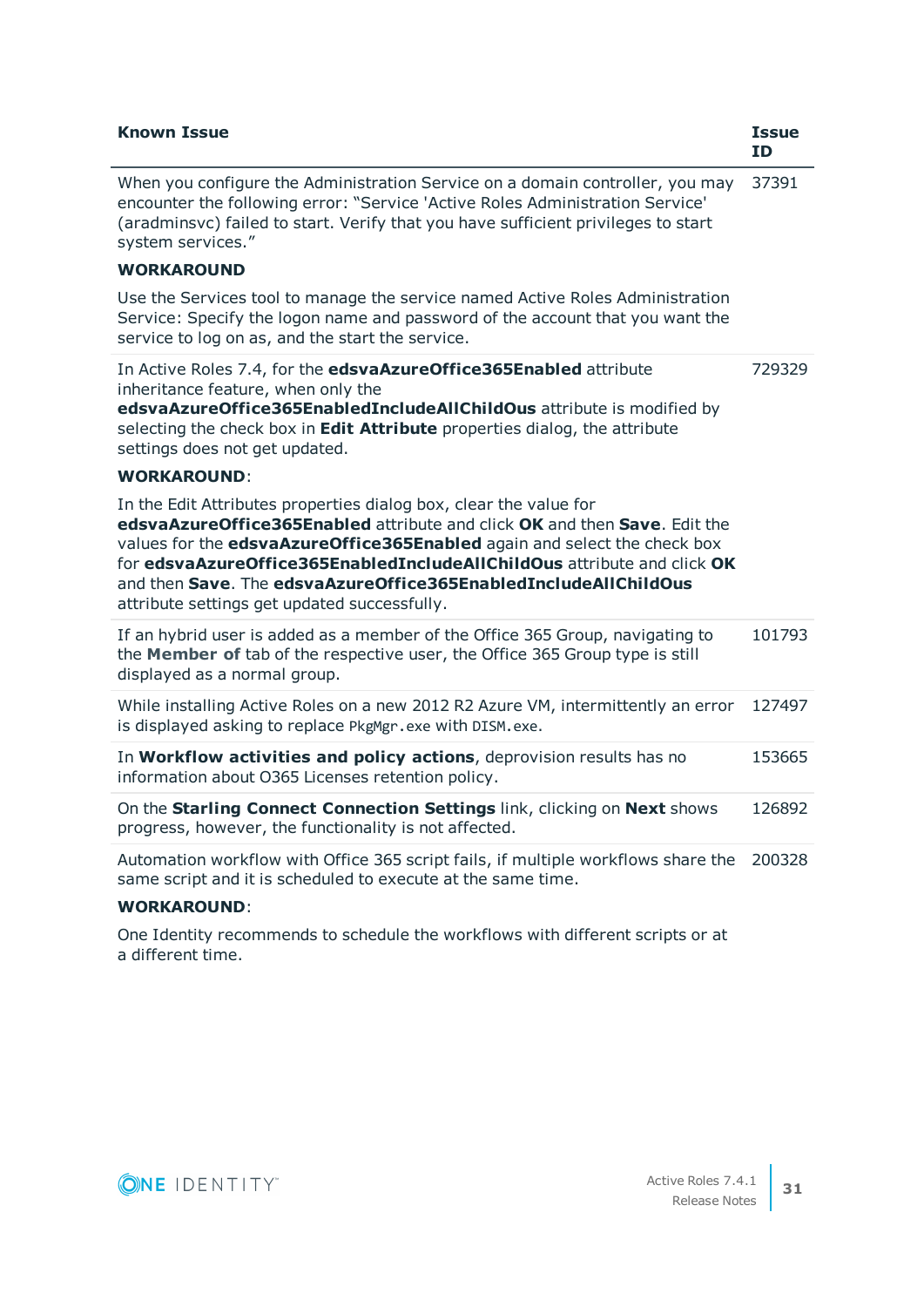**Table 13: Administration Service known issues**

| <b>Known Issue</b>                                                                                                                                                                                                                                                                                                                                                                                                                                           | <b>Issue</b><br><b>ID</b> |
|--------------------------------------------------------------------------------------------------------------------------------------------------------------------------------------------------------------------------------------------------------------------------------------------------------------------------------------------------------------------------------------------------------------------------------------------------------------|---------------------------|
| The Administration Service does not support querying for more than 200<br>different Custom Stored Virtual Attributes (CSVAs) within a single search<br>request. When you query for more than 200 different CSVAs within a single<br>search request so that the request is configured to retrieve the values of those<br>attributes, you may experience performance degradation in the Administration<br>Service and your query may return incorrect results. | 11990                     |
| <b>WORKAROUND</b>                                                                                                                                                                                                                                                                                                                                                                                                                                            |                           |
| If you need to query for a large number of CSVAs (so as to have your search<br>request retrieve the values of those attributes), perform multiple search<br>requests with a smaller number of attributes involved in each request. For best<br>performance, a single search request should not query for more than 32<br>different CSVAs.                                                                                                                    |                           |
| The Administration Service incorrectly evaluates the delegated rights of the user<br>account in the following scenario:                                                                                                                                                                                                                                                                                                                                      | 18378                     |
| • An organizational unit (OU) is configured so that a given user account is<br>set as the manager of the OU (the "Managed By" property of the OU is<br>assigned the DN of the user account).                                                                                                                                                                                                                                                                 |                           |
| • The Active Roles security settings on the OU are configured so that the<br>"Primary Owner (Managed By)" built-in account has full control of the OU.                                                                                                                                                                                                                                                                                                       |                           |
| In this scenario, Active Roles does not permit the user account to modify objects<br>in the OU. The expected behavior is as follows: since the user account is set as<br>the manager of the OU, and full control of the OU is delegated to the "Primary<br>Owner (Managed By)" account, the user account has full control of the OU and<br>all objects held in the OU. The same issue occurs in the situation where a group<br>is set as the manager.        |                           |
| <b>WORKAROUND</b>                                                                                                                                                                                                                                                                                                                                                                                                                                            |                           |
| Configure the Active Roles security settings on the OU so that the appropriate<br>rights (for example, full control) are delegated to the user account (or group)<br>itself rather than to the "Primary Owner (Managed By)" account.                                                                                                                                                                                                                         |                           |
| The default Exchange mailbox database in which the Administration Service<br>creates user mailboxes may differ from the mailbox database that Microsoft's<br>native tools select for the mailbox creation operation by default.                                                                                                                                                                                                                              | 18419                     |
| <b>WORKAROUND</b>                                                                                                                                                                                                                                                                                                                                                                                                                                            |                           |
| When you use Active Roles to create a new mailbox-enabled user or create a                                                                                                                                                                                                                                                                                                                                                                                   |                           |

mailbox for an existing user, verify the mailbox database selection, and choose the appropriate database if necessary. Another option is to configure and apply an Exchange Mailbox AutoProvisioning policy that would automatically choose the appropriate mailbox database.

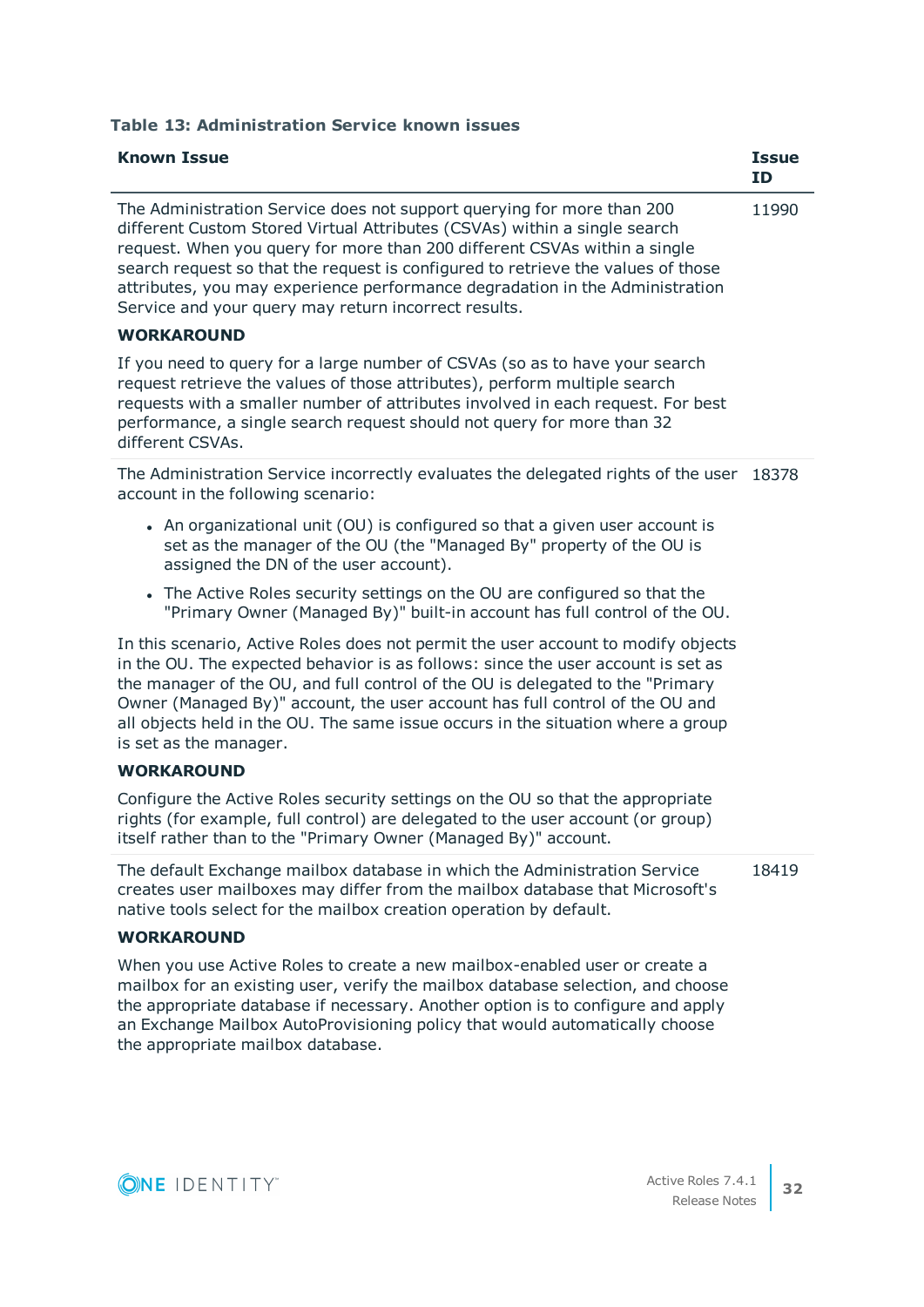| <b>Known Issue</b>                                                                                                                                                                                                                                                                                                                                                                        | <b>Issue</b><br><b>ID</b> |
|-------------------------------------------------------------------------------------------------------------------------------------------------------------------------------------------------------------------------------------------------------------------------------------------------------------------------------------------------------------------------------------------|---------------------------|
| One more option is to configure and apply a script-based policy that would use<br>the onGetEffectivePolicy handler to set the appropriate default value on the<br>homeMDB attribute, which specifies the mailbox store:<br>Sub onGetEffectivePolicy(Request)<br>Request.SetEffectivePolicyInfo "homeMDB", EDS_EPI_UI_GENERATED_VALUE,<br>array( <desired value="">)<br/>End Sub</desired> |                           |
| When you use the "Handle changes from DirSync control" option in a script-<br>based policy, you may encounter the following issue: The policy does not<br>execute the onPostDelete handler. This issue occurs if the Policy Object<br>containing the policy in question is applied (linked) to an Organizational Unit.<br><b>WORKAROUND</b>                                               | 22786                     |
| Apply the Policy Object to a domain rather than to an Organizational Unit.                                                                                                                                                                                                                                                                                                                |                           |
| Creation, modification, or deletion of a custom display specifier has no effect on<br>a given Administration Service until that Service is restarted. A symptom is that<br>the directory management section of the Active Roles console does not reflect<br>the changes to custom display specifiers until you restart the Administration<br>Service the console is connected to.         | 23848                     |
| <b>WORKAROUND</b>                                                                                                                                                                                                                                                                                                                                                                         |                           |
| Restart each Administration Service after you have made changes to custom<br>display specifiers.                                                                                                                                                                                                                                                                                          |                           |
| When you export policy check results or change history results to a file in HTML<br>format, and then send the file as an e-mail attachment, you may encounter the<br>following issue: Opening the attachment in Outlook displays a corrupted HTML<br>page, with extra spaces inserted between page sections.<br><b>WORKAROUND</b>                                                         | 24227                     |
| Archive the file to which you have exported the results and then send the<br>archive file as an attachment instead of sending the original file.                                                                                                                                                                                                                                          |                           |
| When configuring a Managed Unit to use a query-based membership rule, you<br>may encounter the following issue: A membership rule based on a custom LDAP<br>query may not work as expected if the query includes a right bracket (]). For<br>example, the following query causes an error: (& (objectcategory = group)<br>$(\text{accountNameHistory} = *[DG]*)).$                        | 24229                     |
| <b>WORKAROUND</b>                                                                                                                                                                                                                                                                                                                                                                         |                           |
| If possible, modify your query to eliminate the right brackets. In the above<br>example, the query can be modified as follows, without loss of functionality: (&<br>(objectcategory=group)(accountNameHistory=*[DG*))                                                                                                                                                                     |                           |
|                                                                                                                                                                                                                                                                                                                                                                                           |                           |

When you apply an Access Template to the "Active Directory" container in the 24439

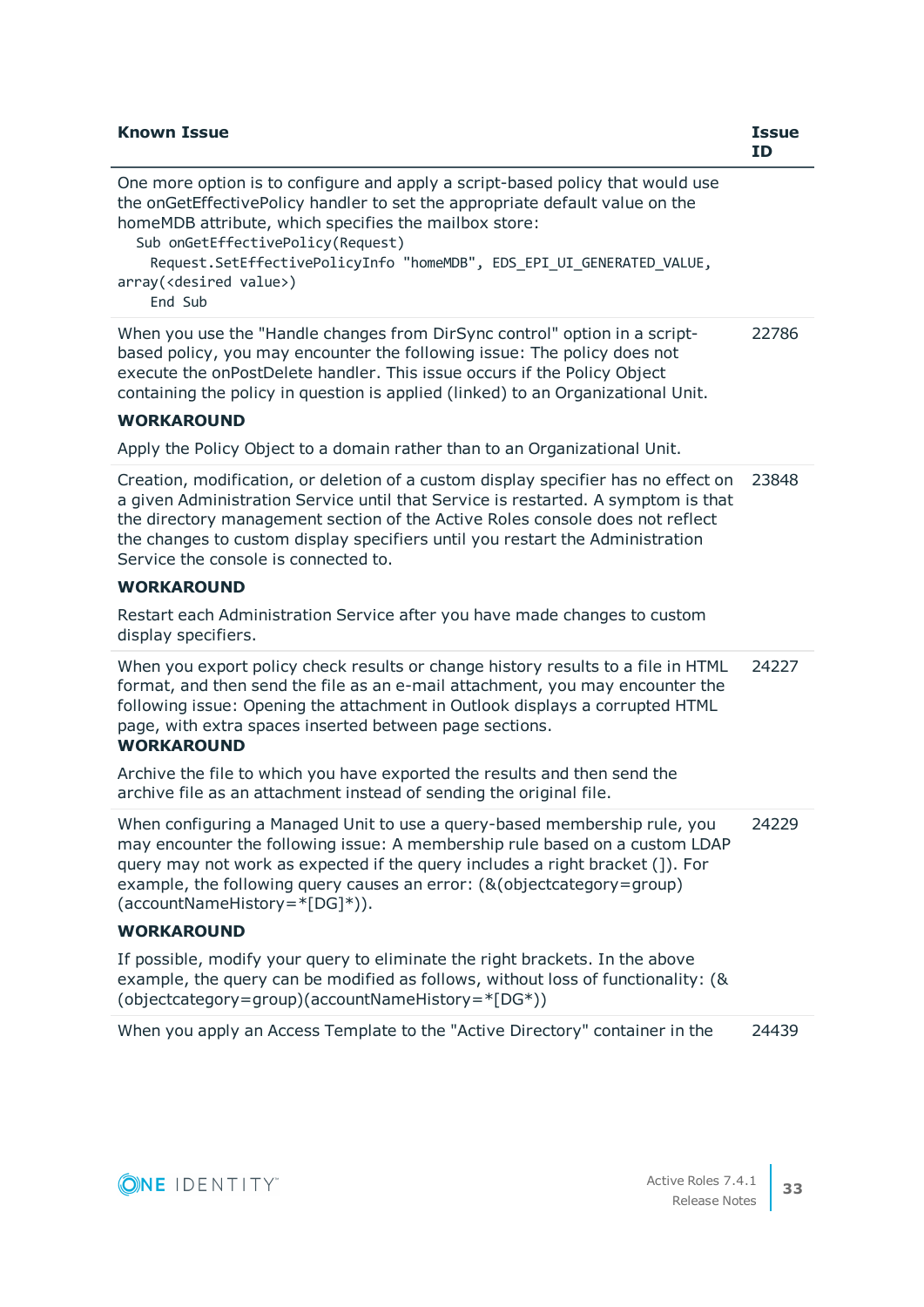| <b>Known Issue</b> | Issue |
|--------------------|-------|
|                    |       |

Thus, you can check "Advanced Details Pane" on the View menu in the console, select a managed domain under the "Active Directory" node in the console tree, and examine the permission entries on the "Native Security" tab in the lower sub-pane of the details pane, to see that the permission entries resulting from the Access Template you applied to the "Active Directory" container are marked as Absent, and displayed in red. In this case, the synchronization can only be performed manually, by right-clicking such entries on the "Native Security" tab, and then clicking the "Resync from Active Roles Security" command. **WORKAROUND** Avoid using the synchronization option when applying Access Templates to the "Active Directory" container. If you need to synchronize permission entries from Active Roles security to native Active Directory security, apply Access Templates to managed domains or objects and containers within managed domains. The Administration Service may not provide its client applications with information about an Active Roles replication failure as expected. As a result, the Active Roles console or Management Pack for SCOM may not display an appropriate alert or status message on the Active Roles database servers that are experiencing replication problems. **WORKAROUND** Use the instructions given in the document "Active Roles Replication: Best Practices and Troubleshooting" to check the health of, and troubleshoot problems (if any) with, Active Roles replication. 24487 The policy compliance check in the Administration Service may inappropriately handle a policy configuration where values of certain object properties in the directory are dependent on other property values that are to be generated by a policy. Thus, when a "Property Generation and Validation" policy is configured to assign a certain property value based on a user logon name generated by a "User Logon Name Generation" policy, you encounter a policy violation error when creating a user account using the Active Roles console unless you have clicked the Generate button to have the Administration Service generate a user logon name. **WORKAROUND** If you have encountered a policy violation error when using a page that includes the Generate button, click that button to have the Administration Service generate a property value. 25236 When you apply an Access Template to a Managed Unit, with the option to enable synchronization of the resulting permission entries to Active Directory, you encounter the following issue: The resulting permission entries are inherited by the directory objects held in the Managed Unit, but not synchronized to Active 24486

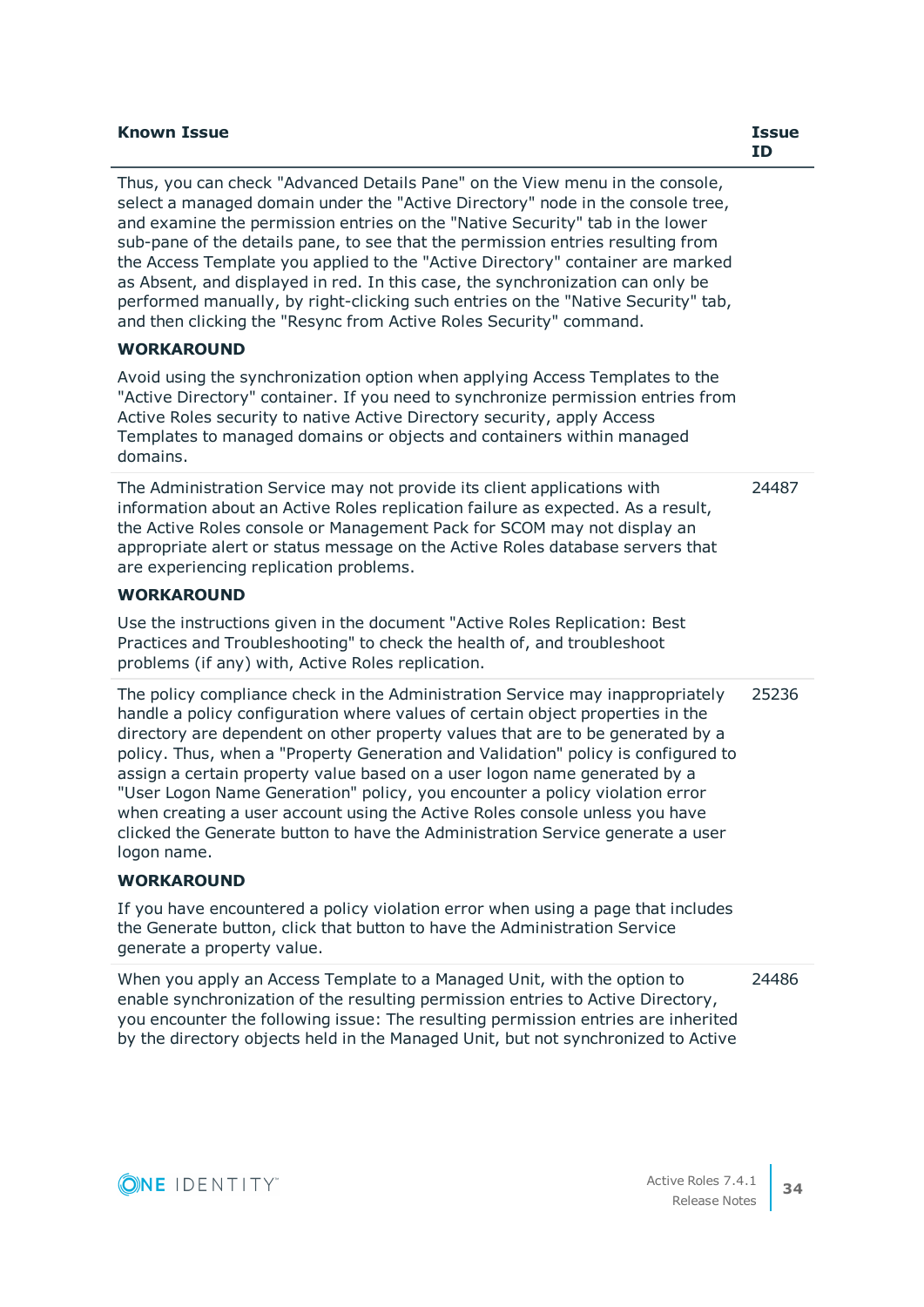| <b>Known Issue</b>                                                        | <b>Issue</b><br>ΙD |
|---------------------------------------------------------------------------|--------------------|
| Directory. The same problem occurs when you apply an Access Template to a |                    |

Managed Unit container. Thus, you can check "Advanced Details Pane" on the View menu in the console, select a directory object held in the Managed Unit, and examine the permission entries on the "Native Security" tab in the lower sub-pane of the details pane, to see that the permission entries resulting from the Access Template you applied to the Managed Unit are marked as Absent, and displayed in red.

#### **WORKAROUND**

By default, for performance reasons, Active Roles does not sync permission settings to native Active Directory security that are configured by applying Access Templates to Managed Units or Managed Unit containers. If you need to sync permission settings from Active Roles security to native Active Directory security, we recommend that you apply Access Templates to Organizational Units. However, Active Roles provides the option to sync permission settings from the Managed Unit level. This option is enabled if the object "CN=Enable Sync to Native Security from Managed Unit,CN=ActiveRoles Server,CN=Services,CN=Application Configuration,CN=Configuration" exists and has the "edsaExtensionAttribute1" attribute set to TRUE. Otherwise, this option is not enabled. To enable this option, use the Active Roles console in Raw view mode as follows:

- In the "Configuration/Application Configuration/Services" container, create an object of the "EDS-Application-Settings-Container" object class with the object name "ActiveRoles Server".
- You can do this by using the "All Tasks | Advanced Create" command. In the "Configuration/Application Configuration/Services/ActiveRoles Server" container, create an object of the "EDS-Application-Setting" object class with the object name "Enable Sync to Native Security from Managed Unit".
- You can do this by using the "All Tasks | Advanced Create" command. On the "Enable Sync to Native Security from Managed Unit" object, set the "edsaExtensionAttribute1" attribute to TRUE.
- You can view or change the value of that attribute by using the "All Tasks I Advanced Properties" command. You can disable this option, if needed, by deleting the "Enable Sync to Native Security from Managed Unit" object, or by clearing the "edsaExtensionAttribute1" attribute of that object.

There is no option to configure an Active Roles policy for generating a user principal name (UPN) so that the UPN Suffix part of the name automatically changes if the generated name is in use by another user account. Normally, the UPN Prefix part of the name (the value of the edsaUPNPrefix attribute) is the same as the pre-Windows 2000 user logon name (the value of the 25620

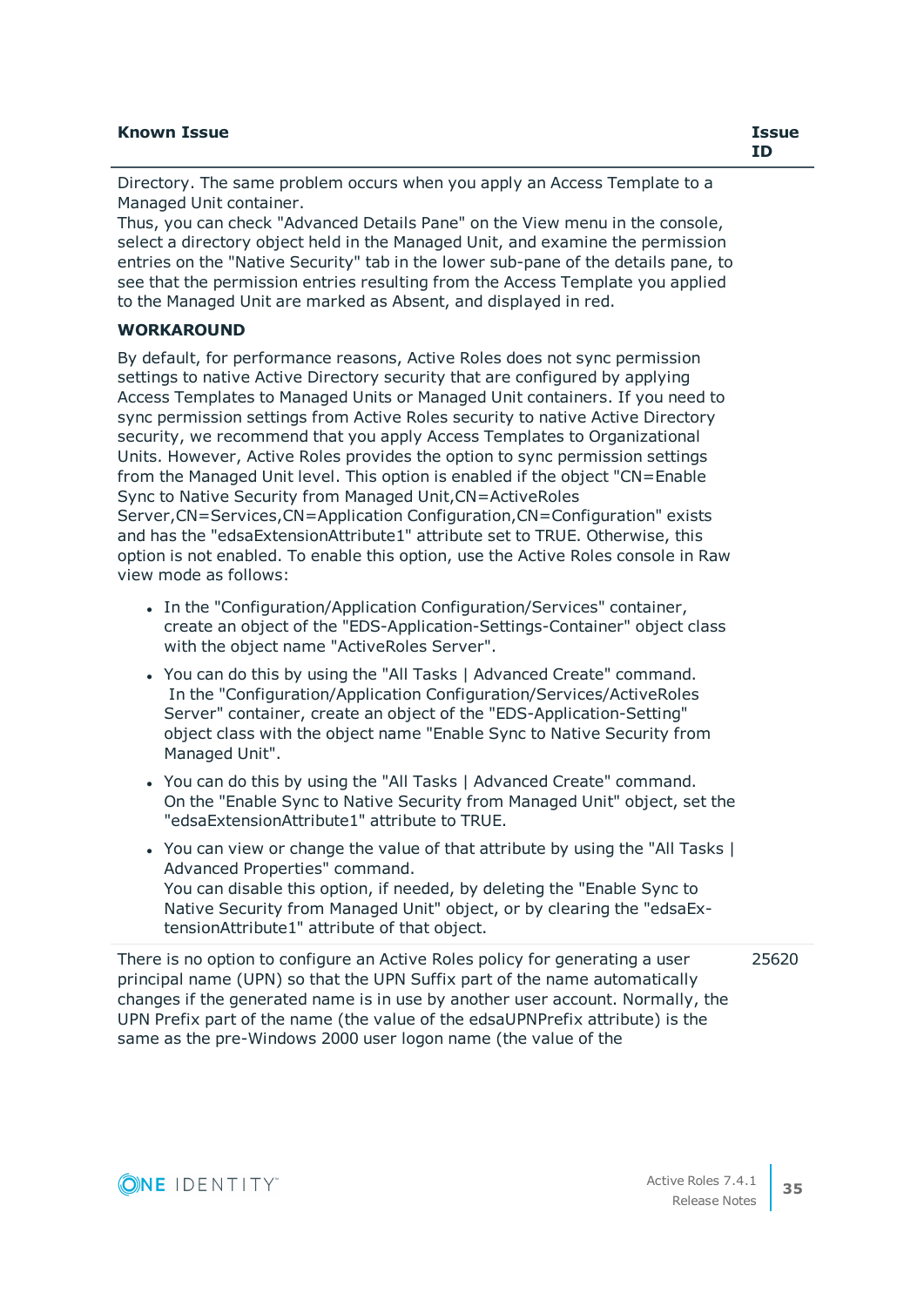| <b>Known Issue</b>                                                                                                                                                                                                                                                                                                                                                                                                                                                                                                                                                                                                                                           | <b>Issue</b><br><b>ID</b> |
|--------------------------------------------------------------------------------------------------------------------------------------------------------------------------------------------------------------------------------------------------------------------------------------------------------------------------------------------------------------------------------------------------------------------------------------------------------------------------------------------------------------------------------------------------------------------------------------------------------------------------------------------------------------|---------------------------|
| sAMAccountName attribute). This ensures the uniqueness of the user principal<br>name regardless of the UPN Suffix setting.                                                                                                                                                                                                                                                                                                                                                                                                                                                                                                                                   |                           |
| <b>WORKAROUND</b>                                                                                                                                                                                                                                                                                                                                                                                                                                                                                                                                                                                                                                            |                           |
| After the user account has been created with a valid (unique) user principal<br>name, change the UPN Suffix and UPN Prefix parts of the name as needed using<br>the Active Roles console or Web Interface.                                                                                                                                                                                                                                                                                                                                                                                                                                                   |                           |
| In some limited scenarios, you may encounter corruption of attribute names<br>(wrong characters) on the page that displays a report produced by the "Change<br>History" command. For example, this problem may occur with the Change<br>History report on a user account that was deprovisioned via the Active Roles<br>Web Interface using the Web browser with a non-English locale.                                                                                                                                                                                                                                                                       | 25728                     |
| Incorrect behavior of a User Logon Name Generation policy that is configured to<br>disallow certain (non-acceptable) characters in the user logon name: In the<br>situation where the policy allows the generated name to be modified manually<br>(for example, if the policy fails to generate a unique name), adding non-<br>acceptable characters to the name in the New Object - User wizard causes a<br>policy violation and then the field for entering the name gets unavailable so you<br>cannot correct your input.                                                                                                                                 | 25700                     |
| <b>WORKAROUND</b>                                                                                                                                                                                                                                                                                                                                                                                                                                                                                                                                                                                                                                            |                           |
| In the wizard, re-enter the value of any property based on which the user logon<br>name is generated. This will enable the field for entering the user logon name so<br>that you can remove the unacceptable characters from the name.                                                                                                                                                                                                                                                                                                                                                                                                                       |                           |
| With an Active Roles policy configured so that the value of a certain (dependent)<br>property is based on another (master) property, the Administration Service may<br>not force the Web Interface to change the dependent property in accordance<br>with the changes that are made to master property. For example, with a policy<br>that makes the user alias the same as the user logon name, changes to the user<br>logon name may not cause the user alias to change accordingly. The issue may<br>occur if the entries for the master property and the dependent property are<br>located on different pages in the Web Interface.<br><b>WORKAROUND</b> | 25902                     |
| To prevent this issue, modify properties of user accounts in the Active Roles                                                                                                                                                                                                                                                                                                                                                                                                                                                                                                                                                                                |                           |
| console.                                                                                                                                                                                                                                                                                                                                                                                                                                                                                                                                                                                                                                                     |                           |
| Incorrect behavior of the console tree root page in the Active Roles console:<br>Clicking Refresh at the top of the page may cause the following error:<br>"Validation failed on XML." The issue may occur when you are repeatedly<br>clicking Refresh while the Administration Service is busy loading information<br>from a newly registered managed domain or AD LDS instance.                                                                                                                                                                                                                                                                            | 26017                     |

#### **WORKAROUND**

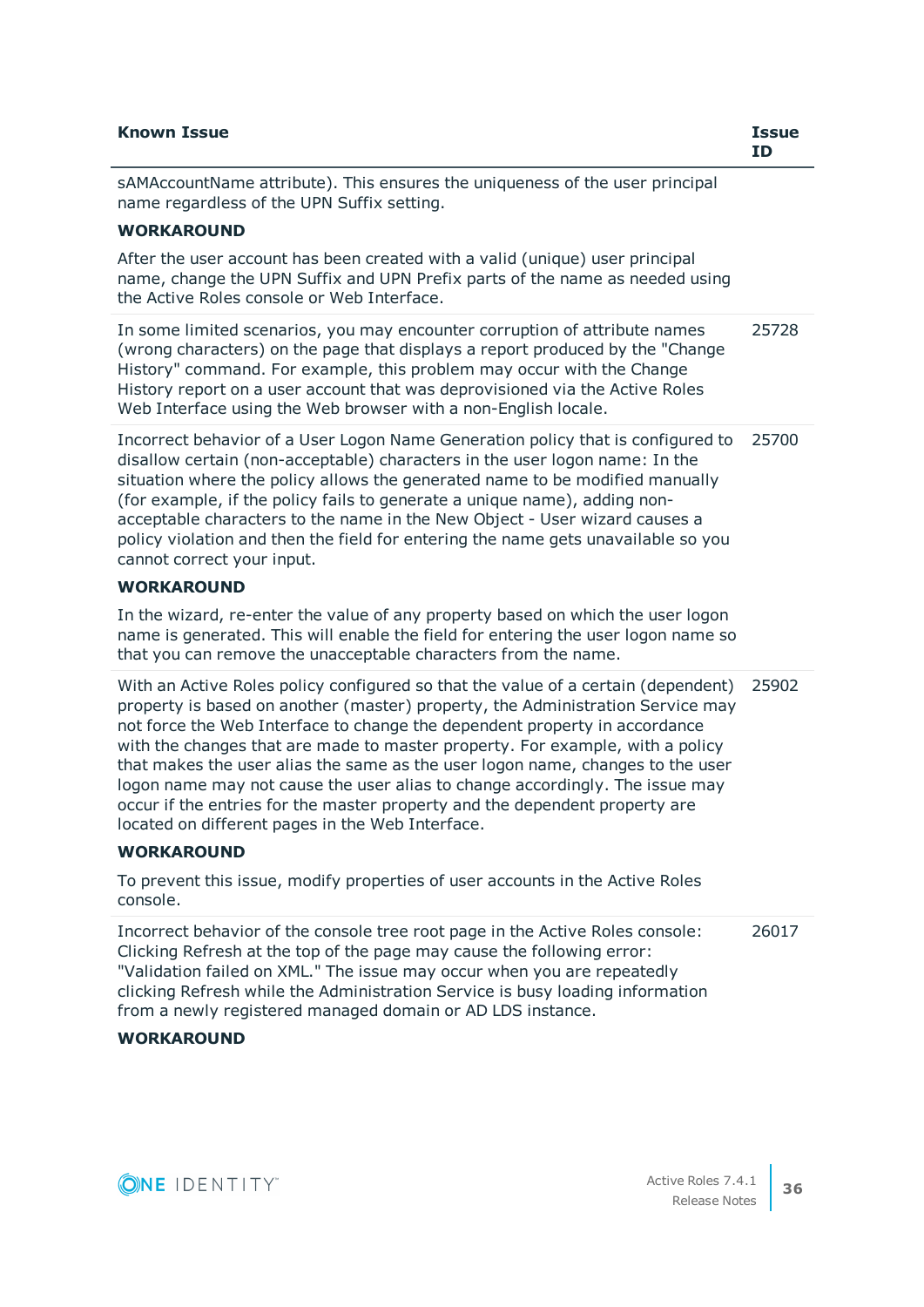| <b>Known Issue</b>                                                                                                                                                                                                                                                                                                                                                                                                                                                                  | <b>Issue</b><br><b>ID</b> |
|-------------------------------------------------------------------------------------------------------------------------------------------------------------------------------------------------------------------------------------------------------------------------------------------------------------------------------------------------------------------------------------------------------------------------------------------------------------------------------------|---------------------------|
| Click OK in the error message box and wait until the Administration Service has<br>finished loading information from the managed domains and AD LDS instances.<br>Then, click Refresh.                                                                                                                                                                                                                                                                                              |                           |
| While the Administration Service is busy loading information from the managed<br>domains and AD LDS instances (for example, upon the startup to the<br>Administration Service), the Active Roles console may fail to connect to the<br>Administration Service, returning the following error messages:<br>Message 4301: Failed to connect to Administration Service on<br>' <servername>'<br/>Message 1003: <math>hr = 0 \times 80131600</math><br/>Interface: Unknown</servername> | 26043                     |
| <b>WORKAROUND</b>                                                                                                                                                                                                                                                                                                                                                                                                                                                                   |                           |
| Click Close in the error message box and wait until the Administration Service<br>has finished loading information from the managed domains and AD LDS<br>instances. Then, attempt to connect to the Administration Service.                                                                                                                                                                                                                                                        |                           |
| The Administration Service may not send to the console the information that is<br>required to populate the list of Administration Service instances in the<br>"Management History Databases and Replication" section on the console tree<br>root page in the details pane. As a result, the page does not display a list of the<br>Administration Service instances that use a given Management History<br>database.                                                                | 26218                     |
| <b>WORKAROUND</b>                                                                                                                                                                                                                                                                                                                                                                                                                                                                   |                           |
| To view a list of the Administration Service instances that use a certain<br>Management History database, go to the "Configuration/Server<br>Configuration/Management History Databases" container in the console tree,<br>open the Properties dialog box for the database you want to examine, and view<br>the list on the "Administration Services" tab.                                                                                                                          |                           |
| When processing a query with an LDAP filter that specifies wildcard-based<br>conditions on an Active Roles Custom Stored Virtual Attribute (CSVA) of the<br>Integer type, the Administration Service may report the following error: "An<br>unsupported conversion was attempted." This error may occur if the filter<br>conditions include an asterisk wildcard character coupled with other characters,<br>such as (edsvadeptcode= $4^*$ ).                                       | 35396                     |
| <b>WORKAROUND</b>                                                                                                                                                                                                                                                                                                                                                                                                                                                                   |                           |
| Do not use filter conditions that include a combination of an asterisk with other<br>characters. For example, you could use (edsvadeptcode>=4000) rather than<br>$(edsvadeptcode=4*).$                                                                                                                                                                                                                                                                                              |                           |
| When performing the Deprovision operation on a user object, the Administration<br>Service may return the following error: "Failed to retrieve attributes of the<br>object ' <objectdn>'. XML document must have a top level element." The error</objectdn>                                                                                                                                                                                                                          | 37103                     |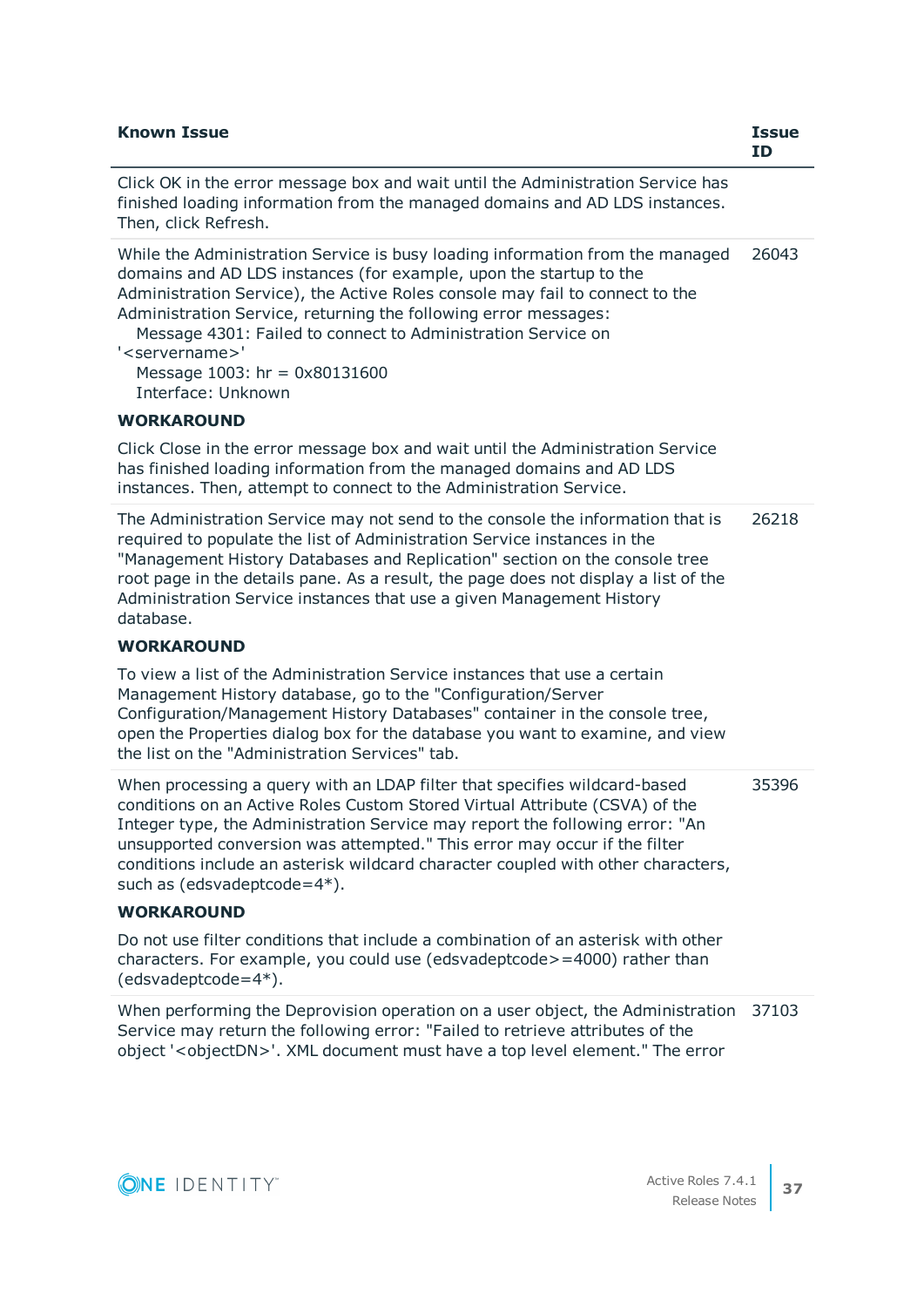| <b>Known Issue</b>                                                                                                                                                                                                                                                                                                                                                                                                                                                                                                                                                                                                                                                                                                                                                                                           | <b>Issue</b><br>ID |
|--------------------------------------------------------------------------------------------------------------------------------------------------------------------------------------------------------------------------------------------------------------------------------------------------------------------------------------------------------------------------------------------------------------------------------------------------------------------------------------------------------------------------------------------------------------------------------------------------------------------------------------------------------------------------------------------------------------------------------------------------------------------------------------------------------------|--------------------|
| occurs if the Administration Service performs the Deprovision operations<br>concurrently with the "Change Tracking Cleanup" scheduled task.                                                                                                                                                                                                                                                                                                                                                                                                                                                                                                                                                                                                                                                                  |                    |
| <b>WORKAROUND</b>                                                                                                                                                                                                                                                                                                                                                                                                                                                                                                                                                                                                                                                                                                                                                                                            |                    |
| Click OK in the error message boxes that appear on the screen until you receive<br>a message stating that the deprovision operation is completed. Then, open the<br>report on the operation results by using the Deprovisioning Results command in<br>the Active Roles console.                                                                                                                                                                                                                                                                                                                                                                                                                                                                                                                              |                    |
| The Administration Service may incorrectly process a Property Generation and<br>Validation policy rule that includes a text string following the value of an<br>attribute, such as "% <description> This user account was deprovisioned<br/><math>\{\textcircled{a}</math>date<math>(M/d/yyy)</math>. If the attribute is empty (has no value set), the text string<br/>may be missing from the generated output. In this example, the output would<br/>not contain the text "This user account was deprovisioned".</description>                                                                                                                                                                                                                                                                            | 37289              |
| <b>WORKAROUND</b>                                                                                                                                                                                                                                                                                                                                                                                                                                                                                                                                                                                                                                                                                                                                                                                            |                    |
| Create a custom stored virtual attribute that holds the text string you want and<br>modify the rule, replacing the text with that attribute. Thus, in the preceding<br>example, you could create an attribute named edsvaDeprovisionTextConst on<br>the domain object, set the attribute to the text string in question, and then apply<br>the following rule: "% <description>%<domain.edsvadeprovisiontextconst><br/>{@date(M/d/yyyy)}"</domain.edsvadeprovisiontextconst></description>                                                                                                                                                                                                                                                                                                                   |                    |
| Active Roles may fail to re-evaluate the membership of a Dynamic Group in a<br>timely fashion after the membership rules of the Dynamic Group are modified.<br>This issue can be caused by unavailability of the Administration Service that was<br>designated to evaluate and apply the membership rule changes on the Dynamic<br>Group.                                                                                                                                                                                                                                                                                                                                                                                                                                                                    | 37310              |
| <b>WORKAROUND</b>                                                                                                                                                                                                                                                                                                                                                                                                                                                                                                                                                                                                                                                                                                                                                                                            |                    |
| On the Membership Rules tab in the Properties dialog box for the Dynamic Group<br>in the Active Roles console, select the appropriate Administration Service from<br>the "Service to evaluate and apply rule changes" list and click Apply.<br>Alternatively, you may wait for Active Roles to correct the situation. For this<br>purpose, Active Roles uses the "Dynamic Group Checker" scheduled task,<br>located in the "Configuration/Server Configuration/Scheduled Tasks/Builtin/"<br>container. The "DG update latency threshold" parameter on that task specifies<br>the maximum period of time (5 days by default) after which the re-evaluation of<br>the Dynamic Group membership is forced and the appropriate Administration<br>Service is automatically designated to evaluate the membership. |                    |

The Administration Service may fail to execute a policy based on a script that calls the EventLog.ReportEvent method, returning the "Object doesn't support the action" error. 37379

# **WORKAROUND**

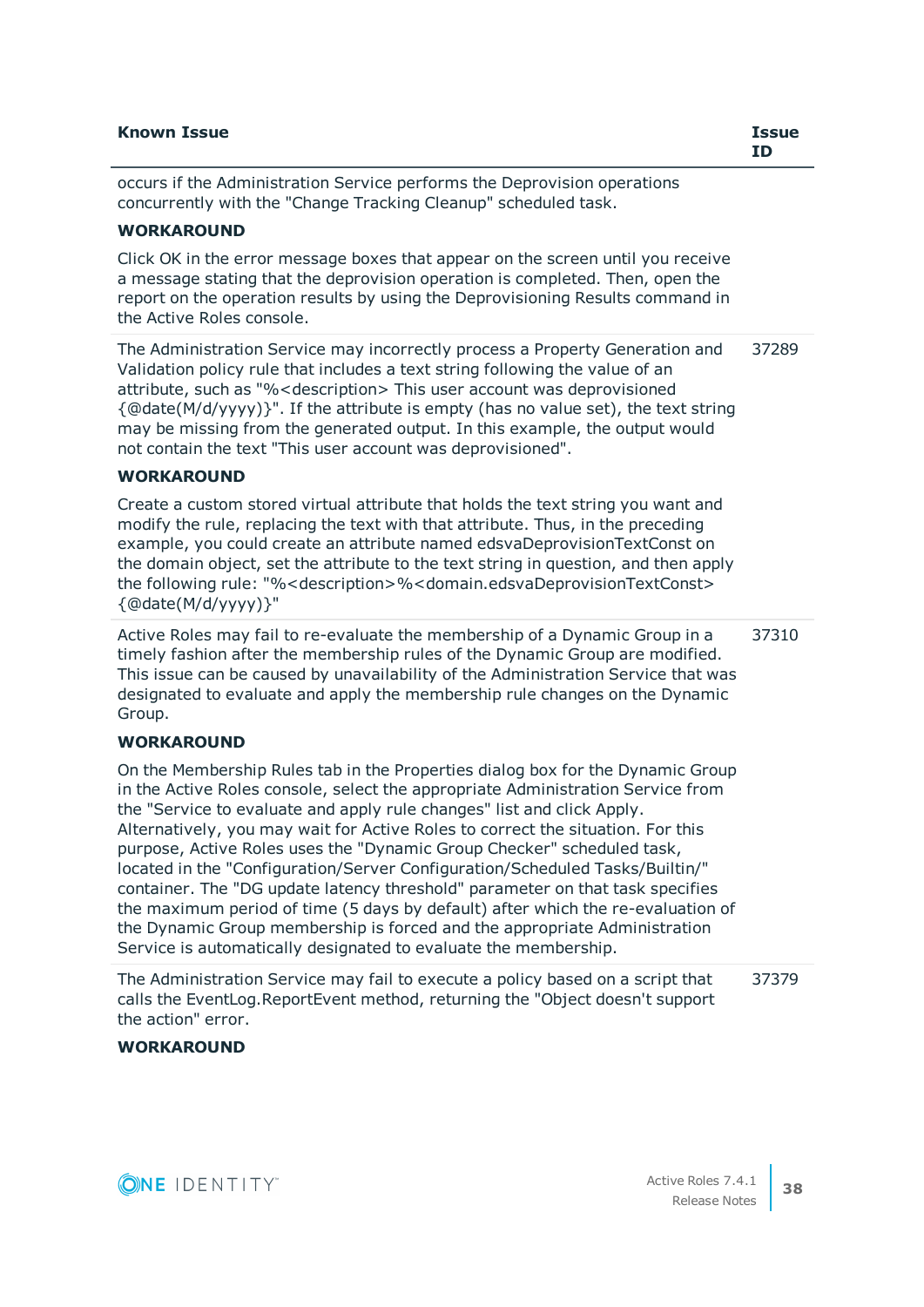| <b>Known Issue</b>                                                                                                                                                                                                                                                                                                                                                                                                                                                                                                                                                                                                                                                                                                                                                                            | <b>Issue</b><br>ID |
|-----------------------------------------------------------------------------------------------------------------------------------------------------------------------------------------------------------------------------------------------------------------------------------------------------------------------------------------------------------------------------------------------------------------------------------------------------------------------------------------------------------------------------------------------------------------------------------------------------------------------------------------------------------------------------------------------------------------------------------------------------------------------------------------------|--------------------|
| In Active Roles policy scripts, use the Request. ReportEvent method rather than<br>EventLog. ReportEvent to record events to the event log, if necessary.                                                                                                                                                                                                                                                                                                                                                                                                                                                                                                                                                                                                                                     |                    |
| When managing user accounts in the Windows Server 2008 Active Directory<br>Domain Services, the Administration Service fails to properly consider the<br>password policy settings that are configured by using Password Settings objects<br>(PSOs). As a result, Active Roles may generate user passwords that do not meet<br>the password policy requirements that are in effect (for example, it may<br>generate a password of an inappropriate length). Only the password policy<br>settings that originate from Group Policy objects are considered by the<br>password generation algorithm.                                                                                                                                                                                              | 38483              |
| <b>WORKAROUND</b>                                                                                                                                                                                                                                                                                                                                                                                                                                                                                                                                                                                                                                                                                                                                                                             |                    |
| Ensure that the password policy requirements imposed via Group Policy are the<br>same as those specified by using Password Settings objects.                                                                                                                                                                                                                                                                                                                                                                                                                                                                                                                                                                                                                                                  |                    |
| The Management History records that were received through Active Roles<br>replication or imported using the Management History Migration Wizard may be<br>unavailable to the Administration Service for a significant time period.<br>The cause of this issue is as follows. In order to support Change History related<br>queries and Approval Workflow functionality, Active Roles keeps certain non-<br>replicated data in the Management History database. When new Management<br>History records are added to the database from an external source (for<br>example, via replication or data migration), the new records cannot be accessed<br>until after the non-replicated data is properly updated. The time it takes to<br>update that data depends upon various factors, including: | 38121              |
| • The total number of records in the Management History database                                                                                                                                                                                                                                                                                                                                                                                                                                                                                                                                                                                                                                                                                                                              |                    |
| • The number of records that were received from an external source                                                                                                                                                                                                                                                                                                                                                                                                                                                                                                                                                                                                                                                                                                                            |                    |
| • CPU and disk performance of the SQL Server computer that hosts the<br>Management History database                                                                                                                                                                                                                                                                                                                                                                                                                                                                                                                                                                                                                                                                                           |                    |
| Depending on these factors, the average time to update a single Management<br>History record may range from 0.1 seconds to 1 second.                                                                                                                                                                                                                                                                                                                                                                                                                                                                                                                                                                                                                                                          |                    |
| <b>WORKAROUND</b>                                                                                                                                                                                                                                                                                                                                                                                                                                                                                                                                                                                                                                                                                                                                                                             |                    |
| Reduce the number of records in the Management History database in order to<br>reduce the time it takes to complete the process of updating the non-replicated<br>Management History data. For example, when importing Management History<br>data by using the Management History Migration Wizard, you may choose not to<br>transfer the records that are older than a certain date.                                                                                                                                                                                                                                                                                                                                                                                                         |                    |
| Incorrect behavior of the Approval Workflow function in the following scenario:                                                                                                                                                                                                                                                                                                                                                                                                                                                                                                                                                                                                                                                                                                               | 38246              |
| While the operations are waiting for approval, the Active Roles environment is<br>re-configured so that some instances of the Administration Service use a                                                                                                                                                                                                                                                                                                                                                                                                                                                                                                                                                                                                                                    |                    |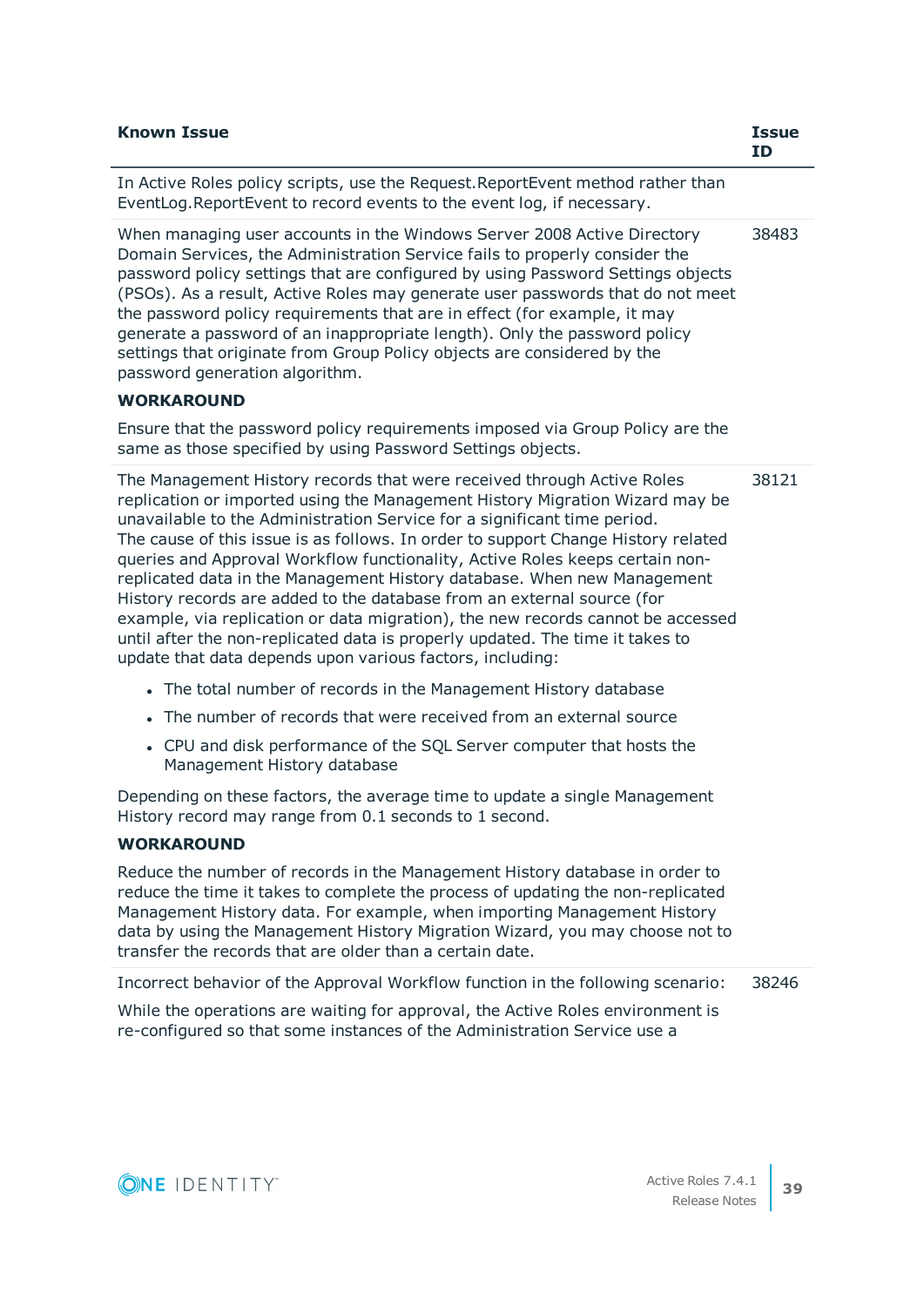### **Known Issue Issue**

After the environment is re-configured, Active Roles fails to properly process the operations that were requested within the initial configuration. For example, when such an operation (say, creation of a user account) receives the Approve action, the operation is marked as approved but it is not actually performed (the user account is not created). In addition, when approved on one of the Administration Service instances, the operation shows up as waiting for approval on another instance of the Administration Service.

## **WORKAROUND**

Before re-configuring the Active Roles environment, ensure that no operations are waiting for approval. If any operations were requested but not completed before you re-configured the environment, have those operations re-initiated in the new environment. For example, if creation of a user account was started and was not approved or rejected in the initial environment, start creation of that user account again in the new environment.

- <sup>l</sup> Initially, multiple instances of the Administration Service are configured to synchronize the configuration data and the management history data using Active Roles replication, with each instance storing all data in the configuration database.
- Within the initial configuration, certain operations (for example, creation of user accounts) that require approval are requested but not completed (neither approved nor rejected).

In an Active Roles replication environment where multiple Administration Service instances use the same database, execution of the 'Change Tracking Cleanup' task may fail with the following last run message: "Transaction (Process ID <number>) was deadlocked on lock resources with another process and has been chosen as deadlock victim. Rerun the transaction." 39140

### **WORKAROUND**

Run the task again: In the Active Roles console tree, expand Configuration | Server Configuration | Scheduled Tasks | Builtin; then, in the details pane, rightclick Change Tracking Cleanup and select All Tasks | Execute. When running the task, ensure that no data migration is being performed by the Management History Migration Wizard.

In certain rare conditions, the Administration Service may fail to properly configure a Subscriber database server: The New Replication Partner wizard in the Active Roles console reports that the operation is completed successfully, but the Subscriber database server configured by the wizard remains in standalone state and the Publisher database server does not recognize the newly configured Subscriber (the Subscriber's status on the Publisher is indicated as "unknown"). The Active Roles Admin Service event log contains a "ReplPartnerPolicy failed" error event in this case. Data synchronization between the Publisher and the newly configured Subscriber does not occur. 38646

**ID**

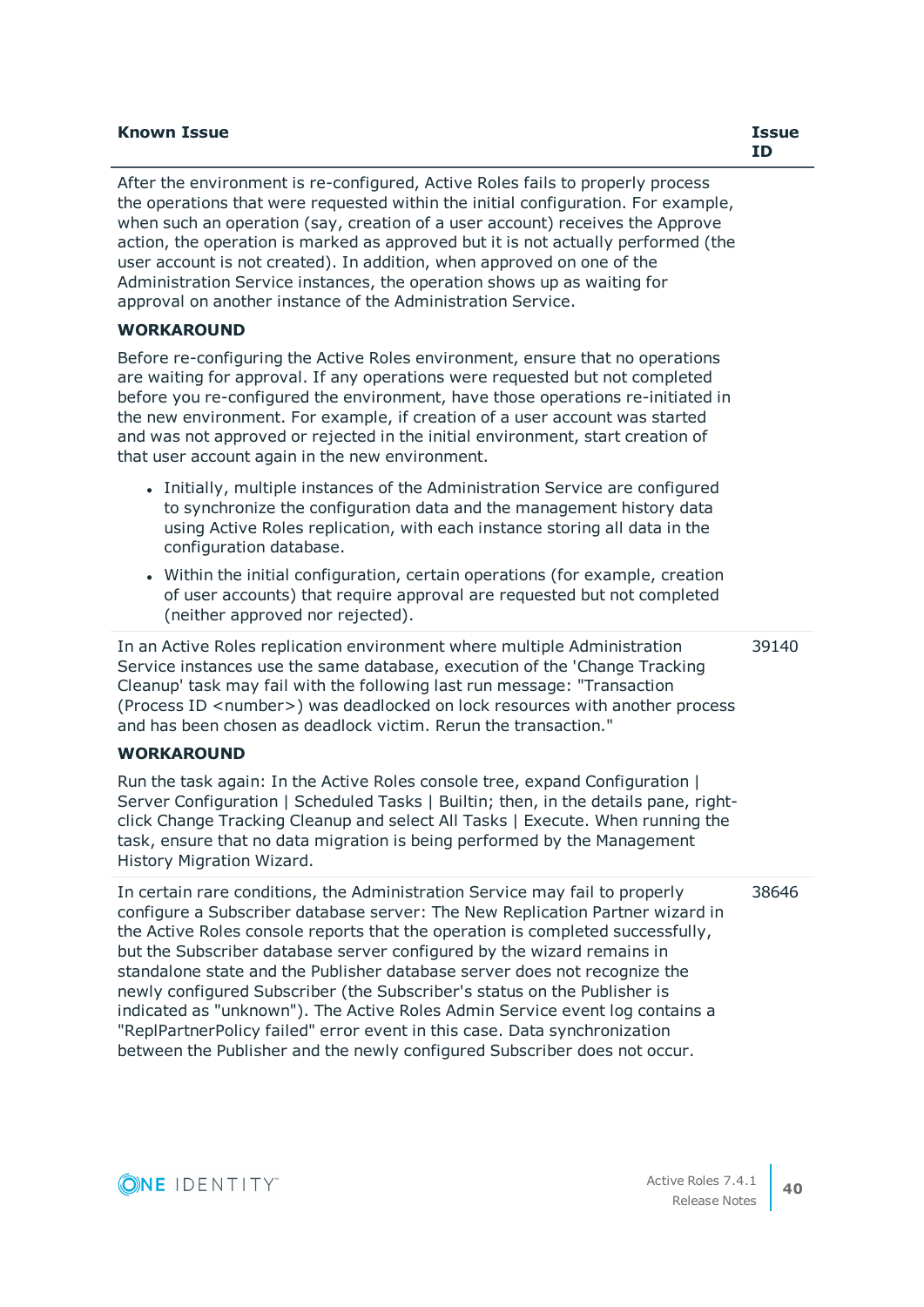| Issue |
|-------|
|       |

| <b>WORKAROUND</b>                                                                                                                                                                                                                                                                                                                                                                                                                                                                                                                                                                                                                                                                                                                                                                                     |       |
|-------------------------------------------------------------------------------------------------------------------------------------------------------------------------------------------------------------------------------------------------------------------------------------------------------------------------------------------------------------------------------------------------------------------------------------------------------------------------------------------------------------------------------------------------------------------------------------------------------------------------------------------------------------------------------------------------------------------------------------------------------------------------------------------------------|-------|
| Use the instructions that follow to delete the failed Subscriber record from the<br>Publisher's database, and then use the New Replication Partner wizard in the<br>Active Roles console to add the Subscriber again.<br>To delete the failed Subscriber record, run the following SQL query against the<br>Active Roles database on the Publisher database server (before running the<br>query, replace the <databasename> and <servername> placeholders with the<br/>name of the failed Subscriber database and the name of the SQL Server instance<br/>that hosts the failed Subscriber database, respectively):<br/>delete from tblReplication where edsaSQLAlias = <math>N'</math> &lt; servername &gt;' and<br/>edsaDatabaseName = N'<databasename>'</databasename></servername></databasename> |       |
| Consider the following scenario. In your Active Roles environment, a Group                                                                                                                                                                                                                                                                                                                                                                                                                                                                                                                                                                                                                                                                                                                            | 51063 |

Membership Removal policy is in effect that removes deprovisioned user accounts from groups. You use the Temporal Group Memberships feature of Active Roles to schedule addition of user accounts to groups. In this scenario, when you deprovision a user account that is scheduled to be added to a certain group, the Administration Service may not cancel that scheduled operation as expected. As a result, the deprovisioned account eventually becomes a member of that group, which violates the Group Membership Removal policy.

## **WORKAROUND**

If you are affected by this issue, please contact One Identity Support to obtain a fix for this version of the Administration Service.

Consider the following scenario. You have the Undo Deprovisioning policy configured so that it allows password reset on restored user accounts (this is the default policy setting). You delegate the right to restore deprovisioned accounts by applying the following Access Templates: All Objects - Read All Properties 53491

Users - Perform Undo Deprovision Tasks

In this scenario, the delegated administrator receives the following error message when using the Undo Deprovisioning command: "Administrative Policy returned an error. Attempted to perform an unauthorized operation."

# **WORKAROUND**

Create a new Access Template that contains the "Write properties" permission for these attributes on the User object class:

- <sup>l</sup> edsaPassword
- userAccountControl
- edsvaUserMustChangePasswordAtNextLogon
- edsaUserCannotChangePassword

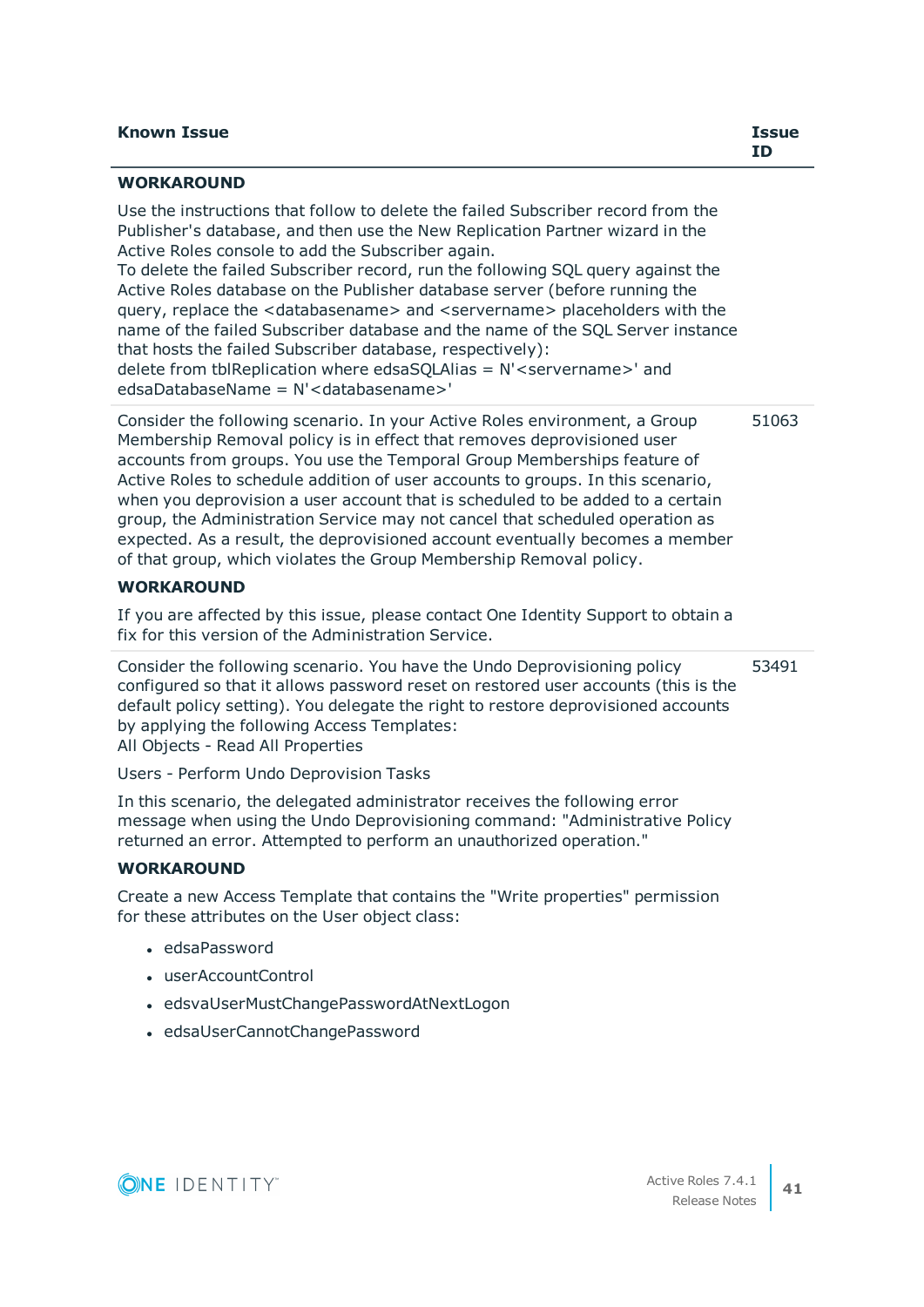| <b>Known Issue</b>                                                                                                                                                                                                                                                                                                                                                                                                                                                                                                                                                                                                                                                                             | <b>Issue</b><br><b>ID</b> |
|------------------------------------------------------------------------------------------------------------------------------------------------------------------------------------------------------------------------------------------------------------------------------------------------------------------------------------------------------------------------------------------------------------------------------------------------------------------------------------------------------------------------------------------------------------------------------------------------------------------------------------------------------------------------------------------------|---------------------------|
| • edsaPasswordNeverExpires                                                                                                                                                                                                                                                                                                                                                                                                                                                                                                                                                                                                                                                                     |                           |
| Apply that Access Template in addition to those listed above, so as to give the<br>delegated administrator the rights to reset password and manage password<br>options.                                                                                                                                                                                                                                                                                                                                                                                                                                                                                                                        |                           |
| An Active Roles workflow that uses conditional branching based on the If-Else<br>activity may cause duplicate occurrences of the EVENT_ACTIVITY_ALERT<br>(ID=2711) event in the Active Roles Admin Service event log: "This activity is<br>skipped because branch condition is not satisfied on any of its branches."                                                                                                                                                                                                                                                                                                                                                                          | 100584                    |
| <b>WORKAROUND</b>                                                                                                                                                                                                                                                                                                                                                                                                                                                                                                                                                                                                                                                                              |                           |
| Disregard the duplicate occurrences of Event 2711 in the Active Roles Admin<br>Service event log.                                                                                                                                                                                                                                                                                                                                                                                                                                                                                                                                                                                              |                           |
| Cyclic references within custom library scripts may cause the Administration<br>Service to stop unexpectedly. Cyclic references occur when two different library<br>scripts reference each other by calling the ScriptLib.Load() function. A typical<br>example of a cyclic reference is as follows. Consider a library script module<br>named LIB1 containing a script that loads a script module named LIB2 (Set LIB2<br>= ScriptLib.Load("LIB2")) whereas the script that is held in the module LIB2<br>loads the module LIB1 (Set LIB1 = ScriptLib.Load("LIB1")). In this case, saving<br>changes to the module LIB1 or LIB2 may cause the Administration Service to<br>stop unexpectedly. | 102049                    |
| <b>WORKAROUND</b>                                                                                                                                                                                                                                                                                                                                                                                                                                                                                                                                                                                                                                                                              |                           |
| Avoid cyclic references in Active Roles script module. In a situation where cyclic<br>references may occur, consider copying the necessary functions from one script<br>module to another instead of loading the module that contains those functions.                                                                                                                                                                                                                                                                                                                                                                                                                                         |                           |
| When you deprovision and then un-deprovision a group, the temporary or<br>pending members of that group may not be restored as expected. This issue<br>may occur, for example, when you schedule a member to be added to a<br>particular group at a certain time in the future, deprovision and then un-<br>deprovision that group. As a result, the Administration Service loses the<br>schedule setting for that member, so the member will not be added to the group<br>as expected.                                                                                                                                                                                                        | 104474                    |
| <b>WORKAROUND</b>                                                                                                                                                                                                                                                                                                                                                                                                                                                                                                                                                                                                                                                                              |                           |
| After you have un-deprovisioned a group, review the "Members" list of that<br>group and, if necessary, add and configure the temporary or pending members<br>by hand.                                                                                                                                                                                                                                                                                                                                                                                                                                                                                                                          |                           |
| When performing the Demote operation on the Publisher role holder, the<br>Administration Service may cause a deadlock condition on SQL Server. In this<br>case, the Administration Service returns an error message similar to the<br>following: "Your transaction (process ID {#number}) was deadlocked on {lock                                                                                                                                                                                                                                                                                                                                                                              | 105507                    |

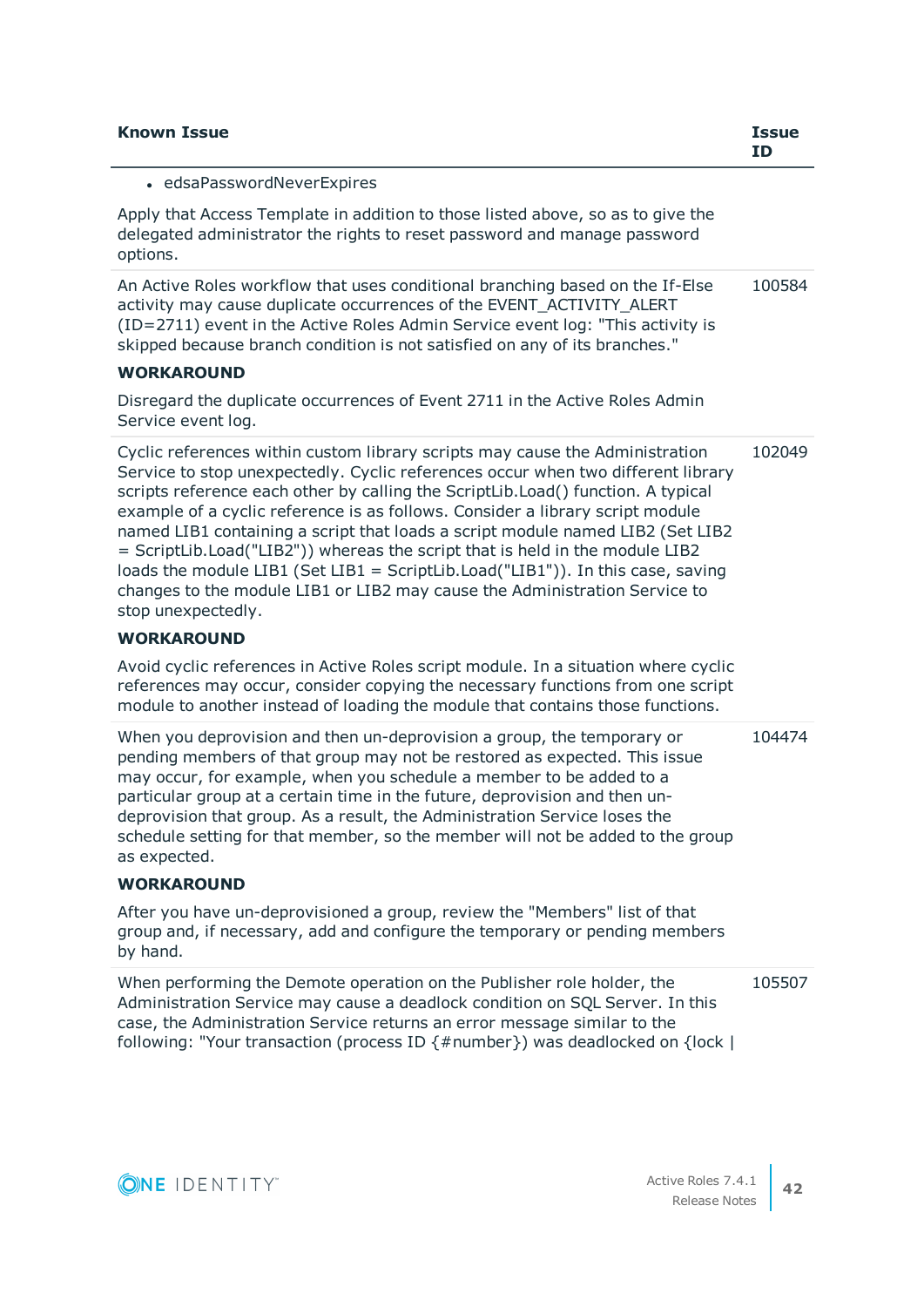### **Known Issue Issue**

communication buffer | thread} resources with another process and has been chosen as the deadlock victim. Rerun your transaction." This issue is most likely to occur when the database server to demote is busy with other requests from the Administration Service, such as retrieving Active Roles configuration data requested through a custom script.

### **WORKAROUND**

Ensure that the Administration Service is not performing any resource-intensive operations against the database, such as running scheduled tasks or custom scripts, and then try the Demote operation again.

When performing a request to un-deprovision a user account, the Administration 113794 Service may not restore the membership of the user account in a group that resides in a domain other than the domain of the user account. A symptom of the issue is the following error message: "The specified group type is invalid." The issue occurs if the domain of the group has the functional level of Windows Server 2003 and a Global Catalog server is unavailable in that domain.

### **WORKAROUND**

Ensure that a Global Catalog server is up and running in the domain that holds the group.

If the domain has more than one domain controller, configure Active Roles to use a Global Catalog server for the operation requests initiated by the internal logic of the Administration Service (DirSync server). You can choose the appropriate DirSync server for a domain by using the Active Roles console:

1. Open the Properties dialog box for the domain registration object held in the container Configuration/Server Configuration/Managed Domains, and go to the DirSync Servers tab.

 2. On the DirSync Servers tab, select the Administration Service in the list, and then click Change.

 3. In the DirSync Server Selection dialog box, choose the option Only specified domain controller, click Browse, and select any domain controller that holds the role of a Global Catalog server.

4. Click OK to return to the Properties dialog box.

 5. In case of multiple Administration Service instances, repeat Steps 2-4 for each instance.

6. Click OK to close the Properties dialog box.

Prior to performing the Undeprovision command, ensure that Active Roles uses a Global Catalog server for the operation requests initiated by the client application (Operational DC). You can choose the appropriate Operatonal DC by using the Change Operational DC command in the Active Roles console or Web Interface. Thus, in the Active Roles console, right-click the domain under the Active Directory node, select All Tasks | Change Operational DC, and then verify that the current domain controller is a Global Catalog server.

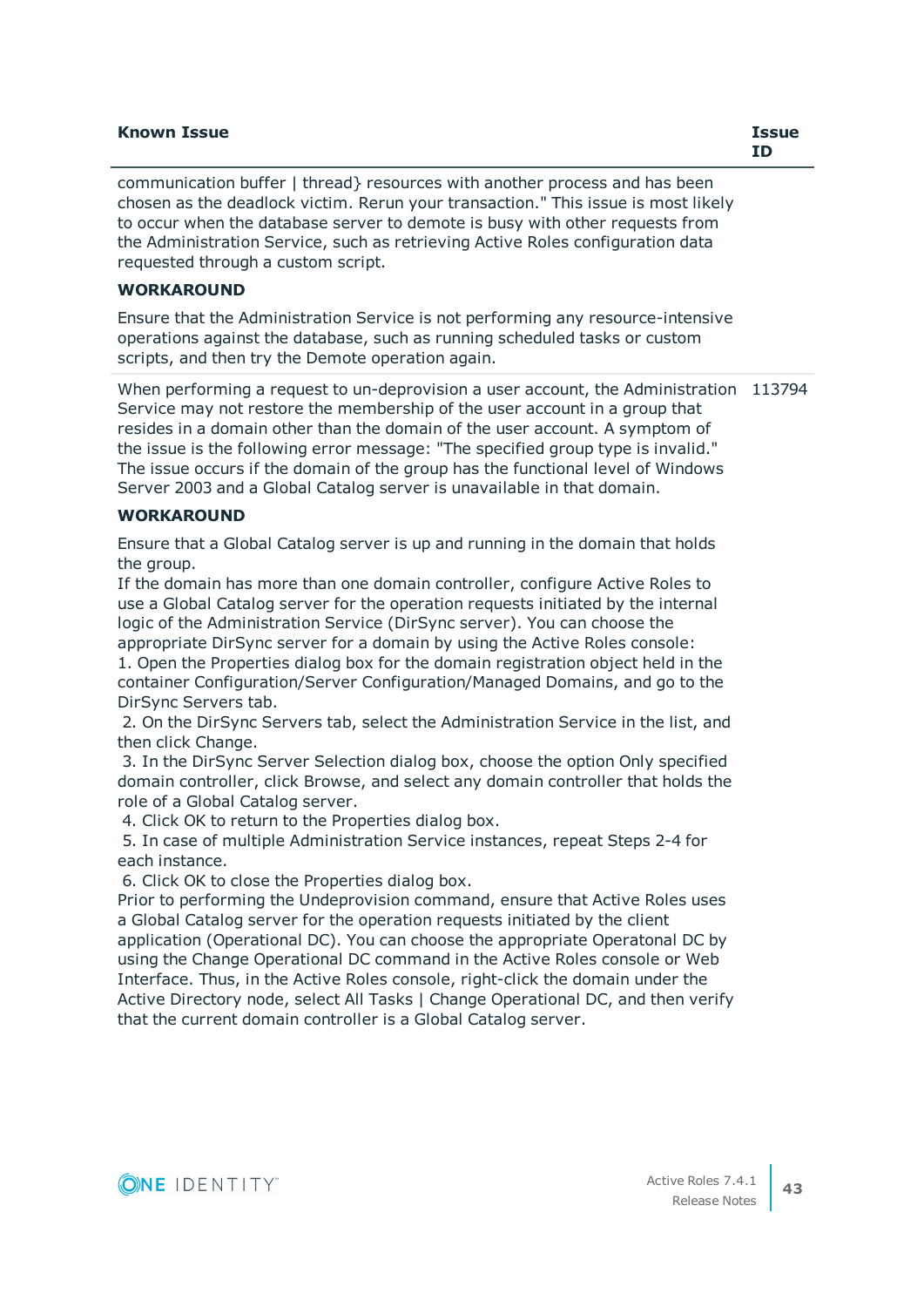| <b>Known Issue</b>                                                                                                                                                                                                                                                                                                                                                                                                                                                                                        | <b>Issue</b><br>ΙD |
|-----------------------------------------------------------------------------------------------------------------------------------------------------------------------------------------------------------------------------------------------------------------------------------------------------------------------------------------------------------------------------------------------------------------------------------------------------------------------------------------------------------|--------------------|
| In a function within a PowerShell based policy script, the use of the "return"<br>operator applied to a data array may cause the policy script not to perform as<br>expected or may result in an error condition at run time. The root cause of the<br>issue is that the service objects such as \$Request or \$DirObj may incorrectly<br>handle the input data conveyed by the "return" command. For example, the<br>following policy script does not update the edsvaKeywords attribute as<br>expected: | 113873             |

```
function onPostGet($Request)
     {
        svar = ff $Request.Put("edsvaKeywords", $var)
     }
     function ff
     {
         return @("111", "222")
     }
```
# **WORKAROUND**

Avoid the use of the "return" operator in functions within Windows PowerShell based policy scripts when passing data to service objects. Thus, in the preceding example, you should remove the "return" operator from the function ff:

```
function ff
    {
         @("111", "222")
     }
```
Active Roles may incorrectly process a scheduled task with the option "Execute on: All servers." The issue occurs in an environment where Active Roles replication is used to synchronize configuration of multiple Administration Service instances. Although the task option suggests that the task is to be run on each instance of the Administration Service, the task actually runs on only one instance. 120824

### **WORKAROUND**

Use the Active Roles console to connect to each Administration Service instance and run the task on the connected instance by hand: Right-click the task and then select "All Tasks | Execute."

You may encounter the following issue in an environment where Active Roles replication is used to synchronize configuration of multiple Administration Service instances: If SQL Server Agent is not running on the Publisher SQL Server (which is a prerequisite for Active Roles replication to function), no diagnostic information is provided by Active Roles as to the replication problem 120833

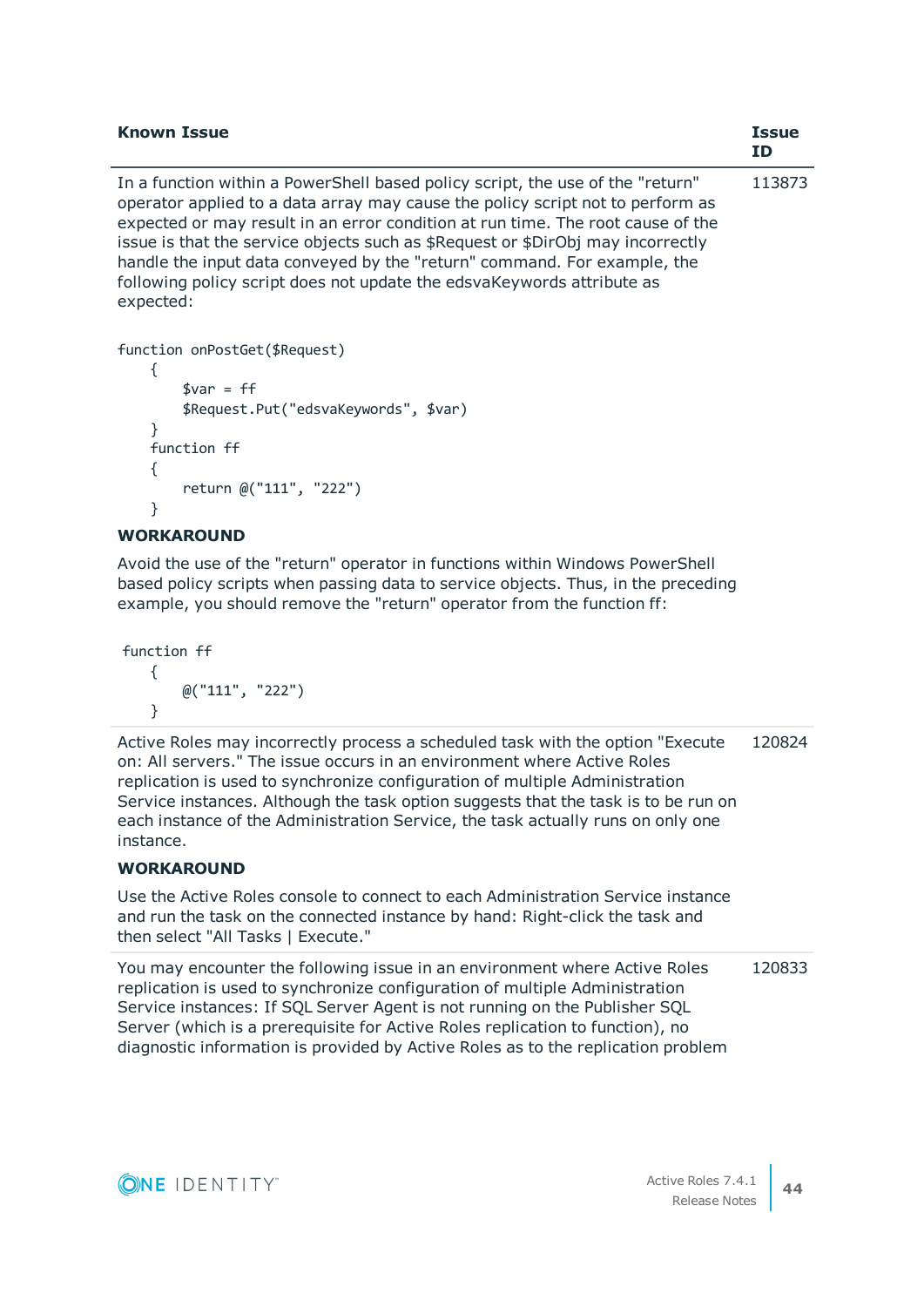| <b>Known Issue</b>                                                                                                                                                                                                                                                                                                                                                                                                                                                                                                                             | <b>Issue</b><br><b>ID</b> |
|------------------------------------------------------------------------------------------------------------------------------------------------------------------------------------------------------------------------------------------------------------------------------------------------------------------------------------------------------------------------------------------------------------------------------------------------------------------------------------------------------------------------------------------------|---------------------------|
| caused by that condition. The only indication of the problem is the replication<br>status of "Unknown" on the database objects in the "Configuration/Server<br>Configuration/Configuration Databases" container in the Active Roles console.                                                                                                                                                                                                                                                                                                   |                           |
| <b>WORKAROUND</b>                                                                                                                                                                                                                                                                                                                                                                                                                                                                                                                              |                           |
| If you encounter the replication status of "Unknown" on the database objects in<br>the "Configuration/Server Configuration/Configuration Databases" container in<br>the Active Roles console, verify that the SQL Server Agent service is up and<br>running on SQL Server that hosts the Active Roles Publisher database.                                                                                                                                                                                                                      |                           |
| The Administration Service may not stop a running scheduled task as expected:<br>The Terminate command on the task in the Active Roles console either does not<br>stop the task despite an information message stating that the operation was<br>completed successfully, or fails with an error message stating that the specified<br>method is not supported. The issue occurs with any scheduled task that uses a<br>Windows PowerShell based script.                                                                                        | 115880                    |
| <b>WORKAROUND</b>                                                                                                                                                                                                                                                                                                                                                                                                                                                                                                                              |                           |
| To terminate the task, restart the Administration Service. Alternatively, wait for<br>the task to finish running. Check the Active Roles Admin Service event log for an<br>event indicating that the task has been completed.                                                                                                                                                                                                                                                                                                                  |                           |
| The operation of adding an object to a group may cause a duplicate record in the<br>Change History report for the group. The issue occurs when a given object is<br>added to the group and then the same object is added to that group again (this<br>could be accomplished, for example, by using two instances of the Active Roles<br>console). In this scenario, the addition of the object to the group is recorded<br>twice in the Change History report. A similar issue occurs with the operation of<br>removing a member from a group. | 122552                    |
| <b>WORKAROUND</b>                                                                                                                                                                                                                                                                                                                                                                                                                                                                                                                              |                           |
| Disregard the duplicate Change History record regarding the addition or removal<br>of an object from the group.                                                                                                                                                                                                                                                                                                                                                                                                                                |                           |
| E-mail based approval cannot be used on Symbian OS based devices. With a<br>Symbian OS e-mail client, the Approve/Reject links in Active Roles notification<br>messages may not function as designed.                                                                                                                                                                                                                                                                                                                                          | 130043                    |
| <b>WORKAROUND</b>                                                                                                                                                                                                                                                                                                                                                                                                                                                                                                                              |                           |
| Perform approval tasks using the Web Interface, or use a different e-mail client<br>to work with Active Roles notification messages.                                                                                                                                                                                                                                                                                                                                                                                                           |                           |
| When populating the list of permissions on the "Native Security" tab in the<br>advanced details pane in the Active Roles console, the Administration Service<br>may incorrectly identify the domain of a built-in account, such as "Print<br>Operators" or "Account Operators." As a result, in the list on the "Native<br>Security" tab, the Name field may display an incorrect domain name for a built-                                                                                                                                     | 137451                    |

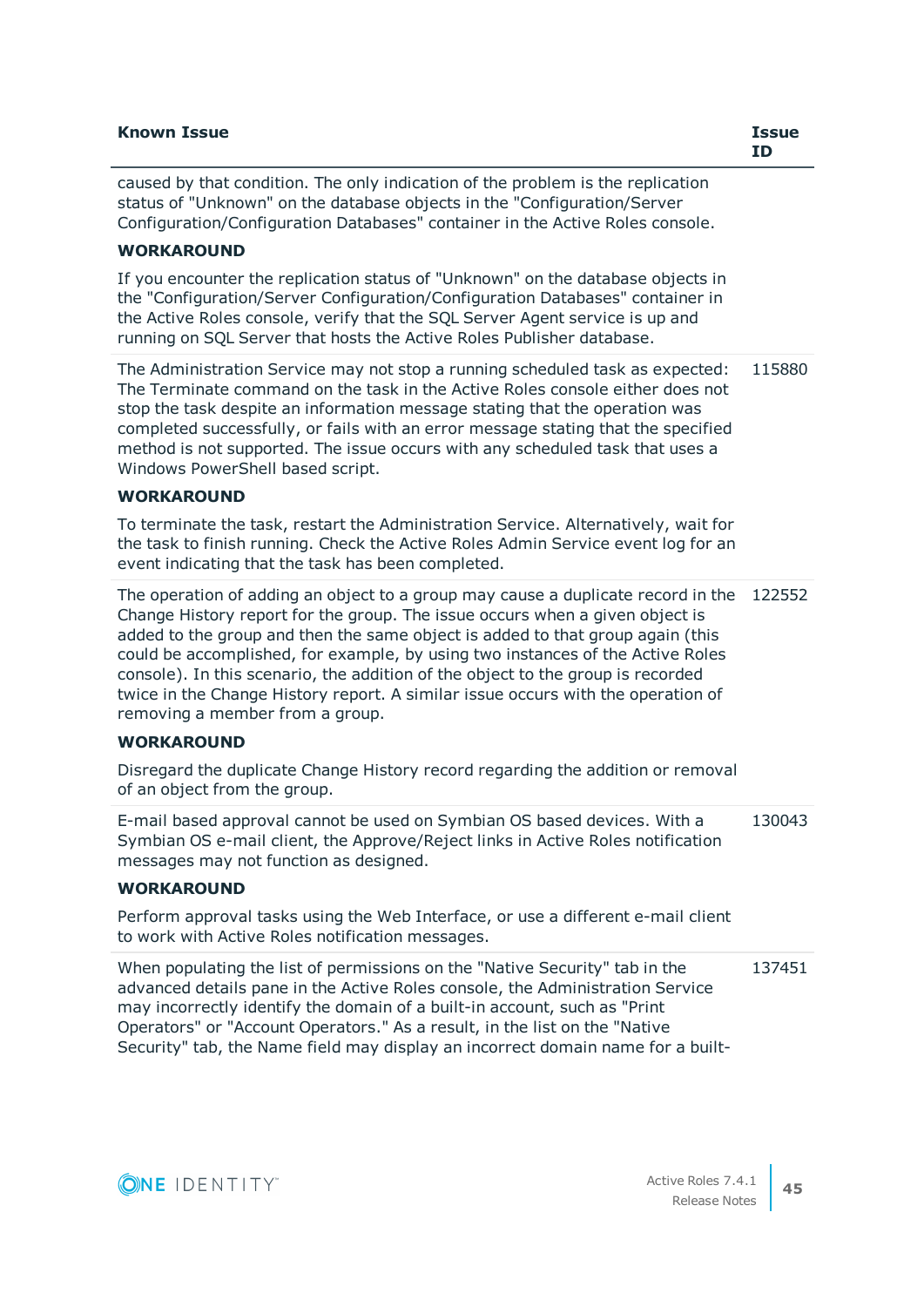| <b>Known Issue</b>                                                                                                                                                                                                                                                                                                                                                                                                  | <b>Issue</b><br>ID |
|---------------------------------------------------------------------------------------------------------------------------------------------------------------------------------------------------------------------------------------------------------------------------------------------------------------------------------------------------------------------------------------------------------------------|--------------------|
| in account (for example, it may display "PRODAM\Account Operators" instead of<br>"PRODEU\Account Operators").                                                                                                                                                                                                                                                                                                       |                    |
| <b>WORKAROUND</b>                                                                                                                                                                                                                                                                                                                                                                                                   |                    |
| To view the correct names, use the Permissions dialog box which you can access<br>from the "Native Security" tab: Right-click a list entry on the "Native Security"<br>tab and then click "Edit Native Security." In the Permissions dialog box that<br>appears, the names are listed under "Group or user names."                                                                                                  |                    |
| Active Roles approval workflow may not function as expected in a scenario that<br>needs conditional approval for adding members to a group and the condition of<br>the approval is based on certain properties of objects being added to the group.<br>The issue occurs with a workflow that starts upon a request to add objects to a<br>group and analyzes certain object properties to determine if single-level | 154997             |

sequence) is required for the request to be performed. The issue manifests as follows. Suppose Active Roles has been requested to add a batch of objects to a particular group, with the properties of some objects in the batch configured so that single-level approval will suffice, whereas the properties of others dictate multi-level approval. When processing such a request, Active Roles adds the entire batch of the objects to the group once it receives the approval to add any object found in the batch. As a result of this behavior Active Roles may add an object to the group despite the fact that all the necessary approvals are not received. Thus, upon receipt of the approval for an object that only needs single-level approval, Active Roles will add all objects to the group, including those for which multi-level approval is required.

approval (by a single person) or multi-level approval (by several persons in

### **WORKAROUND**

To work around this issue, you should enable a policy that forces Active Roles to split requests for adding or removing objects from groups as needed in the case of approval workflow. For each object whose addition or removal from a given group requires approval, the policy creates a separate operation request, thereby ensuring the object is properly handled by approval workflow. If this policy is not enabled, a request to add multiple objects to a particular group (or remove them from that group) is performed as a single operation, which causes the operation to be completed for all objects once the request is approved, although additional approvals may be required for some of the objects involved in the operation.

The policy is enabled if the object "CN=Split Group Membership Change Requests,CN=ActiveRoles Server,CN=Services,CN=Application Configuration,CN=Configuration" exists and has the "edsaExtensionAttribute1" attribute set. Otherwise, this policy is not enabled. To enable the policy, use the Active Roles Server console in Raw view mode as follows:

 1. In the "Configuration/Application Configuration/Services" container, create an object of the "EDS-Application-Settings-Container" object class with the

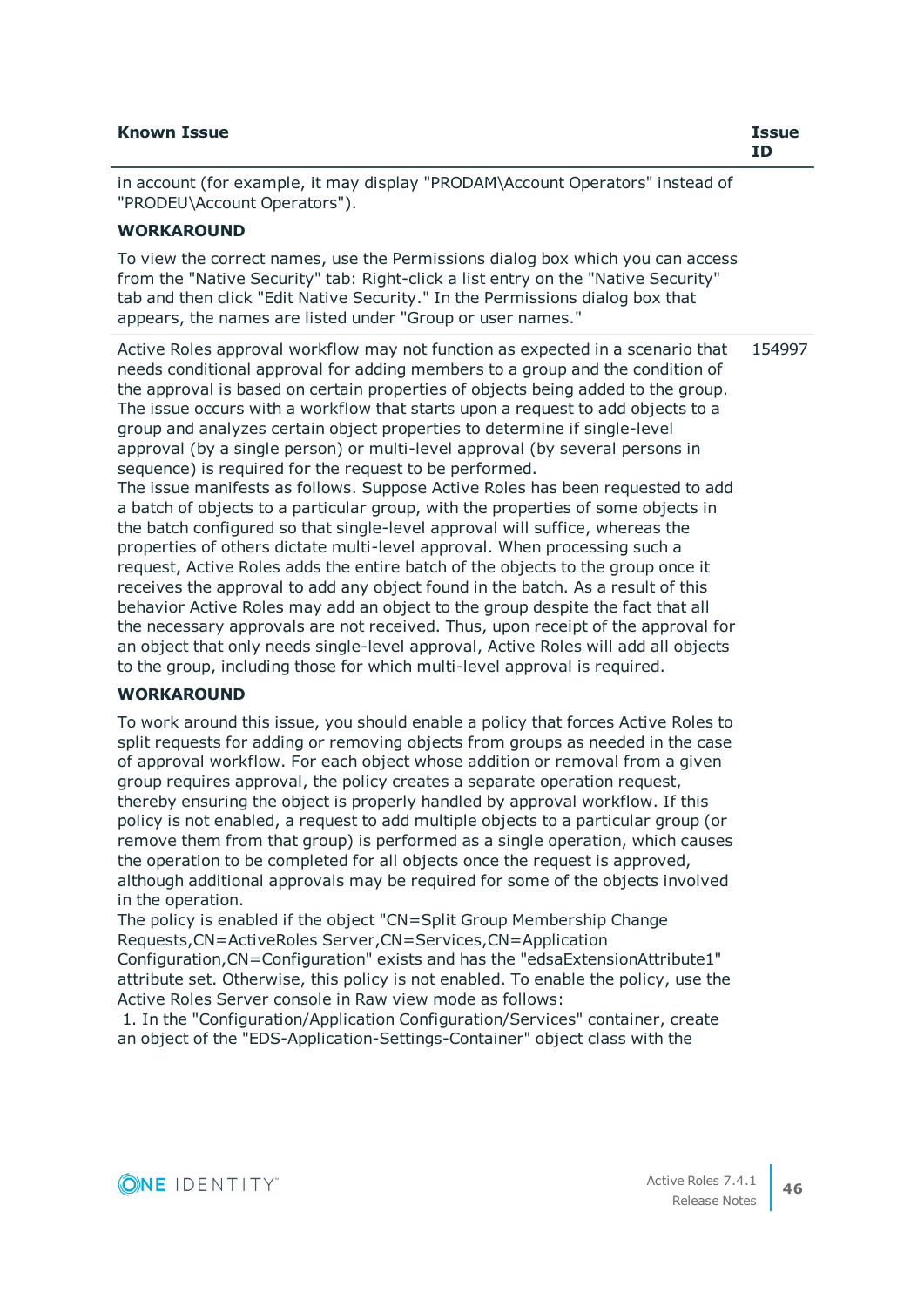| <b>Known Issue</b>                                                                                                                                                                                                                                                                                                                                                                                                                                                                                                                                                                                                                                                                                                                                                                                                                                                                 | <b>Issue</b><br><b>ID</b> |
|------------------------------------------------------------------------------------------------------------------------------------------------------------------------------------------------------------------------------------------------------------------------------------------------------------------------------------------------------------------------------------------------------------------------------------------------------------------------------------------------------------------------------------------------------------------------------------------------------------------------------------------------------------------------------------------------------------------------------------------------------------------------------------------------------------------------------------------------------------------------------------|---------------------------|
| object name of "ActiveRoles Server". You can do this by using the "All Tasks  <br>Advanced Create" command.<br>2. In the "Configuration/Application Configuration/Services/ActiveRoles Server"<br>container, create an object of the "EDS-Application-Setting" object class with<br>the object name of "Split Group Membership Change Requests". You can do this<br>by using the "All Tasks   Advanced Create" command.<br>3. On the "Split Group Membership Change Requests" object, set the<br>"edsaExtensionAttribute1" attribute to any non-null value. You can view or<br>change the "edsaExtensionAttribute1" attribute value by using the "All Tasks  <br>Advanced Properties" command.<br>You can disable this policy, if needed, by clearing the "edsaExtensionAttribute1"<br>attribute or by deleting the "Split Group Membership Change Requests" object<br>altogether. |                           |
| When you uninstall an instance of the Administration Service, Active Roles may<br>not remove the object representing that instance from the "Administration"<br>Services" container in the Active Roles console. The record of the uninstalled<br>Administration Service is also present on the "Administration Services" tab in<br>the "Properties" dialog box for the database object in the "Configuration<br>Databases" and "Management History Databases" containers, with the "State"<br>field indicating "Status unknown." The issue occurs if the uninstalled<br>Administration Service was configured to use the database that is currently used<br>by the Administration Service to which the console is connected.                                                                                                                                                      | 197804                    |
| <b>WORKAROUND</b>                                                                                                                                                                                                                                                                                                                                                                                                                                                                                                                                                                                                                                                                                                                                                                                                                                                                  |                           |

You may safely disregard the objects representing uninstalled Administration Service instances in the console. If you are sure that the given object in the "Administration Services" container applies to an uninstalled Administration Service, you might delete that object (right-click the object and click "Delete").

When you configure the Administration Service, you encounter the "Insufficient rights to access the Active Roles database. Ensure that your login has the default schema of "dbo" in the Active Roles database. 197815

SQL Server: <servername>

Database: <databasename>

Authentication mode: Windows Authentication

Login: DOMAIN\sAMAccountName" error if all of the following conditions are true:

 - You are configuring the Administration Service with the option to use an existing database or import data from an existing database.

- Windows (integrated) authentication is used to connect to SQL Server.

 - The Windows user account under which you run Configuration Center does not have a login on SOL Server.

The issue occurs even though the Windows user account in question is a member of a Windows domain group that has a login on SQL Server with sufficient rights, including membership in the "db\_owner" database role.

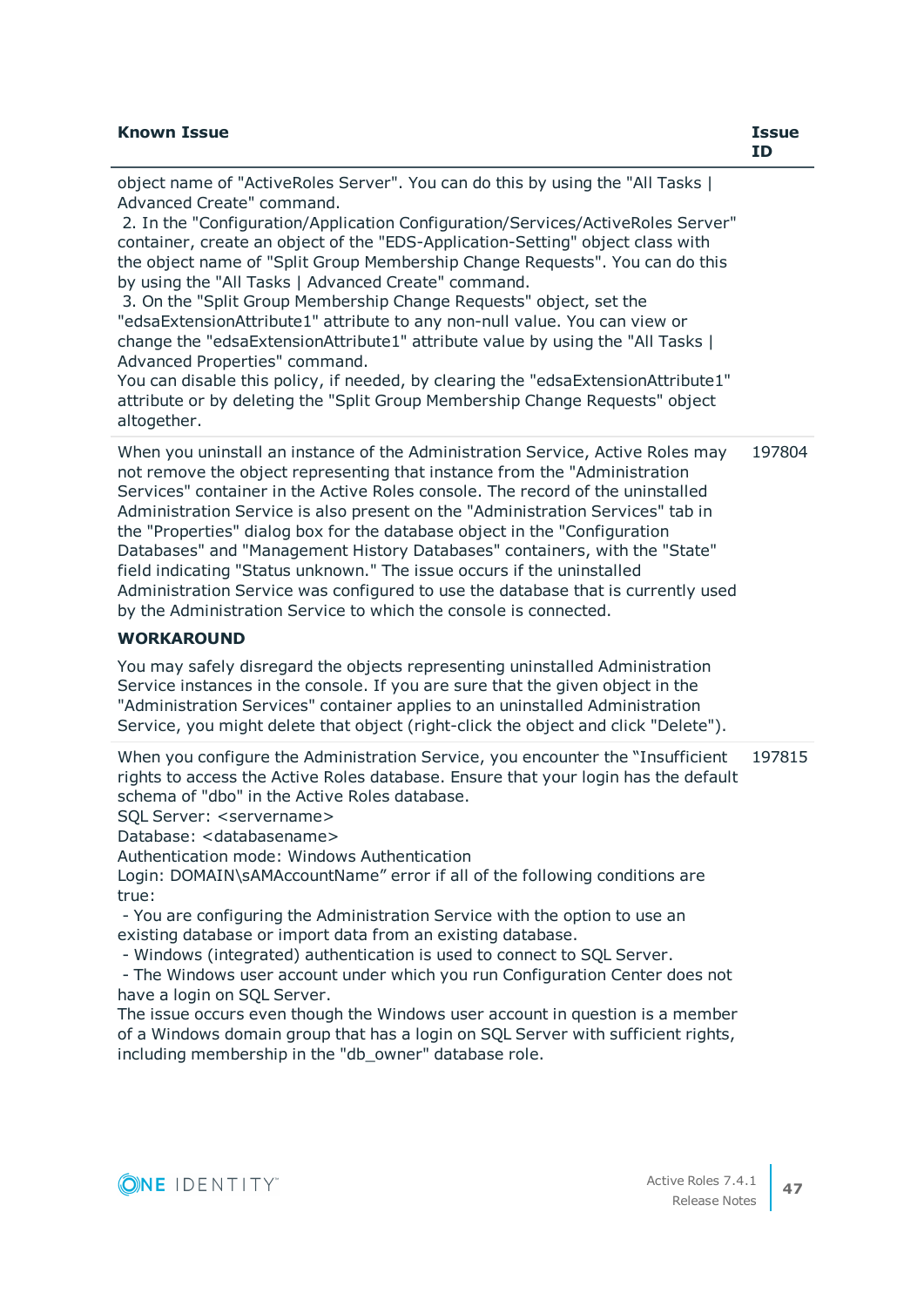| <b>Known Issue</b> | Issue<br>ΙD |
|--------------------|-------------|
| <b>WORKAROUND</b>  |             |

If you use Windows (integrated) authentication to connect to SQL Server when installing the Administration Service, ensure that the Windows user account under which you run Configuration Center has a login on SQL Server mapped to a database user with sufficient permissions to perform Administration Service installation tasks. For a list of permissions, see "SQL Server permission/Configuration permissions" in the Active Roles Quick Start Guide.

When you start the Administration Service, you encounter the "Account must have the default schema of dbo in the database" error if all of the following conditions are true: 197831

 - The Administration Service is configured to use Windows (integrated) authentication when connecting to SQL Server.

 - The Windows user account under which the Administration Service is configured to run does not have a login on SQL Server.

The issue occurs even though the Windows user account in question is a member of a Windows domain group that has a login on SQL Server with sufficient rights, including membership in the "db\_owner" database role.

# **WORKAROUND**

If you have the Administration Service configured to use Windows (integrated) authentication when connecting to SQL Server, ensure that the Windows user account under which the Administration Service is running has a login on SQL Server mapped to a database user with sufficient permissions in the Active Roles database. For a list of permissions, see "SQL Server permissions/Operation permissions" in the Active Roles Quick Start Guide.

203199

Consider the following scenario. You create a mail-enabled Group Family in Active Roles, and select the "Hide group from the Exchange address lists" option on the "Exchange-related Settings" page in the Group Family configuration wizard. Then, you run the Group Family. In this scenario, the groups created by the Group Family do not have the "Hide group from the Exchange address lists" option selected by default.

# **WORKAROUND**

To ensure that the groups created by the Group Family have the "Hide group from the Exchange address lists" option selected, create a Policy Object containing a Script Execution policy based on the script that follows, and apply that Policy Object to the containers in which the Group Family is expected to create groups. Note that you should apply this policy before running the Group Family. The groups created before this policy is applied won't have the "Hide group from the Exchange address lists" option selected by default.

function onPostCreate(\$Request) { if (\$Request.Class -ne "group"){return}

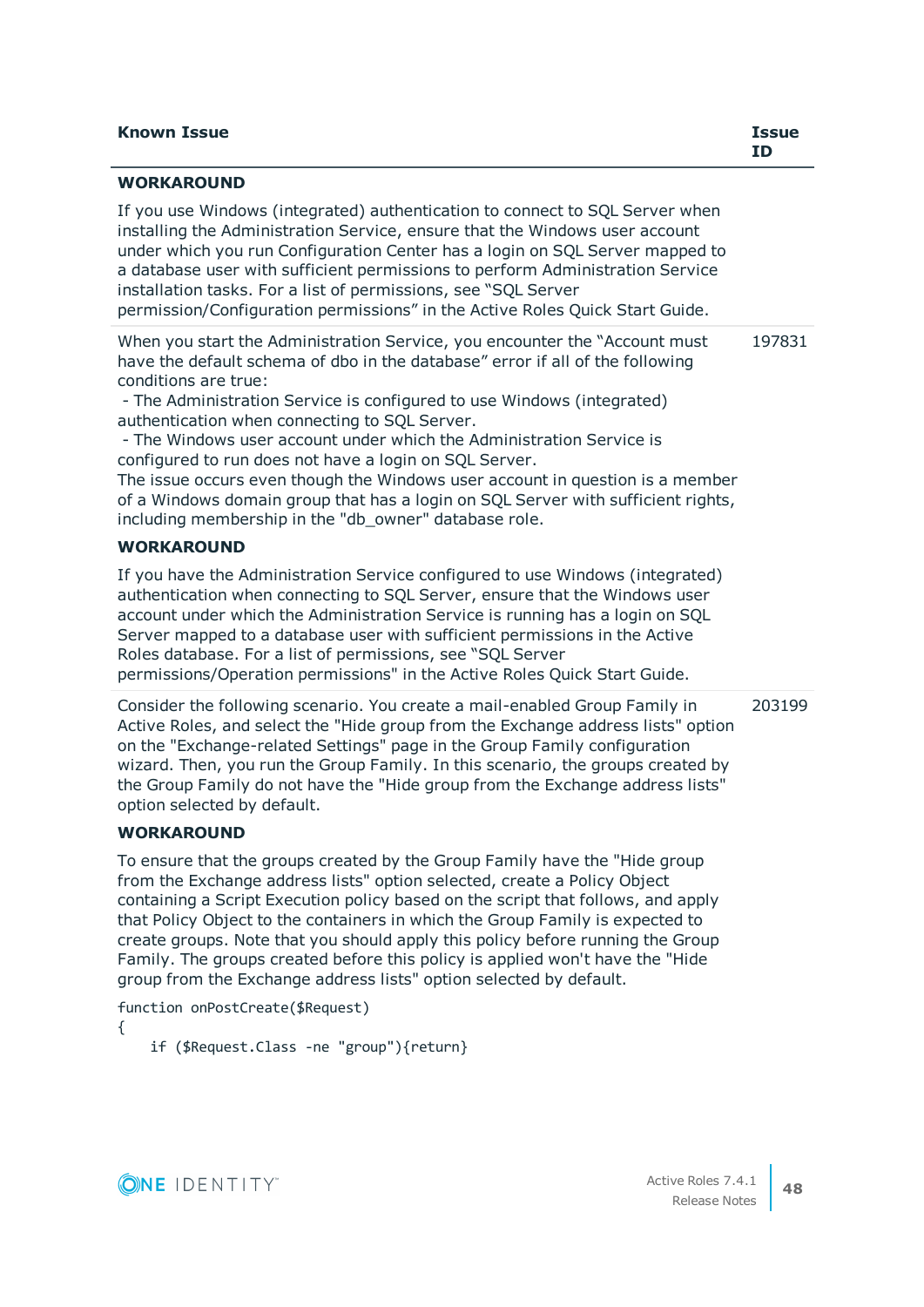}

```
 if ($request.Get("edsvaCGIsControlledGroup") -ne $true){return}
 if ($request.Get("msExchHideFromAddressLists") -ne $true){return}
 $DirObj.Put("msExchHideFromAddressLists", $true)
 $DirObj.SetInfo()
```
204816

If multiple Administration Service instances share a single database, then updating the Active Roles schema on one of those Administration Service instances (for example, via installation of a patch) may have no effect on the other instances of the Administration Service. As a result, the consolidated Active Roles schema may not be updated as expected. Thus, it may occur that the attributes added to the Active Roles schema during update are missing from the consolidated schema, and are therefore not recognized by Active Roles clients.

## **WORKAROUND**

When applying a patch that updates the Active Roles schema, install the patch on all the instances of the Administration Service that use the same database. Then, restart one of the Administration Services you have updated. For instructions, see "Start, stop or restart the Administration Service" in the Active Roles Administration Guide.

Consider the following scenario. You choose the option that causes the Administration Service to access a particular domain using an override account. This is the "Access the domain using | The Windows account information specified below" option in the Properties dialog box for the domain object in the "Managed Domains" container in the Active Roles console. Then, you change the configuration by selecting the option for the Administration Service to access that domain using the service account. This is the "Access the domain using | The service account information the Administration Service uses to log on" option in the Properties dialog box for the domain object in the "Managed Domains" container. In this scenario, your change to the configuration may have no effect until you restart the Administration Service. 218147

## **WORKAROUND**

After you have changed the Active Roles configuration so that the Administration Service must no longer use the override account to access the domain, restart the Administration Service for your changes to take effect. For instructions, see "Start, stop or restart the Administration Service" in the Active Roles Administration Guide.

When you use a multi-value workflow parameter to pass multiple values to a workflow activity, you encounter the following issue: The workflow activity receives one of the parameter values; the remaining values are disregarded. The issue occurs with parameters of DN, GUID or SID syntax when you use the "Object identified by workflow parameter" option to pass parameter values to a 226503

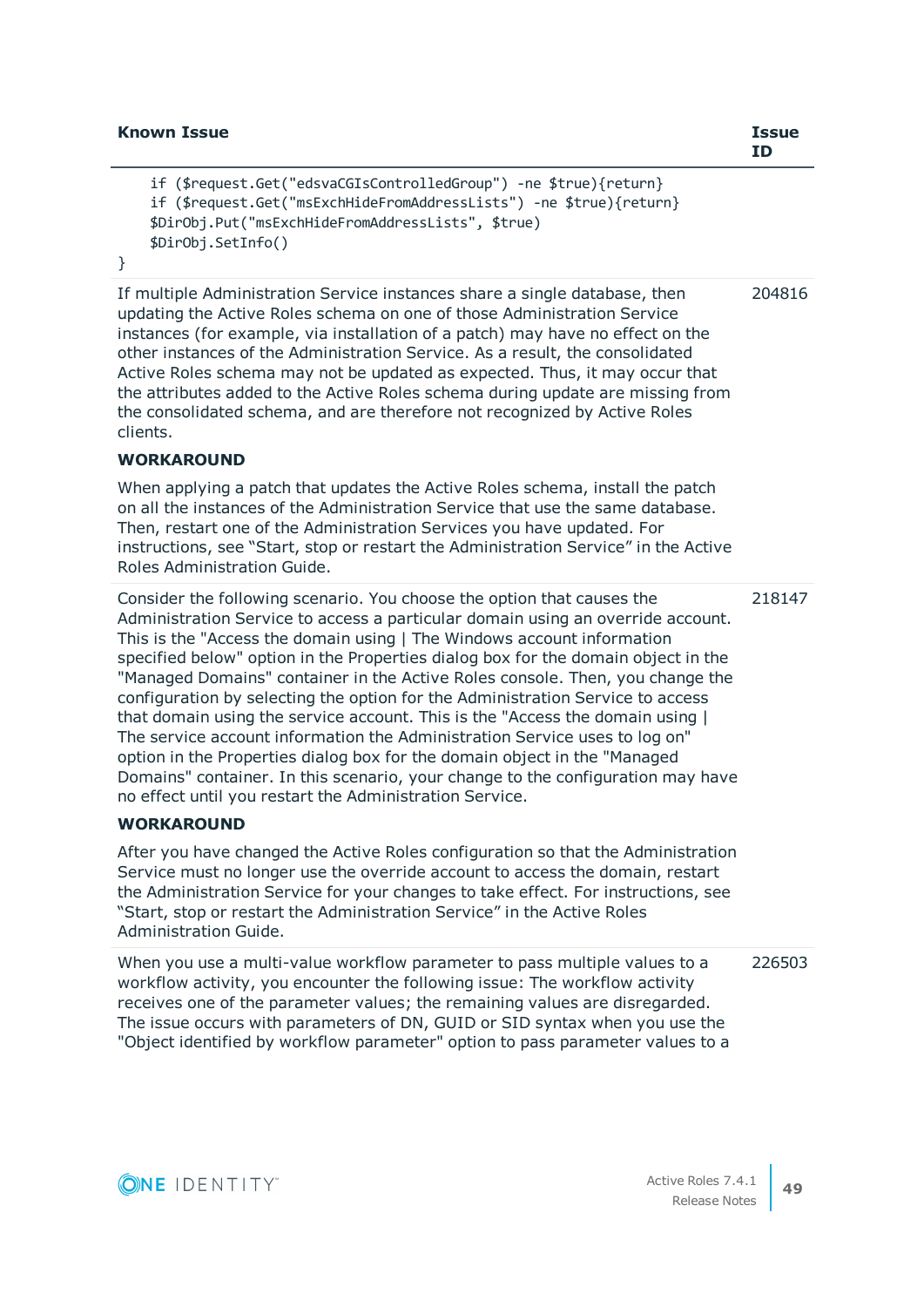### **Known Issue Issue**

workflow activity.

### **WORKAROUND**

Use a script function to retrieve the parameter values and pass the array of values to the workflow activity (in this script function, dnParameter stands for the name of the workflow parameter):

function GetParameterValues()

{

\$Workflow.ParameterEx("dnParameter")

}

For example, you can use this script function to assign the array of parameter values to a multi-value attribute, such as Secondary Owners (edsvaSecondaryOwners), within an "Update" activity:

 1. Create a Script Module containing the "GetParameterValues()" function. 2. Open the "Target properties" page in the "Update" Activity Properties dialog

box. 3. Click "Add property", and then click "Secondary Owners".

 4. In the "Value" column, click "Define", and then click "Object identified by DNvalue rule expression".

 5. In the "Configure Rule Expression" dialog box, click "Add entry", and then click "Value generated by script".

 6. In the "Configure Entry" dialog box, select the Script Module you created in Step 1, and then select script function "GetParameterValues()".

The "Pick a store containing the least number of mailboxes" option of an Exchange Mailbox AutoProvisioning policy may have no effect when you create Exchange mailbox-enabled users in a newly added managed domain with Exchange server. 227364

### **WORKAROUND**

After you have added a new managed domain with Exchange server to Active Roles, wait for Active Roles to run the Scheduled Task "Mailbox Location Checker." Normally, that Task is scheduled to run on a daily basis at 2:00 AM. Alternatively, you could run that Task by hand: In the Active Roles console, go to the "Configuration/Server Configuration/Scheduled Tasks/Builtin" container, right-click the "Mailbox Location Checker" object in that container, point to "All Tasks" and then click "Execute."

After you click the Rebuild button on the Members tab in the Properties dialog box for a Dynamic Groups in the Active Roles console, Active Roles may not update the members list of the Dynamic Group as expected. The issue occurs if Active Roles has not completed the previous request to build the members list. For example, when you add a new membership rule, Active Roles receives, and starts processing, a request to build the members list in accordance with the 234922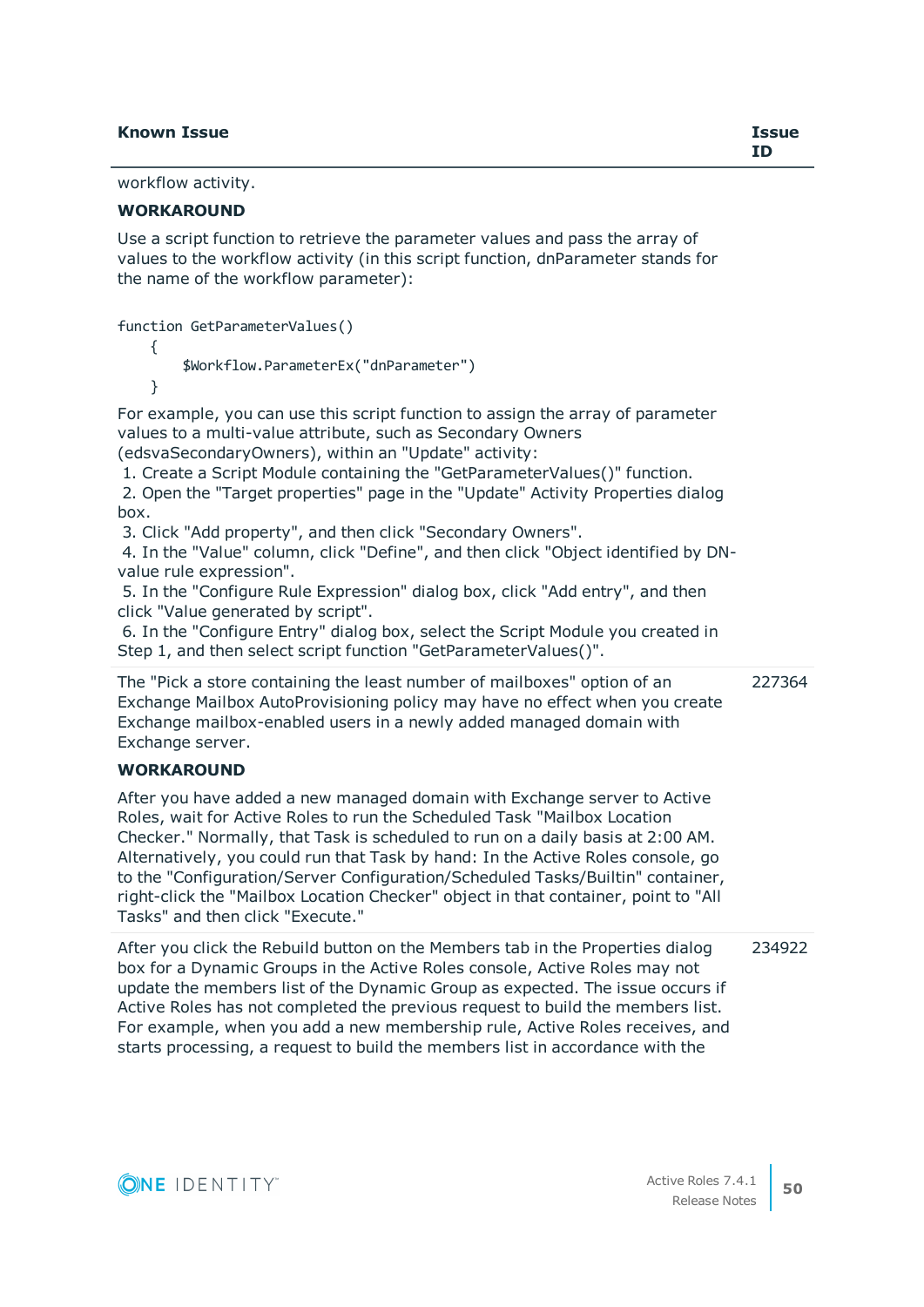| <b>Known Issue</b>                                                                                                                                                                                                                                                                                                                                                                                                             | <b>Issue</b><br><b>ID</b> |
|--------------------------------------------------------------------------------------------------------------------------------------------------------------------------------------------------------------------------------------------------------------------------------------------------------------------------------------------------------------------------------------------------------------------------------|---------------------------|
| new rule. If you change the rule and force the rebuilding of the members list<br>before Active Roles has finished the ongoing build request, then you encounter<br>the issue in question.                                                                                                                                                                                                                                      |                           |
| <b>WORKAROUND</b>                                                                                                                                                                                                                                                                                                                                                                                                              |                           |
| Wait for Active Roles to finish building the members list of the Dynamic Group.<br>Active Roles does not allow you to force the rebuilding of the members list while<br>another request to build the members list is in progress.                                                                                                                                                                                              |                           |
| When you block the "Dynamic Groups" policy on a particular container<br>(organizational unit or domain), it may take 15 minutes or more for the block<br>policy setting to take effect. The issue occurs if you've selected the "Blocked"<br>check box next to "Built-in Policy - Dynamic Groups" in the dialog box displayed<br>by the "Enforce Policy" command for a container in the Active Roles console.                  | 249248                    |
| <b>WORKAROUND</b>                                                                                                                                                                                                                                                                                                                                                                                                              |                           |
| To ensure that the block policy setting is in effect, restart the Active Roles<br>Administration Service. For instructions, see "Start, stop or restart the<br>Administration Service" in the Active Roles Administration Guide.                                                                                                                                                                                               |                           |
| The "Restricted characters" option of the User Logon Name Generation policy<br>has no effect if the list of restricted characters contains a space character only.<br>In this case, Active Roles may not remove space characters from the policy-<br>generated logon name as expected.                                                                                                                                         | 284037                    |
| <b>WORKAROUND</b>                                                                                                                                                                                                                                                                                                                                                                                                              |                           |
| To ensure that space characters are removed from policy-generated logon<br>names, configure the list of restricted characters to include any character in<br>addition to a space character. For example, add an asterisk $(*)$ to the list (note<br>that asterisk characters are removed from policy-generated logon names<br>anyway, regardless of whether or not the list of restricted characters includes<br>an asterisk). |                           |
| In Active Roles Replication environment, management of Azure objects from<br>subscriber service does not work successfully post Azure configuration.                                                                                                                                                                                                                                                                           | 673381                    |
| <b>WORKAROUND</b>                                                                                                                                                                                                                                                                                                                                                                                                              |                           |
| In Active Roles Replication environment, restart the Subscriber Active Roles<br>Service post Azure configuration, to enable management of Azure objects from<br>Subscriber Service.                                                                                                                                                                                                                                            |                           |
| Active Roles provides limited workflow support for Azure AD Management.                                                                                                                                                                                                                                                                                                                                                        | 682621                    |
| Currently after an in-place upgrade of Active Roles, the Active Roles Service<br>cannot be upgraded remotely.                                                                                                                                                                                                                                                                                                                  | 690207                    |
| <b>WORKAROUND</b>                                                                                                                                                                                                                                                                                                                                                                                                              |                           |

Login to the system where Active Roles Service was upgraded, open

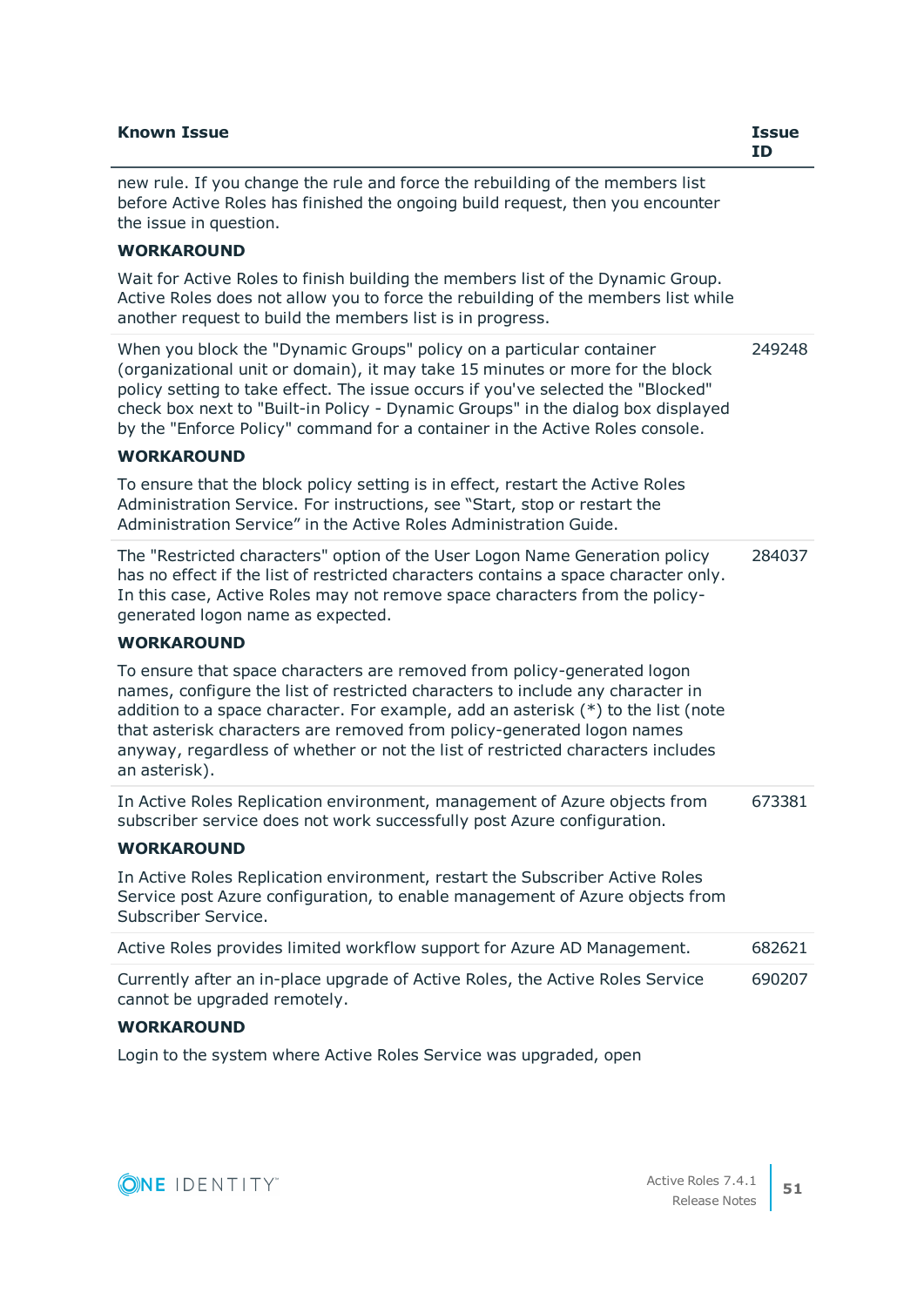| <b>Known Issue</b>                                                                                                                                                                                                                                                                                                                                 | <b>Issue</b><br><b>ID</b> |
|----------------------------------------------------------------------------------------------------------------------------------------------------------------------------------------------------------------------------------------------------------------------------------------------------------------------------------------------------|---------------------------|
| Configuration Center and perform the "Upgrade Configuration Service"<br>operation to upgrade the Service.                                                                                                                                                                                                                                          |                           |
| Currently during an in-place upgrade of Active Roles, the earlier version of<br>Active Roles is removed if the Upgrade process is canceled before completion.                                                                                                                                                                                      | 690557                    |
| <b>WORKAROUND</b>                                                                                                                                                                                                                                                                                                                                  |                           |
| On the Add or Remove Programs window, select the Active Roles component,<br>and click the Modify component. This reverts Active Roles to the earlier version<br>that was available on the system before starting the in-place upgrade.                                                                                                             |                           |
| In Active Roles with the Office 365 Licenses Retention policy applied, after<br>deprovisioning the Azure AD user, the Deprovisioning Results for the Office<br>365 Licenses Retention policy are not displayed within the same window.                                                                                                             | 770629                    |
| <b>WORKAROUND</b>                                                                                                                                                                                                                                                                                                                                  |                           |
| In Active Roles with the Office 365 Licenses Retention policy applied, after<br>deprovisioning the Azure AD user, in Active Roles Console right-click and select<br>click Deprovisioning Results, and in Web Interface click Deprovisioning<br>Results in the Action Pane or press (F5) to refresh the form to view the<br>deprovisioning results. |                           |
| Remote Mailbox creation note is displayed on the Azure tab, though the user has<br>the on-premises presence.                                                                                                                                                                                                                                       | 140391                    |
| Navigating to Office 365 Roles report without configuring the Azure displays an<br>error. However, the message displayed does not convey an appropriate<br>meaning about the issue.                                                                                                                                                                | 151013                    |
| Active Roles does not allow to create Azure Group for already existing Group.                                                                                                                                                                                                                                                                      | 117015                    |
| A Management History import warning is displayed after upgrading from Active<br>Roles 7.4 to 7.4.1.                                                                                                                                                                                                                                                | 184407                    |
| An error is displayed during the approval phase of the Pending Task after<br>upgrading from a major version to a service pack version of the product.                                                                                                                                                                                              | 186676                    |

### **Table 14: Web interface known issues**

| <b>Known Issue</b>                                                                                           | <b>Issue</b><br>ΙD |
|--------------------------------------------------------------------------------------------------------------|--------------------|
| After upgrading between major Active Roles versions, Web Interface <b>Personal</b><br><b>Views</b> are lost. | 91729              |
|                                                                                                              |                    |

# **WORKAROUND**

1. Take a backup of the current database.

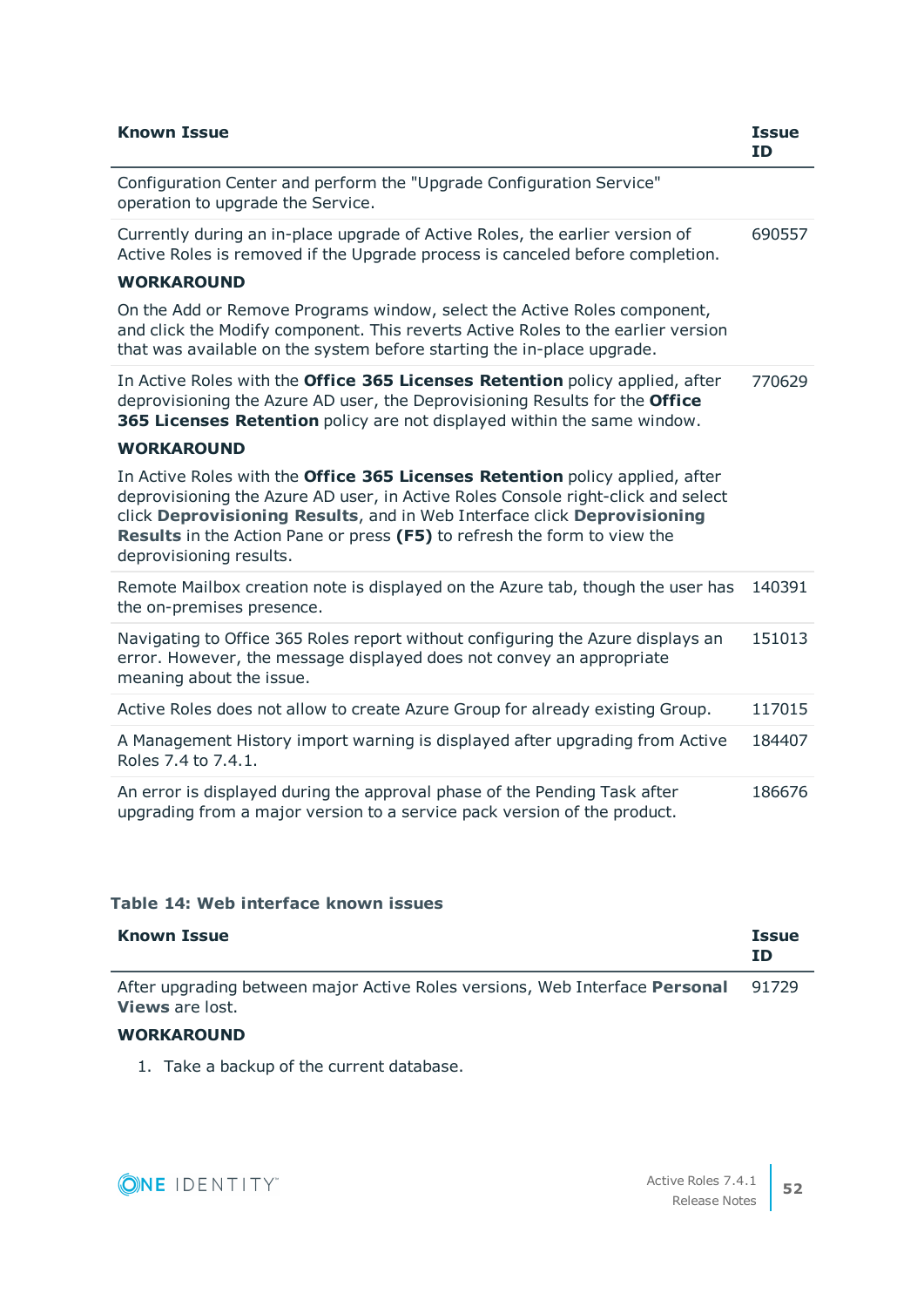- 2. Copy the **PersonalSettings** data from the earlier database <*DBName\_ BACKUP*> to the current database <*DBName*>.
	- **n** NOTE: The **Personal Settings** table contains the saved personal views.
- 3. Use the following SQL script to import the contents from the **PersonalSettings** table from the earlier database to the current database:

```
DECLARE @SourceDB NVarChar(50)
DECLARE @TargetDB NVarChar(50)
DECLARE @SQL NVarChar(max)
SET @SourceDB = 'ActiveRolesDB' -- Replace with old source database
name.
SET @TargetDB = 'ActiveRolesDB_repl' -- Replace with new target
database name.
SET @SQL = 'INSERT INTO [' + @TargetDB + '].[dbo].[PersonalSettings]
([rowId]
,[userId]
,[wiGuid]
,[settingName]
,[settingValue]
,[modified]) SELECT * FROM [' + @SourceDB + '].[dbo].
[PersonalSettings]'
EXEC(@SQL)
```
- 4. Update the **wiGuid** of the **PersonalSettings** to reflect new **objectGUI** from the **WebInterface** table.
- 5. Query current upgraded database **Webinterface** table as: *Select \* from Webinterface where edsaWITemplateVersion = '37'*.

### **n** NOTE:

- **edsaWITemplateVersion** value is based on the current version of the Active Roles Web Interface.
- **edsaWITemplateVersion** value for the Active Roles

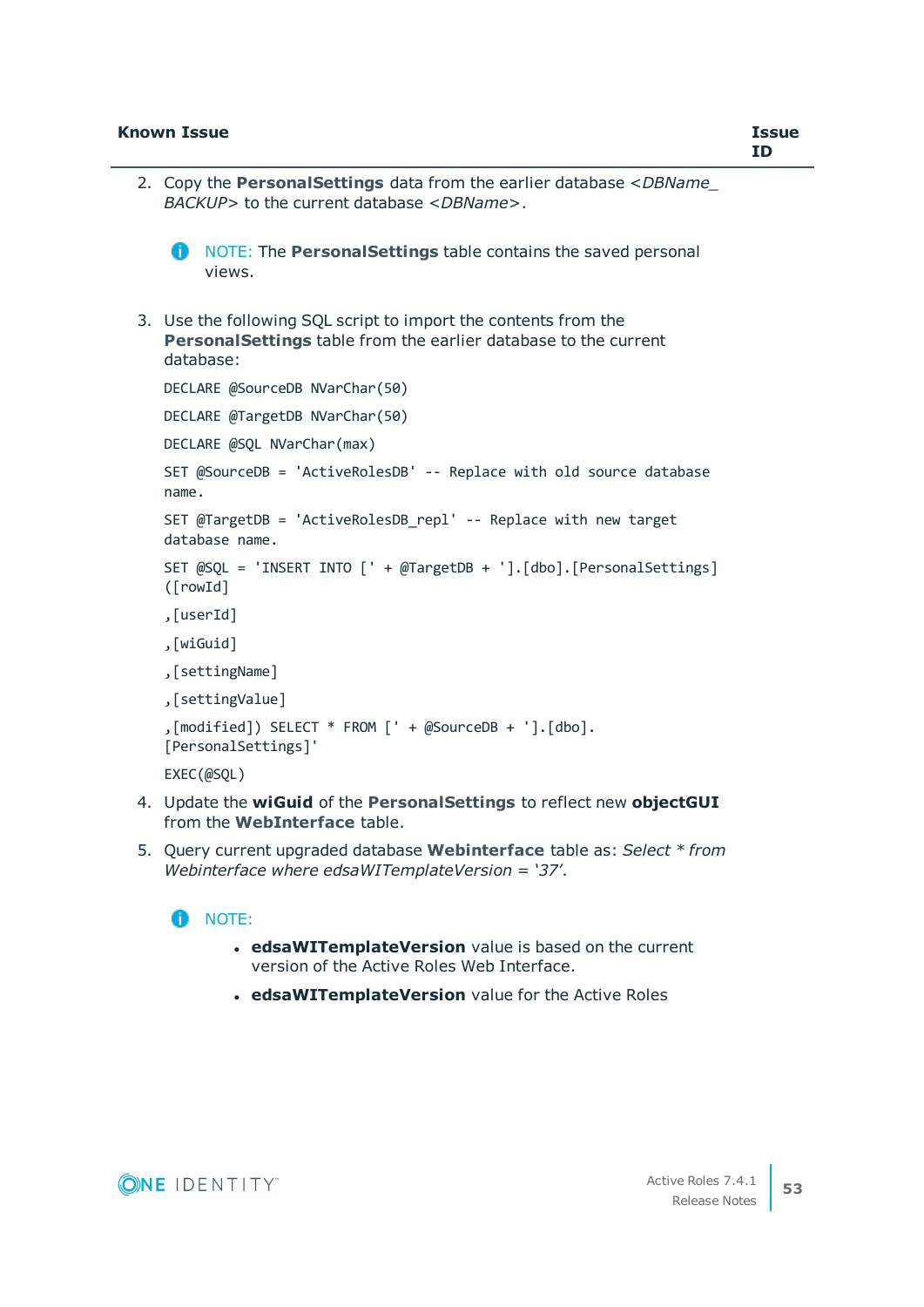versions are:

|     | Active Roles Version edsaWITemplateVersion value |
|-----|--------------------------------------------------|
| 7.4 | 39                                               |
| 7.3 | 38                                               |
| 7.2 | 37                                               |
| 7.1 | 36                                               |

6. In the **PersonalSettings** table of the current upgraded database, replace the respective Web interface site **objectGUID** to **wiGuid** for all rows.

When you add a number of Organizational Units to an Active Roles Managed Unit, and then open that Managed Unit in the Web Interface, you may encounter the following issue: The Organizational Units are not sorted by name in the Tree View pane. 18427

### **WORKAROUND**

When adding Organizational Units to the Managed Unit, add them in the order in which you want them to appear in the Tree View pane. For example, if you first add the "Groups" OU, then add the "Special Accounts" OU, and then add the "Users" OU, these three organizational units appear sorted by name in the Tree View pane.

When adding values to a multi-value attribute, the Active Roles ADSI Provider may add only the last value in a sequence of values. The problem occurs when you add values one by one, as in the following example: 22820

obj.PutEx 3,"otherHomePhone",Array("123")

obj.PutEx 3,"otherHomePhone",Array("456")

obj.SetInfo()

When executing the code given in this example, the ADSI Provider will only add the "456" value and disregard the "123" value.

### **WORKAROUND**

Use a single array containing all values to add, as in the following example:

obj.PutEx 3,"otherHomePhone",Array("123", "456")

obj.SetInfo()

When using the "Choose Columns" dialog box in the Web Interface, you may encounter the following issue with the "Hidden columns" list: Different list items have the same name. For example, for the object type User, the list includes 24192

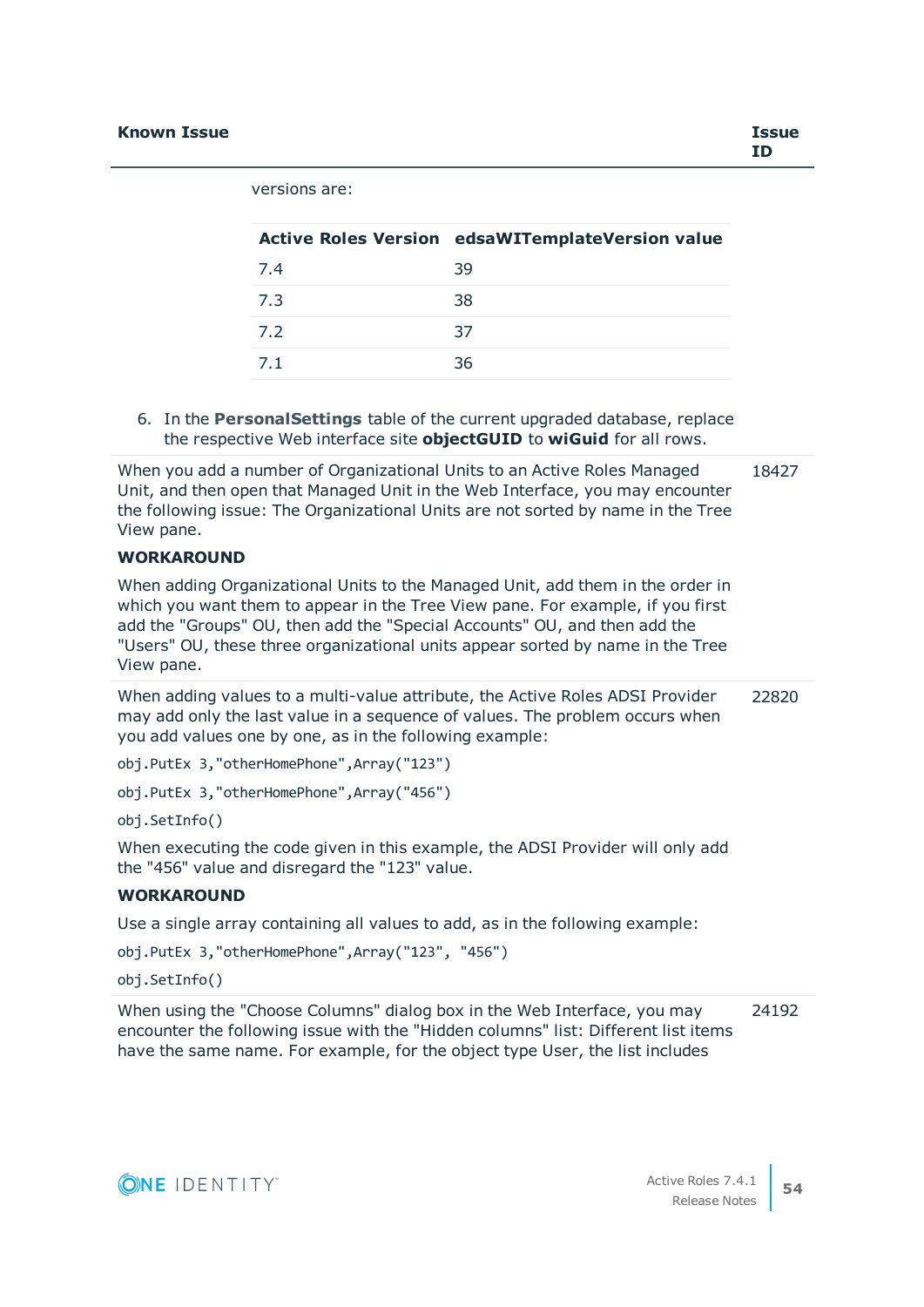two items with the same label - Name.

## **WORKAROUND**

Click Add to move a list item to the "Displayed columns" list. This will allow you to view the LDAP display name which uniquely identifies the item. If you do not want to display the column represented by the item, use the Remove button to delete the item from the "Displayed columns" list.

When you use the Web Interface to create a network share, you may encounter the following issue on the "New Share" page: If you specify the path to the folder in the form "DiskLetter:/FolderName", and select the "Create folder if it doesn't exist" check box, the folder is created but a network share on that folder is not. 24421

**CO** NOTE: You can access the "New Share" page as follows:

- 1. Select a computer object and click the Manage command to display a list of computer resource categories.
- 2. In the list, click Shares to display a list of network shares found on that computer.
- 3. Click the "New Share" command.

## **WORKAROUND**

In the Path field on the "New Share" page, specify the path in the form "DiskLetter:\FolderName" (use a backslash character (\) rather than a slash mark (/) as a separator in the path).

After submitting changes to a certain object for approval, the Web Interface may fail to display the appropriate page, returning the "Object reference is not set to an instance of an object" error. The problem occurs if the Web Interface user does not have the Read permission on the Active Directory container that holds the object. This scenario implies that the object is located by selecting a Managed Unit rather than an Active Directory container, so the Read permission on the container is not required to locate the object. 24713

## **WORKAROUND**

If modification of a certain object requires approval, ensure that the Web Interface user has the All Objects - Read All Properties permission on the Active Directory container that hold the object.

When you use the Web Interface to view the members list of a group that is under the control on an Active Roles Group Family (controlled group), you may encounter the following error: "Exception has been thrown by the target of an invocation." The Web Interface returns this error when you select a controlled 24740

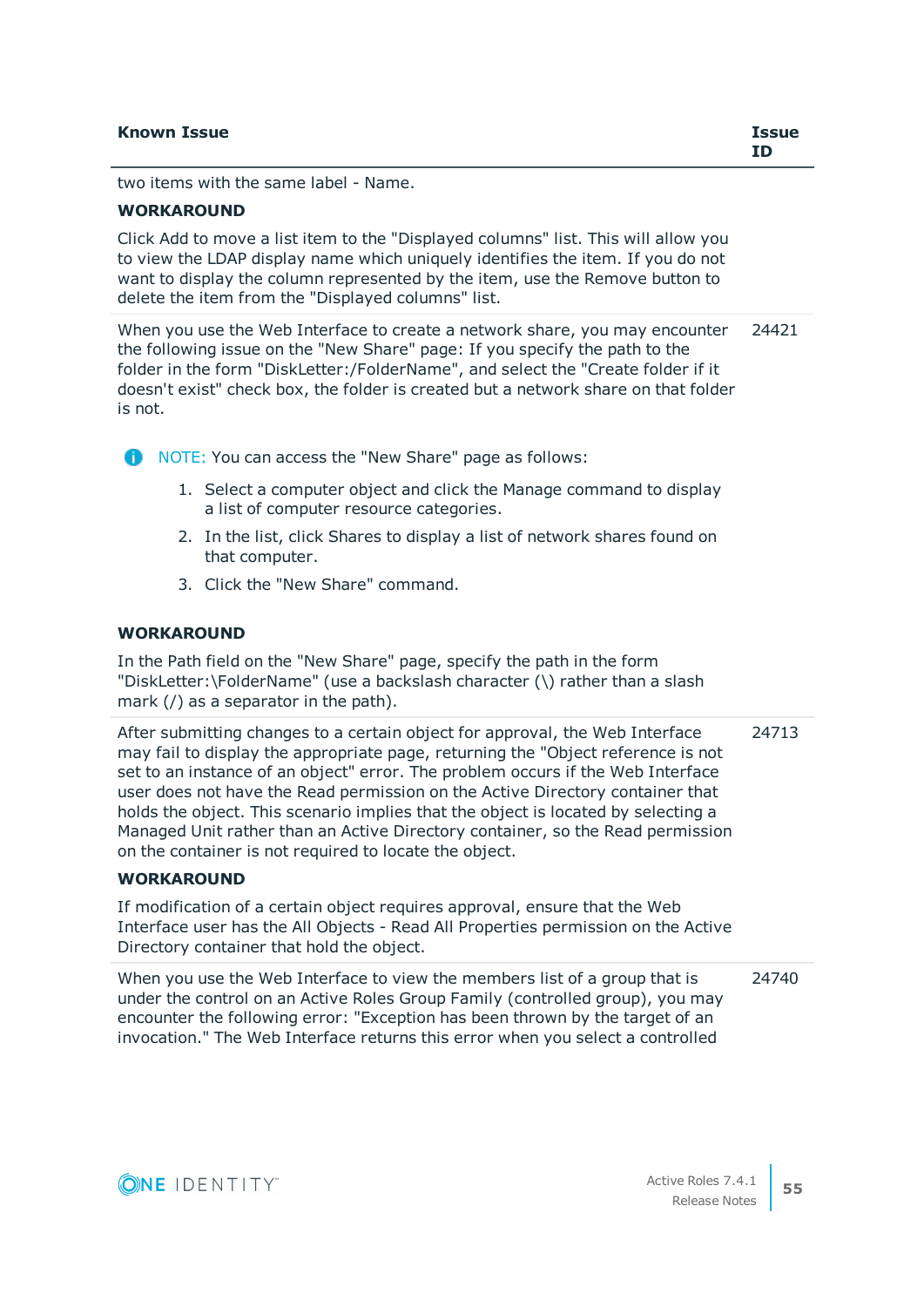| <b>Known Issue</b>                                                                                                                                                                                                                                                                                                                                                                                                                                                                                                                                           | <b>Issue</b><br><b>ID</b> |
|--------------------------------------------------------------------------------------------------------------------------------------------------------------------------------------------------------------------------------------------------------------------------------------------------------------------------------------------------------------------------------------------------------------------------------------------------------------------------------------------------------------------------------------------------------------|---------------------------|
| group and then click Members, if your logon account does not have the Read<br>permission on the objectClass property of objects that belong to that group.                                                                                                                                                                                                                                                                                                                                                                                                   |                           |
| <b>WORKAROUND</b>                                                                                                                                                                                                                                                                                                                                                                                                                                                                                                                                            |                           |
| Apply the "All Objects - Read All Properties" Access Template on a directory<br>container that holds the members of the controlled groups so that that the Web<br>Interface users have the Read permission on all properties, including the<br>objectClass property.                                                                                                                                                                                                                                                                                         |                           |
| When you use the Web Interface to configure permission settings on a network<br>file share, you may encounter the following issue: The Web Interface fails to<br>assign permissions to a local user account returning an error message that<br>states "Value does not fall within the expected range."                                                                                                                                                                                                                                                       | 25606                     |
| <b>WORKAROUND</b>                                                                                                                                                                                                                                                                                                                                                                                                                                                                                                                                            |                           |
| Use native Windows tools to perform that task.                                                                                                                                                                                                                                                                                                                                                                                                                                                                                                               |                           |
| When you use the Advanced Search option in the Approval section of the Web<br>Interface to find an operation by completion date, you may encounter the<br>following issue: The search results include some operations that are waiting for<br>approval and therefore are not completed. This issue occurs with operations that<br>have to be reviewed by multiple approvers. If such an operation is approved by<br>some but not all of the approvers, the operation may appear in the search<br>results list as if it were completed by the specified date. | 25913                     |
| <b>WORKAROUND</b>                                                                                                                                                                                                                                                                                                                                                                                                                                                                                                                                            |                           |
| When configuring a search for operations by completion date, specify an<br>additional rule to ensure that the search returns only the completed operations:<br>select the "Status" field, "Is (exactly)" condition, and "COMPLETED" value; then,<br>select the AND option and click Add to include the new rule in the search filter.                                                                                                                                                                                                                        |                           |
| Selecting the "Microsoft Exchange System Objects" container in the Web<br>Interface displays a page for managing properties of the container instead of<br>displaying a list of objects held in that container.                                                                                                                                                                                                                                                                                                                                              | 26027                     |
| <b>WORKAROUND</b>                                                                                                                                                                                                                                                                                                                                                                                                                                                                                                                                            |                           |
| Select the "Microsoft Exchange System Objects" container and then click "View<br>Contents" to display a list of objects held in that container.                                                                                                                                                                                                                                                                                                                                                                                                              |                           |
| You may encounter incorrect behavior of a DN-syntax, single-value attribute<br>entry after upgrading the Administration Service and Web Interface: If the Web<br>Interface was customized so that such an entry was added to a custom form,<br>then after the upgrade the entry behaves as if the attribute were multi-value.                                                                                                                                                                                                                                | 26046                     |
| <b>WORKAROUND</b>                                                                                                                                                                                                                                                                                                                                                                                                                                                                                                                                            |                           |
| After the ungrade use the Active Roles console to correct the configuration of                                                                                                                                                                                                                                                                                                                                                                                                                                                                               |                           |

After the upgrade, use the Active Roles console to correct the configuration of the Web Interface:

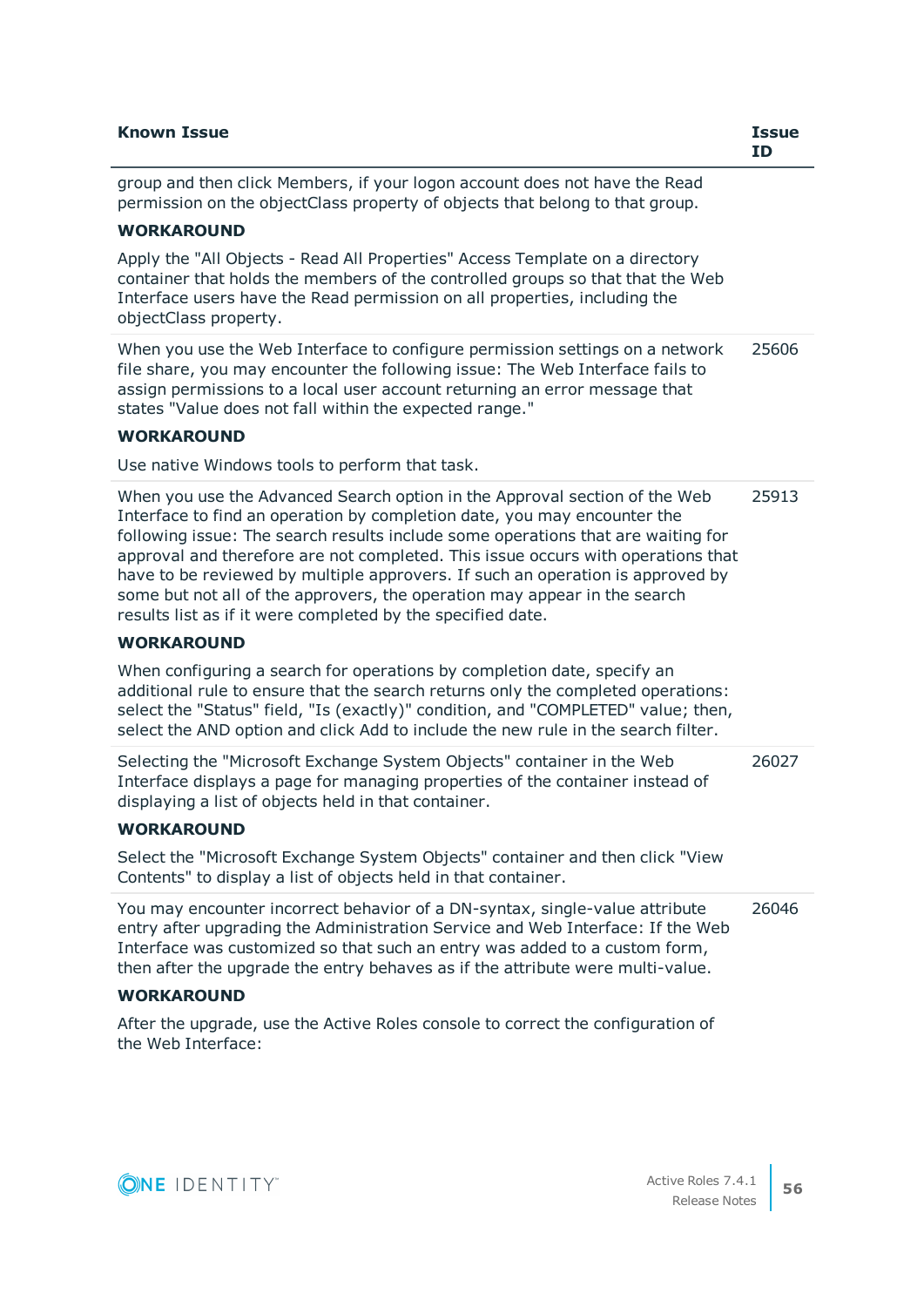- 2. In the console tree, expand "Configuration | Application Configuration | Web Interface."
- 3. In the console tree, under "Web Interface," select a Web Interface site configuration item (each configuration item is identified by GUID, such as "662cf9fd-3985-431b-8b32-19ca436319d8").
- 4. In the details pane, double-click "Customization Settings".
- 5. Use the "All Tasks | Advanced Properties" command on the "CurrentCopy" and "WorkingCopy" objects in the details pane to modify the value of the "edsaWIEntries" attribute as follows:
	- a. Copy the attribute value from the Active Roles console into Notepad.
	- b. Use the Find command in Notepad to look for occurrences of the "FormEntry" XML element with the "Properties" attribute set to the LDAP display name of the attribute managed by the entry that exhibits the incorrect behavior.
	- c. If no occurrences of such an XML element can be found, leave the "edsaWIEntries" attribute value unchanged; otherwise, set the value of the "SingleValue" attribute in that XML element to "True" (SingleValue="True").
	- d. Copy the text from Notepad to the "edsaWIEntries" attribute value in the Active Roles Restart Internet Information Services (IIS) on the Web server running the Web Interface (enter the iisreset command at a command prompt).console, to replace the attribute value.
	- e. Repeat steps 3-5 for each of the configuration items located in the "Web Interface" container.

When two or more administrators simultaneously use the Customization section 26135 of the Web Interface to customize the same Web Interface site, the changes that were made by one of the administrators can be lost.

### **WORKAROUND**

Ensure that no more than one administrator uses the Customization section of the Web Interface at a time so that no more than one customization session is in progress at a time for each Web Interface site. The session begins when an administrator opens the Customization section of the Web Interface in the Web browser and ends when the administrator issues the Reload command and closes the Web browser window.

When you configure custom Web Interface pages for creating objects of a certain type (for example, Contact objects), you may encounter the following 36775

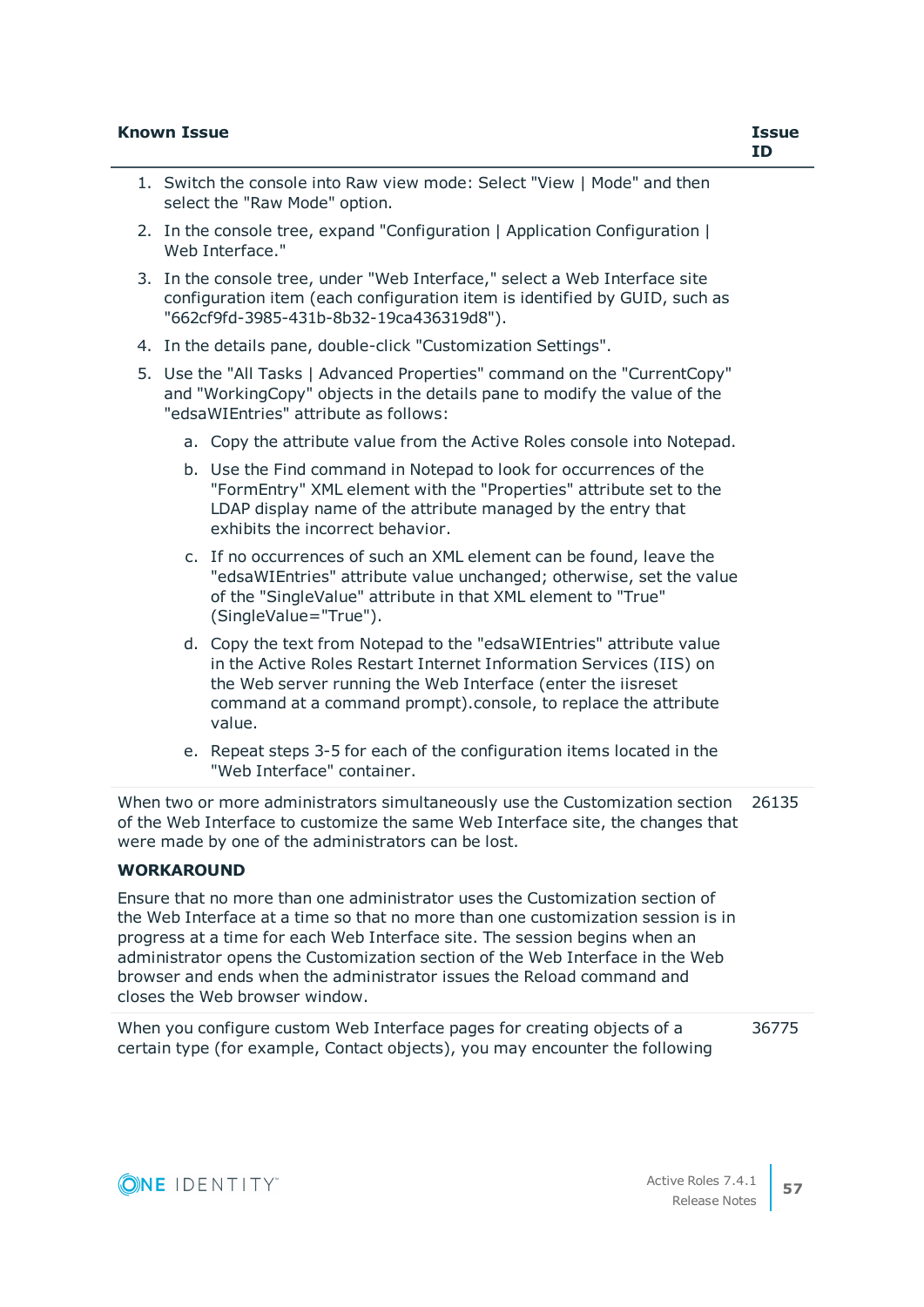| <b>Known Issue</b>                                                                                                                                                                                                                                                                                                                                                                                                                                                                                                                                                                                                 | <b>Issue</b><br><b>ID</b> |
|--------------------------------------------------------------------------------------------------------------------------------------------------------------------------------------------------------------------------------------------------------------------------------------------------------------------------------------------------------------------------------------------------------------------------------------------------------------------------------------------------------------------------------------------------------------------------------------------------------------------|---------------------------|
| issue: If you have added the entry for the Name (name) property by creating a<br>new entry (rather than selecting the existing entry), the pages do not work as<br>expected. The object creation operation fails, returning an error. The error<br>message reads "The 'Name' field cannot be empty."<br><b>WORKAROUND</b>                                                                                                                                                                                                                                                                                          |                           |
|                                                                                                                                                                                                                                                                                                                                                                                                                                                                                                                                                                                                                    |                           |
| When configuring the object creation pages, select the existing entry for the<br>naming property Name (name) instead of creating a new entry (on the Select<br>Existing Entries page, select the check box that has the label 'Name' followed by<br>'name').                                                                                                                                                                                                                                                                                                                                                       |                           |
| When modifying a user account, the Web Interface may fail to set the e-mail<br>alias on the user account in accordance with the E-mail Alias Generation policy<br>that is in effect. For instance, with a policy configured to set the e-mail alias to<br>the user logon name (pre-Windows 2000), the Web Interface may not set the<br>new alias when the pre-Windows 2000 logon name is changed.                                                                                                                                                                                                                  | 36788                     |
| <b>WORKAROUND</b>                                                                                                                                                                                                                                                                                                                                                                                                                                                                                                                                                                                                  |                           |
| Customize the Web Interface to have the e-mail alias (mailNickname) entry and<br>the pre-Windows 2000 logon name (sAMAccountName) entry located on the<br>same Web Interface page (tab) for managing user account properties.                                                                                                                                                                                                                                                                                                                                                                                      |                           |
| There is a limitation on the processing of Property Generation and Validation<br>policy rules in the Web Interface. For a rule to generate a property value on a<br>particular Web Interface form, the form must contain the entries for the<br>properties based on which the value is to be generated. For example, since the<br>form for creating AD LDS user objects does not contain entries for the First<br>Name (givenName) and Last Name (sn) attributes, the Web Interface is unable<br>to process a rule that generates the logon name based on those attributes when<br>creating an AD LDS user object. | 37870                     |
| <b>WORKAROUND</b>                                                                                                                                                                                                                                                                                                                                                                                                                                                                                                                                                                                                  |                           |
| Customize the form so that it contains the entries for all the object attributes<br>required by the policy rules that are in effect. In the preceding example, you<br>should add the entries for the First Name (givenName) and Last Name (sn)<br>attributes.                                                                                                                                                                                                                                                                                                                                                      |                           |
| If no Global Catalog servers are available in an Active Directory domain, then<br>the Active Directory domain services fail to authenticate a domain user other<br>than the built-in administrator account. In this situation, the Web Interface user<br>may encounter one of the following errors:                                                                                                                                                                                                                                                                                                                | 39209                     |
| • Error: Message 1003: hr = 0x80070005 Interface: Unknown Access is<br>denied.                                                                                                                                                                                                                                                                                                                                                                                                                                                                                                                                     |                           |
| • Error: Message 5202: The Active Roles Administration Service is not<br>available.                                                                                                                                                                                                                                                                                                                                                                                                                                                                                                                                |                           |

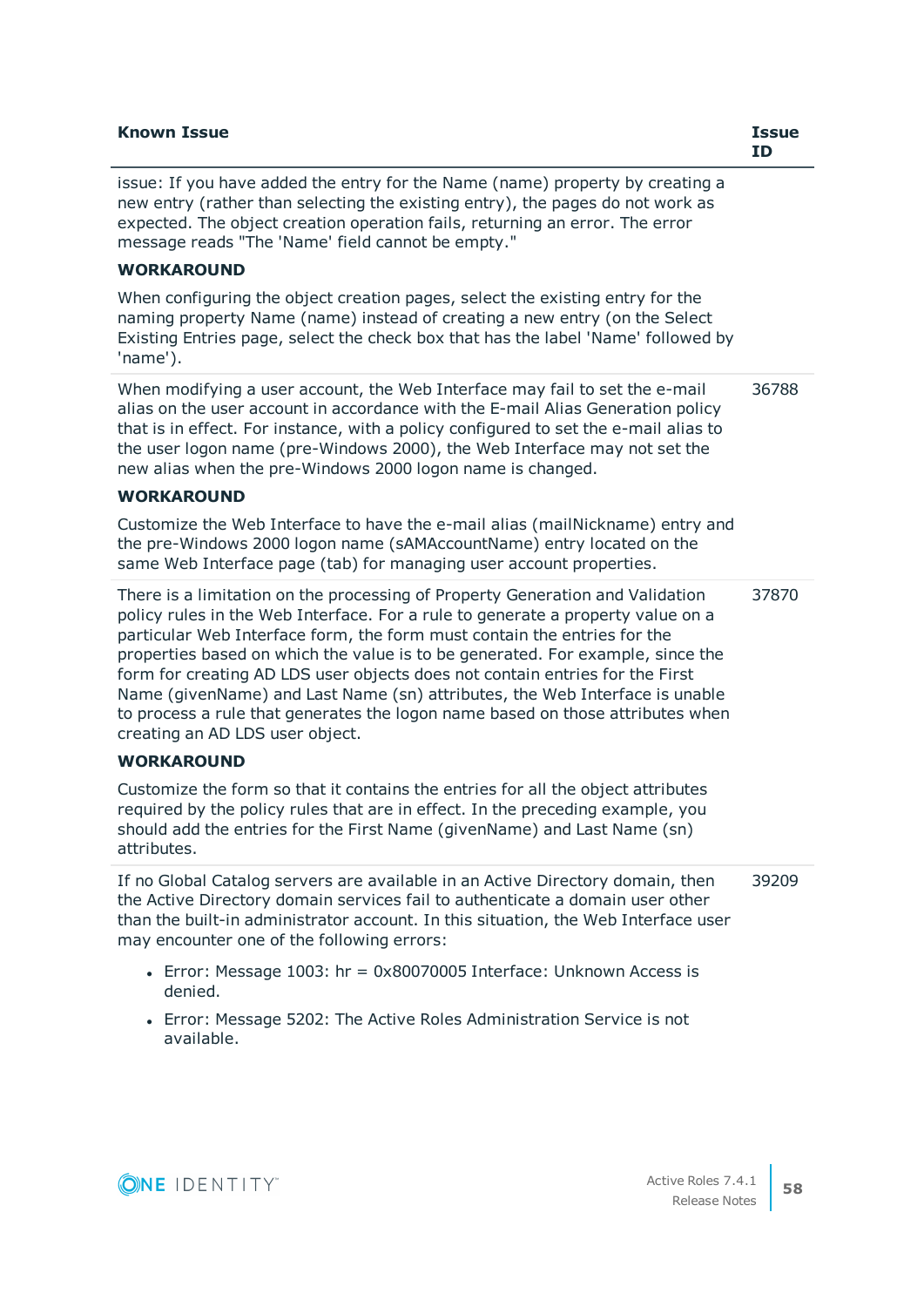| <b>Known Issue</b>                                                                                                                                                                                                                                                                                                                                                                                                                                                                    | <b>Issue</b><br><b>ID</b> |
|---------------------------------------------------------------------------------------------------------------------------------------------------------------------------------------------------------------------------------------------------------------------------------------------------------------------------------------------------------------------------------------------------------------------------------------------------------------------------------------|---------------------------|
| <b>WORKAROUND</b>                                                                                                                                                                                                                                                                                                                                                                                                                                                                     |                           |
| Ensure that at least one Global Catalog server is available in every Active<br>Directory domain.                                                                                                                                                                                                                                                                                                                                                                                      |                           |
| When you select a built-in domain local group (for example, Administrators or<br>Account Operators) in the Web Interface, and then navigate to the "Member Of"<br>page for that group, you encounter the following issue: The "Add" button is<br>available on the "Member Of" page. Clicking "Add" and selecting a group to add<br>the built-in group to causes an error such as "A new member could not be added<br>to a local group because the member has the wrong account type." | 39531                     |
| <b>WORKAROUND</b>                                                                                                                                                                                                                                                                                                                                                                                                                                                                     |                           |
| Do not use the "Add" button on the "Member Of" page for a built-in group: In<br>Active Directory, built-in groups cannot be added to other groups.                                                                                                                                                                                                                                                                                                                                    |                           |
| When the Active Roles Administration Service cannot access the configuration<br>database, you may receive an inappropriate error message in the Web<br>Interface: "Client cannot use the selected Administration Service due to version<br>incompatibility."                                                                                                                                                                                                                          | 39767                     |
| <b>WORKAROUND</b>                                                                                                                                                                                                                                                                                                                                                                                                                                                                     |                           |
| If you receive that error message in the Web Interface, verify that the<br>Administration Service is up and running. It is advisable to check for Event ID<br>2512 in the Active Roles Admin Service event log.                                                                                                                                                                                                                                                                       |                           |
| On the "General Properties/Managed By" page for a group in the Web Interface,<br>the object name may not fit in the "Manager" field, so you cannot view the entire<br>name.                                                                                                                                                                                                                                                                                                           | 46387                     |
| <b>WORKAROUND</b>                                                                                                                                                                                                                                                                                                                                                                                                                                                                     |                           |
| You can view the name by copying it to a text editor, such as Notepad: Click in<br>the Manager field, press Ctrl+A, press Ctrl+C, switch to your text editor, and<br>then press Ctrl+V.                                                                                                                                                                                                                                                                                               |                           |
| The following Property Generation and Validation policy rule for computer<br>objects may cause a policy violation when you create a computer account in the<br>Web Interface:                                                                                                                                                                                                                                                                                                         | 47238                     |
| 'Computer name (pre-Windows 2000)' must be '% <cn>\$' (default value) Upon<br/>object creation, this policy generates default value: Yes</cn>                                                                                                                                                                                                                                                                                                                                         |                           |
| <b>WORKAROUND</b>                                                                                                                                                                                                                                                                                                                                                                                                                                                                     |                           |
| Modify the rule by selecting the 'Computer name (pre-Windows 2000) is case-<br>insensitive' option. As a result, the rule changes to: 'Computer name (pre-<br>Windows 2000)' is case-insensitive and must be '% < cn>\$' (default value) Upon<br>object creation, this policy generates default value: Yes                                                                                                                                                                            |                           |

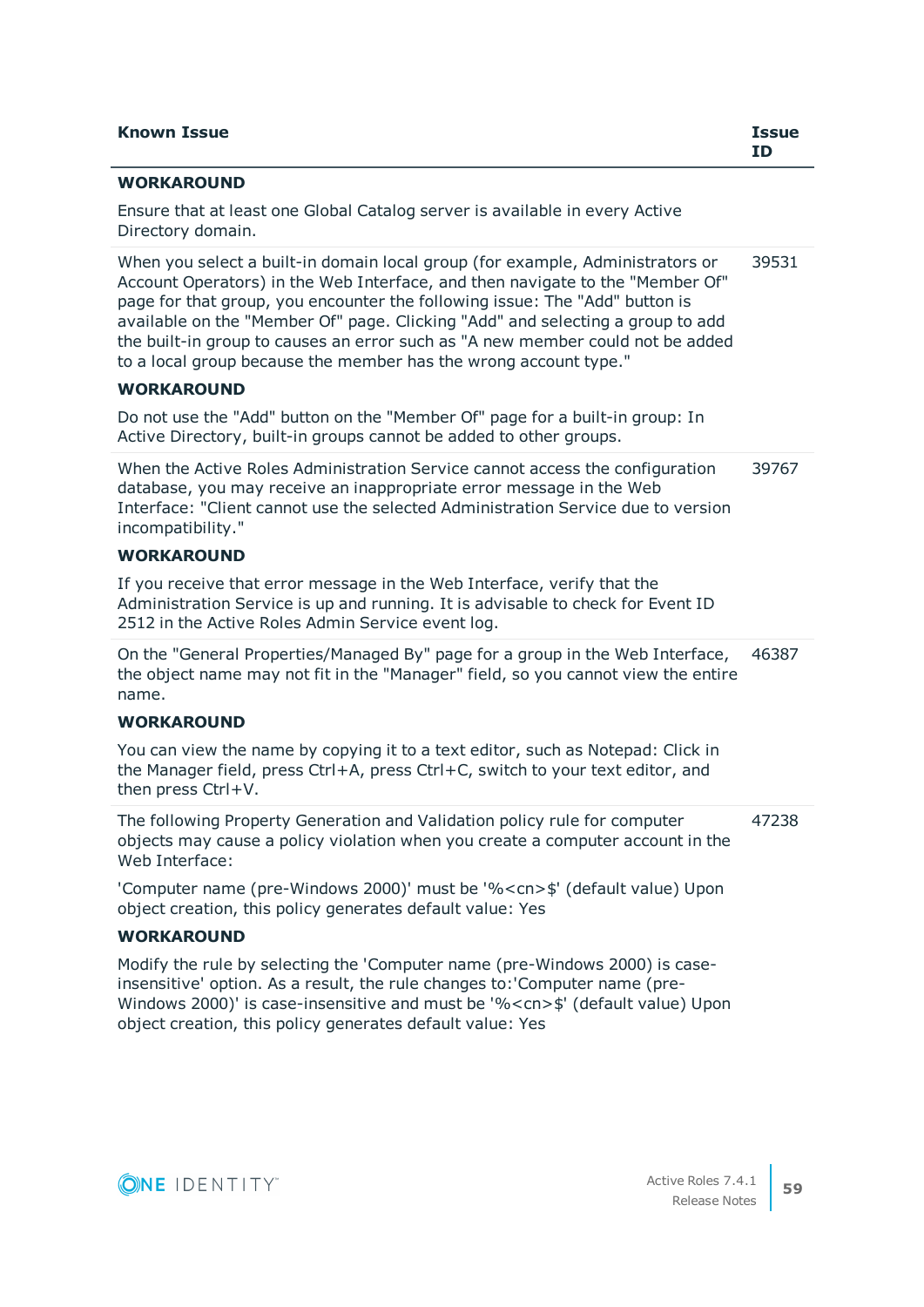| <b>Known Issue</b>                                                                                                                                                                                                                                                                                                                                                                                                                                                                                                                          | <b>Issue</b><br>ID |
|---------------------------------------------------------------------------------------------------------------------------------------------------------------------------------------------------------------------------------------------------------------------------------------------------------------------------------------------------------------------------------------------------------------------------------------------------------------------------------------------------------------------------------------------|--------------------|
| On the "Member Of" page in the Web Interface, the "Set Primary Group" button<br>is available when you select a group that does not meet the standard<br>requirement for the primary group setting: "A user's primary group must be in<br>the same domain as the user's account and the primary group must be either a<br>global or universal security group."                                                                                                                                                                               | 54638              |
| <b>WORKAROUND:</b>                                                                                                                                                                                                                                                                                                                                                                                                                                                                                                                          |                    |
| If clicking "Set Primary Group" has no effect, verify whether the group you<br>selected meets the above-stated requirement. If not, change your selection.                                                                                                                                                                                                                                                                                                                                                                                  |                    |
| Consider the following scenario. The DN of an AD LDS partition managed by<br>Active Roles contains the DN of an Active Directory domain that is also managed<br>by Active Roles. In this scenario, the Active Roles ADSI Provider may fail to<br>locate the Administration Service when binding to a directory object.                                                                                                                                                                                                                      | 55184              |
| <b>WORKAROUND</b>                                                                                                                                                                                                                                                                                                                                                                                                                                                                                                                           |                    |
| In a binding string, explicitly specify the name of the computer running the<br>Administration Service (for example, "EDMS://server.company.com/CN=John<br>Smith, OU=Research, DC=Gamp, DC=com").                                                                                                                                                                                                                                                                                                                                           |                    |
| When you assign a secondary owner to a group by using the Web Interface, the<br>"Select Object" dialog box allows you to choose an AD LDS user or group from a<br>Managed Unit. The expected behavior is that only AD DS users or groups can be<br>selected for the role of secondary owner.                                                                                                                                                                                                                                                | 103650<br>103677   |
| <b>WORKAROUND</b>                                                                                                                                                                                                                                                                                                                                                                                                                                                                                                                           |                    |
| When using the "Select Object" dialog box in the Web Interface to select a user<br>or group for the secondary owner role, verify that you do not select an AD LDS<br>user or group.                                                                                                                                                                                                                                                                                                                                                         |                    |
| The Web Interface does not support Property Generation and Validation policy<br>rules that control the "name (name)" property value. Thus, a policy rule such as<br>"name=%1 <givenname>%<sn>" has no effect on the name of an object when<br/>you administer that object in the Web Interface.</sn></givenname>                                                                                                                                                                                                                            | 104964             |
| <b>WORKAROUND:</b>                                                                                                                                                                                                                                                                                                                                                                                                                                                                                                                          |                    |
| When configuring a policy rule for a certain object class, choose the naming<br>property of that object class rather than the "name (name)" property. The<br>naming property for most object classes is "Name (cn)". The naming property<br>for the Organizational Unit object class is "Name (ou)". So, to work around the<br>issue with the "name=%1 <givenname>%<sn>" policy rule on the User object<br/>class, you could replace that policy rule with the following one:<br/>"cn=%1<givenname>%<sn>"</sn></givenname></sn></givenname> |                    |
| With the E-mail Alias Generation policy configured to set the e-mail alias to the<br>"Name (cn)" property of the user account, the Web Interface fails to create a<br>mailbox-enabled user account, returning an error such as "E-mail alias does not                                                                                                                                                                                                                                                                                       | 105471             |

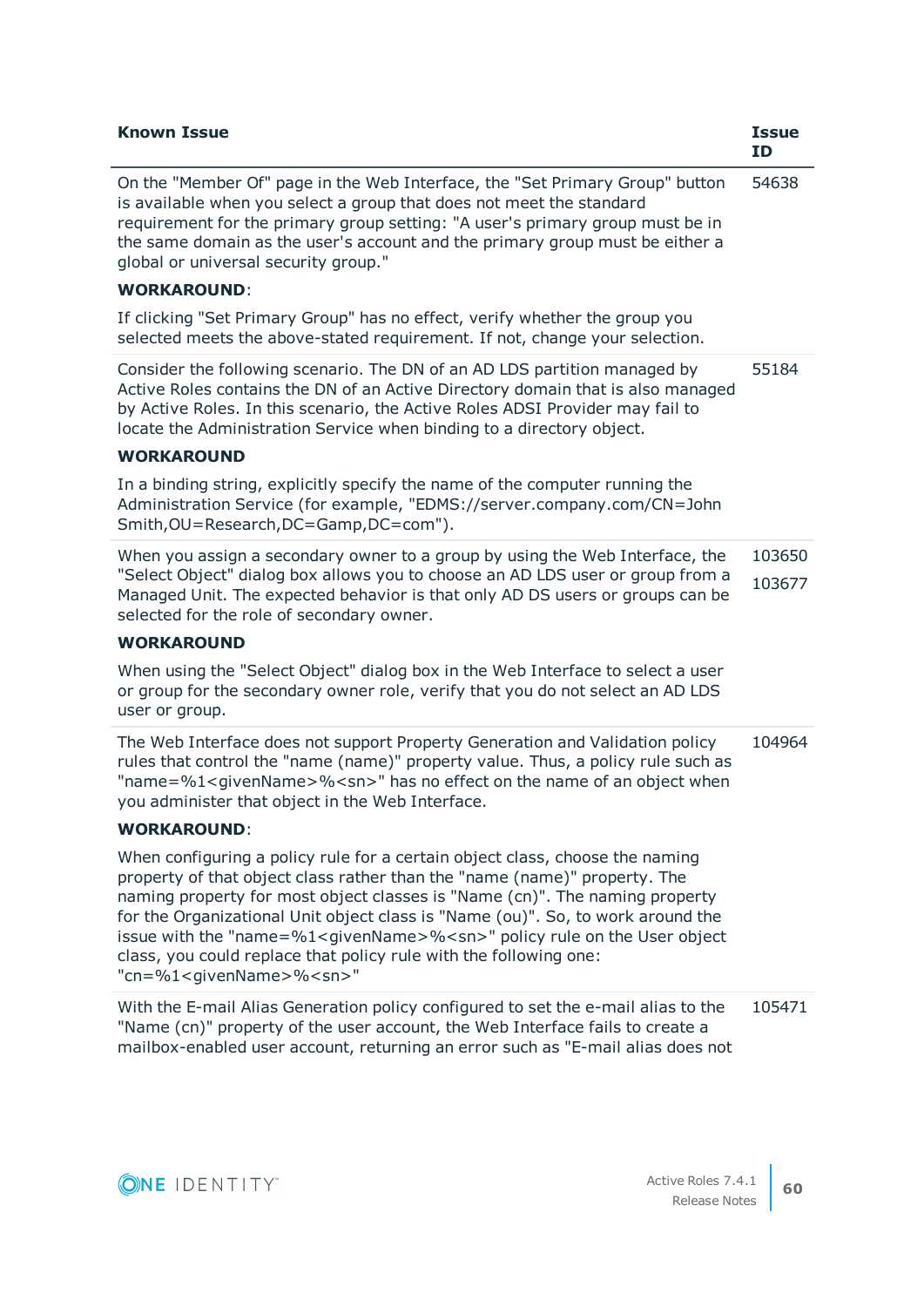| <b>Known Issue</b>                                                                                                                                          | <b>Issue</b><br>ΙD |
|-------------------------------------------------------------------------------------------------------------------------------------------------------------|--------------------|
| comply with the E-mail Alias Generation policy. A different e-mail alias must be<br>assigned to this user account."                                         |                    |
| <b>WORKAROUND</b>                                                                                                                                           |                    |
| Select the "name (name)" property rather than "Name (cn)" when configuring<br>the E-mail Alias Generation policy with the ontion "Set e-mail alias to other |                    |

the E-mail Alias Generation policy with the option "Set e-mail alias to other combination of user properties."

When you use the Web Interface to create a new room or equipment mailbox by 106596 copying an existing room or equipment mailbox, you encounter the following issue: The settings on the "Resource Information" page are not copied from the original mailbox.

### **WORKAROUND**

After you have copied a room or equipment mailbox, configure resource information settings for the new mailbox by hand as required.

When you use the "Approval/Advanced Search" page in the Web Interface, you may encounter incorrect search results in case of a search rule with the following parameters: 107621

- Find: Operations
- Field: Type
- Condition: Is (exactly)
- Value: ModifyThe search does not return the operations that modify the members list of groups.

### **WORKAROUND**:

Add a search rule with the following parameters:

- Find: Operations
- Field: Target object property
- Property to search: member
- **.** Condition: Modified

Use the logical OR operator to combine the newly added rule with the existing rule.

The Web Interface does not apply the Property Generation and Validation policy rules or Effective Policy Info settings to the property entries that are configured with the IsStatic attribute set to TRUE (IsStatic="true"). 130826

### **WORKAROUND**

When configuring a property entry that is subject to the Property Generation and Validation policy rules or Effective Policy Info settings, avoid the use of the

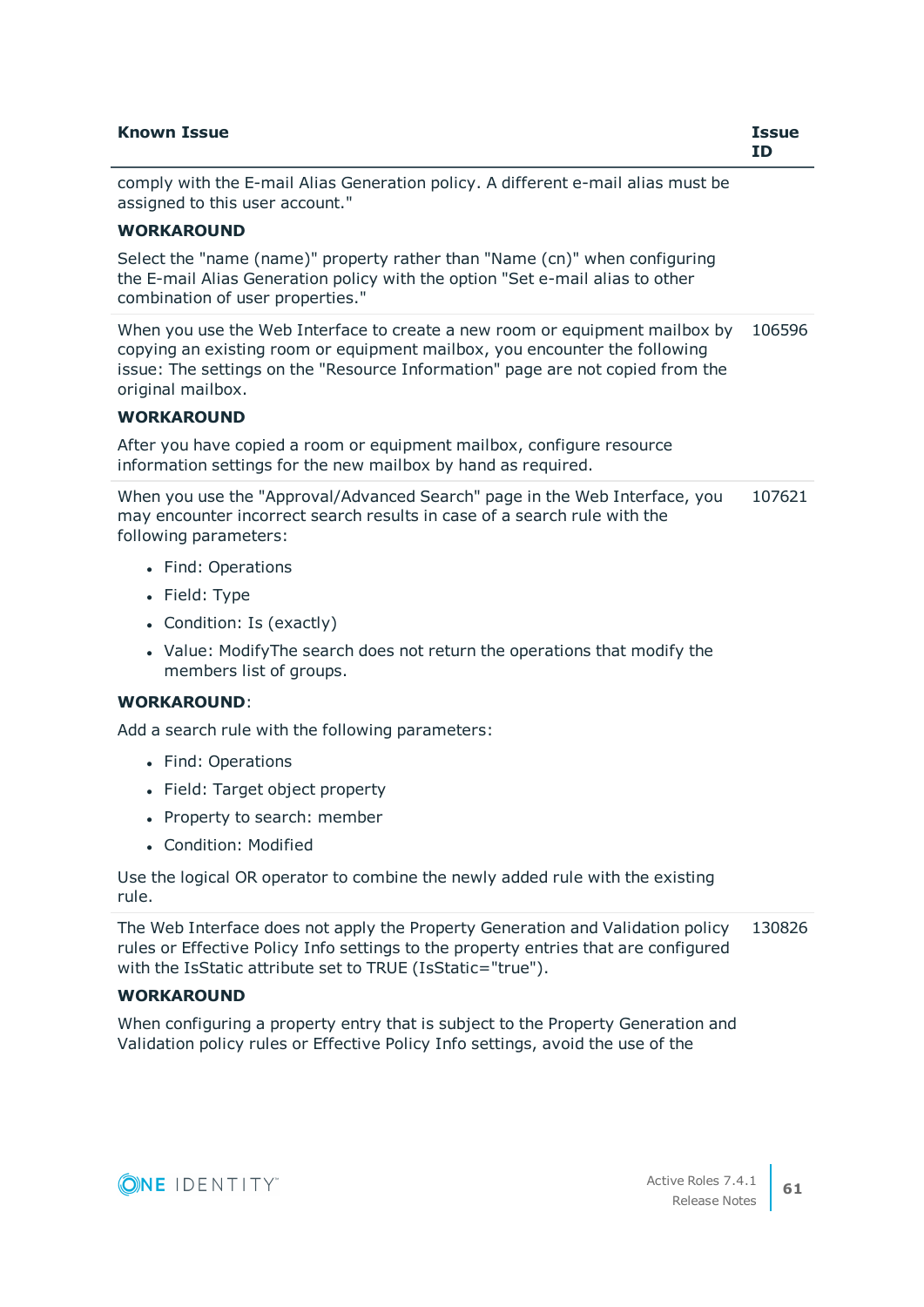| <b>Known Issue</b>                                                                                                                                                                                                                                                                                                                                                                                         | <b>Issue</b><br><b>ID</b> |
|------------------------------------------------------------------------------------------------------------------------------------------------------------------------------------------------------------------------------------------------------------------------------------------------------------------------------------------------------------------------------------------------------------|---------------------------|
| IsStatic attribute. Set the ReadOnly attribute to TRUE instead<br>(ReadOnly="true"). For information regarding the entry configuration attributes,<br>see topic "The Entries Settings" in the Active Roles SDK.                                                                                                                                                                                            |                           |
| Consider the following scenario. You select a domain or an Organizational Unit<br>(OU) in the TREE pane in the Web Interface, choose the "New Organizational<br>Unit" command, and create an OU. In this scenario, the newly created OU may<br>not appear in the tree view, even after you click the "Refresh" button in the top-<br>right corner of the TREE pane.                                        | 209882                    |
| <b>WORKAROUND</b>                                                                                                                                                                                                                                                                                                                                                                                          |                           |
| In the tree view, click the domain or the Organizational Unit to which you<br>applied the "New Organizational Unit" command (this is the parent container of<br>the newly created OU), and then click the "Refresh" button in the TREE pane.<br>This will cause the tree view to display the newly created OU.                                                                                             |                           |
| Consider the following scenario. You open the "Approval" page in the Web<br>Interface, click "Advanced Search" and configure a search condition to search<br>for a certain property value, approver action, or approval task title. If you<br>specify the value in quotation marks, then your search causes an error in the<br>Web Interface. For example, the following search condition causes an error: | 211135                    |
| • Find: Tasks                                                                                                                                                                                                                                                                                                                                                                                              |                           |
| • Field: Approver action                                                                                                                                                                                                                                                                                                                                                                                   |                           |
| Conditions: Is (exactly)<br>$\bullet$                                                                                                                                                                                                                                                                                                                                                                      |                           |
| • Value: "Approve"                                                                                                                                                                                                                                                                                                                                                                                         |                           |
| <b>WORKAROUND</b>                                                                                                                                                                                                                                                                                                                                                                                          |                           |
| Do not use quotation marks in the Value field. Thus, in the above example, you<br>should type Approve instead of "Approve" in the Value field.                                                                                                                                                                                                                                                             |                           |
| Consider the following scenario. You use a Web browser other than Windows                                                                                                                                                                                                                                                                                                                                  | 219941                    |

Internet Explorer to customize the Web Interface. You open the "Customization | Directory Objects" page in the Web Interface, select any menu for AD LDS objects (for instance, "container - AD LDS Object"), select any form-based command (for instance, "Properties"), click "Edit Form" to start the Form Editor, and then choose "Add Entry | Create" or "Add Entry | Select" in the Form Editor to add an entry to the form. In this scenario, you encounter one of the following errors:

- Form with this FormID cannot be found.
- Object reference not set to an instance of an object.

# **WORKAROUND**

In the above scenario, use Windows Internet Explorer to customize the Web

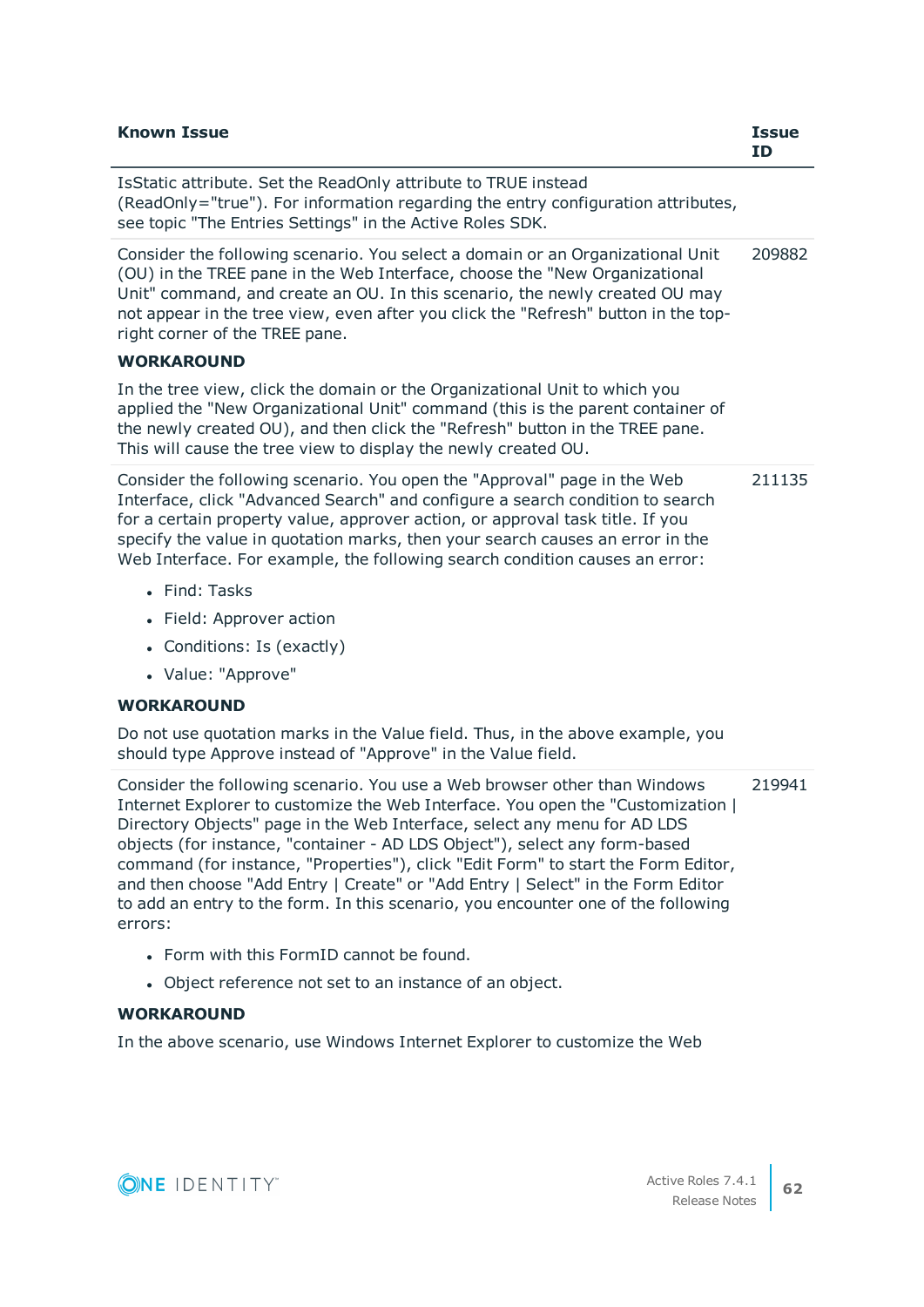| <b>Known Issue</b>                                                                                                                                                                                                                                                                                                                                                                                                              | <b>Issue</b><br>ID |
|---------------------------------------------------------------------------------------------------------------------------------------------------------------------------------------------------------------------------------------------------------------------------------------------------------------------------------------------------------------------------------------------------------------------------------|--------------------|
| Interface.                                                                                                                                                                                                                                                                                                                                                                                                                      |                    |
| When you use the Web Interface to start an automation workflow with a<br>parameter name containing a quotation mark ("), you may encounter a script<br>error stating "Unable to set property 'control' of undefined or null reference."                                                                                                                                                                                         | 312242             |
| <b>WORKAROUND</b>                                                                                                                                                                                                                                                                                                                                                                                                               |                    |
| When configuring workflow parameters, ensure that the name of the parameter<br>contains only alphanumeric characters (letters or digits). You may safely use<br>non-alphanumeric characters, such as quotation marks, in the display name of<br>the parameter.                                                                                                                                                                  |                    |
| When you use the Active Roles Web Interface to start an automation workflow<br>with a parameter name containing a colon $(:)$ , comma $(,)$ or dollar sign $(*)$ , you<br>may encounter an error condition. The reeoe message is one of the following:<br><b>WORKAROUND</b>                                                                                                                                                     | 312243             |
|                                                                                                                                                                                                                                                                                                                                                                                                                                 |                    |
| When configuring workflow parameters, ensure that the name of the parameter<br>contains only alphanumeric characters (letters or digits). You may safely use<br>non-alphanumeric characters, such as a colon (:), comma (,) or dollar sign (\$),<br>in the display name of the parameter.                                                                                                                                       |                    |
| If you have any customizations of the Web Interface an earlier Active Roles<br>version that use custom code or images stored in the CustomCode or<br>CustomImages folder in the Web Interface installation directory, then you lose<br>those customizations after upgrade to Active Roles 7.4, as the contents of the<br>CustomCode and CustomImages folders are not copied to the new Web<br>Interface version during upgrade. | 447158             |
| <b>WORKAROUND</b>                                                                                                                                                                                                                                                                                                                                                                                                               |                    |
| After upgrade, copy the files held in the CustomCode and CustomImages folders<br>to the corresponding folders in the Active Roles 7.4 Web Interface installation<br>directory, and then restart the Web server running the Active Roles 7.4 Web<br>Interface.                                                                                                                                                                   |                    |
| After Enabling Request Validation( <add <br="" key="EnableRequestValidation">value="true"/&gt;, the following error may be displayed even when an expected<br/>operation is performed:</add>                                                                                                                                                                                                                                    | 652470             |
| A potentially dangerous Request. Form value was detected from the client.                                                                                                                                                                                                                                                                                                                                                       |                    |
| <b>WORKAROUND</b>                                                                                                                                                                                                                                                                                                                                                                                                               |                    |
| To solve this issue, update the IgnoreForValidation key in <appsettings><br/>section.</appsettings>                                                                                                                                                                                                                                                                                                                             |                    |
| O NOTE: The values for the key must be in lowercase.                                                                                                                                                                                                                                                                                                                                                                            |                    |
| To Modify the key:                                                                                                                                                                                                                                                                                                                                                                                                              |                    |

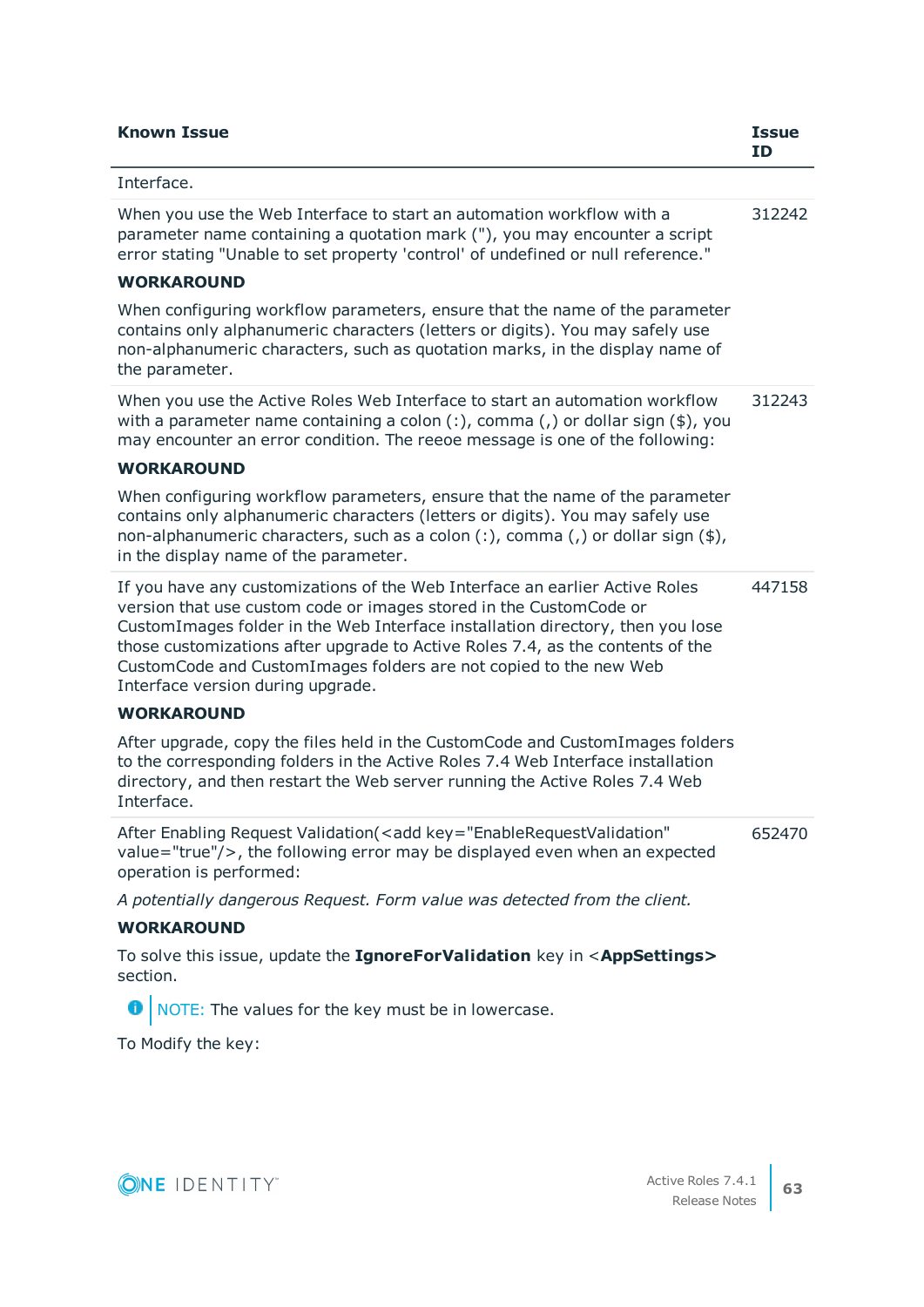|          | <b>Known Issue</b>                                                                                                                                                                                                   | <b>Issue</b><br>ID |
|----------|----------------------------------------------------------------------------------------------------------------------------------------------------------------------------------------------------------------------|--------------------|
|          | 1. Open IIS Manager, expand default website, and click on Active Roles<br>Application (Default is ARWebAdmin).                                                                                                       |                    |
|          | 2. In the right pane, click Configuration Editor.                                                                                                                                                                    |                    |
|          | 3. In the <b>Section</b> drop-down, select <appsettings>, and click on the button<br/>corresponding to <math>(Count = *)</math>.</appsettings>                                                                       |                    |
|          | 4. Find Key IgnoreForValidation and append the comma separated Value as<br>"lowercasecontrolname".                                                                                                                   |                    |
|          | For example:                                                                                                                                                                                                         |                    |
|          | Error: A potentially dangerous Request. Form value was<br>detected from the client<br>(ctl00\$FormContentPlaceHolder\$ObjectProperties<br>Form\$ctl04\$ctl01\$ctl00\$hiddenXML=" xml version="1.0" ").</td <td></td> |                    |
|          | In the above example, "/owercasecontrolname" value is "hiddenXML",<br>which appears after the last $$$ sign and before "=" sign.                                                                                     |                    |
|          | 5. Add "value" for "IgnoreForValidation" key as: hiddenxml.                                                                                                                                                          |                    |
|          | 6. In the right pane, in the <b>Actions</b> menu, click <b>Apply</b> .                                                                                                                                               |                    |
|          | 7. Recycle the App pool.                                                                                                                                                                                             |                    |
|          | After Enabling EnableAntiForgery"( <add <br="" key="EnableAntiForgery">value="true"/<math>&gt;</math>), the following error may be displayed in a new tab:</add>                                                     | 653530             |
|          | " {"State":1, "ErrorMessages": ["Session timeout due to inactivity,<br>Please reload the page to continue."], "Arguments":null} "                                                                                    |                    |
|          | <b>WORKAROUND</b>                                                                                                                                                                                                    |                    |
| section. | To solve this issue, update the IgnoreValidation key in <appsettings></appsettings>                                                                                                                                  |                    |
|          | NOTE: The values for the key must be in lowercase.                                                                                                                                                                   |                    |
|          | <b>To Modify the key</b>                                                                                                                                                                                             |                    |
|          | Open IIS Manager, expand default website, and click on Active Roles<br>Application (Default is ARWebAdmin).                                                                                                          |                    |
|          | 1. In the right pane, click Configuration Editor.                                                                                                                                                                    |                    |
|          | 2. In the Section drop-down, select <appsettings>, and click on the button<br/>corresponding to (Count=<math>*</math>).</appsettings>                                                                                |                    |
|          | 3. Find Key IgnoreValidation and append the comma separated Value as<br>"lowercasecontrolname".                                                                                                                      |                    |
|          | For example, in the URL of a blank page where an error is displayed:<br>/ARWebAdmin/Handlers/CustomizeForm.ashx?TaskId=                                                                                              |                    |
|          |                                                                                                                                                                                                                      |                    |
|          | Active Roles 7.4.1<br>NE IDENTITY®<br><b>Release Notes</b>                                                                                                                                                           | 64                 |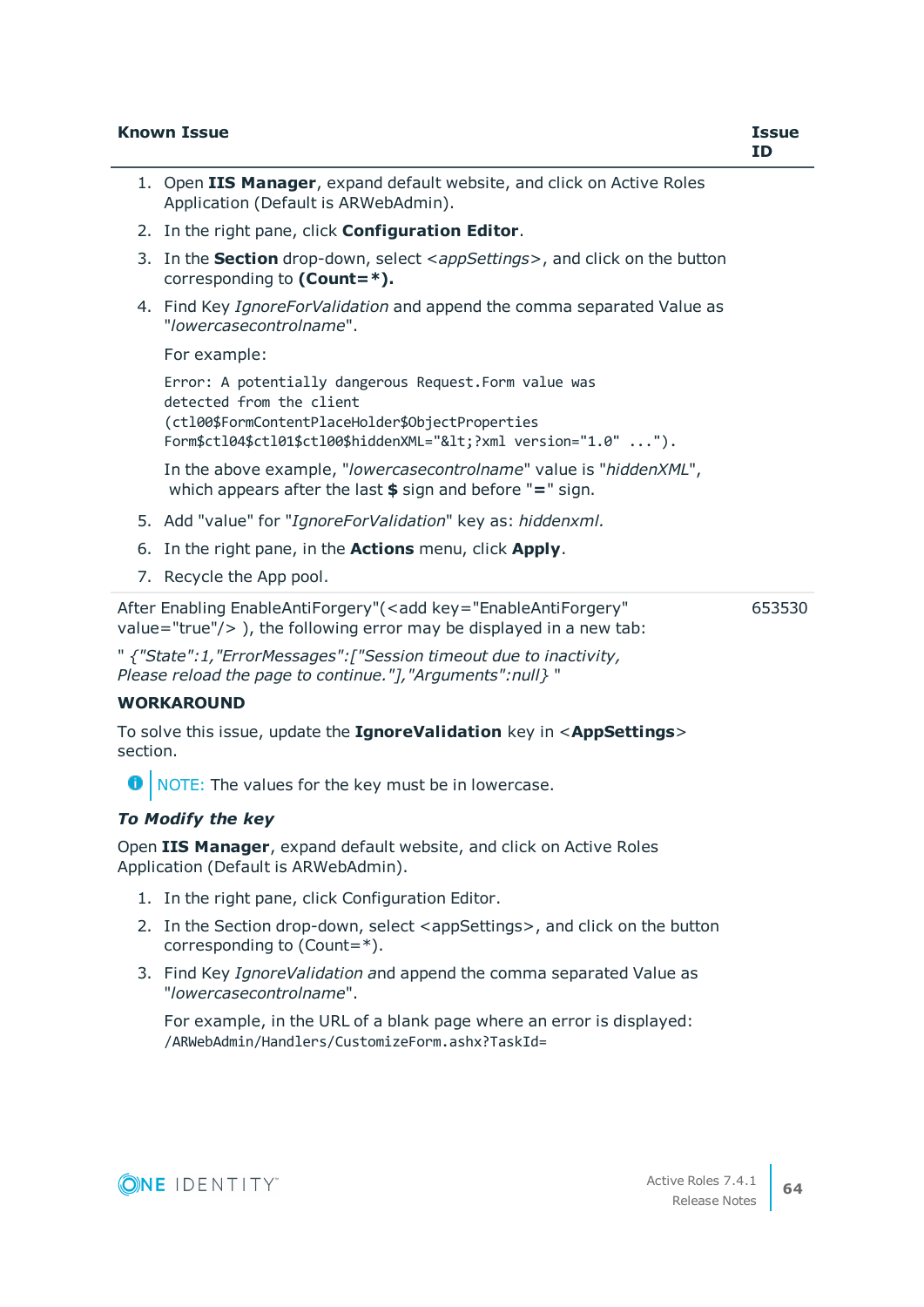| <b>Known Issue</b>                                                                                                                                                                                                      | <b>Issue</b><br><b>ID</b> |
|-------------------------------------------------------------------------------------------------------------------------------------------------------------------------------------------------------------------------|---------------------------|
| NewSharedFolder&MenuId=organizationalUnit                                                                                                                                                                               |                           |
| "lowercasecontrolname" value is: "CustomizeForm", which precedes<br>.ashx                                                                                                                                               |                           |
| 4. Add "value" for "IgnoreValidation" key as: customizeform                                                                                                                                                             |                           |
| 5. In the right pane, in the <b>Actions</b> menu, click <b>Apply</b> .                                                                                                                                                  |                           |
| 6. Recycle the App pool.                                                                                                                                                                                                |                           |
| Active Roles Web interface supports exporting linear nested access templates<br>only. Exporting circular nested access templates may cause errors.                                                                      | 675024                    |
| The Azure Password complexity does not match with Azure policy.                                                                                                                                                         | 672022                    |
| <b>WORKAROUND</b>                                                                                                                                                                                                       |                           |
| The Azure password complexity requirement expects password length to be 8.<br>Hence, you must set the minPwdLength attribute on the domain to 8.                                                                        |                           |
| Active Roles uses graph API to communicate with Azure AD. However, Graph<br>API is not supported in Federated environment to update Azure objects<br>attributes.                                                        | 675092                    |
| Hence, after any create or update operation through the Active Roles web<br>interface, for example, Update attribute, Deprovision, undo-deprovision, and so<br>on, the changes are not visible in Azure AD immediately. |                           |
| <b>WORKAROUND</b>                                                                                                                                                                                                       |                           |
| You must wait for the delta sync (using AADConnect) to complete from local AD<br>to Azure AD in order to see the updated information.                                                                                   |                           |
| Azure Configuration and Azure objects creation is not possible through HelpDesk<br>and Self-Service portal.                                                                                                             | 682586                    |
| <b>WORKAROUND</b>                                                                                                                                                                                                       |                           |
| To enable a help desk user to perform Azure related operation, he must be<br>provided with delegated rights and use the Administrators site to perform the<br>required operation.                                       |                           |
| After in-place upgrade of Active Roles, Configuration to import drop-down does<br>not display existing website configurations when trying to create a new website<br>before completing service upgrade.                 | 690566                    |
| <b>WORKAROUND</b>                                                                                                                                                                                                       |                           |
| 1. Complete the upgrade service configuration operation before trying to<br>create new website.                                                                                                                         |                           |
| 2. Close and launch the configuration center again to see the existing website                                                                                                                                          |                           |

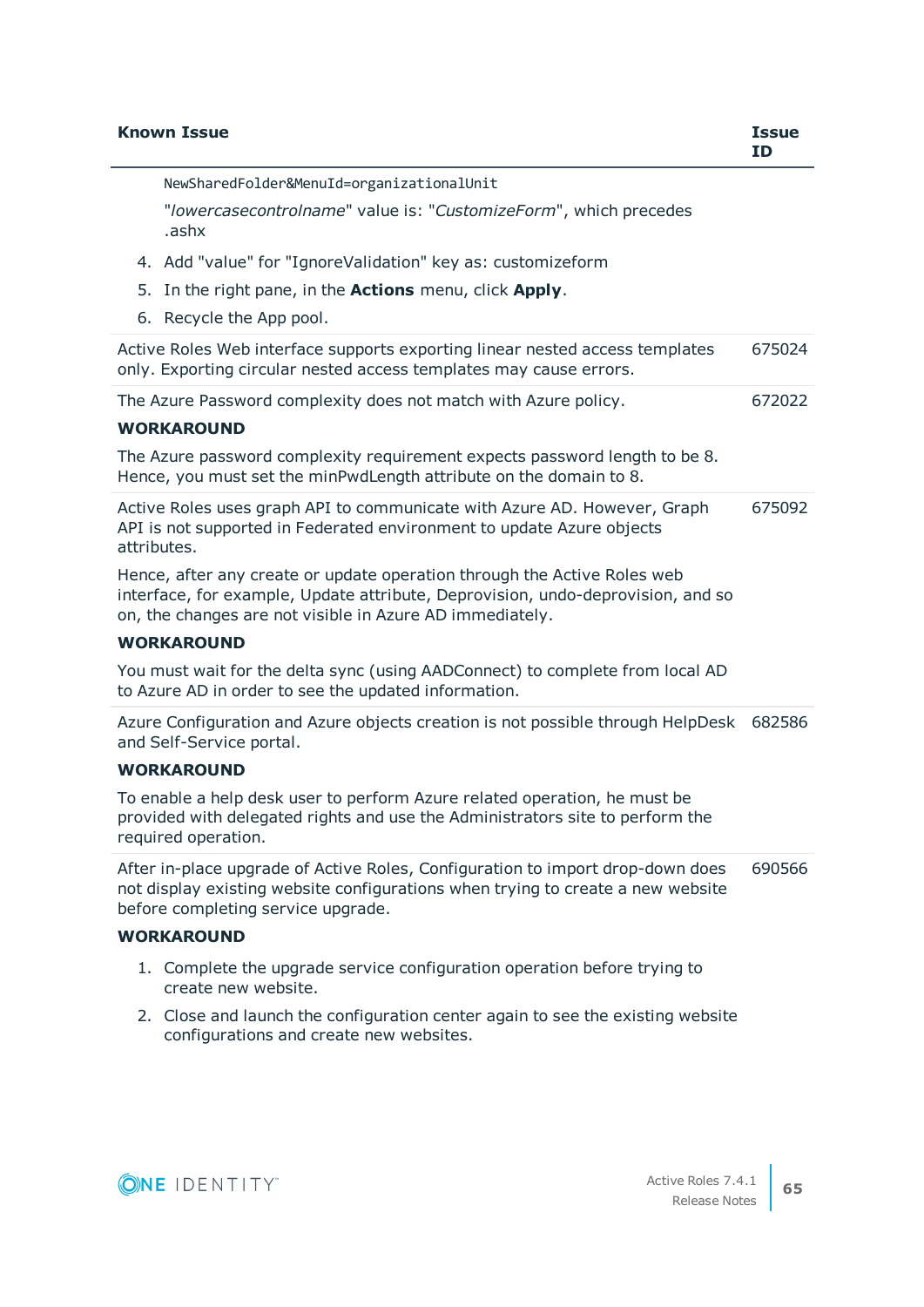| <b>Known Issue</b>                                                                                                                                                                                                                                               | <b>Issue</b><br><b>ID</b> |
|------------------------------------------------------------------------------------------------------------------------------------------------------------------------------------------------------------------------------------------------------------------|---------------------------|
| Currently, Active Roles Web interface does not support setting the Exchange<br>online Property of ProhibitSendQuota value in Storage Quotas.                                                                                                                     | 728521                    |
| In Active Roles, logout button works with ONLY the "Basic Authentication" which<br>displays the login prompt to enter username and password(how to configure<br>Basic Authentication https://technet.microsoft.com/en-us/library/cc733010<br>$(v=ws.10)$ .aspx). | 691672                    |
| After Active Roles upgrade, the pending approval tasks are not displayed in Web<br>Interface.                                                                                                                                                                    | 711492                    |
| On Internet Explorer, intermittently the Starling notifications are not sent.                                                                                                                                                                                    | 142523                    |
| The features on the Mailbox Features tab cannot be selected in Internet<br>Explorer                                                                                                                                                                              | 91631                     |
| Intermittently, selecting and deleting multiple objects on the Web Interface will<br>not delete all the selected objects.                                                                                                                                        | 128045                    |
| When a workflow is copied from built-in workflows, it may not be executed as<br>expected.                                                                                                                                                                        | 153539                    |
| Deprovisioning proces is slow for users in Active Roles.                                                                                                                                                                                                         | 113811                    |
| Notifications are not sent when you configure Active Roles Web Interface for<br>HTTPS.                                                                                                                                                                           | 142059                    |
| <b>WORKAROUND:</b>                                                                                                                                                                                                                                               |                           |
| Perform the following for notification to work as expected, if you are using<br>ActiveRoles website over HTTPS-                                                                                                                                                  |                           |
| • Import a valid certificate into Trusted Root Certificate Authority in the<br>machine where ActiveRoles Service is installed.                                                                                                                                   |                           |
| • In the below command, substitute thumbprint of the newly added certi-<br>ficate to CERT_HASH.                                                                                                                                                                  |                           |
| • In the below command, substitute a Unique GUID to APP_ID.                                                                                                                                                                                                      |                           |
| • Execute the command below in PowerShell command interface:                                                                                                                                                                                                     |                           |
| netsh http add sslcert ipport=0.0.0.0:7466 appid='{APP_ID}'<br>certhash= <cert hash=""></cert>                                                                                                                                                                   |                           |
| In Active Roles Federated Authentication, if identical users are present across<br>multiple domains, by using the credentials of domain1, a domain2 user can login<br>to ARS, if claim is set to upn in RSTS.                                                    | 184313                    |
| <b>WORKAROUND:</b>                                                                                                                                                                                                                                               |                           |
| Configure RSTS with a custom claim. For more information, see the Active Roles                                                                                                                                                                                   |                           |

*Administration Guide*.

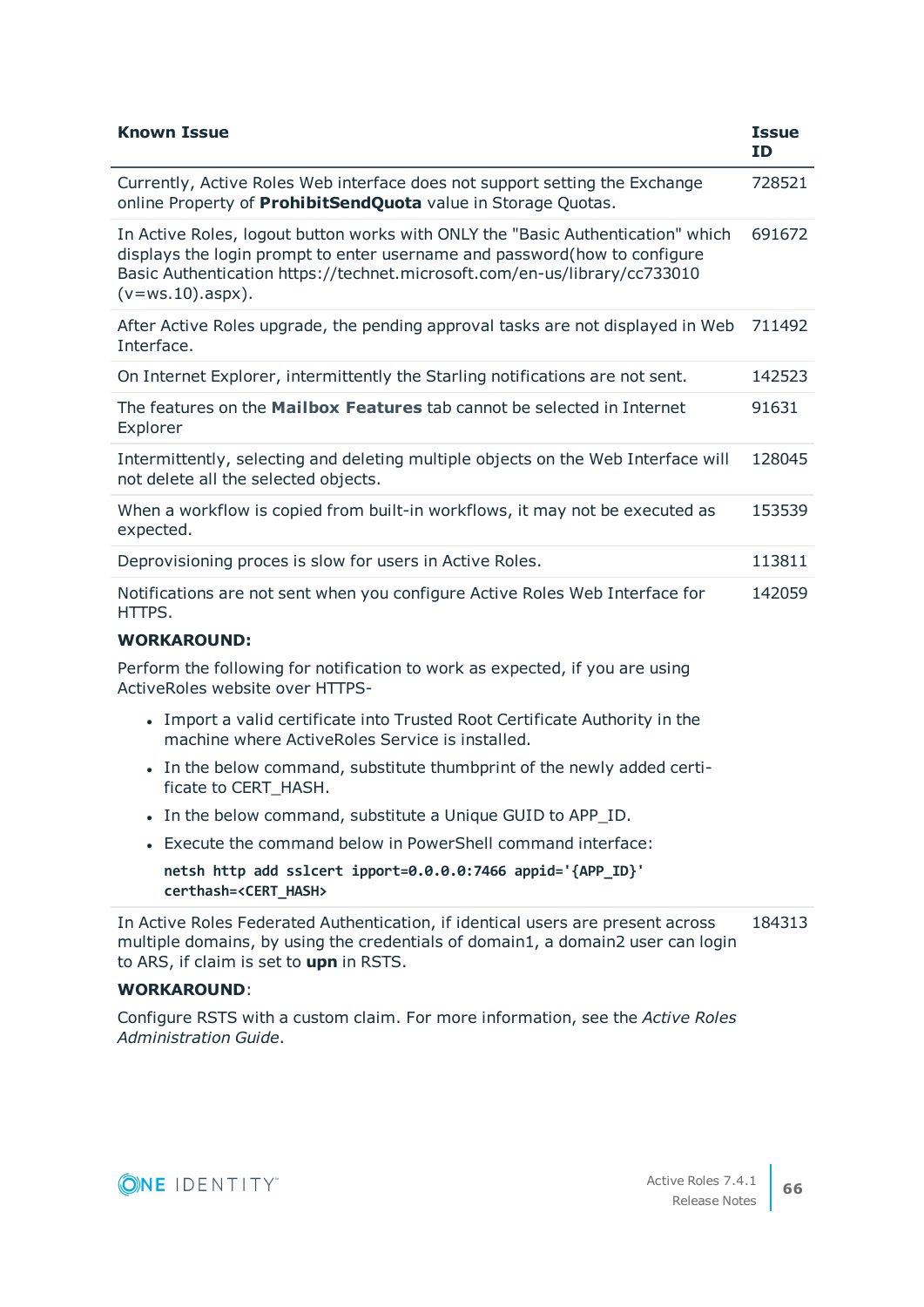| <b>Known Issue</b>                                                                                                                       | <b>Issue</b><br><b>ID</b> |
|------------------------------------------------------------------------------------------------------------------------------------------|---------------------------|
| On Active Roles Web Interface, Azure Roles is not restored after an undo-<br>deprovision operation.                                      | 172655                    |
| <b>WORKAROUND:</b>                                                                                                                       |                           |
| One Identity recommends to assign the roles to the user again.                                                                           |                           |
| On Active Roles Web Interface, the group membership and the Azure Roles<br>assigned to the user is displayed in the Azure Member Of tab. | 172657                    |
| The Federated Authentication configuration is not retained after an upgrade<br>from Active Roles 7.4 to 7.4.1.                           | 200589                    |

# **Table 15: MMC interface known issues**

| <b>Known Issue</b>                                                                                                                                                                                                                                                                                                                                                                                                                                                                                                                                                                                                                                                                                                                                                                                                                                                                                                                                     | <b>Issue</b><br><b>ID</b> |
|--------------------------------------------------------------------------------------------------------------------------------------------------------------------------------------------------------------------------------------------------------------------------------------------------------------------------------------------------------------------------------------------------------------------------------------------------------------------------------------------------------------------------------------------------------------------------------------------------------------------------------------------------------------------------------------------------------------------------------------------------------------------------------------------------------------------------------------------------------------------------------------------------------------------------------------------------------|---------------------------|
| Consider the following scenario. You are using the Active Roles console to<br>register an AD LDS instance with Active Roles. On the Active Roles Credentials<br>page in the Add Managed AD LDS Instance wizard, you specify an incorrect<br>account (for example, an account that does not have sufficient rights to access<br>the desired AD LDS instance). Then, you return back to the previous page of the<br>wizard and click Next on that page. In this scenario, you may receive an error<br>message stating "There is no such object on the server."                                                                                                                                                                                                                                                                                                                                                                                           | 26019                     |
| <b>WORKAROUND</b>                                                                                                                                                                                                                                                                                                                                                                                                                                                                                                                                                                                                                                                                                                                                                                                                                                                                                                                                      |                           |
| Close the wizard by clicking Cancel, and start registering the AD LDS instance<br>again. Another option is to click Next again, without closing the dialog box that<br>displays the error message, and then close that dialog box.                                                                                                                                                                                                                                                                                                                                                                                                                                                                                                                                                                                                                                                                                                                     |                           |
| Consider the following scenario. You are using the Active Roles console to<br>manage a mailbox-enabled user account that resides in a forest other than the<br>forest in which the console is installed. In addition, the domain of your user<br>account is not trusted by the domain of the account being managed. You open<br>the Exchange Advanced tab in the Properties dialog box for that mailbox-<br>enabled user and click Mailbox Rights. Then, you click Add in the Permissions<br>dialog box to select users or groups for which you want to assign permissions.<br>In this scenario, the "Select Users, Computers, or Groups" dialog box, which<br>appears when you click Add, may not allow you to specify the desired location<br>from which to select users or groups. The issue occurs if the domain of the users<br>or groups you want to select does not trust the domain of the user account under<br>which the console is running. | 26398                     |

# **WORKAROUND**

In this scenario, you can use the Active Roles Web Interface to configure

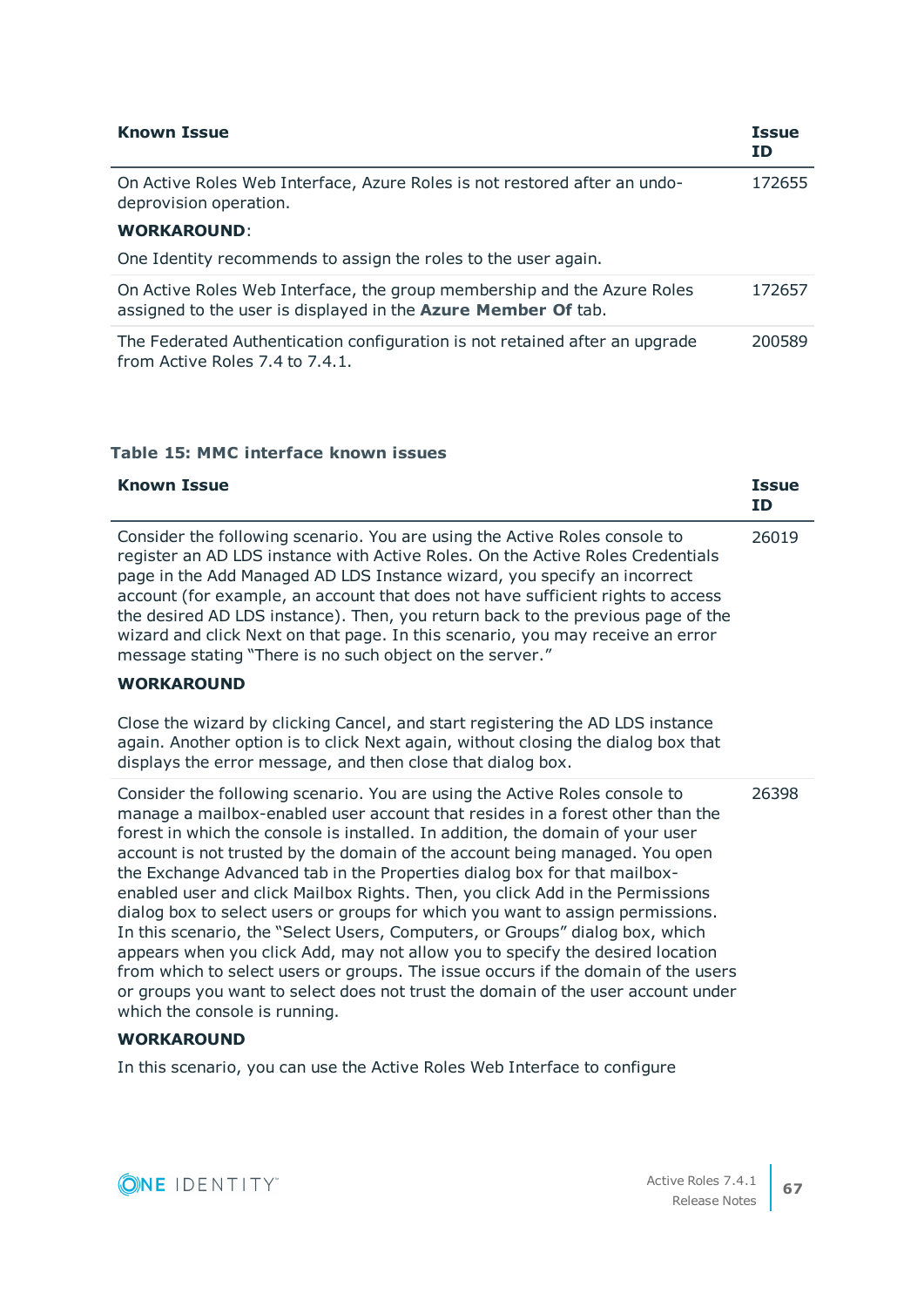| <b>Known Issue</b>                                                                                                                                                                                                                                                                                                                                                                                                                                                                                                                                                  | <b>Issue</b><br><b>ID</b> |
|---------------------------------------------------------------------------------------------------------------------------------------------------------------------------------------------------------------------------------------------------------------------------------------------------------------------------------------------------------------------------------------------------------------------------------------------------------------------------------------------------------------------------------------------------------------------|---------------------------|
| mailbox rights. The Web Interface would allow you to select users or groups<br>from the location you want.                                                                                                                                                                                                                                                                                                                                                                                                                                                          |                           |
| The Active Roles console incorrectly processes Property Generation and<br>Validation policy rules that include any values containing a backslash character<br>$( \setminus ).$                                                                                                                                                                                                                                                                                                                                                                                      | 37815                     |
| <b>WORKAROUND</b>                                                                                                                                                                                                                                                                                                                                                                                                                                                                                                                                                   |                           |
| To specify one backslash character (\) in a Property Generation and Validation<br>policy rule, use a combination of two backslash characters (\\). For example, to<br>specify a policy rule such as "Network path must begin with \\server\", enter<br>\\\\server\\ in place of \\server\.                                                                                                                                                                                                                                                                          |                           |
| For a Dynamic Group or Managed Unit with a membership rule based on a<br>custom LDAP query, the Active Roles console may incorrectly display the query<br>in the dialog box for editing the rule: A closing parenthesis character may get<br>removed.                                                                                                                                                                                                                                                                                                               | 39592                     |
| <b>WORKAROUND</b>                                                                                                                                                                                                                                                                                                                                                                                                                                                                                                                                                   |                           |
| When editing such a query, verify the query to ensure that the syntax is correct.<br>If necessary, add the closing parenthesis character at the end of the string.<br>Another option is to modify the query so as to change the order of sub-filter<br>strings.                                                                                                                                                                                                                                                                                                     |                           |
| Consider the following scenario. You have a Dynamic Group configured in Active<br>Roles with complex membership rules (for example, using a complex query that<br>returns a large number of objects). You open the Properties dialog box for that<br>group, go to the Members tab, and click Rebuild. The console informs you of the<br>fact that you are going to start a lengthy operation, without giving you the option<br>to cancel the operation. When you click OK in the warning message box, the<br>console may stop responding for a certain time period. | 55373                     |
| <b>WORKAROUND:</b>                                                                                                                                                                                                                                                                                                                                                                                                                                                                                                                                                  |                           |
| Wait while Active Roles completes the rebuild operation.                                                                                                                                                                                                                                                                                                                                                                                                                                                                                                            |                           |
| In the Active Roles console, when you right-click a selection containing a large<br>number of objects (100+), you may experience a long delay before the shortcut<br>menu is displayed.                                                                                                                                                                                                                                                                                                                                                                             | 55600                     |
| <b>WORKAROUND:</b>                                                                                                                                                                                                                                                                                                                                                                                                                                                                                                                                                  |                           |
| Wait while the console processes your selection. Consider using a selection of<br>fewer objects.                                                                                                                                                                                                                                                                                                                                                                                                                                                                    |                           |
| You may encounter a noticeable delay in the Active Roles console when you click 55919<br>the plus sign $(+)$ to expand an Organizational Unit (OU) in the "Browse for<br>Container" dialog box. This issue is most likely to occur if the OU holds a large                                                                                                                                                                                                                                                                                                          |                           |

number of other OUs.

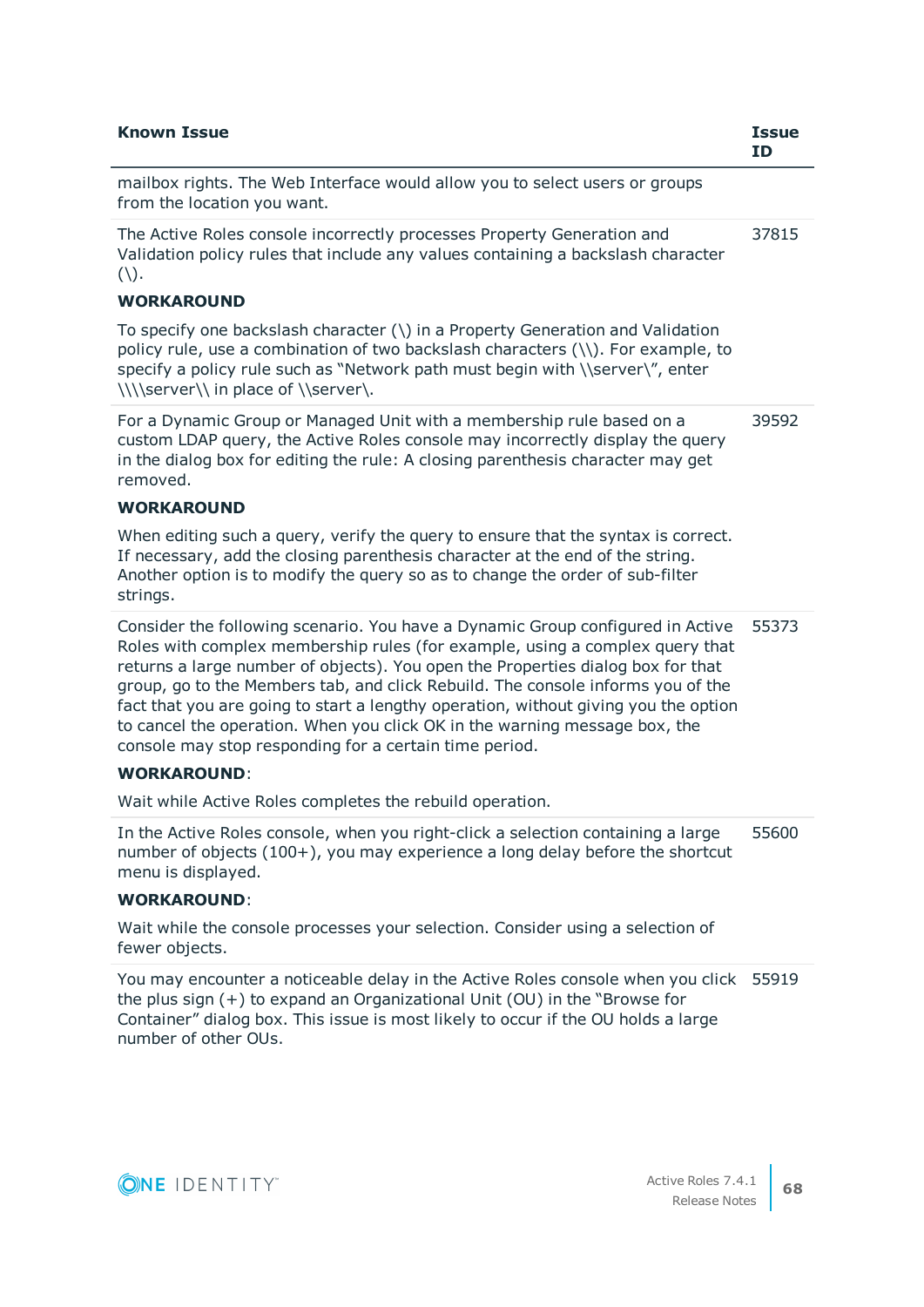| <b>Known Issue</b> | <b>Issue</b> |
|--------------------|--------------|
|                    | ID           |

### **WORKAROUND**:

If you need to select the OU itself, avoid expanding the OU, only click the name of the OU in the "Browse for Container" dialog box. To select an OU that is held within another (parent) OU, you have to wait while the console expands the parent OU.

You may encounter a noticeable delay in the Active Roles console when saving your changes to a Group Family configuration that were made from the Groupings tab in the Properties dialog box for the Group Family configuration storage group. Clicking OK or Apply on that tab may cause the console to "hang" for up to a minute. This issue is most likely to occur if the Group Family is configured to search within a large number of objects (50,000+), and has two or more group-by properties specified. 55998

#### **WORKAROUND**:

When you specify the location of managed objects for Group Family, avoid choosing containers that hold a large number of objects.

When you configure the "<attribute> must be <value>" policy rule for a Property Generation and Validation policy, you may encounter an issue in the following scenario. Suppose you have specified a list of acceptable values for a certain attribute and selected one of them to be the default value. Then, you choose the "Sort Items Ascending" or "Sort Items Descending" command from the shortcut menu to reorder the values. As a result, the default value setting may change: the value that now occupies the first position in the list is set as the default value. 64436

## **WORKAROUND**:

After the values have been reordered, right-click the value that you want to be default, and then click "Set as Default Value".

You may encounter an issue in the following scenario of configuring a workflow that includes an approval or notification activity. Suppose the workflow applies to the User object type ("User" is selected as the target object type in the workflow start conditions). You specify notification settings for a particular event so that the "Manager of operation target object" option is selected in the "Notification recipients" area. Then, you change the target object type in the workflow start conditions by selecting "Group" instead of "User" In this scenario, the "Manager of operation target object" option gets cleared (so notification emails will not be sent to the manager), but the event with that recipient remains in the "Events, Recipients and Messages" list. Re-selecting the "Manager of operation target object" causes the manager to be specified two times in the "Notification Recipient" field of the corresponding list entry under "Events, Recipients and Messages". 93007

### **WORKAROUND**:

**ONE IDENTITY** 

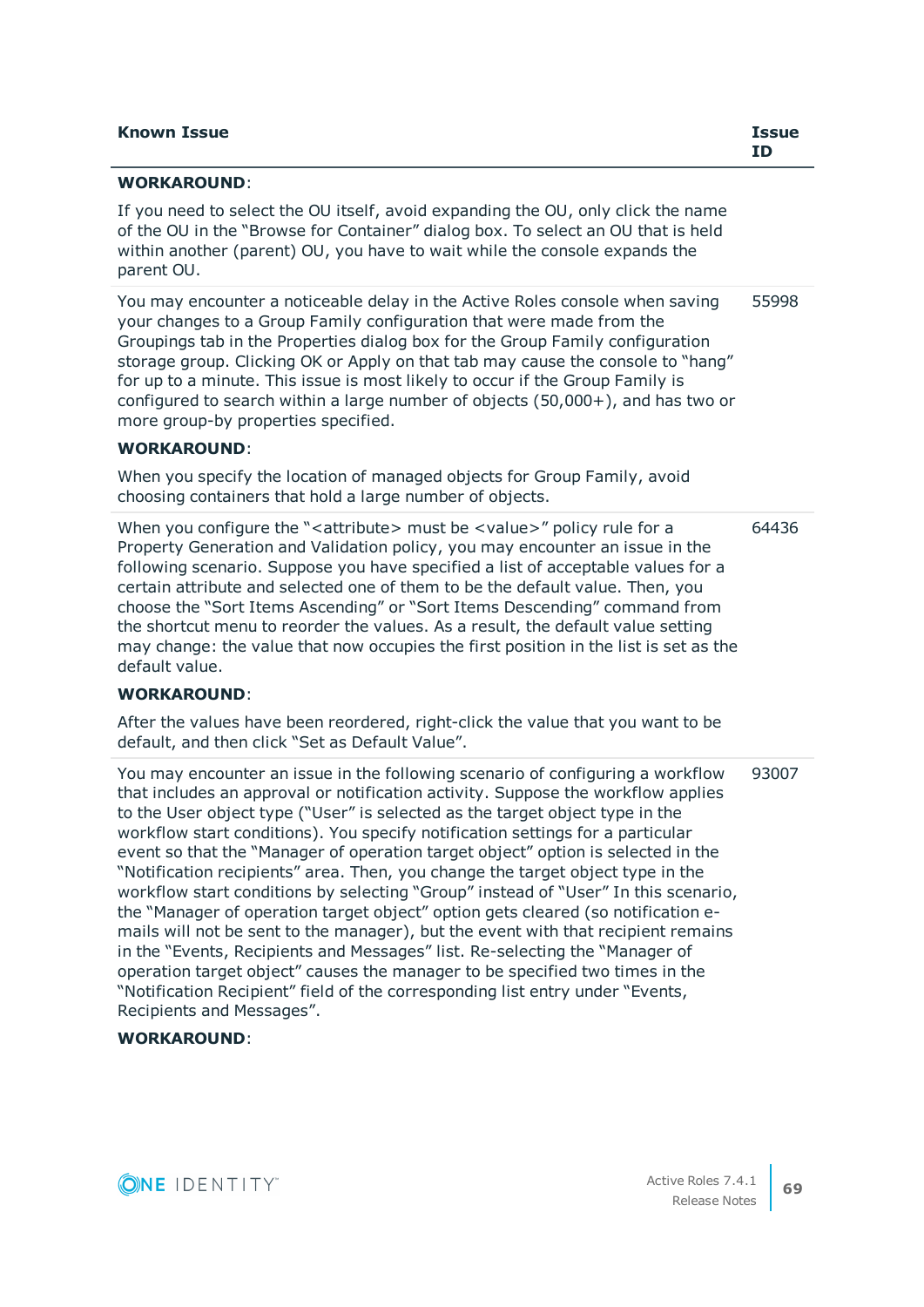| <b>Known Issue</b>                                                                                                                                                                                                                                                                                                                                                                                                                                                                                                                                                                                                                                                                                                                         | <b>Issue</b><br><b>ID</b> |
|--------------------------------------------------------------------------------------------------------------------------------------------------------------------------------------------------------------------------------------------------------------------------------------------------------------------------------------------------------------------------------------------------------------------------------------------------------------------------------------------------------------------------------------------------------------------------------------------------------------------------------------------------------------------------------------------------------------------------------------------|---------------------------|
| Prior to changing the target object type from User to Group, or vice versa,<br>verify the notification settings for all events to ensure that the "Manager of<br>operation target object" option is not selected.                                                                                                                                                                                                                                                                                                                                                                                                                                                                                                                          |                           |
| The Active Roles console may return an error message stating that the console<br>cannot use the Administration Service on a particular computer due to version<br>incompatibility, although both the console and the Administration Service are of<br>the same version. This issue occurs if the user account under which the console<br>is running does not have sufficient rights to access the Administration Service.<br>Under that condition the console attempts to contact the Administration Service<br>with the credentials of the Guest user account, and fails to identify the version of<br>the Administration Service. As a result, it displays an error message that<br>informs of a version mismatch.<br><b>WORKAROUND:</b> | 104085                    |
| Disable the Guest user account.                                                                                                                                                                                                                                                                                                                                                                                                                                                                                                                                                                                                                                                                                                            |                           |
| When you use the "Select Objects" dialog box in the Active Roles console, you<br>may encounter the following issue: If you type in a name and then click "Check<br>Names", Active Roles fails to find any object if the name you supplied contains a<br>backslash character (\).<br><b>WORKAROUND:</b>                                                                                                                                                                                                                                                                                                                                                                                                                                     | 118209                    |
| Select the desired object from the list in the "Select Objects" dialog box.                                                                                                                                                                                                                                                                                                                                                                                                                                                                                                                                                                                                                                                                |                           |
| When you use the Active Roles console to edit a PowerShell based script, you<br>encounter the following issue: The "Include Library Script" command does not<br>function as expected in the Script Editor.                                                                                                                                                                                                                                                                                                                                                                                                                                                                                                                                 | 134558                    |
| <b>WORKAROUND:</b>                                                                                                                                                                                                                                                                                                                                                                                                                                                                                                                                                                                                                                                                                                                         |                           |
| To include a library script into a PowerShell based script, add the following code<br>to the onInit function in that script:                                                                                                                                                                                                                                                                                                                                                                                                                                                                                                                                                                                                               |                           |
| function onInit(\$context)<br>₹<br>\$context.UseLibraryScript("Script Modules/ <name>")</name>                                                                                                                                                                                                                                                                                                                                                                                                                                                                                                                                                                                                                                             |                           |
|                                                                                                                                                                                                                                                                                                                                                                                                                                                                                                                                                                                                                                                                                                                                            |                           |
| Here Script Modules/ <name> stands for the path and name of the Script Module<br/>containing the library script.</name>                                                                                                                                                                                                                                                                                                                                                                                                                                                                                                                                                                                                                    |                           |
| When you configure a Scheduled Task in the Active Roles console, you may<br>encounter the following issue: The "All servers" item is missing from the<br>"Execute on" list on the General tab in the Properties dialog box for the<br>Scheduled Task object, so you cannot configure the Scheduled Task to be<br>executed by all instanced of the Administration Service in your Active Roles<br>environment.<br><b>WORKAROUND:</b>                                                                                                                                                                                                                                                                                                        | 186054                    |

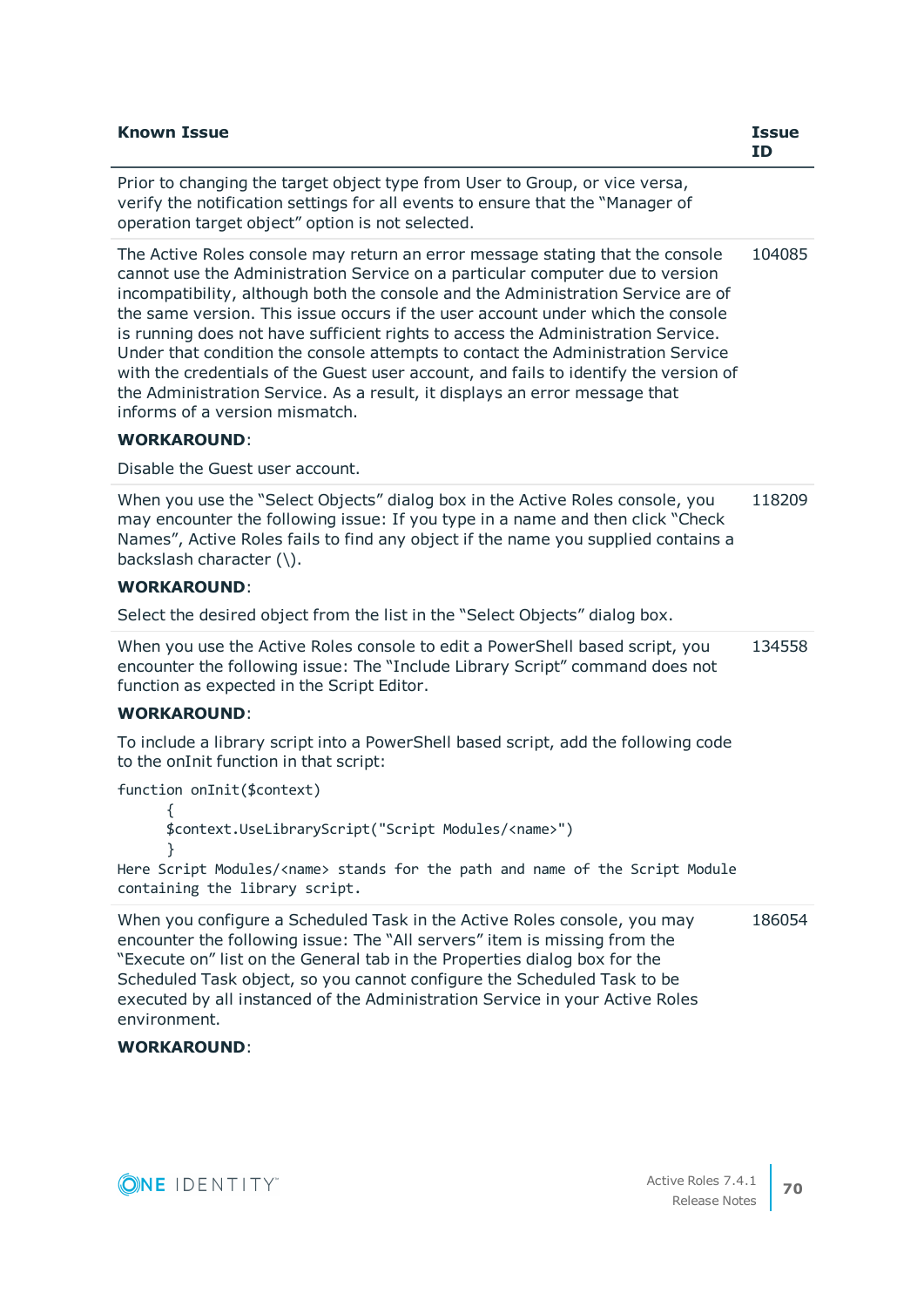| <b>Known Issue</b>                                                                                                                                                                                                                                                                                                                                                                                                                                             | <b>Issue</b><br><b>ID</b> |
|----------------------------------------------------------------------------------------------------------------------------------------------------------------------------------------------------------------------------------------------------------------------------------------------------------------------------------------------------------------------------------------------------------------------------------------------------------------|---------------------------|
| Use the following steps to enable the "Execute on all servers" option for a<br><b>Scheduled Task:</b>                                                                                                                                                                                                                                                                                                                                                          |                           |
| 1. Open the "Advanced Properties" dialog box for the Scheduled Task object<br>(right-click the object in the console, point to "All Tasks", and then click<br>"Advanced Properties").                                                                                                                                                                                                                                                                          |                           |
| 2. In the "Advanced Properties" dialog box, select the "Show all possible<br>attributes" and "Include attributes with empty values" check boxes; then,<br>double-click "edsaServerToExecute" in the Property column to open the<br>"Edit Value" dialog box.                                                                                                                                                                                                    |                           |
| 3. In the "Edit Value" dialog box, paste the following string into the Value                                                                                                                                                                                                                                                                                                                                                                                   |                           |
| 4. Click OK to close the dialog boxes you opened.                                                                                                                                                                                                                                                                                                                                                                                                              |                           |
| When you rename a Policy Type object by using the Rename command in the<br>Active Roles console, you encounter the following issue: The Rename command<br>only changes the name of the object, leaving the object's display name intact.                                                                                                                                                                                                                       | 218881                    |
| <b>WORKAROUND:</b>                                                                                                                                                                                                                                                                                                                                                                                                                                             |                           |
| You can change the display name of a Policy Type object on the General tab in<br>the Properties dialog box for that object.                                                                                                                                                                                                                                                                                                                                    |                           |
| After you have created a Policy Type object implementing a custom workflow<br>activity (the Policy Type category is set to "Workflow activity"), the Workflow<br>Designer may not display the new activity item in the toolbox.                                                                                                                                                                                                                                | 227628                    |
| <b>WORKAROUND:</b>                                                                                                                                                                                                                                                                                                                                                                                                                                             |                           |
| To ensure that the Workflow Designer displays all activity items, including those<br>based on the newly created Policy Type objects, click the "Refresh Toolbox"<br>button next to the search box at the top of the left pane in the Workflow<br>Designer.                                                                                                                                                                                                     |                           |
| When you configure a CRUD or Search activity, you encounter the following<br>issue: The point-and-click interface in the Workflow Designer does not allow you<br>to select an object or container from the Active Roles Configuration namespace.<br>For example, when you configure a "Create" activity, you cannot select a sub-<br>container of the Active Roles Configuration container so as to have the activity<br>create objects in that sub-container. | 228096                    |
| <b>WORKAROUND:</b>                                                                                                                                                                                                                                                                                                                                                                                                                                             |                           |
| You can use the "Object identified by DN-value rule expression" option to specify<br>the Distinguished Name of the desired object or container, including the<br>Distinguished Name of an object or container held in the Active Roles<br>Configuration container. The following steps demonstrate how to specify the<br>"Configuration/AT Links" container for a "Create" workflow activity:                                                                  |                           |

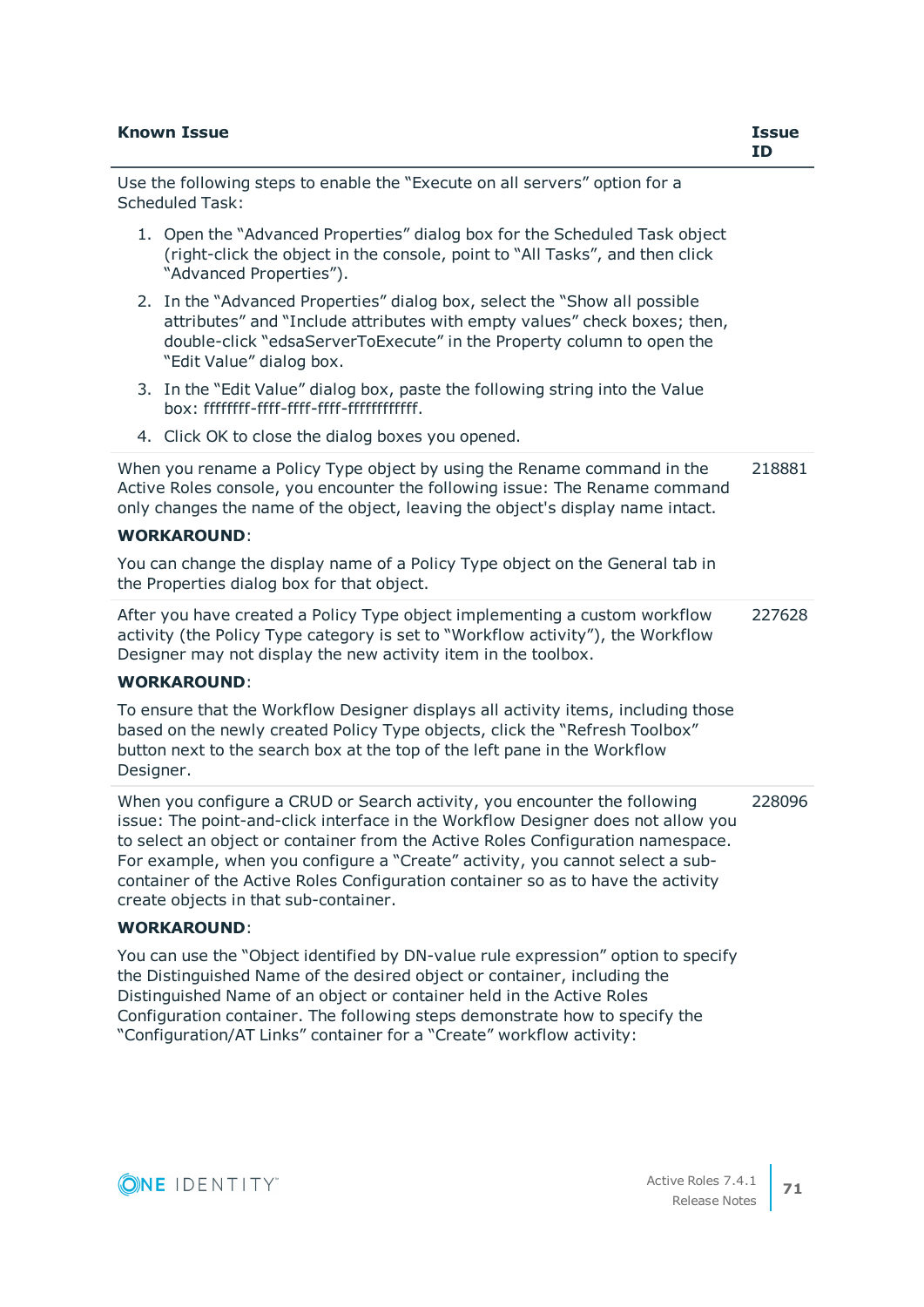|      | <b>Known Issue</b>                                                                                                                                                                                                                                                                                                                                                                                                                    | <b>Issue</b><br>ID |
|------|---------------------------------------------------------------------------------------------------------------------------------------------------------------------------------------------------------------------------------------------------------------------------------------------------------------------------------------------------------------------------------------------------------------------------------------|--------------------|
|      | 1. Open the "Container" page in the "Create" Activity Properties dialog box.                                                                                                                                                                                                                                                                                                                                                          |                    |
|      | 2. Click "Define", and then click "Object identified by DN-value rule expres-<br>sion".                                                                                                                                                                                                                                                                                                                                               |                    |
|      | 3. In the "Configure Rule Expression" dialog box, click "Add entry", and then<br>click "Text string".                                                                                                                                                                                                                                                                                                                                 |                    |
|      | 4. In the "Configure Entry" dialog box, in the "Text string" box, type the<br>Distinguished Name of the desired container: CN=AT<br>Links, CN=Configuration.                                                                                                                                                                                                                                                                          |                    |
|      | The Script Editor provided by the Active Roles console may change the letter<br>case of certain words in comment strings within a PowerShell script. For<br>instance, after you save a PowerShell script in the Script Editor, "FOR" changes<br>to "for" (all lowercase) and "xml" changes to "XML" (all uppercase). The issue<br>occurs with multi-line comments, that is, multiple lines enclosed in the "<#" and<br>" $#$ >" tags. | 302897             |
|      | <b>WORKAROUND:</b>                                                                                                                                                                                                                                                                                                                                                                                                                    |                    |
| (#). | Use single-line comments where each comment line begins with a number sign                                                                                                                                                                                                                                                                                                                                                            |                    |
|      | For Active Roles Server, Indexes are added to the database tables only when a<br>new data base is chosen during installation. Indexing is not added in case of<br>upgrade of the existing database installation.                                                                                                                                                                                                                      | 651518             |
|      | To resolve this issue, run the following script though sql:                                                                                                                                                                                                                                                                                                                                                                           |                    |
|      | use [ <databasename>]</databasename>                                                                                                                                                                                                                                                                                                                                                                                                  |                    |
| go   |                                                                                                                                                                                                                                                                                                                                                                                                                                       |                    |
|      | CREATE CLUSTERED INDEX [_dta_index_CVSAValues_c_20_534292963__K1] ON<br>[dbo]. [CVSAValues]                                                                                                                                                                                                                                                                                                                                           |                    |
| (    |                                                                                                                                                                                                                                                                                                                                                                                                                                       |                    |
|      | [objectGUID] ASC                                                                                                                                                                                                                                                                                                                                                                                                                      |                    |
|      | )WITH (SORT_IN_TEMPDB = OFF, IGNORE_DUP_KEY = OFF, DROP_EXISTING = OFF,                                                                                                                                                                                                                                                                                                                                                               |                    |
|      | ONLINE = OFF) ON [PRIMARY]                                                                                                                                                                                                                                                                                                                                                                                                            |                    |
| go   |                                                                                                                                                                                                                                                                                                                                                                                                                                       |                    |
|      | CREATE STATISTICS [_dta_stat_534292963_1_3] ON                                                                                                                                                                                                                                                                                                                                                                                        |                    |
|      | [dbo].[CVSAValues]([objectGUID], [attributeSchemaIDGUID])                                                                                                                                                                                                                                                                                                                                                                             |                    |
| go   |                                                                                                                                                                                                                                                                                                                                                                                                                                       |                    |
|      | CREATE NONCLUSTERED INDEX   dta index CVSAIndexedValues 20 550293020 K2 5]                                                                                                                                                                                                                                                                                                                                                            |                    |
|      | ON [dbo]. [CVSAIndexedValues]                                                                                                                                                                                                                                                                                                                                                                                                         |                    |
|      |                                                                                                                                                                                                                                                                                                                                                                                                                                       |                    |

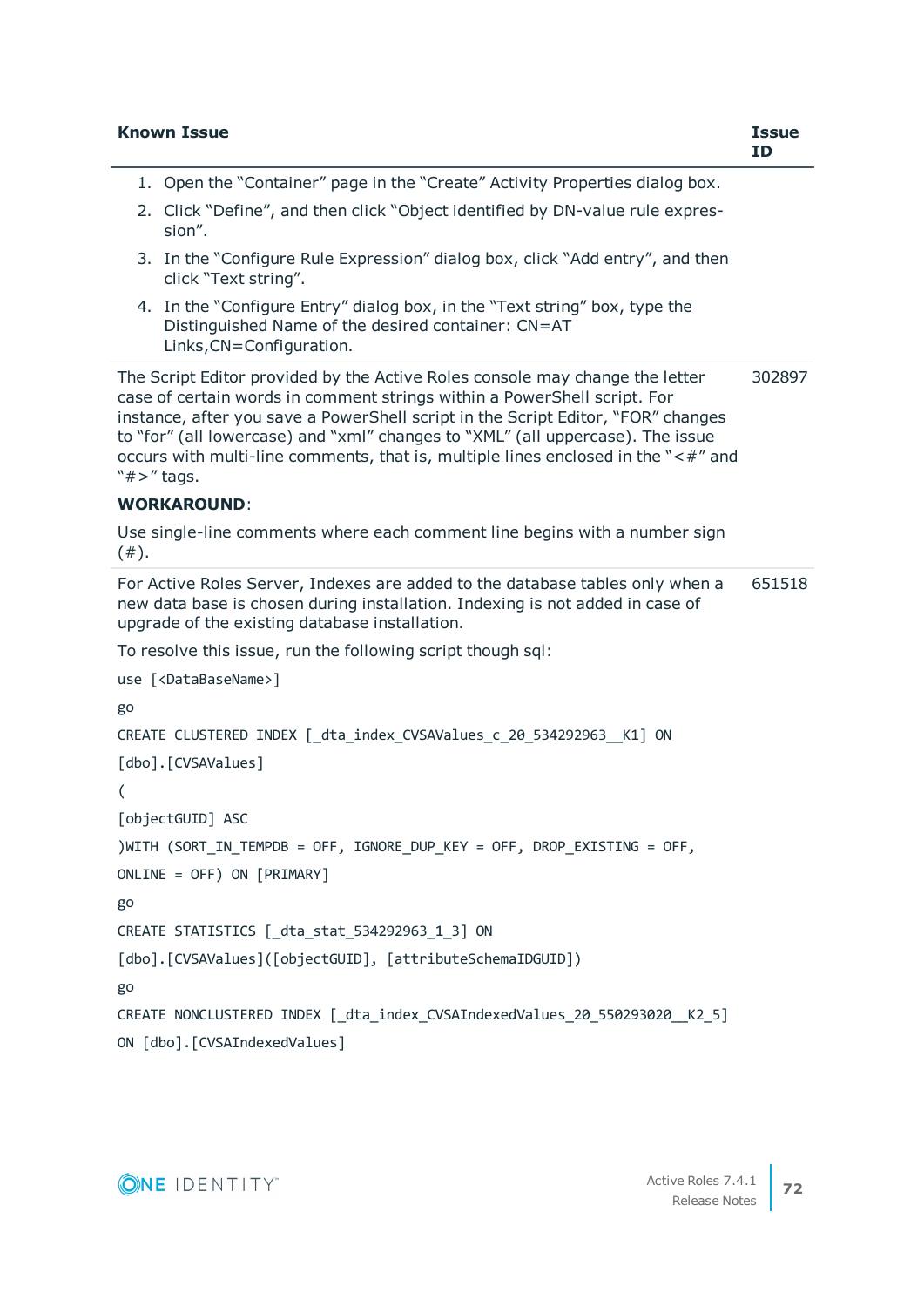### **Known Issue Issue**

### [attributeValueGUID] ASC

### )

(

### INCLUDE ( [isLongValue]) WITH (SORT\_IN\_TEMPDB = OFF, IGNORE\_DUP\_KEY = OFF,

DROP\_EXISTING = OFF, ONLINE = OFF) ON [PRIMARY]go

Currently, in Active Roles, designating Approvers while escalating an approval request using a script function throws an error exception when we are using a persist-ent variable. 705698

Invalid LDAP filter error is displayed while performing "Find" operation on Active 744483 Directory using Extended MAtch operator in LDAP query.

Issues observed while viewing the Active Roles help file from the MMC console on Windows 2010 and Windows 2019 operating systems. 114736

### **Table 16: Management Shell known issues**

| <b>Known Issue</b>                                                                                                                                                                                                                                                                                                       | <b>Issue</b><br><b>ID</b> |
|--------------------------------------------------------------------------------------------------------------------------------------------------------------------------------------------------------------------------------------------------------------------------------------------------------------------------|---------------------------|
| Containers other than Organizational Units do not show up on the OU-related<br>reports. For example, such reports do not include information about the Users<br>or Builtin container.                                                                                                                                    | 23641                     |
| <b>WORKAROUND</b>                                                                                                                                                                                                                                                                                                        |                           |
| Create a Managed Unit that holds the container and then use Managed Unit-<br>related reports to display data from that container. To create a Managed Unit<br>that holds a given container, use the Active Roles console. When creating the<br>Managed Unit, specify the membership rule with the following settings:    |                           |
| • Type: Include by Query                                                                                                                                                                                                                                                                                                 |                           |
| • Find: Custom Search                                                                                                                                                                                                                                                                                                    |                           |
| In: The container you want the Managed Unit to hold<br>$\bullet$                                                                                                                                                                                                                                                         |                           |
| • LDAP query (enter this syntax on the Advanced tab): (object Class= $*)$                                                                                                                                                                                                                                                |                           |
| On domains with a large number of directory objects (typically 100,000 or more<br>user accounts), you may encounter significant performance degradation of the<br>Data Collector component. Thus, a data collection job may take more than 30<br>hours to finish running for a domain containing 100,000+ user accounts. | 24297                     |
| When using SSRS Report Manager to export an Active Roles report in Excel<br>format, you may experience the following problem: The report data in the<br>resulting Excel book is incomplete.                                                                                                                              | 49955                     |

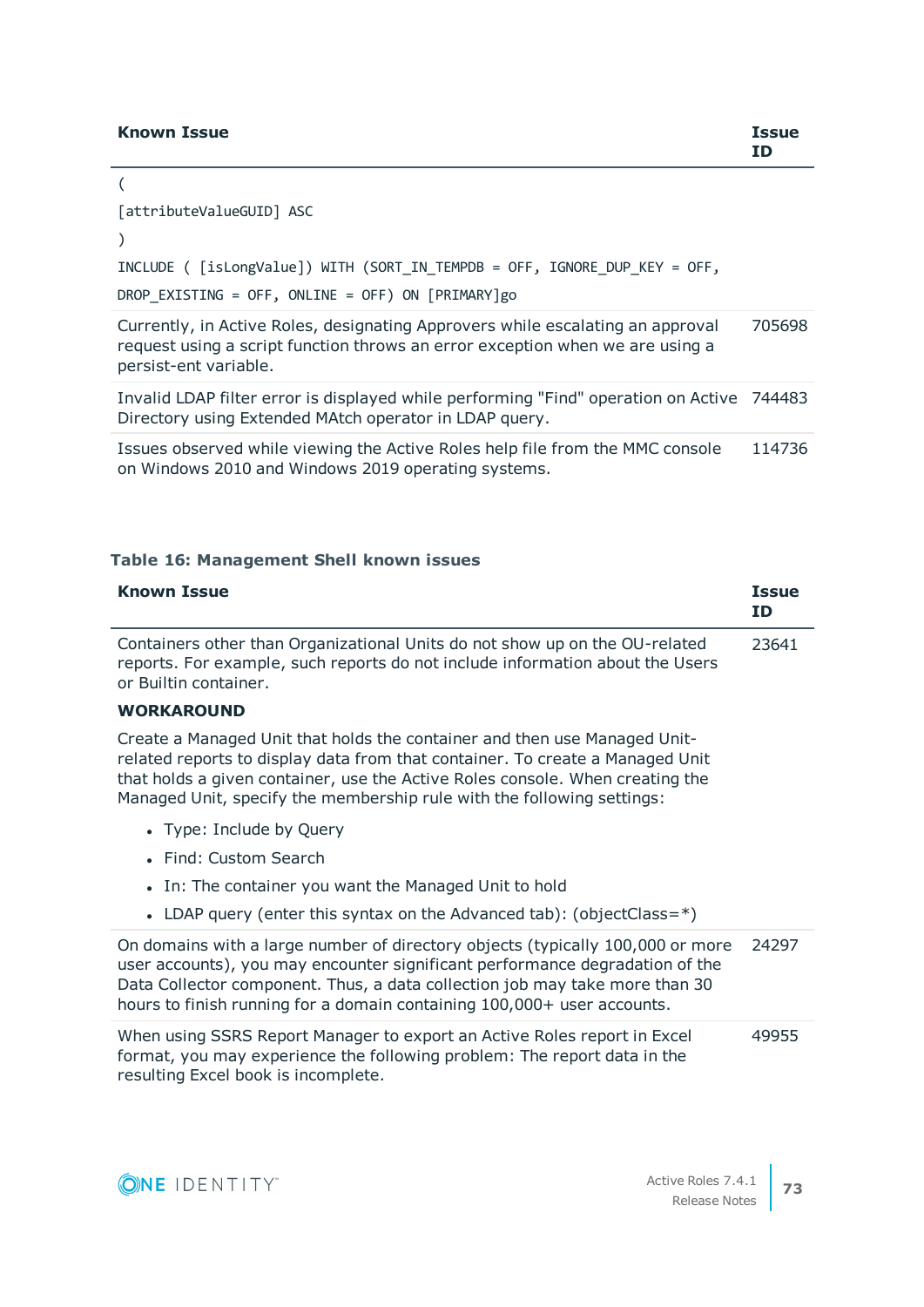| <b>Known Issue</b>                                                                                                                                                                                                                      | <b>Issue</b><br>ΙD |
|-----------------------------------------------------------------------------------------------------------------------------------------------------------------------------------------------------------------------------------------|--------------------|
| <b>WORKAROUND</b>                                                                                                                                                                                                                       |                    |
| Choose a different export format.                                                                                                                                                                                                       |                    |
| In the Active Roles reports, the filter options that use the "like" operator (such<br>as "Object name like") do not support the asterisk (*) wildcard character, which<br>is expected to represent a string of zero or more characters. | 50295              |
| <b>WORKAROUND</b>                                                                                                                                                                                                                       |                    |
| Use the percent character $(\% )$ to represent any string of zero or more<br>characters, or use the underscore character () to represent any single<br>character.                                                                       |                    |
| In the Active Roles reports, a filter option that uses the "like" operator (such as<br>"Object name like") may cause an error if the option value contains an<br>apostrophe or single quotation mark character (').                     | 107520             |

### **WORKAROUND**

In the "like" option value, enclose each of the apostrophe or quotation mark characters in brackets, such as ['].

### **Table 17: Group Managed Service Account known issues**

| <b>Known Issue</b>                                                                                                        | <b>Issue</b><br>ID |
|---------------------------------------------------------------------------------------------------------------------------|--------------------|
| Group Managed Service Account (gMSA) is not validated if it is an indirect<br>member of built-in Admins and Local Admins. | 116422             |

### **WORKAROUND**

Add the Group Managed Service Account (gMSA) as a direct member of the local administrators group where the Active Roles service is running as well as the "Builtin administrators" group of the domain.

### **Table 18: General known issues**

| <b>Known Issue</b>                                                                                                                                                  | <b>Issue</b><br><b>ID</b> |
|---------------------------------------------------------------------------------------------------------------------------------------------------------------------|---------------------------|
| Azure group properties are not available if added in Office 365 Portal or Hybrid<br>Exchange properties from Send on Behalf attribute for Exchange online<br>Users. | 91624                     |
| Azure group properties are not available if added in Office 365 Portal or Hybrid<br>Exchange properties from forwarding address attribute for Exchange online       | 98186                     |

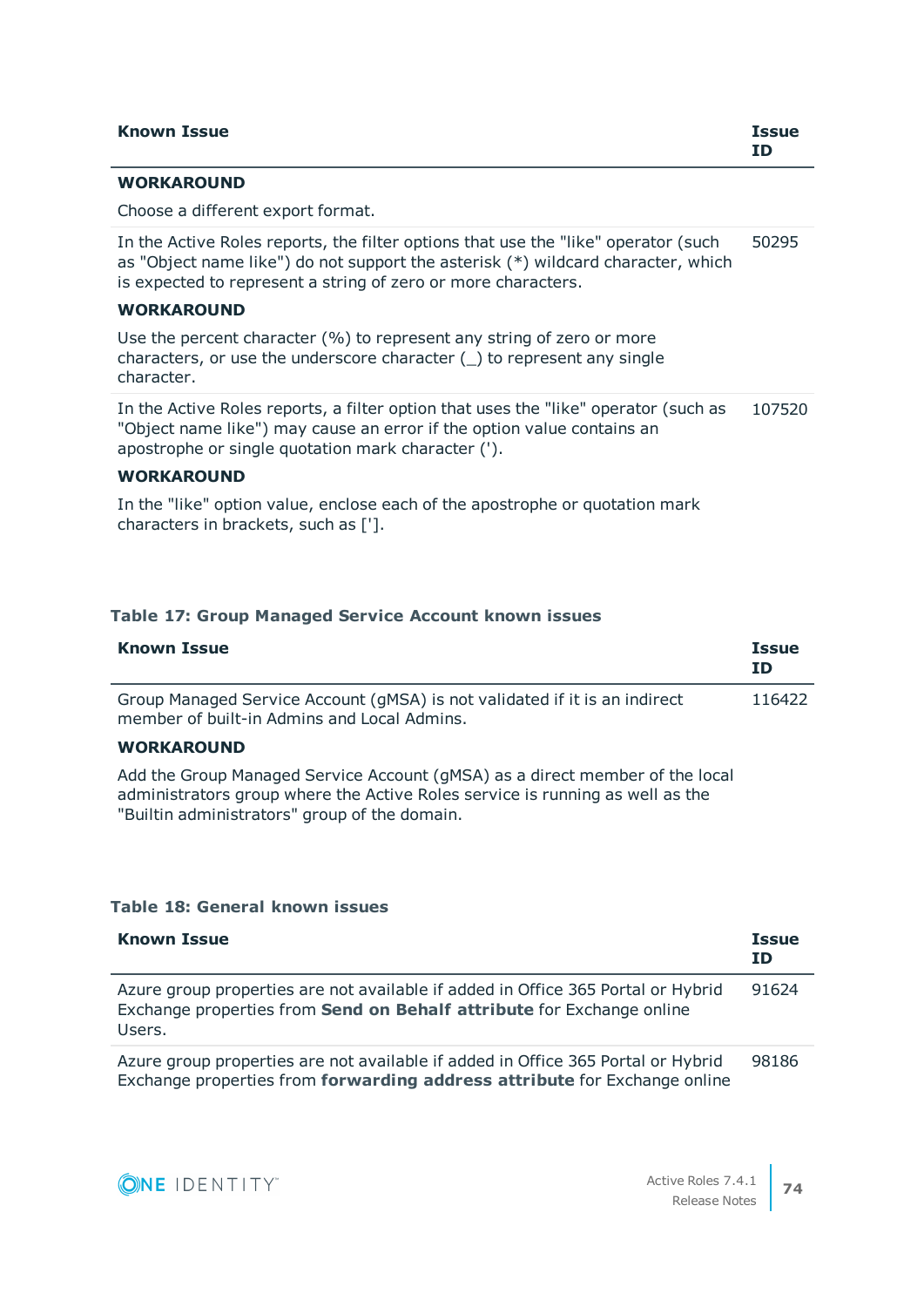| <b>Known Issue</b> | <b>Issue</b><br><b>ID</b> |
|--------------------|---------------------------|
| Users.             |                           |

Bulk operation on attributes are not reflected immediately on the Web Interface 116287 list of objects pane after the operation.

### **Workaround**

Refresh the page to view the values.

In the Advanced Database Properties window of Configuration Center, when an invalid value is entered in the Connection timeout field, a validation error message box is displayed. It is not possible to close the message. 98159

### **Workaround**

Close the complete Advanced Database Properties window and re-open to ignore the error.

### **Table 19: Synchronization service known issues**

| <b>Known Issue</b>                                                                                                           | <b>Issue</b><br>ΙD |
|------------------------------------------------------------------------------------------------------------------------------|--------------------|
| Requires a configured database and then try again error is displayed in<br>Synchronization service when the box is rebooted. | 91738              |
| After executing the get-gcworkflowstatus cmdlet in the synchronization service,<br>the workflow status is not accurate.      | 125768             |

## **Product licensing**

Use of this software is governed by the Software Transaction Agreement found at [www.oneidentity.com/legal/sta.aspx](http://www.oneidentity.com/legal/sta.aspx). This software does not require an activation or license key to operate.

The product usage statistics can be used as a guide to show the scope and number of managed objects in Active Roles.

# **Upgrade and installation instructions**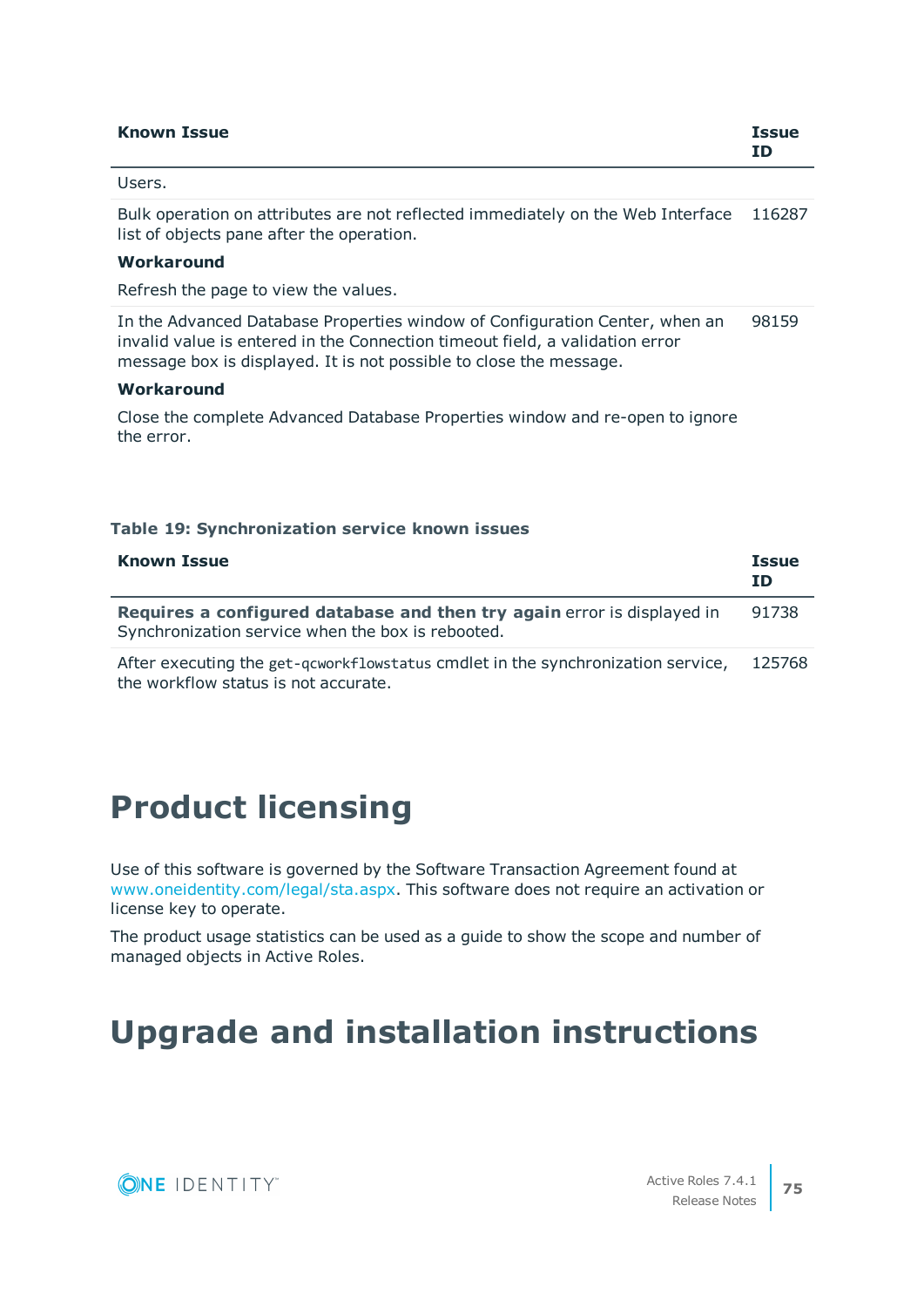In Active Roles 7.4, enhancements are made for in-place upgrade processes. For instructions on how to upgrade from an earlier Active Roles version, see the Active Roles 7.4 Quick Start Guide. The Quick Start Guide also contains instructions on how to perform installation and initial configuration of Active Roles 7.4.

For instructions on how to install and configure the Synchronization Service, see the *Active Roles 7.4 Synchronization Service Administration Guide.*

## **Upgrade and compatibility**

For instructions on how to upgrade Active Roles, refer to the Active Roles Quick Start Guide.

When performing the upgrade, keep in mind that the components of the earlier version may not work in conjunction with the components you have upgraded. To ensure smooth upgrade to the new version, you should first upgrade the Administration Service and then upgrade the client components (Console and Web Interface).

Custom solutions (scripts or other modifications) that rely on the functions of Active Roles may fail to work after an upgrade due to compatibility issues. Prior to attempting an upgrade, you should test your existing solutions with the new version of the product in a lab environment to verify that the solutions continue to work.

### **Version upgrade compatibility chart**

The following table shows the version upgrade path that you can take from one version of the product to another. *Source version* refers to the current product version that you have installed. *Destination version* refers to the highest version of the product to which you can upgrade.

| <b>Source version</b> | <b>Destination version</b> |
|-----------------------|----------------------------|
| 6.9.0                 | 7.4.1                      |
| 7.0                   | 7.4.1                      |
| 7.1                   | 7.4.1                      |
| 7.2                   | 7.4.1                      |
| 7.3                   | 7.4.1                      |

### **Table 20: Version upgrade compatibility chart**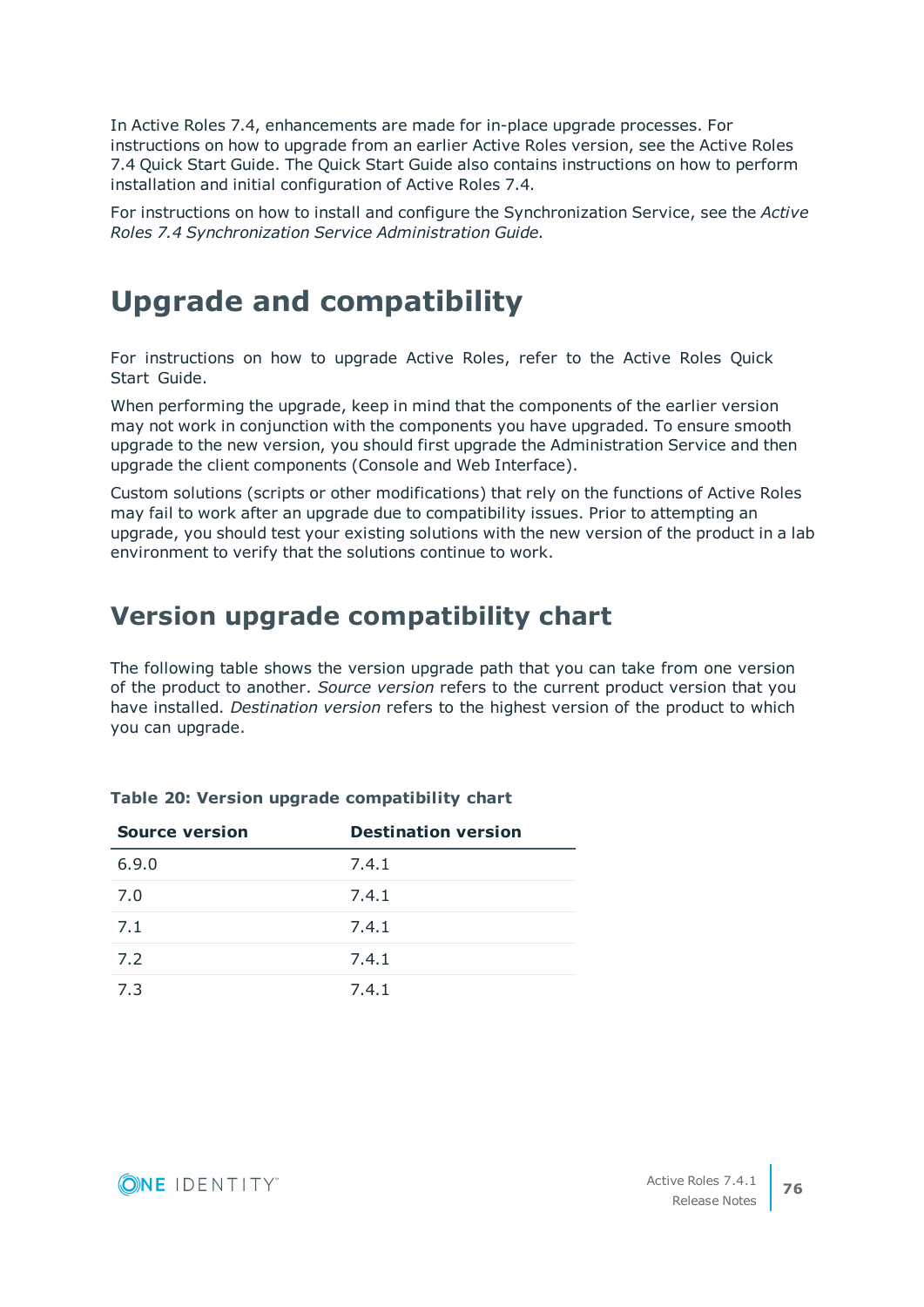### **Impact on Office 365 add-on**

After an upgrade of Active Roles components to the Active Roles 7.4, the Office 365 add-on which was supported in the earlier versions of Active Roles, ceases to work. Hence, it is recommended to uninstall the Office 365 add-on prior to the upgrade of Active Roles.

**O** NOTE: Office 365 add-on is not supported on Active Roles 7.4 and must be uninstalled prior to the installation of Active Roles 7.4.

Active Roles 7.4 manages Office 365 and Azure AD natively. However, Active Roles 7.4 does not support the following feature of Office 365 add-on that were supported in earlier versions of Active Roles:

• Ability to manage and select Office 365 domains through policies.

# **Additional resources**

Join the Active Roles community at [https://www.quest.com/community/products/one](https://www.quest.com/community/products/one-identity/f/active-roles)[identity/f/active-roles](https://www.quest.com/community/products/one-identity/f/active-roles) to get the latest product information, find helpful resources, test the product betas, and participate in discussions with the Active Roles team and other community members.

# **Globalization**

This section contains information about installing and operating this product in non-English configurations, such as those needed by customers outside of North America. This section does not replace the materials about supported platforms and configurations found elsewhere in the product documentation.

This release is Unicode-enabled and supports any character set. It supports simultaneous operation with multilingual data. This release is targeted to support operations in the following regions: North America, Western Europe and Latin America, Central and Eastern Europe, Far-East Asia, Japan.

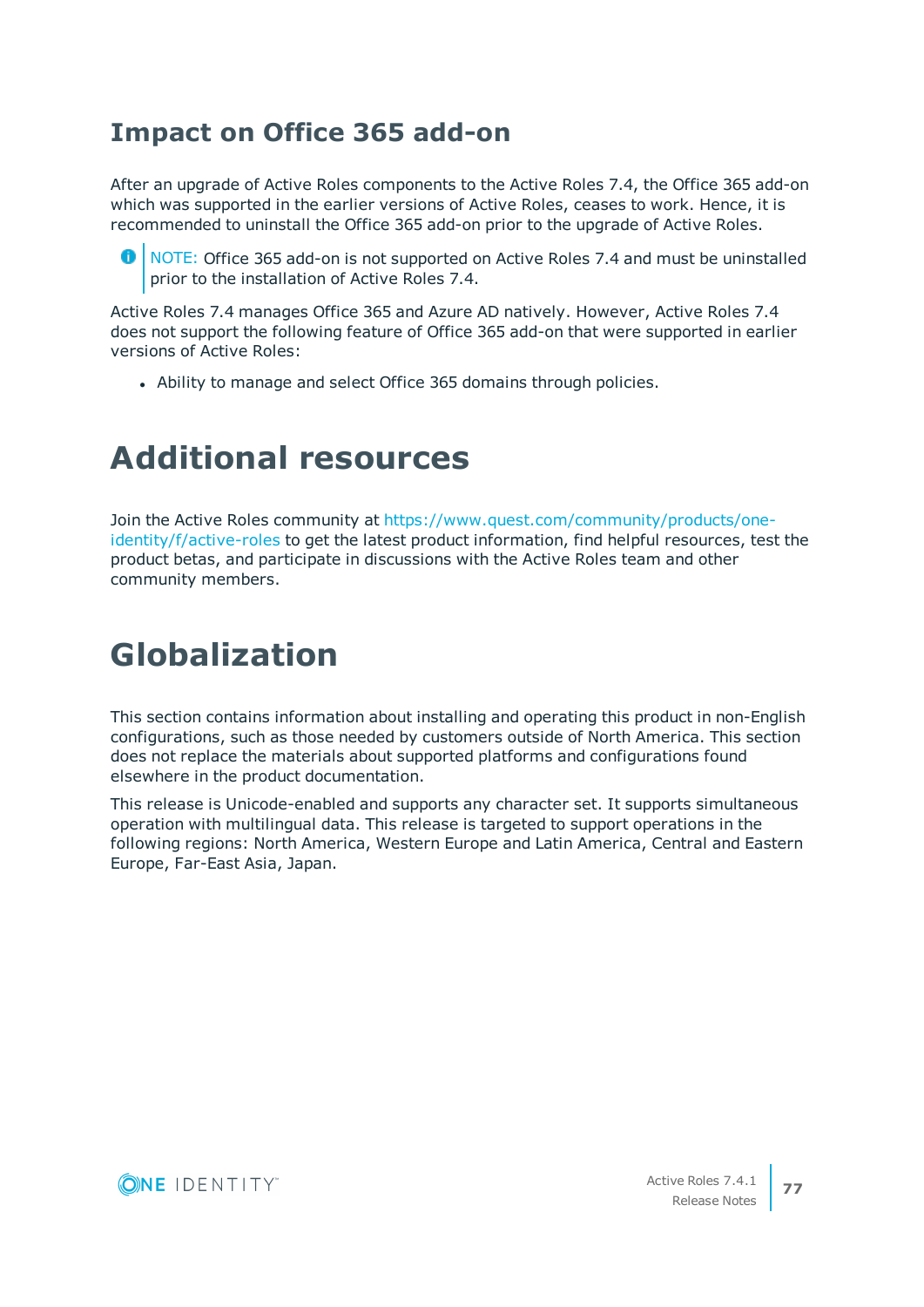# **About us**

One Identity solutions eliminate the complexities and time-consuming processes often required to govern identities, manage privileged accounts and control access. Our solutions enhance business agility while addressing your IAM challenges with on-premises, cloud and hybrid environments.

## **Contacting us**

For sales or other inquiries, visit <https://www.oneidentity.com/company/contact-us.aspx> or call +1-800-306-9329.

## **Technical support resources**

Technical support is available to One Identity customers with a valid maintenance contract and customers who have trial versions. You can access the Support Portal at [https://support.oneidentity.com/.](https://support.oneidentity.com/)

The Support Portal provides self-help tools you can use to solve problems quickly and independently, 24 hours a day, 365 days a year. The Support Portal enables you to:

- Submit and manage a Service Request
- View Knowledge Base articles
- Sign up for product notifications
- Download software and technical documentation
- . View how-to-videos at [www.YouTube.com/OneIdentity](http://www.youtube.com/OneIdentity)
- Engage in community discussions
- Chat with support engineers online
- View services to assist you with your product